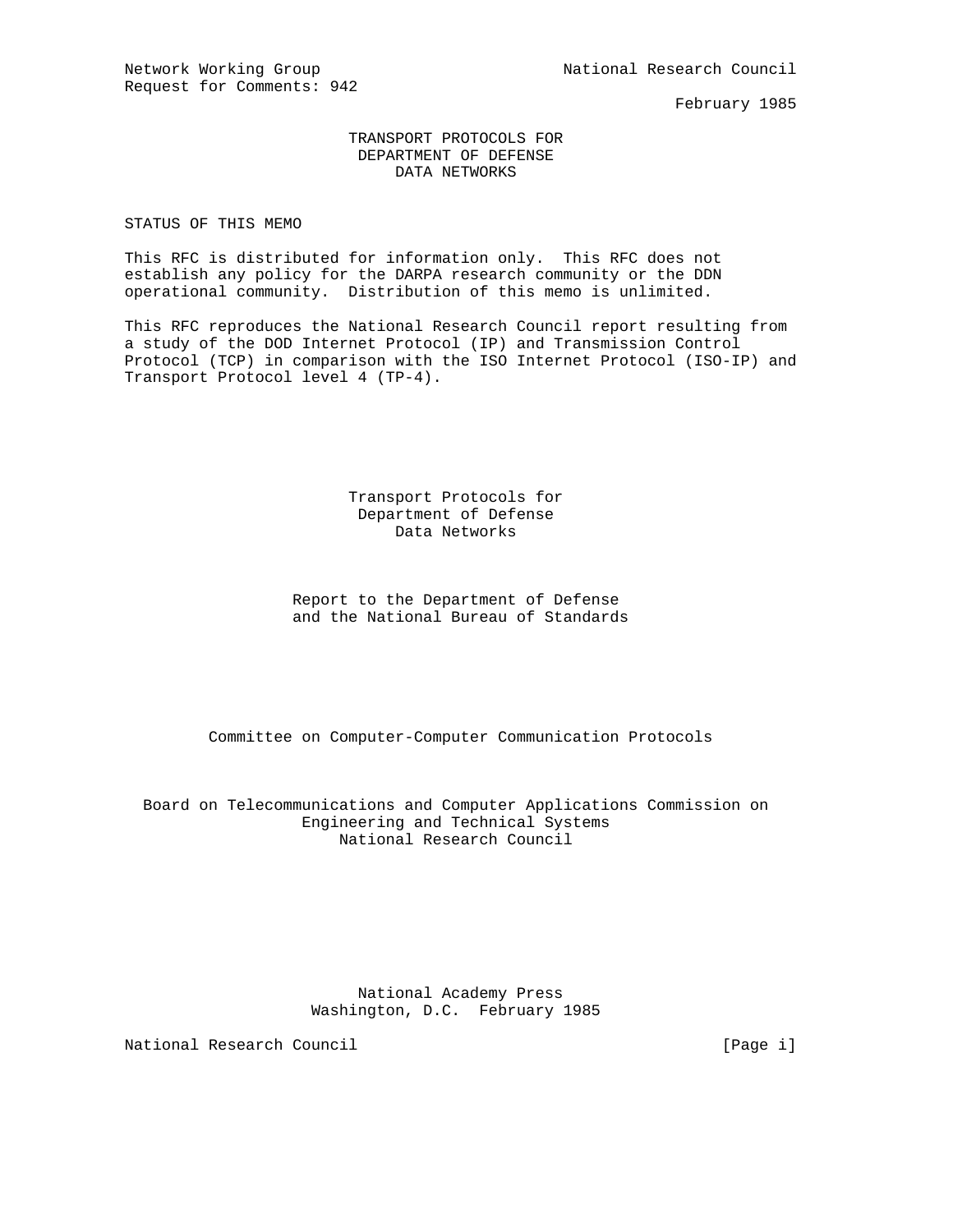## NOTICE

The project that is the subject of this report was approved by the Governing Board on the National Research Council, whose members are drawn from the councils of the National Academy of Sciences, the National Academy of Engineering, and the Institute of Medicine. The members of the committee responsible for the report were chosen for their special competences and with regard for appropriate balance.

This report has been reviewed by a group other than the authors, according to procedures approved by a Report Review Committee consisting of members of the National Academy of Sciences, the National Academy of Engineering, and the Institute of Medicine.

The National Research Council was established by the National Academy of Sciences in 1916 to associate the broad community of science and technology with the Academy's purposes of furthering knowledge and of advising the federal government. The Council operates in accordance with general policies determined by the Academy under the authority of its congressional charter of 1863, which establishes the Academy as a private, nonprofit, self-governing membership corporation. The Council has become the principal operating agency of both the National Academy of Sciences and the National Academy of Engineering in the conduct of their services to the government, the public, and the scientific and engineering communities. It is administered jointly by both Academies and the Institute of Medicine. The National Academy of Engineering and the Institute of Medicine were established in 1964 and 1970, respectively, under the charter of the National Academy of Sciences.

This is a report of work supported by Contract No. DCA-83-C-0051 between the U.S. Defense Communications Agency and the National Academy of Sciences, underwritten jointly by the Department of Defense and the National Bureau of Standards.

Copies of this publication are available from:

 Board on Telecommunications and Computer Applications Commission on Engineering and Technical Systems National Research Council 2101 Constitution Avenue, N.W. Washington, D.C. 20418

National Research Council **Example 20** (Page ii)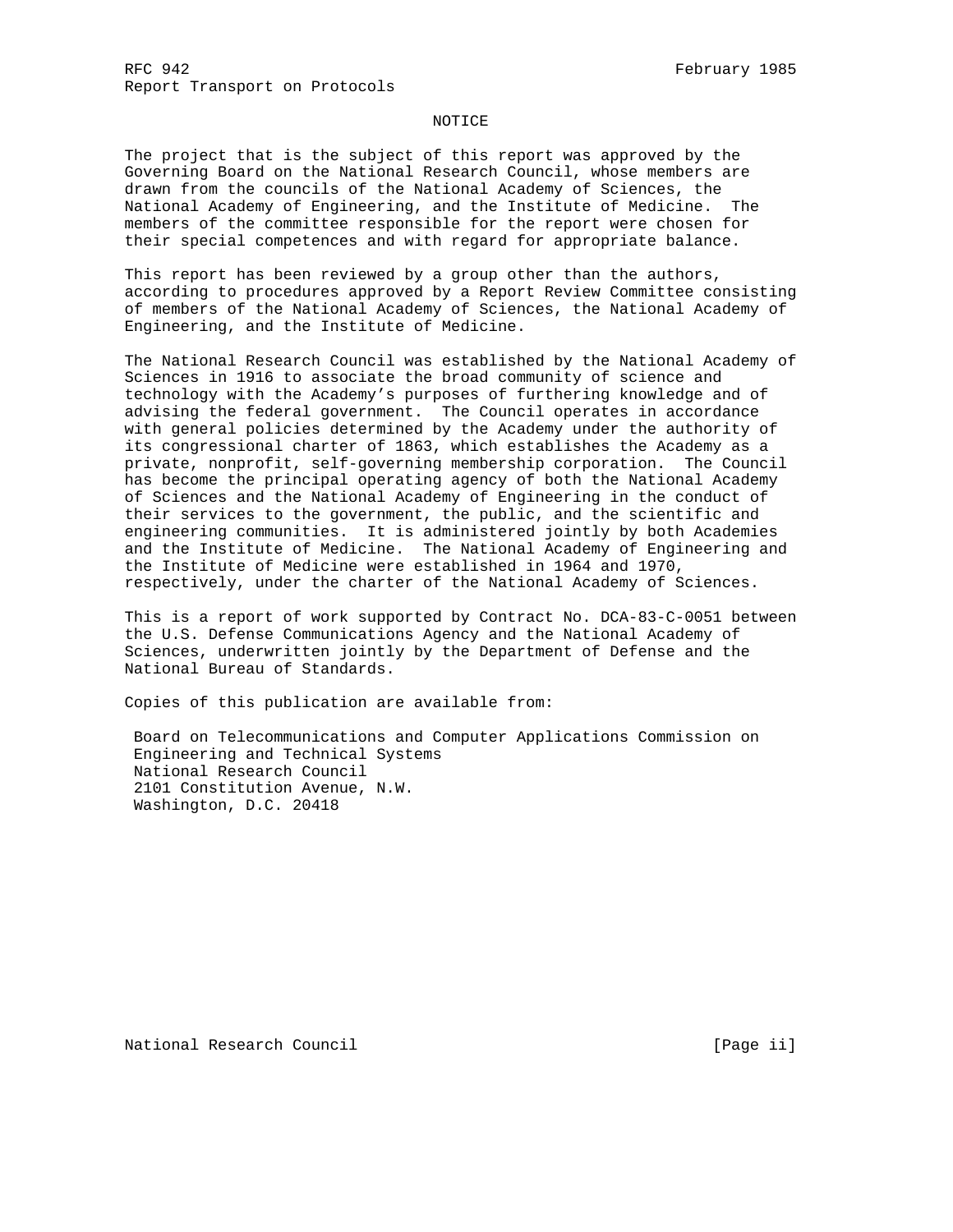> BOARD ON TELECOMMUNICATIONS -- COMPUTER APPLICATIONS COMMITTEE ON COMPUTER-COMPUTER COMMUNICATION PROTOCOLS

Chairman

 C. CHAPIN CUTLER, Professor of Applied Physics, Stanford University, Stanford, California

Members

 HERBERT D. BENINGTON, Technical Director, System Development Corporation, McLean, Virginia

 DONALD L. BOYD, Director, Honeywell Corporate Computer Sciences Center, Honeywell Corporate Technology Center, Bloomington, Minnesota

 DAVID J. FARBER, Professor of Electrical Engineering and Professor of Computer Science, Department of Electrical Engineering, University of Delaware, Newark, Delaware

 LAWRENCE H. LANDWEBER, Professor, Computer Sciences Department, University of Wisconsin, Madison, Wisconsin

 ANTHONY G. LAUCK, Manager, Distributed Systems Architecture and Advanced Development, Digital Equipment Corporation, Tewksbury, Massachusetts

 KEITH A. LUCKE, General Manager of Control Data Technical Standards, Control Data Corporation, Minneapolis, Minnesota

 MISCHA SCHWARTZ, Professor of Electrical Engineering and Computer Science, Columbia University, New York, New York

 ROBERT F. STEEN, Director of Architecture, Communication Products Division IBM Corporation, Research Triangle Park, North Carolina

 CARL A. SUNSHINE, Principal Engineer, Sytek, Incorporated, Los Angeles Operation, Culver City, California

 DANIEL J. FINK, (Ex-officio), President, D.J. Fink Associates, Inc., Arlington, Virginia

 JAMES L. FLANAGAN, (CETS LIAISON MEMBER), Head, Acoustics Research Department, AT&T Bell Laboratories, Murray Hill, New Jersey

Staff

 RICHARD B. MARSTEN, Executive Director JEROME D. ROSENBERG, Senior Staff Officer and Study Director LOIS A. LEAK, Administrative Secretary

National Research Council **Example 20** (Page iii)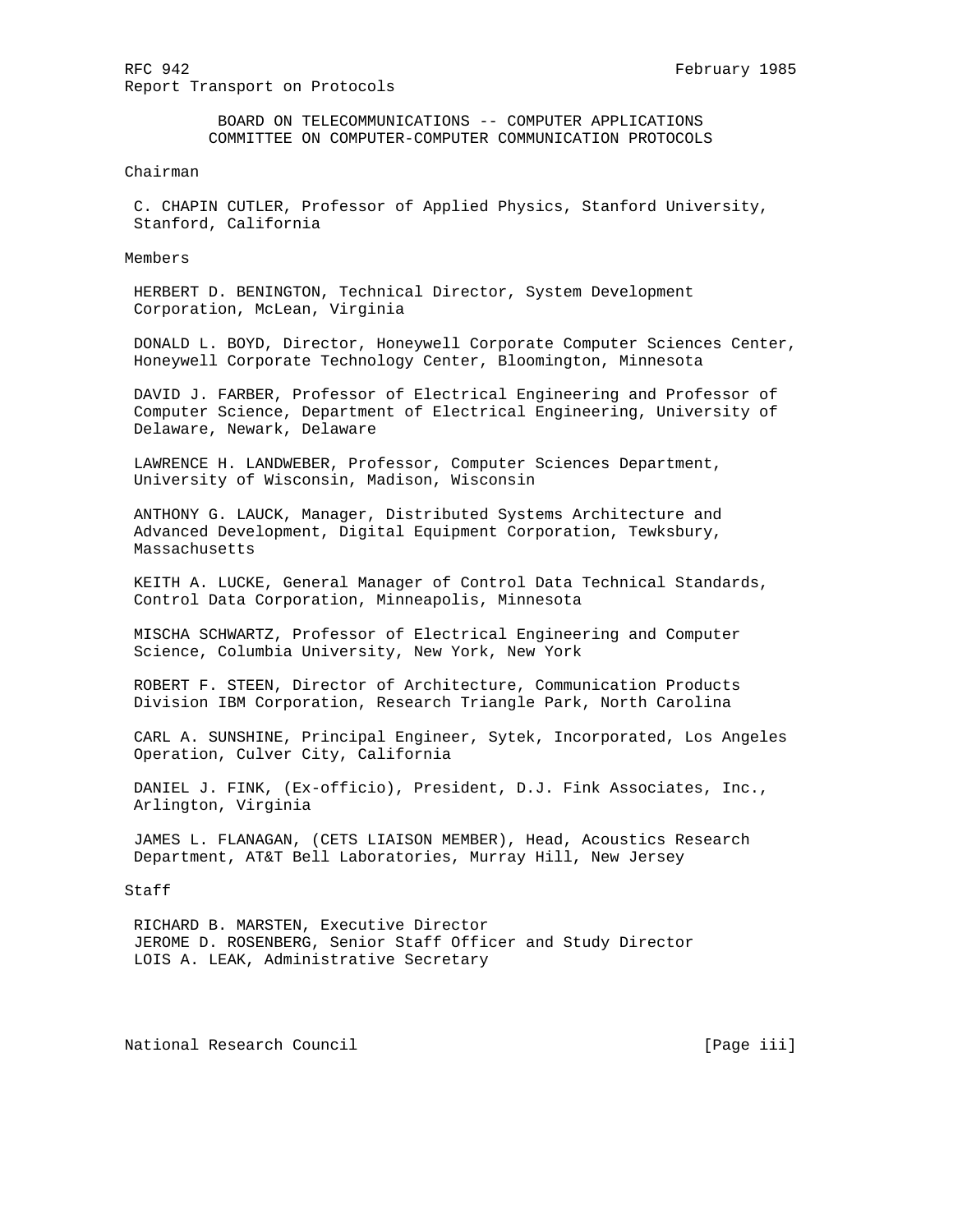National Research Council **Example 20** (Page iv)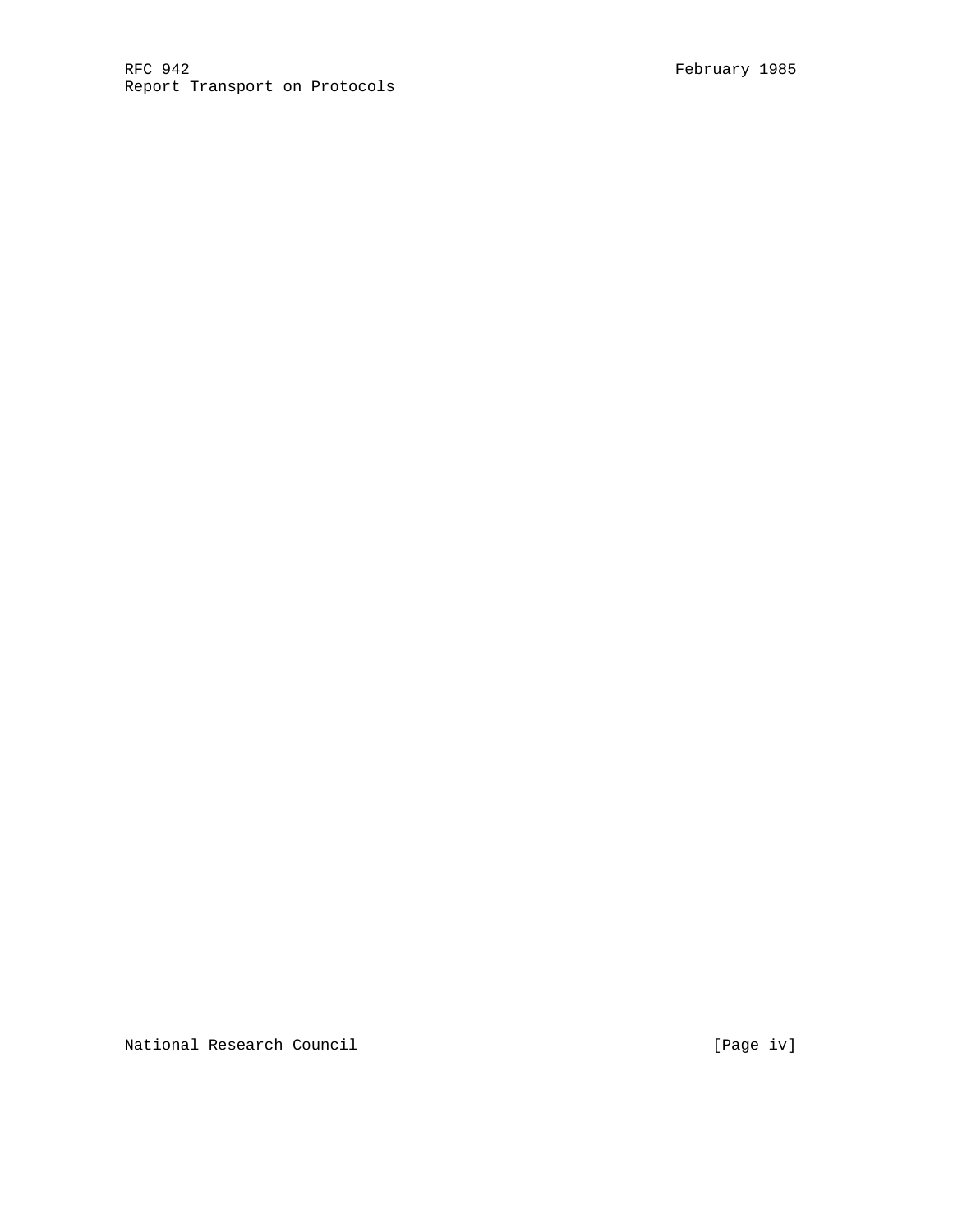> COMMISSION ON ENGINEERING AND TECHNICAL SYSTEMS BOARD ON TELECOMMUNICATIONS -- COMPUTER APPLICATIONS

Chairman

 DANIEL J. FINK, President, D.J. Fink Associates, Inc., Arlington, Virginia

Past Chairman

 BROCKWAY MCMILLAN, Vice President (Retired), Bell Laboratories, Sedgwick, Maine

Members

 ARTHUR G. ANDERSON, Vice President (Retired), IBM Corporation, San Jose, California

 DANIEL BELL, Henry Ford II Professor of Social Sciences, Department of Sociology, Harvard University, Cambridge, Massachusetts

 HERBERT D. BENINGTON, Technical Director, System Development Corporation, McLean, Virginia

 ELWYN R. BERLEKAMP, Professor of Mathematics, Department of Mathematics, University of California, Berkeley, California

 ANTHONY J. DEMARIA, Assistant Director of Research for Electronics and Electro-Optics Technology, United Technologies Research Center, East Hartford, Connecticut

 GERALD P. DINNEEN, Vice President, Science and Technology, Honeywell Incorporated, Minneapolis, Minnesota

 GEORGE GERBNER, Professor and Dean, The Annenberg School of Communications, University of Pennsylvania, Philadelphia, Pennsylvania

 ANNE P. JONES, Partner, Sutherland, Asbill and Brennan, Washington, D.C.

 ADRIAN M. MCDONOUGH, Professor of Management and Decision Sciences (Retired), The Wharton School, University of Pennsylvania, Havertown, Pennsylvania

 WILBUR L. PRITCHARD, President, Satellite Systems Engineering, Inc., Bethesda, Maryland

 MICHAEL B. PURSLEY, Professor of Electrical Engineering, University of Illinois, Urbana, Illinois

 IVAN SELIN, Chairman of the Board, American Management Systems, Inc., Arlington, Virginia

National Research Council **Example 20** (Page v)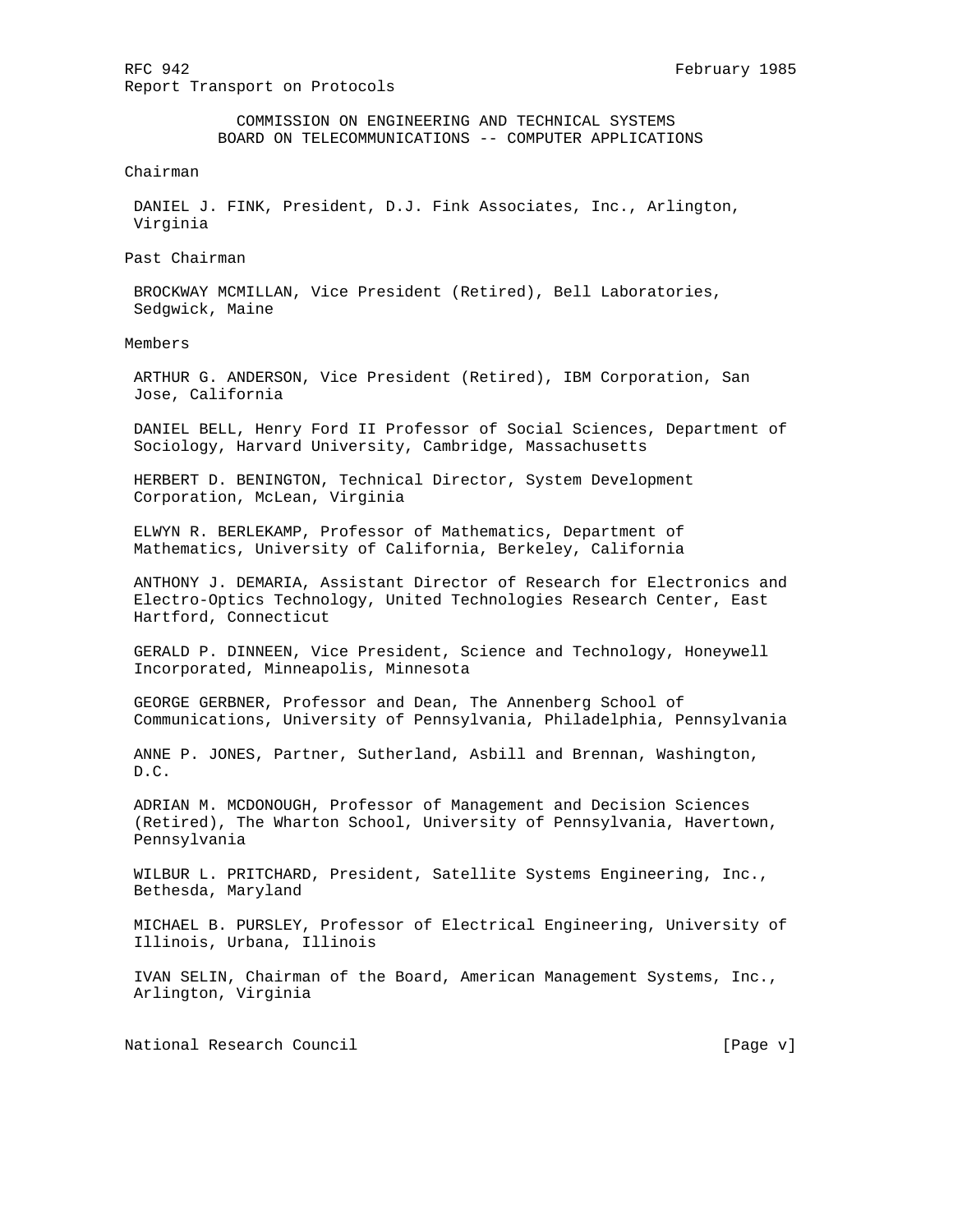MISCHA SCHWARTZ, Professor of Electrical Engineering and Computer Science, Columbia University, New York, New York

 ERIC E. SUMNER, Vice President, Operations System and Network Planning, AT&T Bell Laboratories, Holmdel, New Jersey

 KEITH W. UNCAPHER, Executive Director, USC-Information Sciences Institute Associate Dean, School of Engineering, University of Southern California, Marina del Rey, California

 JAMES L. FLANAGAN, (CETS LIAISON MEMBER), Head, Acoustics Research Department, AT&T Bell Laboratories, Murray Hill, New Jersey

Staff

 Richard B. Marsten, Executive Director Jerome D. Rosenberg, Senior Staff Officer Karen Laughlin, Administrative Coordinator Carmen A. Ruby, Administrative Assistant Lois A. Leak, Administrative Secretary

National Research Council **Example 20** (Page vi)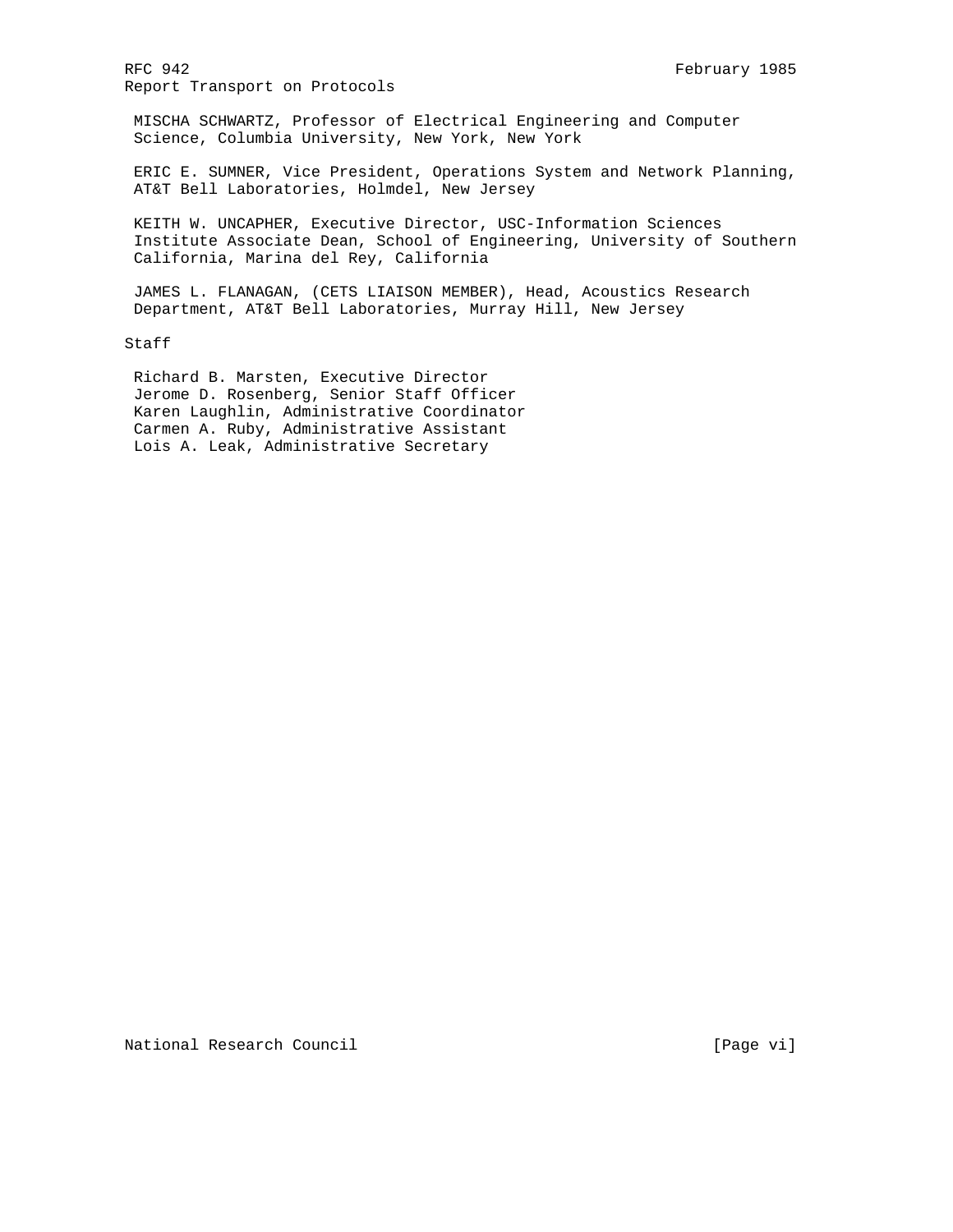# CONTENTS

|                |                                                                          | ix |
|----------------|--------------------------------------------------------------------------|----|
| xi             |                                                                          |    |
| $\mathsf{T}$   |                                                                          |    |
| TT <sub></sub> |                                                                          |    |
| III            | Comparison of DOD and ISO Protocols                                      | 13 |
| IV             | Status of DOD and ISO Protocol<br>Implementations and Specifications     | 25 |
| $\overline{V}$ |                                                                          | 31 |
| VI             | Development of Standard Commercial versus<br>Special Commercial Products | 39 |
| VII            | Responsiveness of International Standards                                | 43 |
| VIII           |                                                                          | 45 |
| <b>IX</b>      |                                                                          | 47 |
| X              |                                                                          | 53 |
| XT             |                                                                          | 61 |

National Research Council **Example 20** (Page vii)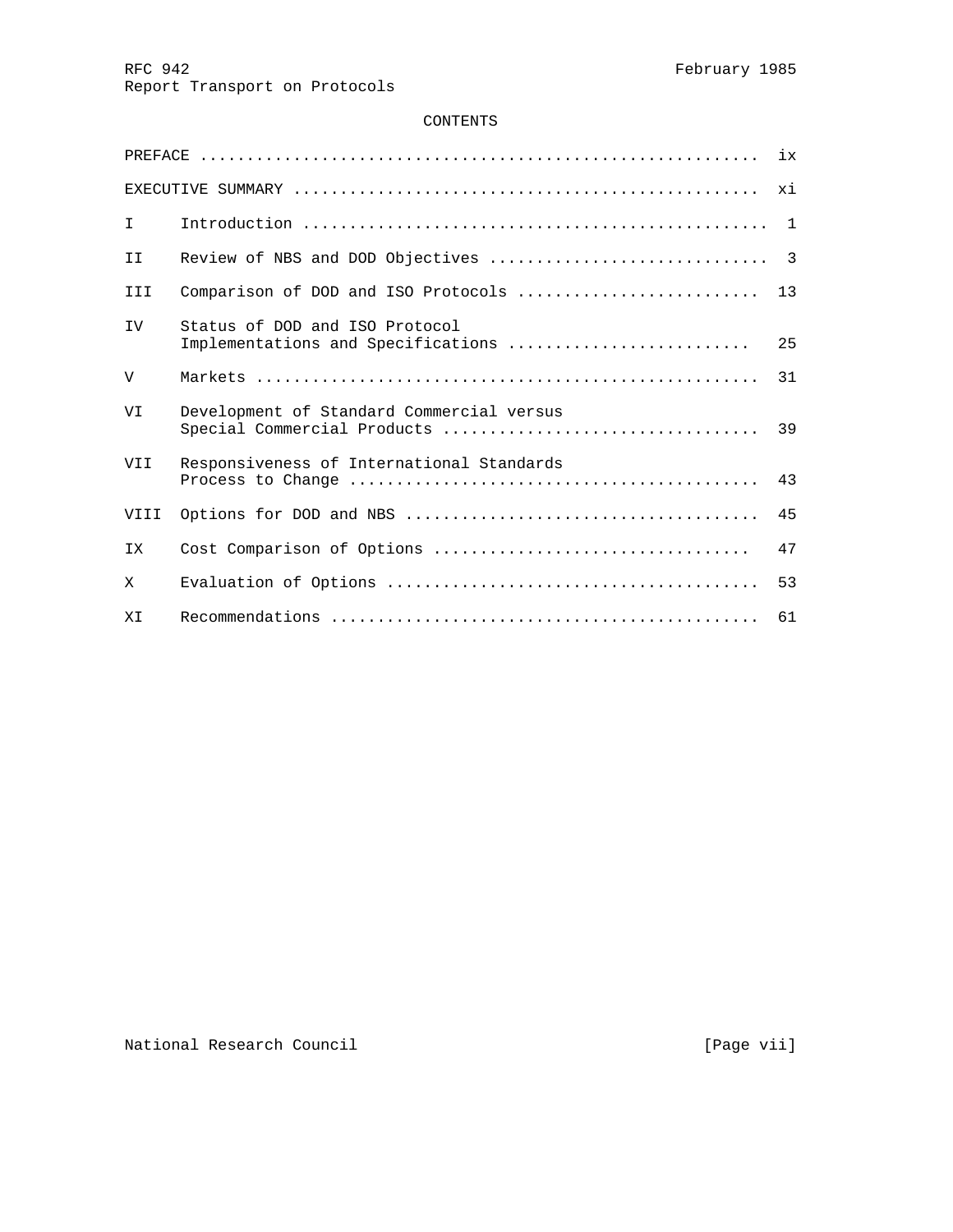National Research Council **Example 20** (Page viii)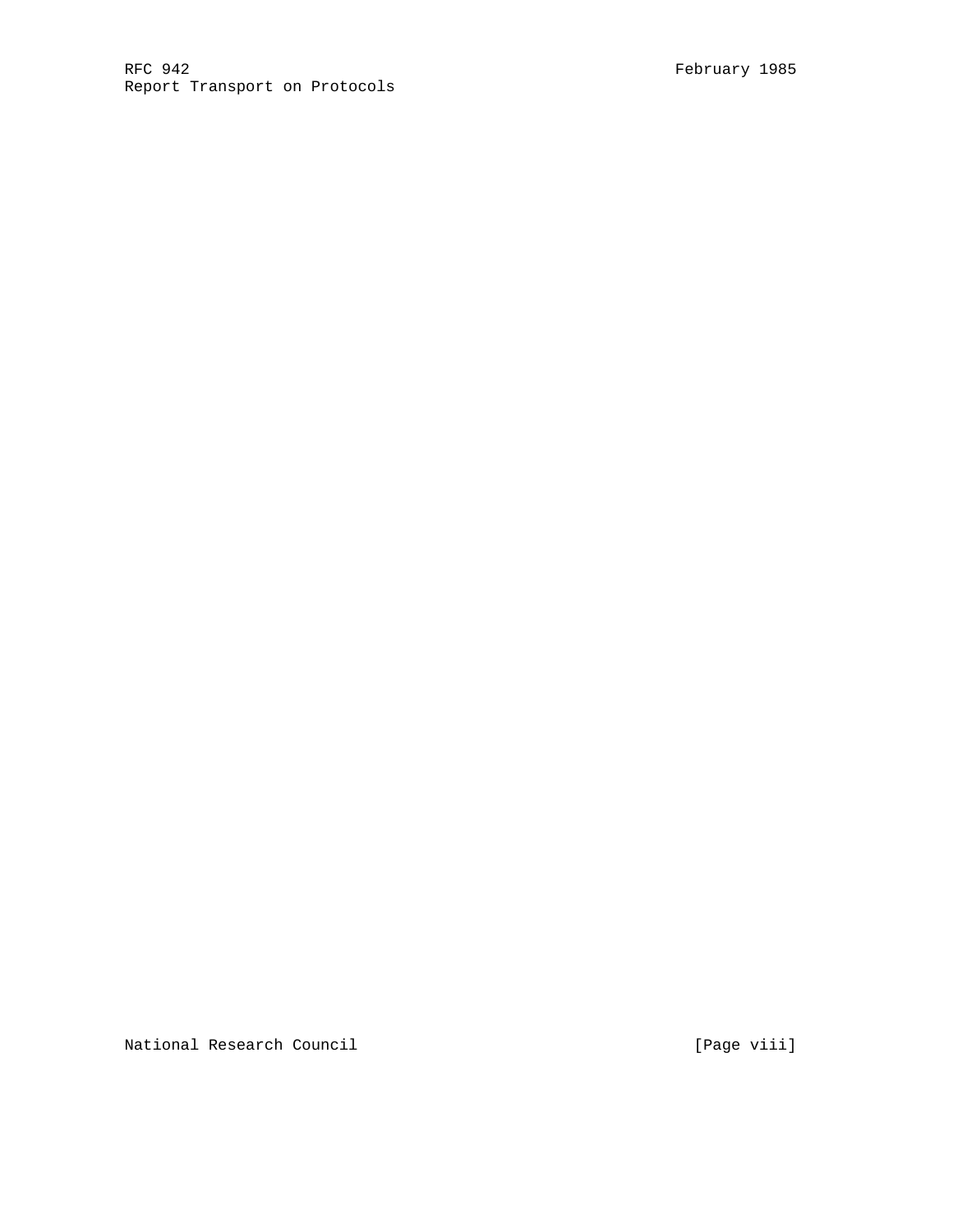### PREFACE

This is the final report of the National Research Council Committee on Computer-Computer Communication Protocols. The committee was established in May l983 at the request of the Department of Defense (DOD) and the National Bureau of Standards (NBS), Department of Commerce, to develop recommendations and guidelines for resolving differences between the two agencies on a data communications transport protocol standard.

Computer-based information and transaction-processing systems are basic tools in modern industry and government. Over the past several years there has been a growing demand to transfer and exchange digitized data in these systems quickly and accurately. This demand for data transfer and exchange has been both among the terminals and computers within an organization and among those in different organizations.

Rapid electronic transport of digitized data requires electronic communication links that tie the elements together. These links are established, organized, and maintained by means of a layered series of procedures performing the many functions inherent in the communications process. The successful movement of digitized data depends upon the participants using identical or compatible procedures, or protocols.

The DOD and NBS have each developed and promulgated a transport protocol as standard. The two protocols, however, are dissimilar and incompatible. The committee was called to resolve the differences between these protocols.

The committee held its first meeting in August l983 at the National Research Council in Washington, D.C. Following this two-day meeting the committee held five more two-day meetings, a three-day meeting, and a one-week workshop.

The committee was briefed by personnel from both agencies. In addition, the committee heard from Jon Postel, University of Southern California's Information Sciences Institute; Dave Oran, Digital Equipment Corporation; Vinton Cerf, MCI; David Wood, The Mitre Corporation; Clair Miller, Honeywell, and Robert Follett, IBM, representing the Computer and Business Equipment Manufacturer's Association; and John Newman, Ultimate Corporation. In most cases the briefings were followed by discussion.

The committee wishes to thank Philip Selvaggi of the Department of Defense and Robert Blanc of the NBS, Institute of Computer Sciences and

National Research Council **Example 20** (Page ix)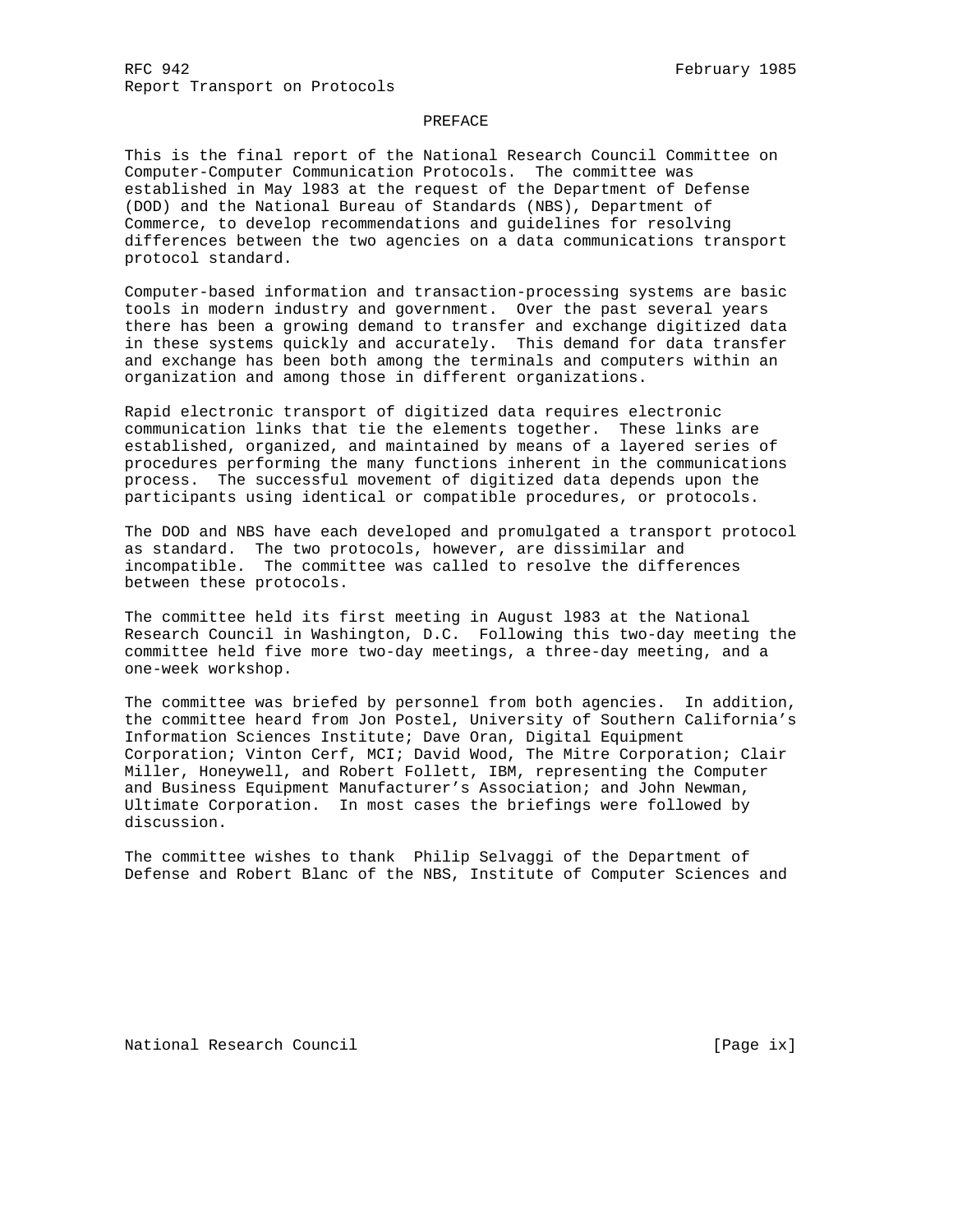Technology, for their cooperation as their agency's liaison representatives to the committee. The committee appreciates the contributions and support of Richard B. Marsten, Executive Director of the Board on Telecommunications -- Computer Applications (BOTCAP), and Jerome D. Rosenberg, BOTCAP Senior Staff Officer and the committee Study Director. We also wish to thank Lois A. Leak for her expert administrative and secretarial support.

National Research Council **Example 20** (Page x)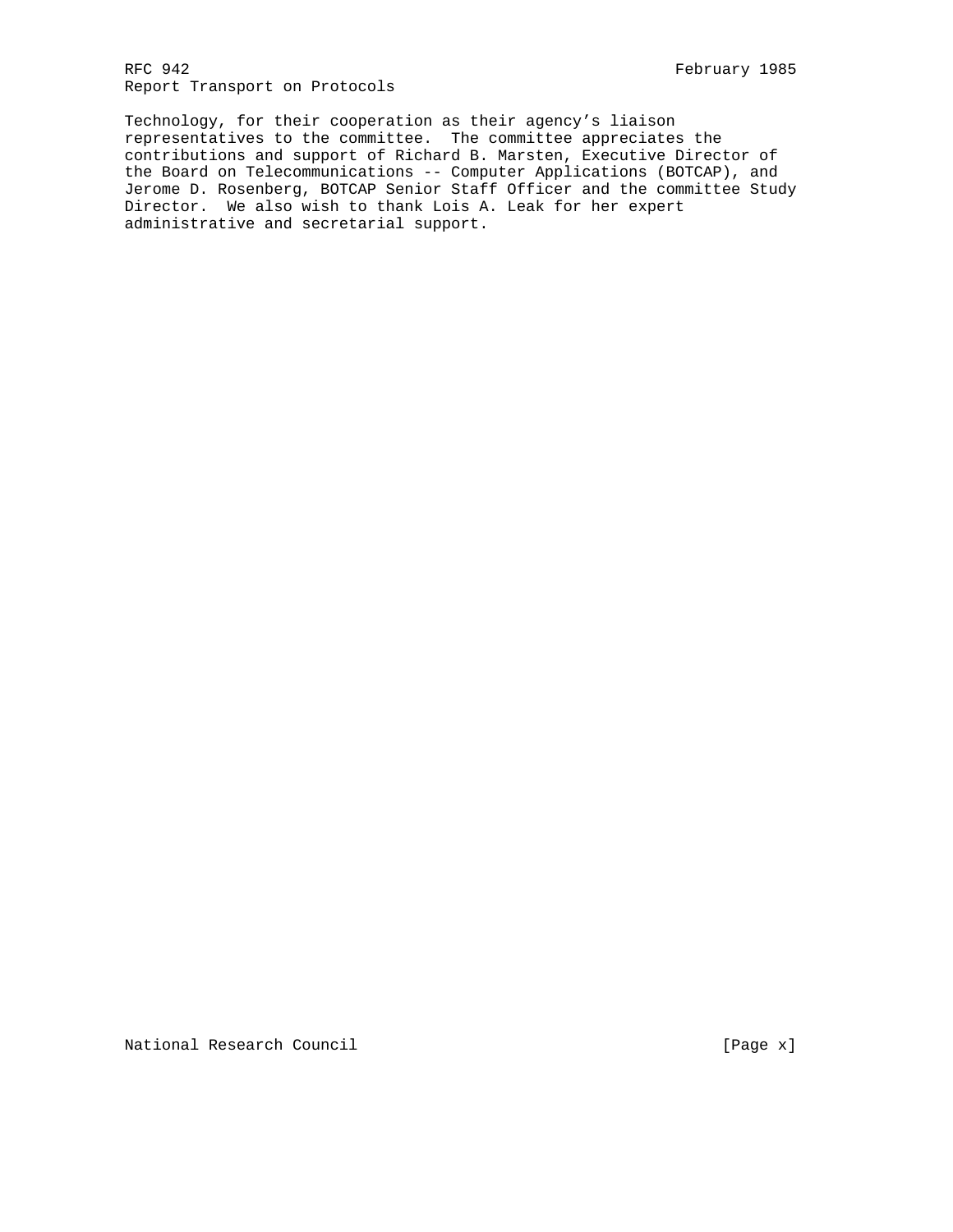### EXECUTIVE SUMMARY

Computer communication networks have become a very important part of military and commercial operations. Indeed, the nation is becoming dependent upon their efficiency and reliability, and the recent proliferation of networks and their widespread use have emphasized the importance of developing uniform conventions, or protocols, for communication between computer systems. The Department of Defense (DOD) and the National Bureau of Standards (NBS) have been actively engaged in activities related to protocol standardization. This report is concerned primarily with recommendations on protocol standardization within the Department of Defense.

Department of Defense's Transmission Protocol

 The DOD's Defense Advanced Research Projects Agency (DARPA) has been conducting and supporting research on computer networks for over fifteen years (1). These efforts led to the development of modern packet-switched network design concepts. Transmission between computers is generally accomplished by packet switching using strict protocols for the control and exchange of messages. The Advanced Research Projects Agency network (ARPANET), implemented in the early 1970s, provided a testing ground for research on communications protocols. In 1978, after four years of development, the DOD promulgated versions of its Transmission Control Protocol (TCP) and an Internet Protocol (IP) and mandated their use as standards within the DOD. TCP is now widely used and accepted. These protocols meet the unique operational and functional requirements of the DOD, and any changes in the protocols are viewed with some trepidation by members of the department. DOD representatives have stated that standardizing TCP greatly increased the momentum within the DOD toward establishing interoperability between networks within the DOD.

International Standards Organization's Transport Protocol

 The NBS Institute for Computer Sciences and Technology (ICST), in cooperation with the DOD, many industrial firms, and the International Standards Organization (ISO), has developed a new international standard

-----

(1) The Advanced Research Projects Agency (ARPA) was reorganized and became the Defense Advanced Research Projects Agency (DARPA) in 1973.

National Research Council **Example 20** (Page xi)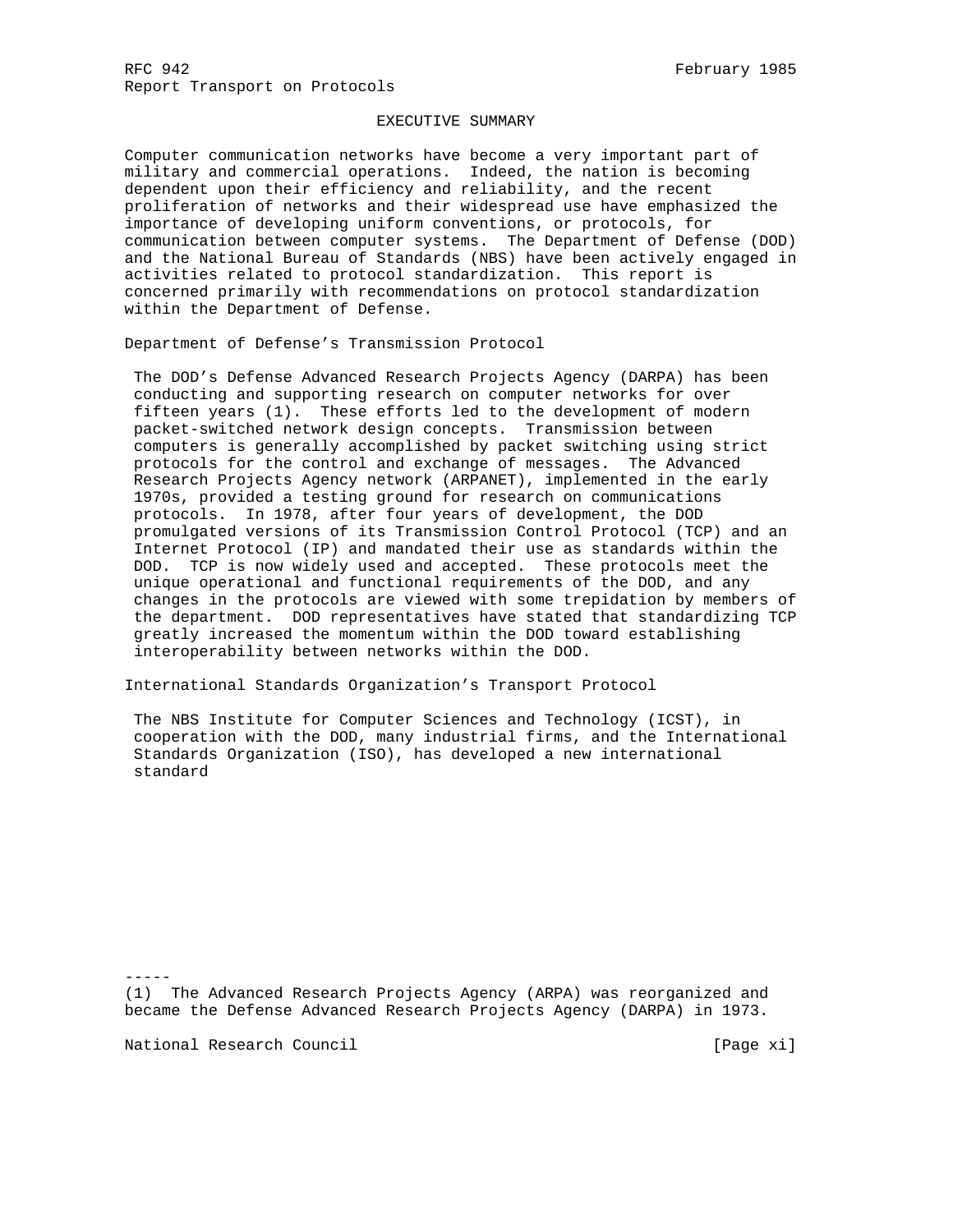Transport Protocol (TP-4) and a new Internetwork Protocol (2). These protocols will soon be available as commercial products. Although in part derived from TCP, the new protocols are not compatible with TCP (3). The U.S. standards organizations are supporting TP-4 in international operations, and the Department of Commerce is proposing TP-4 as a Federal Information Processing Standard (FIPS) for use by all federal agencies.

DOD OPERATIONAL AND TECHNICAL NEEDS

 The DOD has unique needs that could be affected by the Transport and Internet Protocol layers. Although all data networks must have some of these capabilities, the DOD's needs for operational readiness, mobilization, and war-fighting capabilities are extreme. These needs include the following:

 Survivability--Some networks must function, albeit at reduced performance, after many nodes and links have been destroyed.

 Security--Traffic patterns and data must be selectively protected through encryption, access control, auditing, and routing.

 Precedence--Systems should adjust the quality of service on the basis of priority of use; this includes a capability to preempt services in cases of very high priority.

 Robustness--The system must not fail or suffer much loss of capability because of unpredicted situations, unexpected loads, or misuse. An international crisis is the strongest test of robustness, since the system must operate immediately and with virtually full performance when an international situation flares up unexpectedly.

 Availability--Elements of the system needed for operational readiness or fighting must be continuously available.

 Interoperability--Different elements of the Department must be able to "talk" to one another, often in unpredicted ways between parties that had not planned to interoperate.

-----

(3) Except where noted, the abbreviation TCP generally refers to both the DOD's Transmission Control Protocol and its Internet Protocol. Similarly, the abbreviation TP-4 refers to both the ISO Transport Protocol class 4 and its Internetwork Protocol. (Transport Protocol classes 0 to 3 are used for special purposes not related to those of this study.)

National Research Council **Example 20** (Page xii)

<sup>(2)</sup> The ISO Transport Protocol and ISO Internetwork Protocol became Draft International Standards in September 1983 and April 1984, respectively. Commercial vendors normally consider Draft International Standards to be ready for implementation.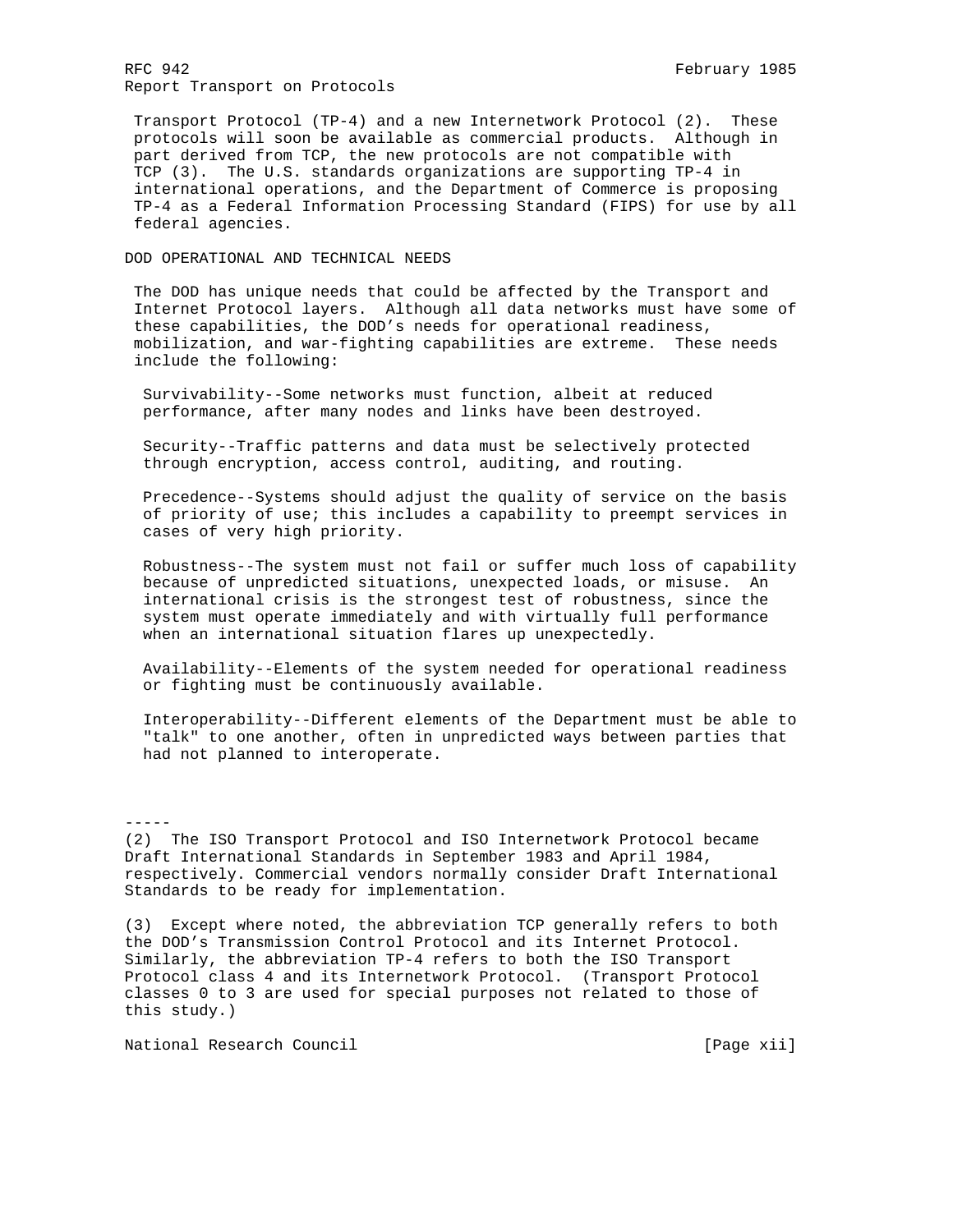These operational needs reflect themselves into five technical or managerial needs:

- 1. Functional and operational specifications (that is, will the protocol designs meet the operational needs?);<br>2. Maximum interoperability;
- Maximum interoperability;
- 3. Minimum procurement, development, and support costs;
- 4. Ease of transition to new protocols; and
- 5. Manageability and responsiveness to changing DOD requirements.

 These are the criteria against which DOD options for using the ISO transport and internet protocols should be evaluated.

 Interoperability is a very important DOD need. Ideally, DOD networks would permit operators at any terminal to access or be accessed by applications in any computer. This would provide more network power for users, integration of independently developed systems, better use of resources, and increased survivability. To increase interoperability, the Office of the Secretary of Defense has mandated the use of TCP for the Defense Communication System's Defense Data Network (DDN), unless waivers are granted. In addition, the Defense Communication Agency (DCA) is establishing standards for three higher-level "utility" protocols for file transfer, terminal access, and electronic mail. Partly as a result of these actions, it has become clear that there is growing momentum toward accepting interoperability and a recognition that it is an important operational need.

 It is very important, however, to recognize that functional interoperability is only achieved with full generality when two communication nodes can interoperate at all protocol levels. For the DOD the relevant levels are as follows:

- 1. Internet, using IP;
- 2. Transport, using TCP;
- 3. Utility, using file, terminal, or mail protocols; and
- 4. Specific applications that use the above protocols for their particular purpose.

 Accordingly, if a network is developed using one transport protocol, it would generally not be able to interoperate functionally with other networks using the same transport protocol unless both networks were also using the higher-level utility and application protocols. In evaluating whether or not to convert to TP-4 and in developing a transition plan, the following factors must be considered:

 The DOD contains numerous communities of interest whose principal need is to interoperate within their own members, independently. Such communities generally have a specific, well-defined mission.

National Research Council **Example 20** (Page xiii)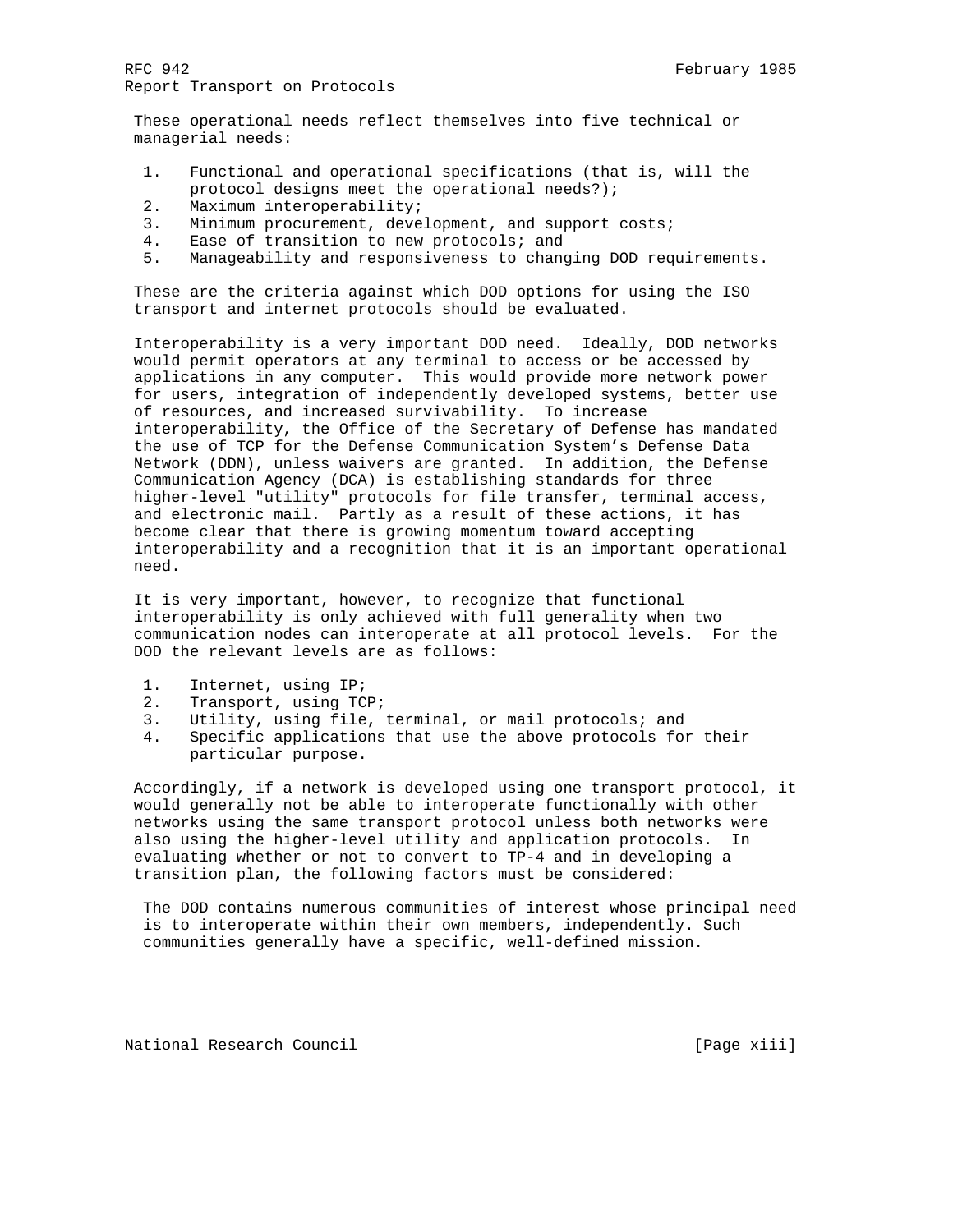The DOD Intelligence Information System (DODIIS) and the World Wide Military Command and Control System (WWMCCS) are examples. Interoperability is needed primarily between the higher layer applications programs initially unique to each community of interest.

 There are many different kinds of operations needed between communities of interest. Examples of such operations are headquarters' need for access to several subordinate communities and the communities' need for some minimum functional interoperability with each other (such as mail exchange).

 The need for functional interoperability can arise, unexpectedly and urgently, at a time of crisis or when improved management opportunities are discovered. Widespread standardization of TP-4 and higher-level protocols can readily help to achieve these needs. Often, special development of additional applications that cost time and money will be necessary.

 The DOD needs functional interoperability with many important external agencies that are committed to ISO standards: The North Atlantic Treaty Organization (NATO), some intelligence and security agencies, and other parts of the federal government.

 The same objectives that have prompted the use of standardized protocols at higher-level headquarters will lead to their use by tactical groups in the field.

### SOME COMPARISONS

 A detailed comparison of the DOD Transmission Control Protocol and the ISO Transport Protocol indicates they are functionally equivalent and provide essentially similar services. Because it is clear that a great deal of care and experience in protocol development have gone into generating the specifications for TP-4, the committee is confident that TP-4 will meet military requirements.

 Although there are differences between the two protocols, they do not compromise DOD requirements. And, although in several areas, including the data transfer interface, flow control, connection establishment, and out-of-band, services are provided in different ways by the two protocols, neither seems intrinsically superior. Thus, while existing applications may need to be modified somewhat if moved from TCP to TP-4, new applications can be written to use either protocol with a similar level of effort.

 The TCP and TP-4 protocols are sufficiently equivalent in their security-related properties in that there are no significant technical points favoring the use of one over the other.

 While TCP currently has the edge in maturity of implementation, TP-4 is gaining rapidly due to the worldwide support for and acceptance of the

National Research Council **Example 20** (Page xiv)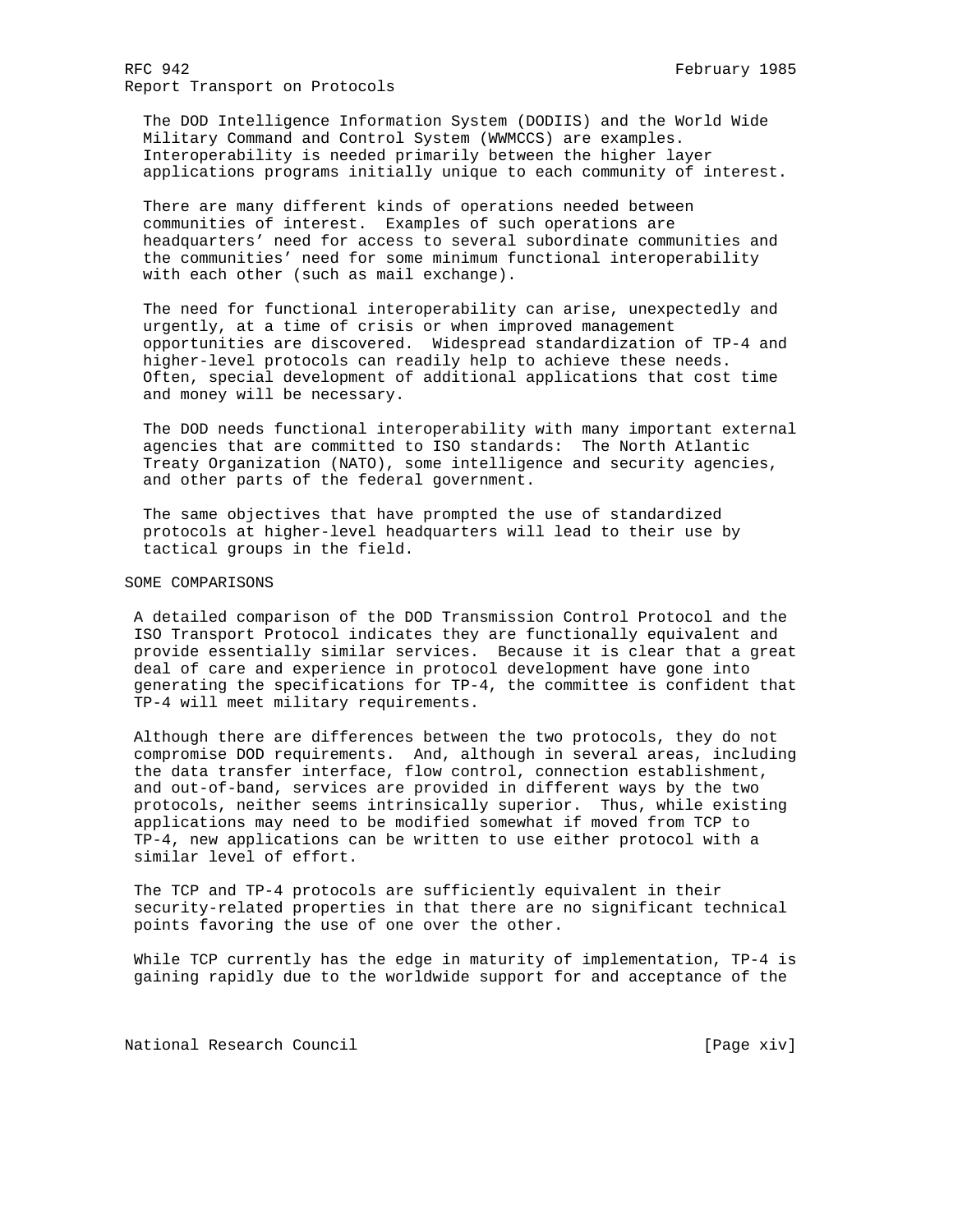Open System Interconnection (OSI) international standards. Experimental TCP implementations were completed in 1974 at Stanford University and BBN Communications Corporation. Between 1974 and 1982 a large number of implementations were produced. The Defense Advanced Research Projects Agency (ARPA) network switched to a complete use of TCP in January 1983. Operations have been satisfactory and its use is growing. A number of TCP implementations are also in commercial use in various private networks.

 In contrast, TP-4 has not yet been implemented in any large operational system. It has been tested experimentally, however, and has received endorsement by many commercial vendors worldwide. In addition, substantial portions of TP-4 have been demonstrated at the National Computer Conference in July 1984.

 The Internet Protocol (IP) part of the standards is not believed to be a problem. The ISO IP is not as far along as TP-4, but it is much less complex. The ISO IP, based very strongly on the DOD IP, became a draft international standard in April 1984.

 The rapidity of the progress in ISO and the results achieved over the past two years have surprised even the supporters of international standards. The reasons for this progress are twofold: strong market demands stemming from the growing integration of communications and data processing and the progress in networking technology over the past years as the result of ARPA and commercial developments.

 Although the DOD networks have been a model upon which the ISO transport standards have been built, the rest of the world is adopting TP-4. Because the DOD represents a small fraction of the market and because the United States supports the ISO standard, it is not realistic to hope that TP-4 can be altered to conform with TCP. This raises the question as to what action should be taken by the DOD with respect to the ISO standard.

## SOME ECONOMIC CONSIDERATIONS

 The DOD has a large and growing commitment in operational TCP networks, and this will increase by 50 to 100 percent in the next eighteen months. This rate of investment will probably continue for the next five years for new systems and the upgrading of current ones. The current Military Network (MILNET) and Movement Information Network (MINET) systems are expanding and will shortly be combined. The Strategic Air Command Digital Information Network (SACDIN) and DODIIS are undergoing major upgrading. When these changes are completed, there are plans to upgrade the WWMCCS Intercomputer Network (WIN) and to add separate SECRET and TOP SECRET networks. There are plans to combine these six networks in the late 1980s, and they will become interoperable and multilevel secure using an advanced technology now under development. If these plans are implemented on schedule, a delay of several years in moving to TP-4 would mean that the DOD networks in the late 1980s would be virtually all TCP-based. Subsequent conversion to international standards would be very expensive

National Research Council **Example 2018** [Page xv]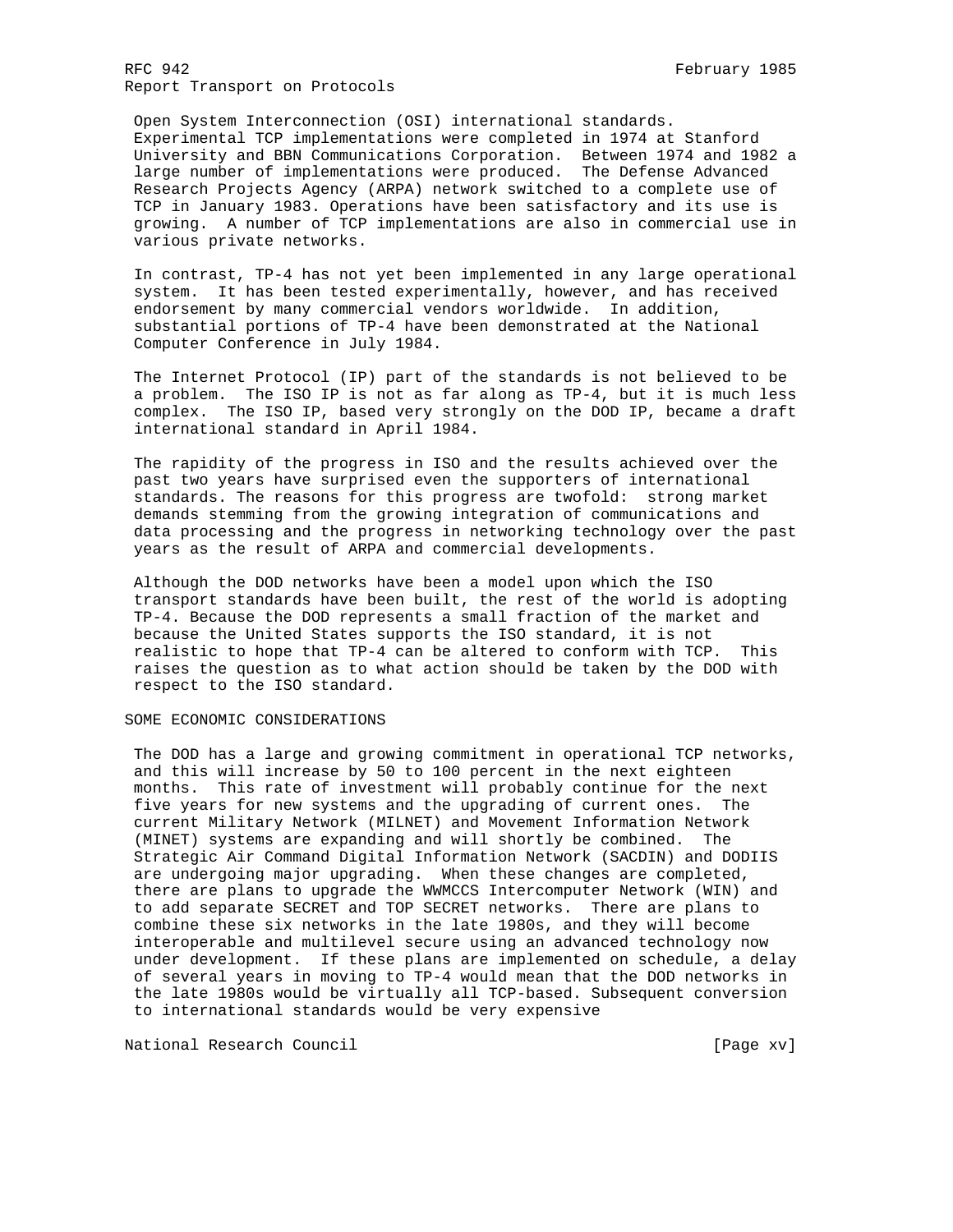if hastily attempted in order to maintain established DOD interoperability and gain interoperability with a large body of users.

 As the Department of Defense policy recognizes, there are significant advantages in using commercial vendor products if they meet the department's operational needs. The major advantages are as follows:

 Costs to the DOD for development, production, and maintenance are significantly lower because (1) vendors spread the cost over a much larger user base, (2) commercial vendors are generally more efficient in their operations, and (3) vendors look for ways to improve their product to meet competition.

 The department generally gets more effective products because vendors integrate the protocol functions into their entire software and hardware product line. Thus the DOD may be able eventually to use commercial software products that are built on top of, and thereby take advantage of, the transport protocols.

 By depending on industry to manage the development and maintenance of products, the department can use its scarce management and technical resources on activities unique to its mission.

 Because the costs of transport and internet protocol development and maintenance are so intertwined with other factors, it is impossible to give a precise estimate of the savings that would be achieved by using commercial products. Savings will vary in individual cases. The marginal savings should range from 30 to 80 percent.

## RECOMMENDATIONS

 The ISO protocols are now well specified but will not generally be commercially available for many months. Nevertheless, this committee believes that the principles on which they are based are well-established, and the protocols can be made to satisfy fully DOD's needs. The committee recommends that the DOD move toward adoption of TP-4 as costandard with TCP and toward exclusive use of TP-4.

 Transition to the use of the ISO standards, however, must be managed in a manner that will maintain DOD's operational capabilities and minimize risks. The timing of the transition is, therefore, a major concern.

 Descriptions of two options that take this requirement into account follow. A majority of the committee recommends the first option, while a minority favors the second. A third option--to defer action--is also described but not recommended.

Option 1

 The first option is for the DOD to immediately modify its current transport policy statement to specify TP-4 as a costandard along with TCP. In addition, the DOD would develop a military specification for

National Research Council **Example 20** (Page xvi)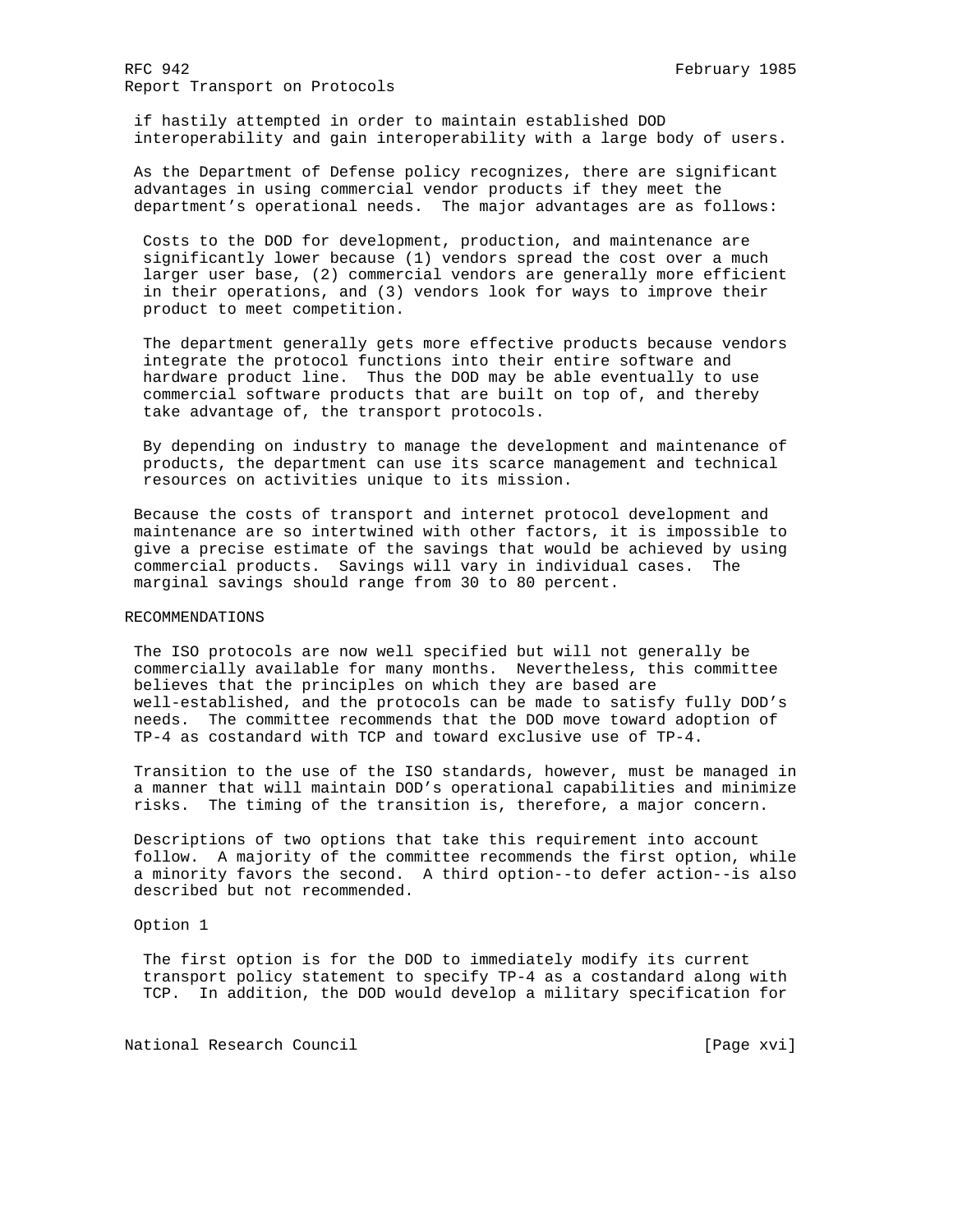TP-4 that would also cover DOD requirements for discretionary options allowed under the NBS protocol specifications. Requests for proposals (RFPs) for new networks or major upgrades of existing networks would specify TP-4 as the preferred protocol. Contracts for TP-4 systems would be awarded only to contractors providing commercial products, except for unique cases.

 Existing networks that use TCP and new networks firmly committed to the use of TCP-based systems could continue to acquire implementations of TCP. The DOD should carefully review each case, however, to see whether it would be advantageous to delay or modify some of these acquisitions in order to use commercial TP-4 products. For each community of users it should be decided when it is operationally or economically most advantageous to replace its current or planned systems in order to conform to ISO standards without excessively compromising continued operations.

 United States government test facilities would be developed to enable validation of TP-4 products (4). The Department of Defense would either require that products be validated using these test facilities or that they be certified by the vendor. The test facilities could also be used to isolate multivendor protocol compatibility problems. The existing NBS validation tools should be used as the base for the DOD test facilities.

 Because under this option networks based on both TCP and TP-4 would coexist for some time, several capabilities that facilitate interoperability among networks would need to be developed. The Department of Defense generally will not find them commercially available. Examples are gateways among networks or specialized hosts that provide services such as electronic mail. The department would need to initiate or modify development programs to provide these capabilities, and a test and demonstration network would be required.

Option 2

 Under Option 2 the Department of Defense would immediately announce its intention to adopt TP-4 as a transport protocol costandard with TCP after a satisfactory demonstration of its suitability for use in military networks. A final commitment would be deferred until the demonstration has been evaluated and TP-4 is commercially available.

 The demonstration should take at most eighteen months and should involve development of TP-4 implementations and their installation. This option differs from Option 1 primarily in postponing the adoption of a TP-4 standard and, consequently, the issuance of RFPs based on TP-4 until successful completion of a demonstration. The department,

----- (4) Validation means a systematic and thorough state-of-the-art testing of the products to assure that all technical specifications are being achieved.

National Research Council **Example 2018** [Page xvii]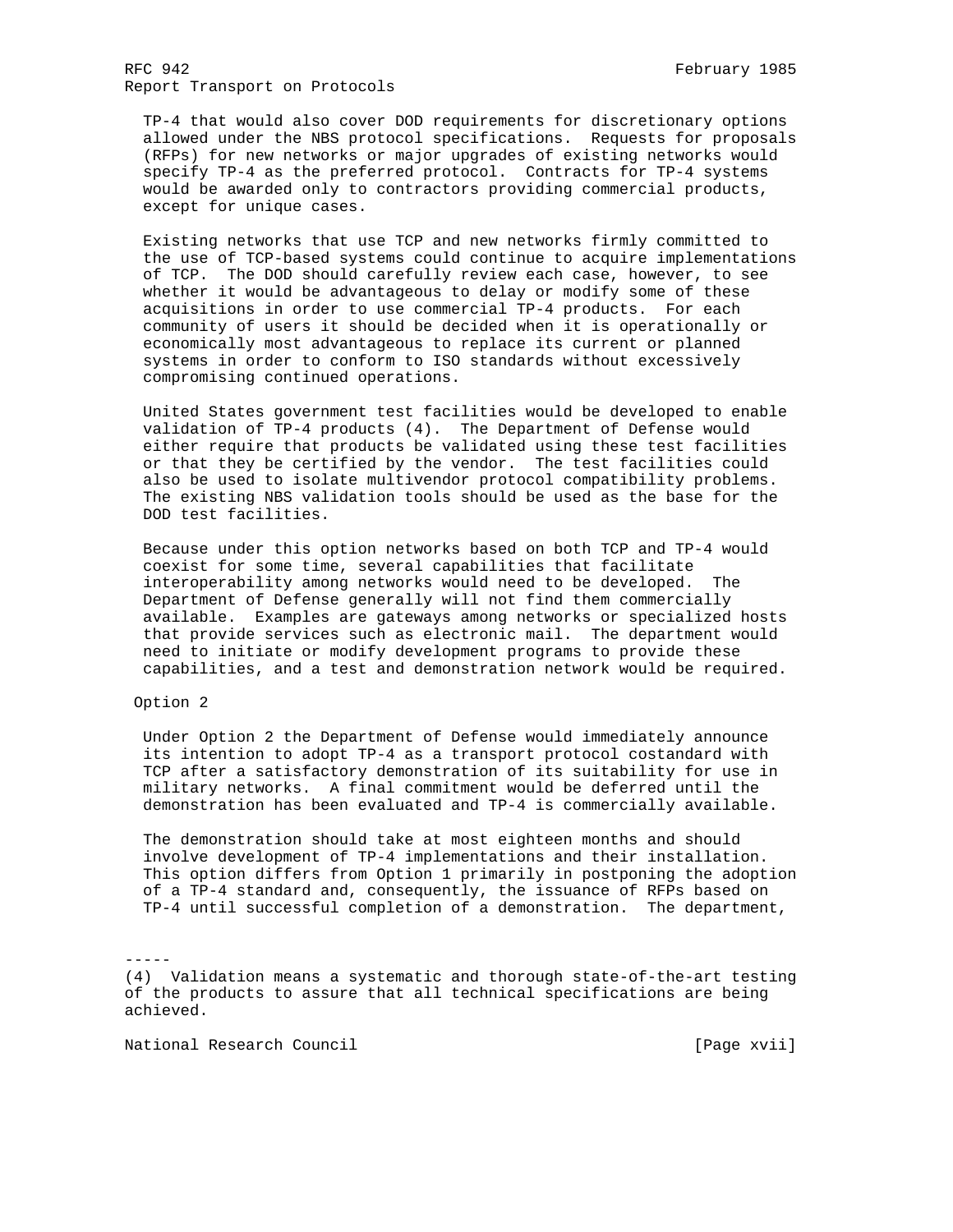however, should proceed with those provisions of Option 1 that may be completed in parallel with the demonstration. Early issuance of a TP-4 military specification, development of validation procedures, and implementation of means for interoperability would be particularly important in this regard.

## Option 3

 Under the third option the DOD would continue using TCP as the accepted transport standard and defer any decision on the use of TP-4 indefinitely. The department would be expected to stay well informed on the development and use of the new protocol in the commercial and international arena and, with the National Bureau of Standards, work on means to transfer data between the two protocol systems. Testing and evaluation of TP-4 standards by NBS would continue. The DOD might eventually accommodate both protocol systems in an evolutionary conversion to TP-4.

#### Comparison of Options

 The committee believes that all three options equally satisfy the functional objectives of the DOD, including matters of security. It believes the two protocols are sufficiently similar and no significant differences in performance are to be expected if the chosen protocol implementation is of equal quality and is optimized for the given environment.

 The primary motivation for recommending Option 1 is to obtain the benefits of standard commercial products in the communication protocol area at an early date. Benefits include smaller development, procurement, and support costs; more timely updates; and a wider product availability. By immediately committing to TP-4 as a costandard for new systems, Option 1 minimizes the number of systems that have to be converted eventually from TCP. The ability to manage the transition is better than with Option 2 since the number of systems changed would be smaller and the time duration of mixed TCP and TP-4 operation would be shorter. Interoperability with external systems (NATO, government, commercial), which presumably will also use TP-4, would be brought about more quickly. Option 1 involves greater risk, however, since it commits to a new approach without as complete a demonstration of its viability.

 As with Option 1, a primary benefit of following Option 2 would be obtaining the use of standard commercial products. Unit procurement costs probably would be lower than with Option 1 because the commercial market for TP-4 will have expanded somewhat by the time DOD would begin to buy TP-4 products. Risk is smaller, compared to Option 1, because testing and demonstration of the suitability for military use will have preceded the commitment to the ISO protocols. Transition and support costs would be higher than for Option 1, however, because more networks and systems would already have been implemented with TCP. Also this is perhaps the most difficult option to manage since the largest number of system conversions and the

National Research Council **Example 20** (Page xviii)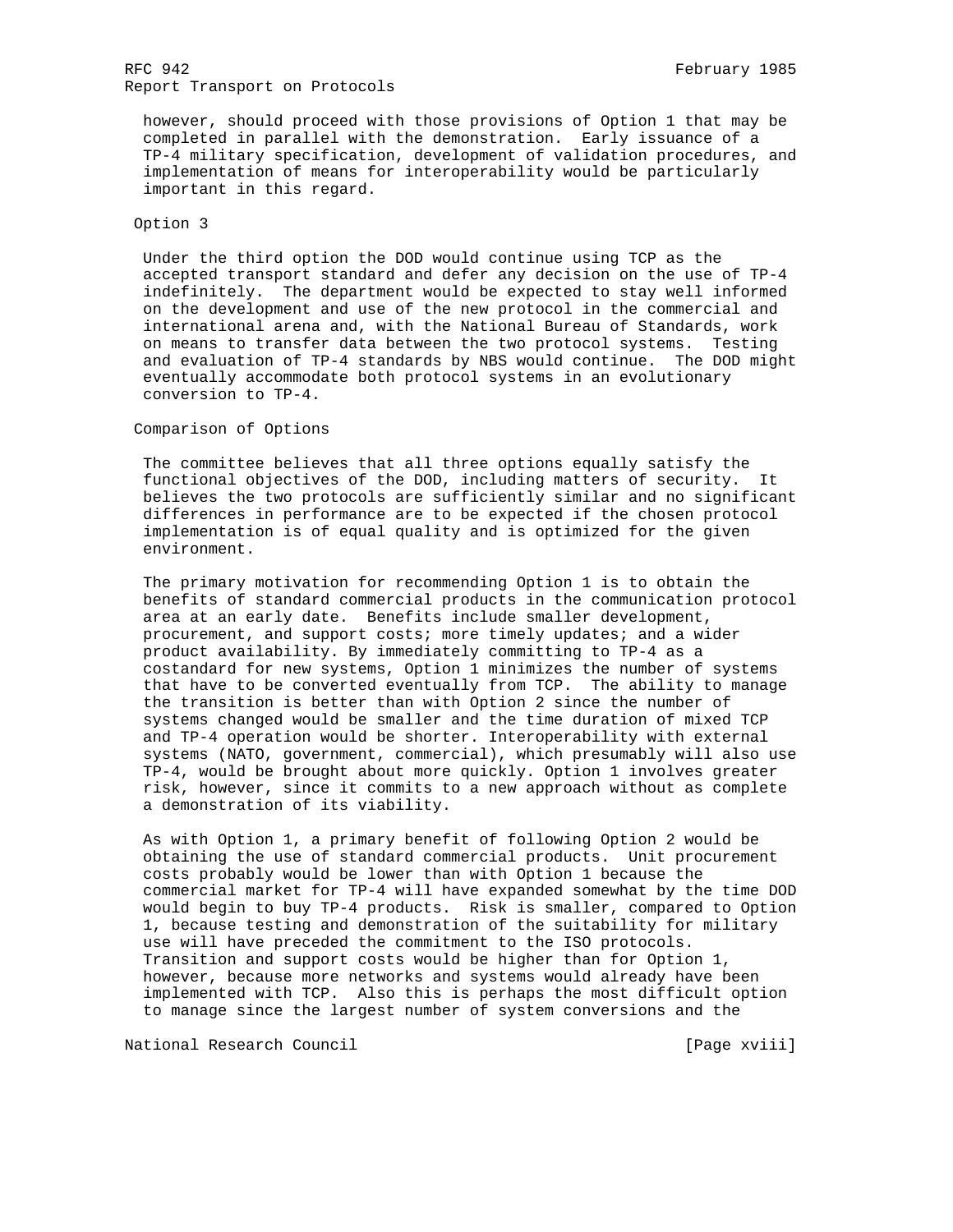longest interval of mixed TCP and TP-4 operations would occur. In addition, interoperability with external networks through standardization would be delayed.

 The principal benefit of exercising Option 3 would be the elimination of transition cost and the risk of faulty system behavior and delay. It would allow the most rapid achievement of full internal interoperability among DOD systems. Manageability should be good because only one set of protocols would be in use (one with which the DOD already has much experience), and because the DOD would be in complete control of system evolution. Procurement costs for TCP systems would remain high compared with standard ISO protocol products, however, and availability of implementations for new systems and releases would remain limited. External interoperability with non-DOD systems would be limited and inefficient.

 In summary, Option 1 provides the most rapid path toward the use of commercial products and interoperability with external systems. Option 2 reduces the risk but involves somewhat greater delay and expense. Option 3 involves the least risk and provides the quickest route to interoperability within the Defense Department at the least short-term cost. These are, however, accompanied by penalties of incompatibility with NATO and other external systems and higher life-cycle costs.

National Research Council **Example 20** (Page xix)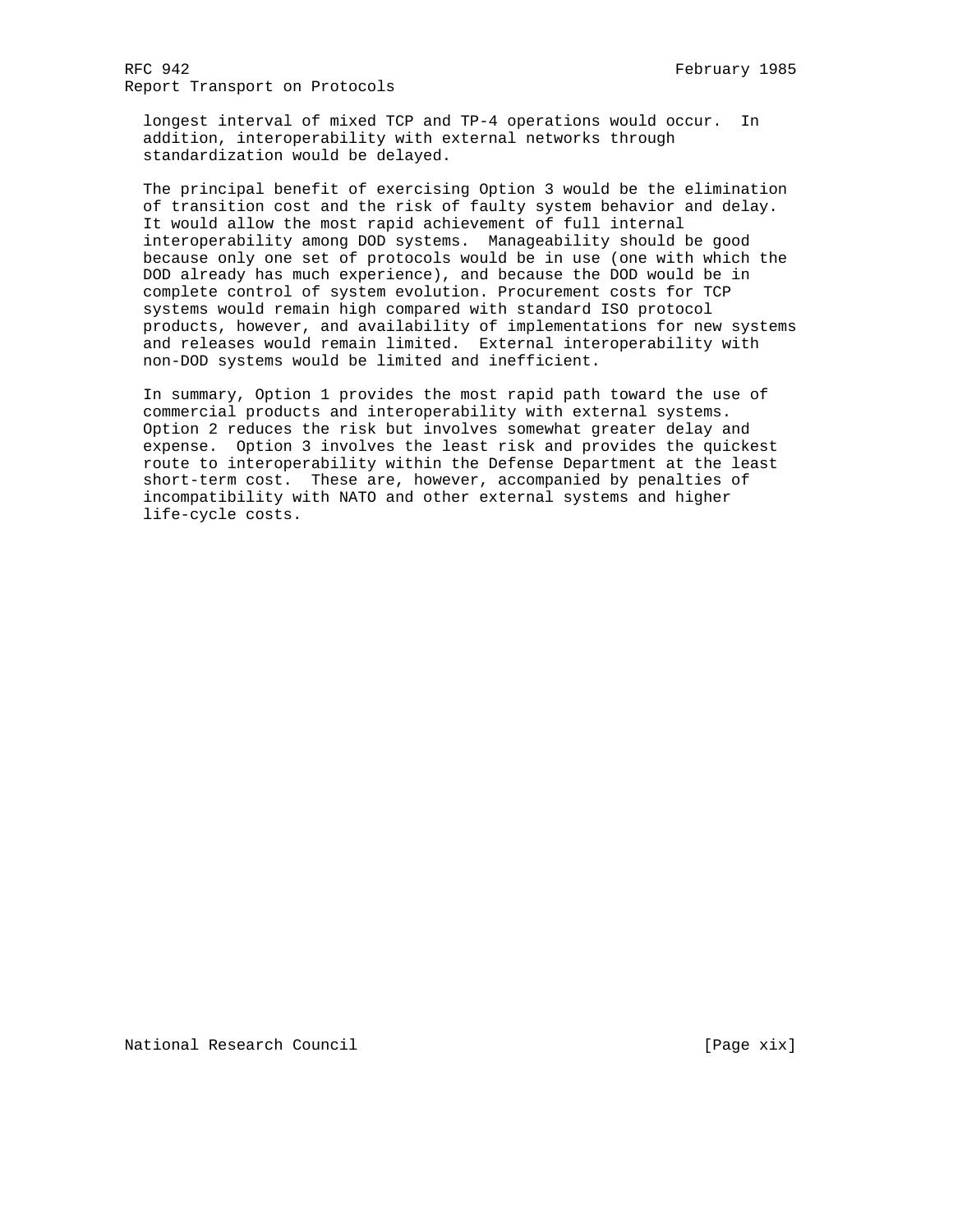National Research Council **Example 2018** [Page xx]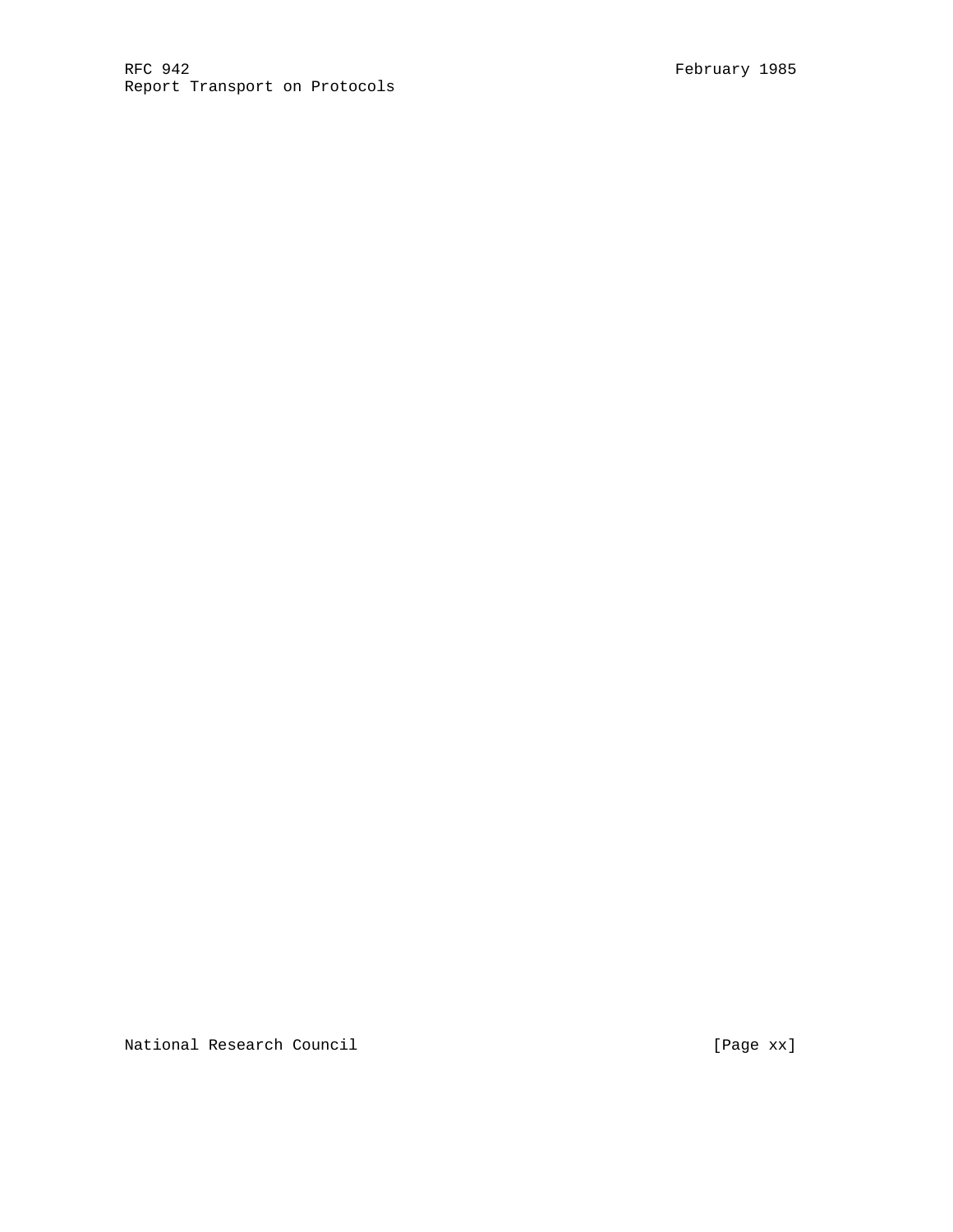## I. INTRODUCTION

For the past two decades industry and government have experienced an increasing need to share software programs, transfer data, and exchange information among computers. As a result, computer-to-computer data communications networks and, therefore, communication formats and procedures, or protocols, have proliferated. The need to interconnect these networks is obvious, but the problems in establishing agreements among users on the protocols have heightened.

The Department of Defense (DOD) has been conducting research and development on protocols and communication standards for more than fifteen years. In December 1978 the DOD promulgated versions of the Defense Advanced Research Projects Agency's (DARPA) Transmission Control Protocol (TCP) and Internet Protocol (IP) as standards within DOD. With the participation of major manufacturers and systems houses, the DOD has implemented successfully over twenty different applications of these standards in DOD operational data communications networks.

The Institute for Computer Sciences and Technology (ICST) of the National Bureau of Standards (NBS) is the government agency responsible for developing network protocols and interface standards to meet the needs of federal agencies. The Institute has been actively helping national and international voluntary standards organizations develop sets of protocol standards that can be incorporated into commercial products.

Working with both industry and government agencies, the ICST has developed protocol requirements based, in terms of functions and services, on the DOD's TCP. These requirements were submitted to the International Standards Organization (ISO) and resulted in the development of a transport protocol (TP-4) that has the announced support of twenty computer manufacturers.

Although the ISO's TP-4 is based on the DOD's TCP, the two protocols are not compatible. Thus manufacturers who wish to serve DOD, while remaining able to capture a significant share of the worldwide market, have to field two product lines that are incompatible but perform the same function. The Institute for Computer Sciences and Technology would like to have a single set of protocol standards that serves both the DOD, other government agencies, and commercial vendors.

It would be to the advantage of the DOD to use the same standards as the rest of the world. The dilemma, however, is understandable: The DOD

National Research Council **Example 20** (Page 1)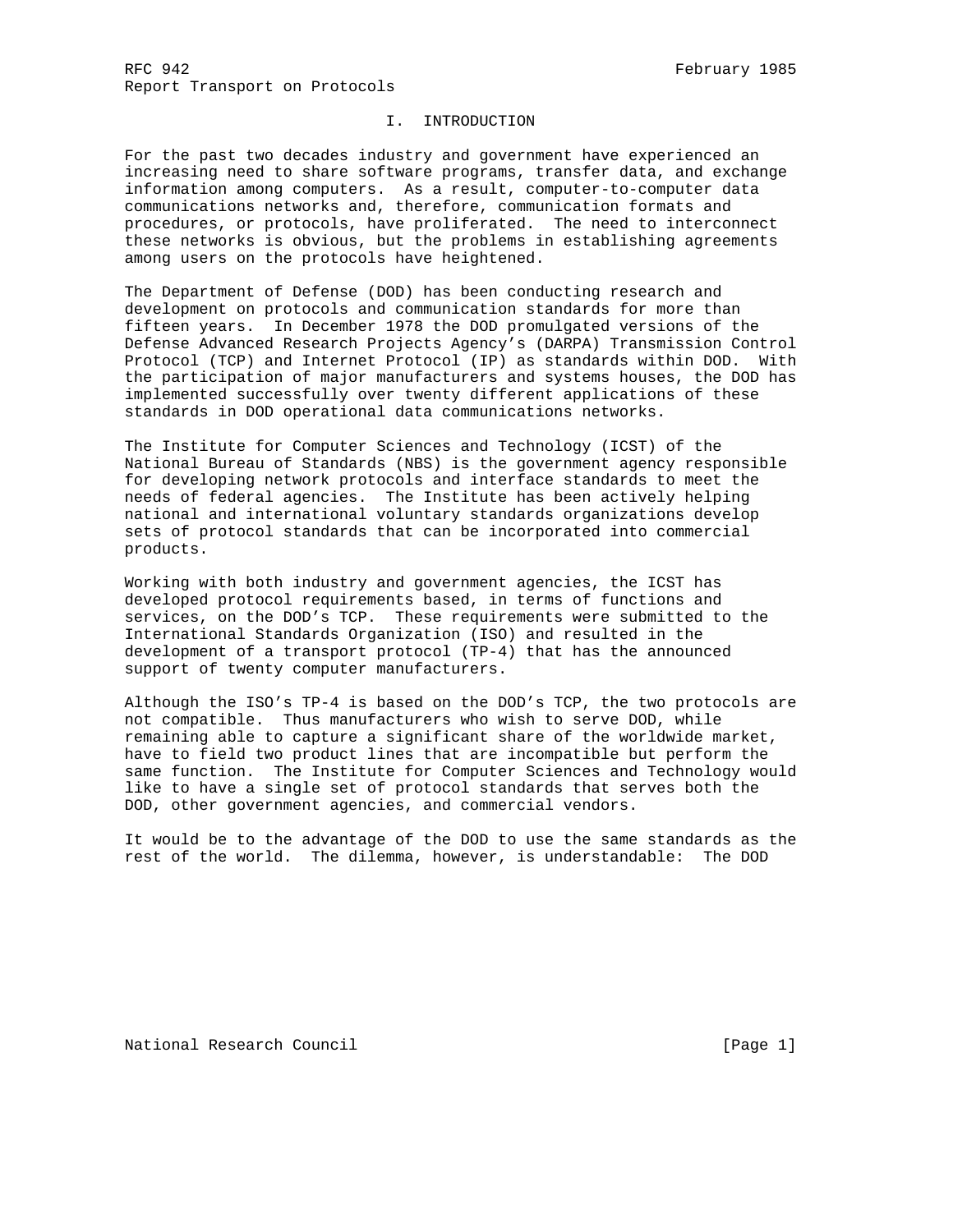has well satisfied its requirements by its own tried and proven protocols, the agency has invested heavily in systems operating successfully with TCP, and the Armed Forces is increasingly adopting the protocol. Thus, although DOD's policy is to use commercial standards whenever suitable, it is hesitant about converting to the ISO TP-4 protocols. In addition, the DOD is not certain whether the ISO TP-4 completely satisfies military requirements.

In 1983 both DOD and the ICST agreed that an objective study of the situation was needed. Each requested assistance from the National Research Council. The National Research Council, through its Board on Telecommunications and Computer Applications (BOTCAP), appointed a special Committee on Computer-Computer Communication Protocols to study the issues and develop recommendations and guidelines for ways to resolve the differences in a mutually beneficial manner.

The six items composing the committee's scope of work are as follows:

- 1. Review the technical aspects of the DOD transmission control and ICST transport protocols.
- 2. Review the status of the implementation of these protocols.
- 3. Review the industrial and government markets for these protocols.
- 4. Analyze the technical and political implications of the DOD and ICST views on the protocols.
- 5. Report on time and cost implications to the DOD, other federal entities, and manufacturers of the DOD and ICST positions.
- 6. Recommend courses of action toward resolving the differences between the DOD and ICST on these protocol standards.

The committee devoted considerable effort to reviewing the objectives and goals of the DOD and NBS that relate to data communications, the technical aspects of the two protocols, the status of their implementation in operating networks, and the market conditions pertaining to their use. This process included hearing government and industry presentations and reviewing pertinent literature. The results of this part of the study are presented in Sections II through VII. Concurrent with this research and analysis, the committee developed ten possible options that offered plausible resolutions of the problem. These ranged from maintaining the status quo to an immediate switchover from one protocol to the other. From these ten initial options three were determined to hold the greatest potential for resolving the problem.

Section VIII describes the three options, Section IX provides a cost comparison, and Section X provides an overall evaluation of the three options. Section XI presents the committee's basic and detailed recommendations for how best the DOD might approach the differences between its protocol and the ISO protocol.

National Research Council **Example 2** and  $[Page 2]$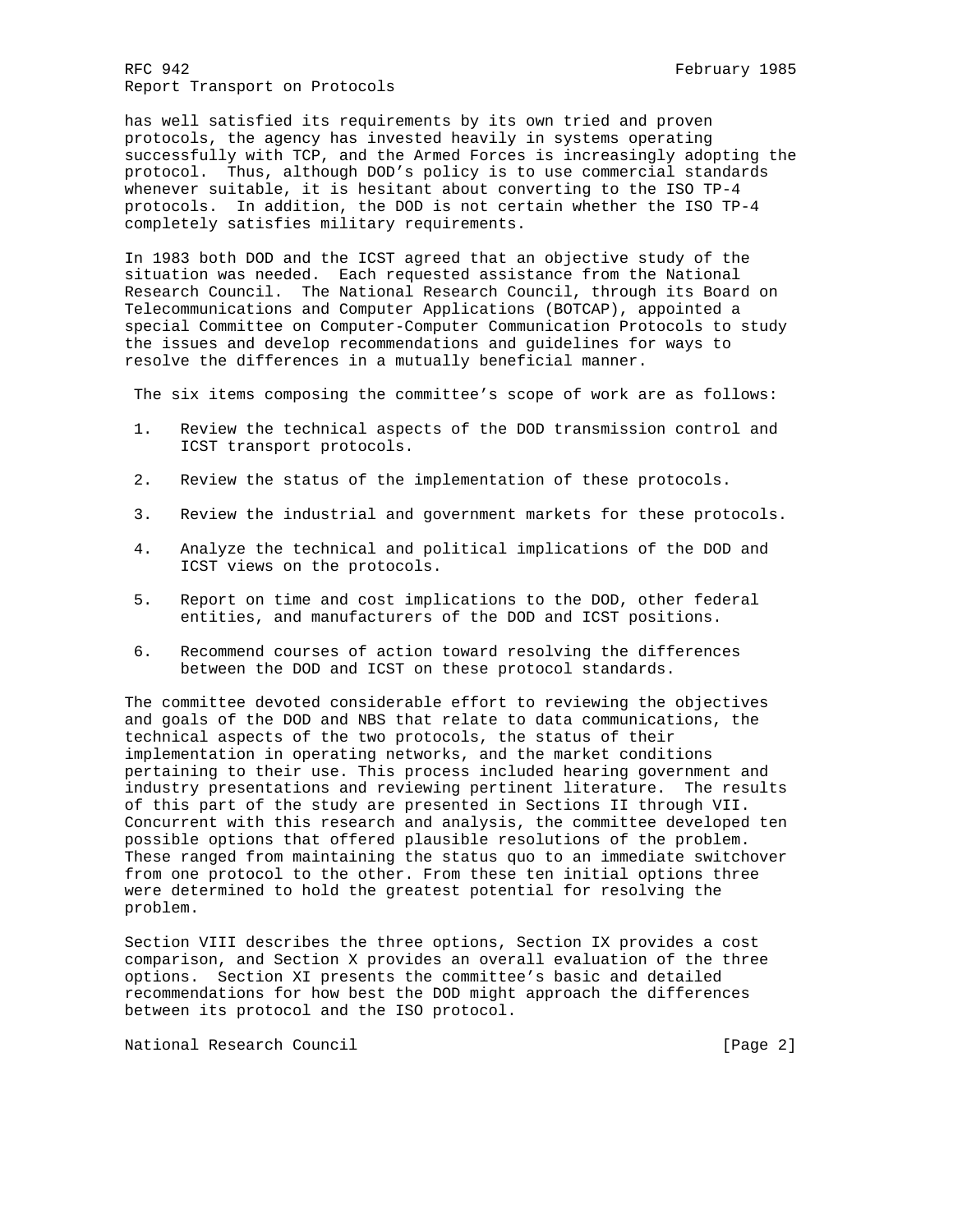## II. REVIEW OF NBS AND DOD OBJECTIVES

The National Bureau of Standards and the Department of Defense are such disparate organizations that the committee felt it needed to begin its study with a definition of the roles and expectations of each with regard to the protocol issues in question. The following provides a review of each organization's objectives (5).

#### NBS OBJECTIVES

 The National Bureau of Standards has three primary goals in computer networking:

- 1. To develop networking and protocol standards that meet U.S. government and industry requirements and that will be implemented in off-the-shelf, commercial products.
- 2. To develop testing methodologies to support development and implementation of computer network protocols.
- 3. To assist government and industry users in the application of advanced networking technologies and computer and communications equipment manufacturers in the implementation of standard protocols.

Development of Networking and Protocol Standards

 The Bureau accomplishes the first objective through close coordination and cooperation with U.S. computer manufacturers and communications system developers. Technical specifications are developed cooperatively with U.S. industry and other government agencies and provided as proposals to voluntary standards organizations.

 Because the Department of Defense is potentially the largest government client of these standards, DOD requirements are carefully factored into these proposals. In addition, protocols for computer-to-computer communications developed within the DOD research community are used as an

-----

(5) The objectives were reviewed by representatives of NBS and DOD, respectively.

National Research Council **Example 20** (Page 3)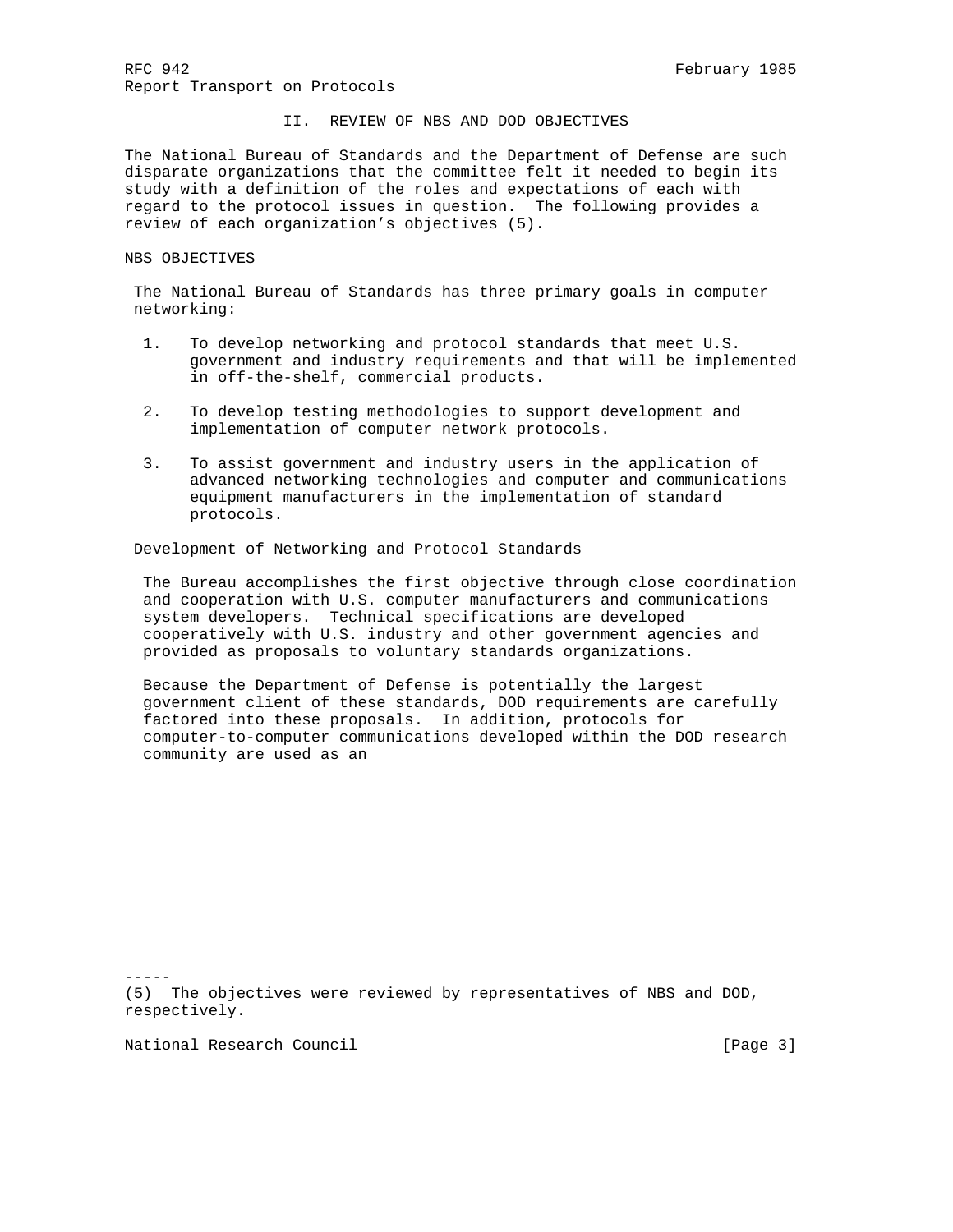exact statement of DOD functional needs for a particular protocol and form a basis for the functions, features, and services of NBS-proposed standards.

 To further the development of commercial products that implement standards, the NBS gives priority to the needs of U.S. computer manufacturers who wish to market their products nationally and internationally, not just to the U.S. government. The NBS participates, therefore, in national and international voluntary standards organizations toward the development of an international consensus based on United States needs. Specifications, formal description techniques, testing methodologies, and test results developed by the NBS are used to further the international standardization process.

Development of Testing Methodologies

 The National Bureau of Standards has laboratory activities where prototypes of draft protocol standards are implemented and tested in a variety of communications environments supporting different applications on different kinds and sizes of computers. Communications environments include, for example, global networks, local networks, and office system networks. Applications may, for example, include file transfer or message processing. The primary purposes are to advance the state of the art in measurement methodologies for advanced computer networking technologies and determine protocol implementation correctness and performance.

 The NBS views testing as a cooperative research effort and works with other agencies, private-sector companies, and other countries in the development of methodologies. At this time, this cooperation involves five network laboratories in other countries and over twenty computer manufacturers.

 The testing methodologies developed at the NBS are well documented, and the testing tools themselves are developed with the objective of portability in mind. They are made available to many organizations engaged in protocol development and implementations.

Assisting Users and Manufacturers

 The NBS works directly with government agencies to help them use evolving network technologies effectively and apply international and government networking standards properly. When large amounts of assistance are required, the NBS provides it under contract.

 Assistance to industry is provided through cooperative research efforts and by the availability of NBS testing tools, industry wide workshops, and cooperative demonstration projects. At this time, the NBS is working directly with over twenty computer manufacturers in the implementation of network protocol standards.

National Research Council **Example 2018** [Page 4]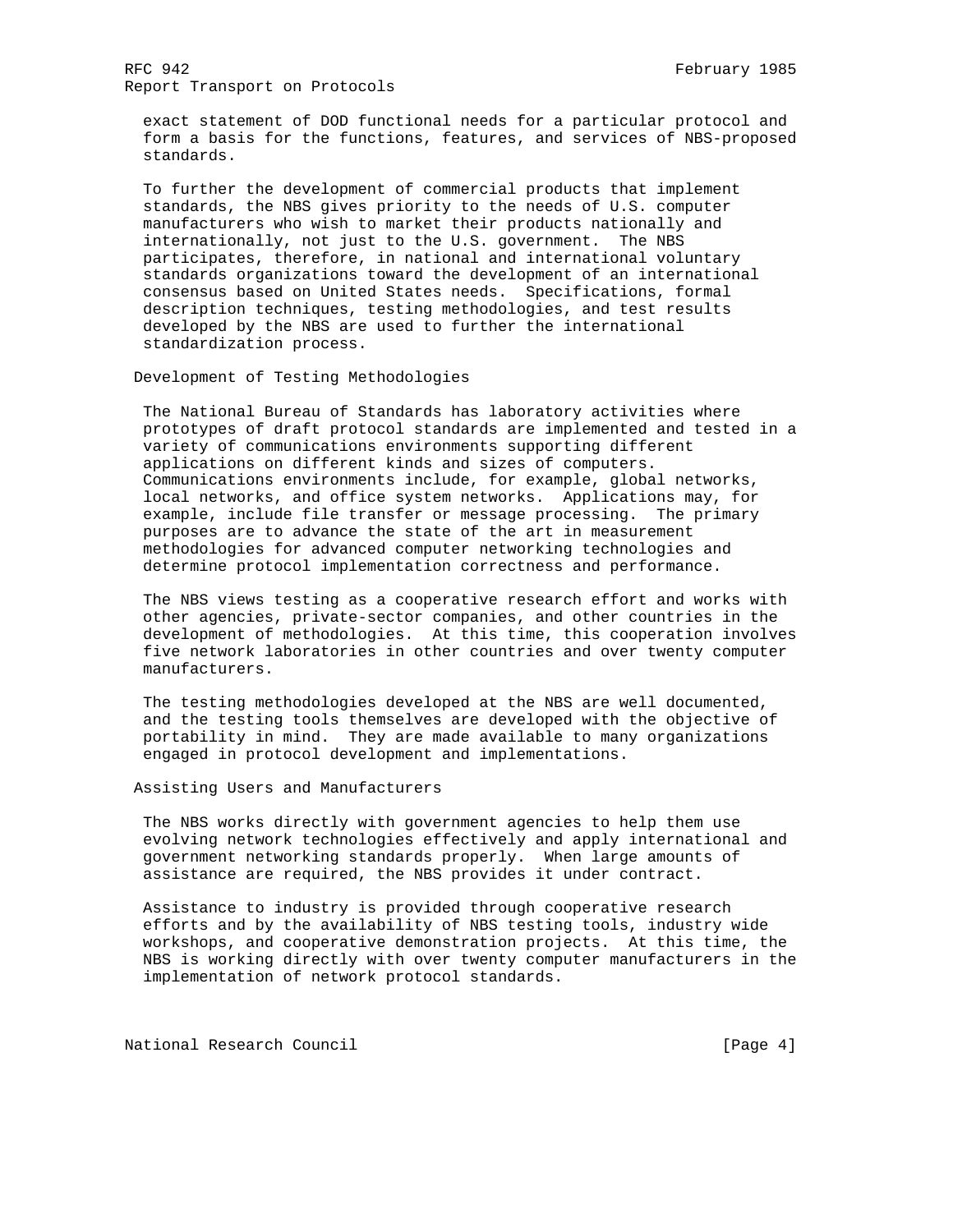Consistent with overall goals, NBS standards developments, research in testing methodologies, and technical assistance are characterized by direct industry and government cooperation and mutual support.

## DOD OBJECTIVES

 The DOD has unique needs that could be affected by the Transport and Internet Protocol layers. Although all data networks must have some of these capabilities, the DOD's needs for operational readiness, mobilization, and war-fighting capabilities are extreme. These needs include the following:

 Survivability--Some networks must function, albeit at reduced performance, after many nodes and links have been destroyed.

 Security--Traffic patterns and data must be selectively protected through encryption, access control, auditing, and routing.

 Precedence--Systems should adjust the quality ot service on the basis of priority of use; this includes a capability to preempt services in cases of very high priority.

 Robustness--The system must not fail or suffer much loss of capability because of unpredicted situations, unexpected loads, or misuse. An international crisis is the strongest test of robustness, since the system must operate immediately and with virtually full performance when an international situation flares up unexpectedly.

 Availability--Elements of the system needed for operational readiness or fighting must be continuously available.

 Interoperability--Different elements of the Department must be able to "talk" to one another, often in unpredicted ways between parties that had not planned to interoperate.

 These operational needs reflect themselves into five technical or managerial needs:

- 1. Functional and operational specifications (that is, will the protocol designs meet the operational needs?);
- 2. Maximum interoperability;
- 3. Minimum procurement, development, and support costs;
- 4. Ease of transition to new protocols; and
- 5. Manageability and responsiveness to changing DOD requirements.

 These are the criteria against which DOD options for using the ISO transport and internet protocols should be evaluated.

National Research Council **Example 20** (Page 5)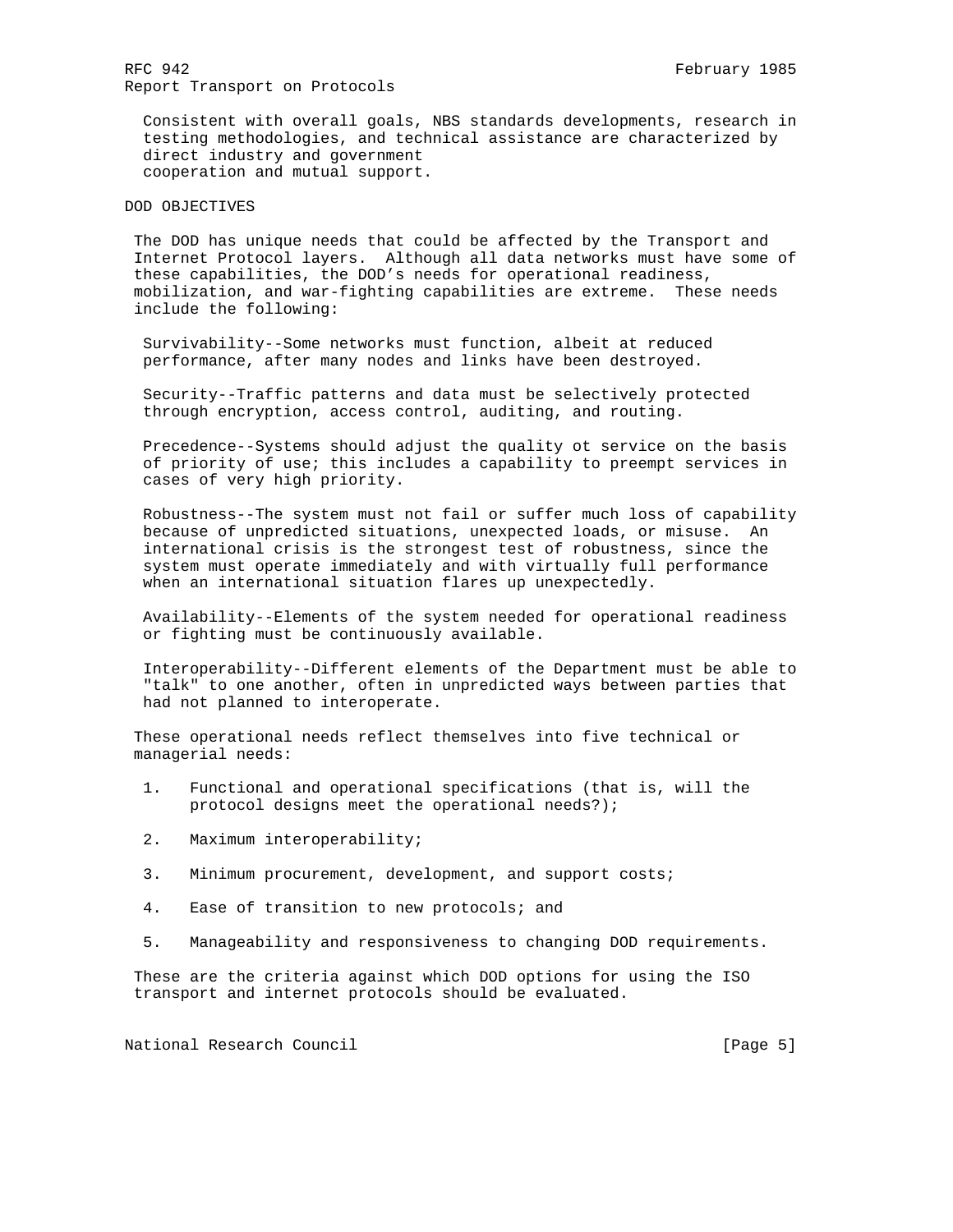Performance and Functionality

 The performance and functionality of the protocols must provide for the many unique operational needs of the DOD. The following paragraphs discuss in some detail both these needs and the ways they can impact protocol design.

 Survivability includes protecting assets, hiding them, and duplicating them for redundancy. It also includes endurance--the assurance that those assets that do survive can continue to perform in a battle environment for as long as needed (generally months rather than hours); restoral--the ability to restore some of the damaged assets to operating status; and reconstitution--the ability to integrate fragmented assets into a surviving and enduring network.

 The DOD feels that an important reason for adopting international and commercial standards is that under cases of very widespread damage to its own communications networks, it would be able to support DOD functions by using those civil communications that survive. This would require interoperability up to the network layer, but neither TCP nor TP-4 would be needed. The committee has not considered the extent to which such increased interoperability would increase survivability through better restoral and reconstitution.

 Availability is an indication of how reliable the system and its components are and how quickly they can be repaired after a failure. Availability is also a function of how badly the system has been damaged. The DDN objective for system availability in peacetime varies according to whether subscribers have access to l or 2 nodes of the DDN. For subscribers having access to only one node of the DDN, the objective is that the system be available 99.3 percent of the time, that is, the system will be unavailable for no more than 60 hours per year. For subscribers having access to 2 nodes, the objective is that the system be available 99.99 percent of the time, that is, the system will be unavailable for no more than one hour per year.

 Robustness is a measure of how well the system will operate successfully in face of the unexpected. Robustness attempts to avoid or minimize system degradation because of user errors, operator errors, unusual load patterns, inadequate interface specifications, and so forth. A well designed and tested system will limit the damage caused by incorrect or unspecified inputs to affect only the performance of the specific function that is requested. Since protocols are very complex and can be in very many "states", robustness is an important consideration in evaluating and implementing protocols.

 Security attempts to limit the unauthorized user from gaining both the information communicated in the system and the patterns of traffic throughout the system. Security also attempts to prevent spoofing of the system: an agent attempting to appear as a legitimate user, insert false traffic, or deny services to users by repeatedly seeking system services.

National Research Council **Example 2018** [Page 6]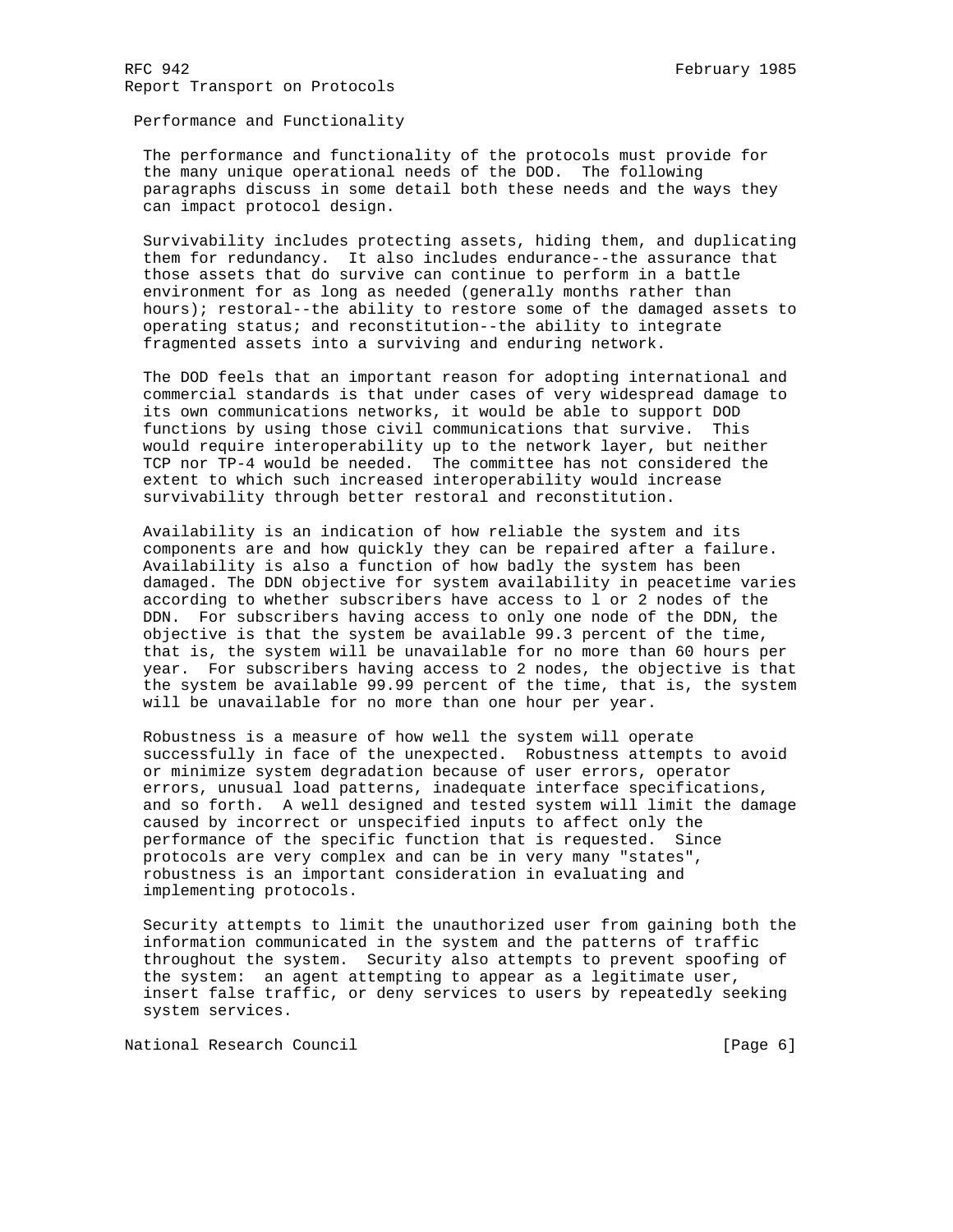Finally, Security is also concerned with making sure that electronic measures cannot seriously degrade the system, confuse its performance, or cause loss of security in other ways.

 Encryption of communication links is a relatively straightforward element of security. It is widely used, fairly well understood, constantly undergoing improvement, and becoming less expensive. On the other hand, computer network security is a much newer field and considerably more complex. The ability of computer network protocols to provide security is a very critical issue. In the past decade much has been learned about vulnerability of computer operating systems, development of trusted systems, different levels of protection, means of proving that security has been achieved, and ways to achieve multilevel systems or a compartmented mode. This is a dynamic field, however, and new experience and analysis will probably place new requirements on network protocols.

 Crisis-performance needs are a form of global robustness. The nature of a national security crisis is that it is fraught with the unexpected. Unusual patterns of communication traffic emerge. Previously unstressed capabilities become critical to national leaders. Individuals and organizations that had not been communicating must suddenly have close, secure, and reliable communications. Many users need information that they are not sure exists, and if it does, they do not know where it is or how to get it. The development of widely deployed, interoperable computer networks can provide important new capabilities for a crisis, particularly if there is some investment in preplanning, including the higher-level protocols that facilitate interoperability. Presidential directives call for this. This will become a major factor in DOD's need for interoperability with other federal computer networks. The DOD, as one of the most affected parties, has good reason to be concerned that its network protocols will stand the tests of a crisis.

 In addition, there are performance and functionality features that are measures of the capability of the network when it is not damaged or stressed by unexpected situations. Performance includes quantifiable measures such as time delays, transmission integrity, data rates and efficiency, throughput, numbers of users, and other features well understood in computer networks. Equally important is the extent of functionality: What jobs will the network do for the user?

 The DDN has established some performance objectives such as end-to-end delays for high-precedence and routine traffic, the probability of undetected errors, and the probability of misdelivered packets. Such objectives are important to engineer a system soundly. The DOD must place greater emphasis on more complex performance issues such as the efficiency with which protocols process and communicate data.

 The DOD has stated a need for an effective and robust system for precedence and preemption. Precedence refers to the ability of the system to adaptively allocate network resources so that the network performance is related to the importance of the function being

National Research Council **Example 20** (Page 7)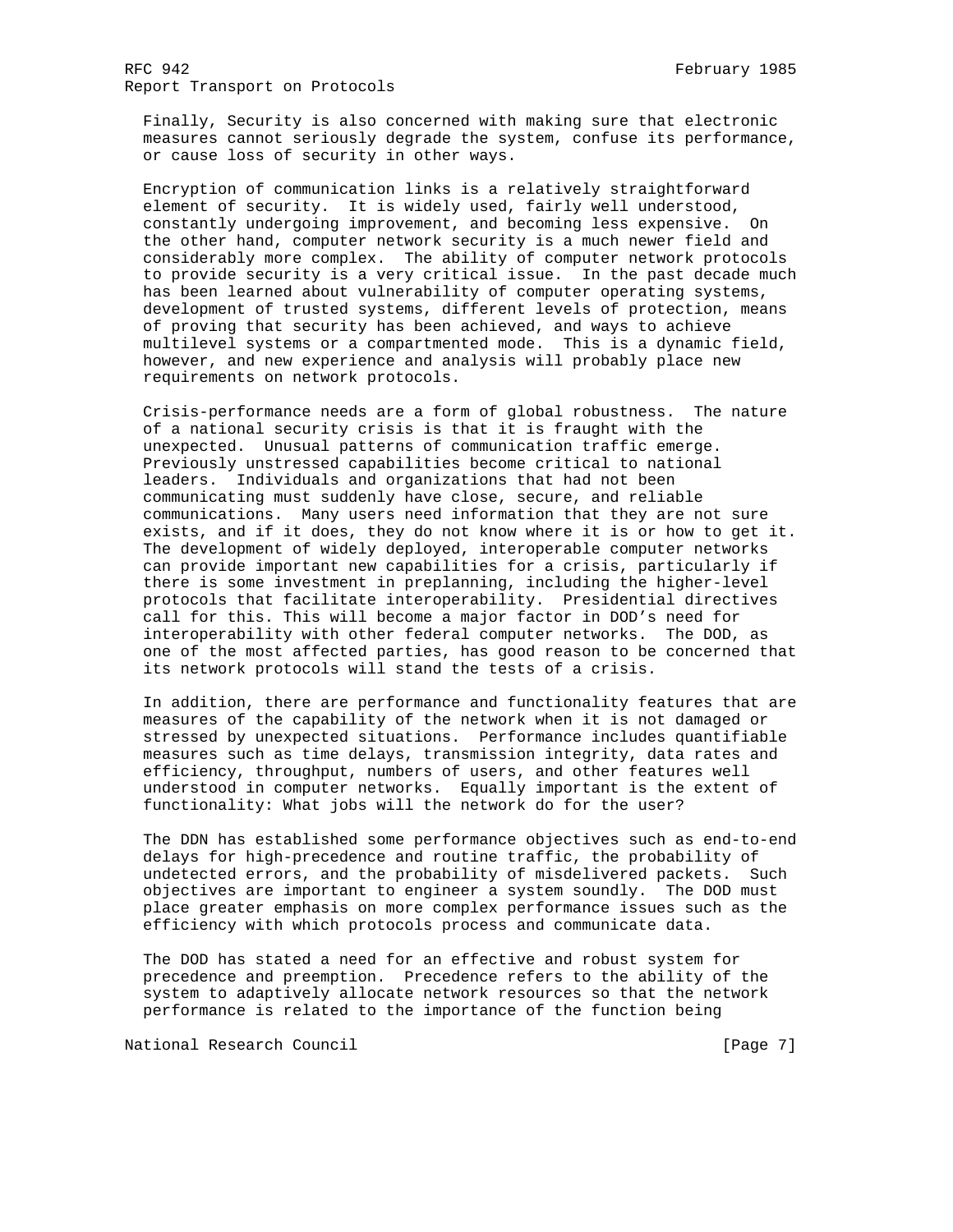performed. Preemption refers to the ability of the system to remove users (at least temporarily) until the needs of the high-priority user are satisfied. The ARPANET environment in which the protocols were developed did not emphasize these capabilities, and the current MILNET does not function as effectively in this regard as DOD voice networks.

 The DOD has also stated a need for connectionless communications and a broadcast mode. In the majority of network protocols, when two of more parties communicate, virtual circuits are established between the communicating parties. (For reliability, additional virtual circuits may be established to provide an in place backup.) DOD needs a connectionless mode where the message can be transmitted to one or more parties without the virtual circuit in order to enhance survivability; provide a broadcast capability (one sender to many receivers); and handle imagery, sensor data, and speech traffic quickly and efficiently.

 If intermediate nodes are destroyed or become otherwise unavailable, there is still a chance that the data can be sent via alternate paths. The broadcast capability is particularly important in tactical situations where many parties must be informed almost simultaneously and where the available assets may be disappearing and appearing dynamically. The Department of Defense requires an internetting capability whereby different autonomous networks of users can communicate with each other.

Interoperability

 Presidential and DOD directives place a high priority on interoperability, which is related to the internetworking previously discussed.

 Interoperability is primarily important at two levels: network access and applications. To achieve interoperability at the level of network access,users of backbone communications nets must utilize the same lower-level protocols that are utilized by the network. Generally these protocols are layers 1, 2, and 3, up to and including part of the IP layer. In other words, interoperability for network access does not depend on either implementation of the transport layer (TP-4 or TCP) or of all of the internet (IP) layer. The primary advantages of network access interoperability are twofold:

- 1. Significant economies of scale are possible since the various users can share the resources of the backbone network including hardware, software, and development and support costs.
- 2. Network survivability for all users can be increased significantly since the network has high redundancy and, as the threat increases, the redundancy can also be increased.

 Interoperability at the applications layer allows compatible users at different nodes to talk to each other, that is, to share their data,

National Research Council **Example 20** (Page 8)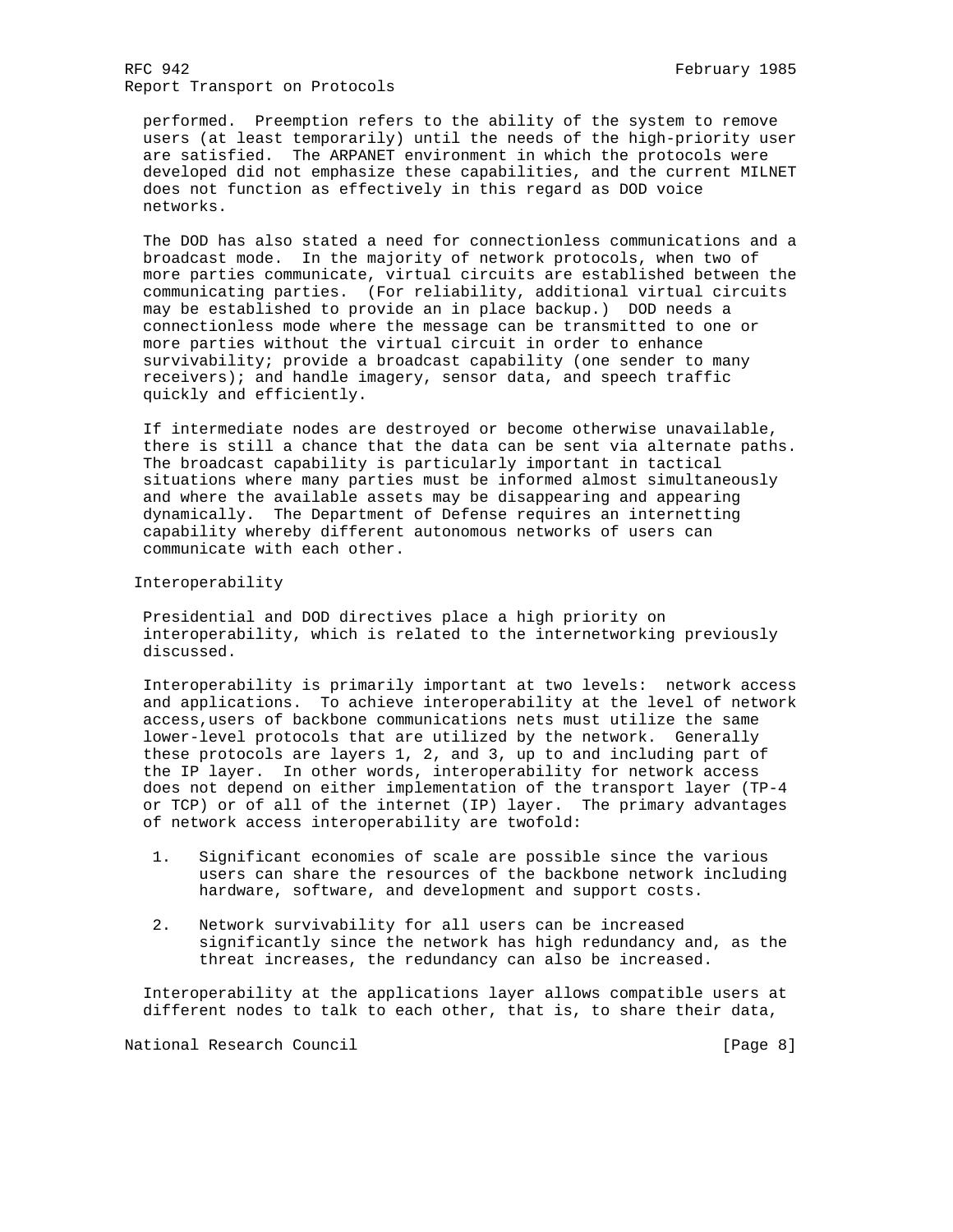support each other, and thereby coordinate and strengthen the management of forces and other assets. Interoperability at the applications layer can be achieved through the use of specialized software that performs those functions of higher-layer protocols (such as TCP or TP-4, file transfer, and virtual terminal) that are needed by the particular application. If some of the higher-layer transport and utility protocols have been developed for particular hosts or work stations, their use greatly reduces development, integration, and support costs, although with a potential sacrifice of performance. Interoperability at the applications level, that is, full functional interoperability, is important to specialized communities of users such as the logistics, command and control, or research and development communities. As these different communities utilize the DDN, they have the advantages of shared network resources. Within each community there is full functional interoperability but generally there is much less need for one community to have functional interoperability with members of another community.

 The implementation of TCP or TP-4 within network users, but without the implementation of higher-level protocols and application interoperability, is not generally an immediate step in increasing interoperability. It does have these immediate advantages:

 It represents an important step in investing in longer-term interoperability.

 It generally represents an economical near-term investment on which communities of interest can build their own applications.

 It facilitates the development of devices for general network use such as Terminal Access Controllers (TACs).

 Interoperability at the applications level will become increasingly important among the following communities: Worldwide Military Command and Control Systems, including systems of subordinate commands; Department of Defense Intelligence Information Systems; U.S. tactical force headquarters (fixed and mobile); NATO force headquarters; other U.S. intelligence agencies; the State Department; and the Federal Bureau of Investigation and other security agencies.

 Although interoperability of applications within the DOD has the highest priority, it is clear that government wide and international interoperability will be an objective with increasing priority. The NATO situation is especially important (6).

-----

National Research Council **Example 20** (Page 9)

<sup>(6)</sup> Europe has been a major force in the development of ISO standards. Consistent with this is a NATO commitment to adopt ISO standards so long as they meet military requirements.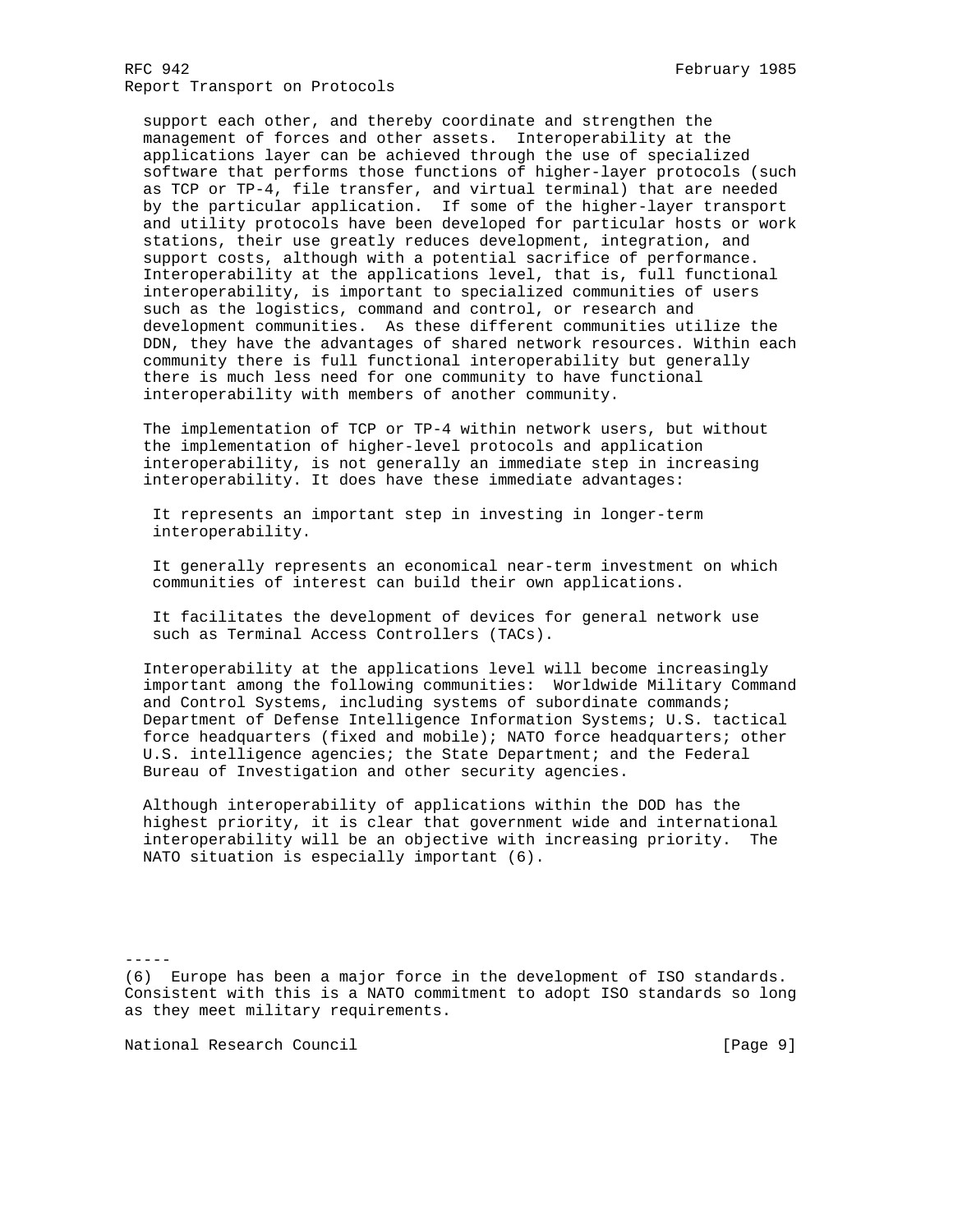In a somewhat longer time period, DOD will want applications interoperability with many commercial information services. As interoperable computer networks become more common, processing and data services will burgeon in the marketplace. These will include specialized data bases and analytic capabilities that all large organizations will need in order to be up-to-date and competitive.

 With regard to interoperability at the network level, DOD will want to be able to utilize commercially available networks for both survivability and operational effectiveness and economy. In the case of a major war in Europe, for example, the United States would want to be able to use surviving PTTs (Postal, Telegraphy, and Telephony Ministries) for restoral and reconstitution. During peacetime there will be cases where special DOD needs can be best satisfied with commercially available capabilities.

 As technology continues to provide less expensive, smaller, and more reliable data processing equipment, computer networks will become increasingly prevalent at lower levels of the tactical forces--land, air, and sea. It will be important that these tactical networks be capable of interoperability with each other (for example, air support of ground forces) and with headquarters. It is likely that the tactical network will need a network architecture and protocols that are different from the ARPA-\and ISO-derived protocols. If so, the developments will place requirements on the higher-level DOD protocols.

 If the DOD chooses to move from TCP to TP-4, this can be done in phases for different communities of interest and subnetworks. In this way if there is difficulty in converting one subnet, the rest of the network need not be degraded. Also the different subnets will be able to make the transition at the most suitable time in terms of cost, risk, and the need to interoperate with other subnets. As a result if DOD uses TP-4 for some new nets or major upgrade of existing nets, this will generally not reduce interoperability in the near term unless interoperability of applications is needed between two communities. In this case specific interoperability needs may be satisfied with specialized gateways for mail or data exchange.

 The DOD points out that it desires all networks to be interoperable since it is not possible to predict when one community will need to communicate with another or use the resources of the other. As previously indicated, however, unexpected needs for full functional interoperability can only be met when appropriate higher-layer software is developed.

## Minimize Costs

 The Department of Defense seeks to minimize costs of development, procurement, transition (if it decides to move to ISO protocols), and support. Generally the objective is to limit life-cycle costs, that is, the total costs over a 5-to-8-year period with future costs suitably discounted (10 to 20 percent per year).

National Research Council **Example 20** (Page 10)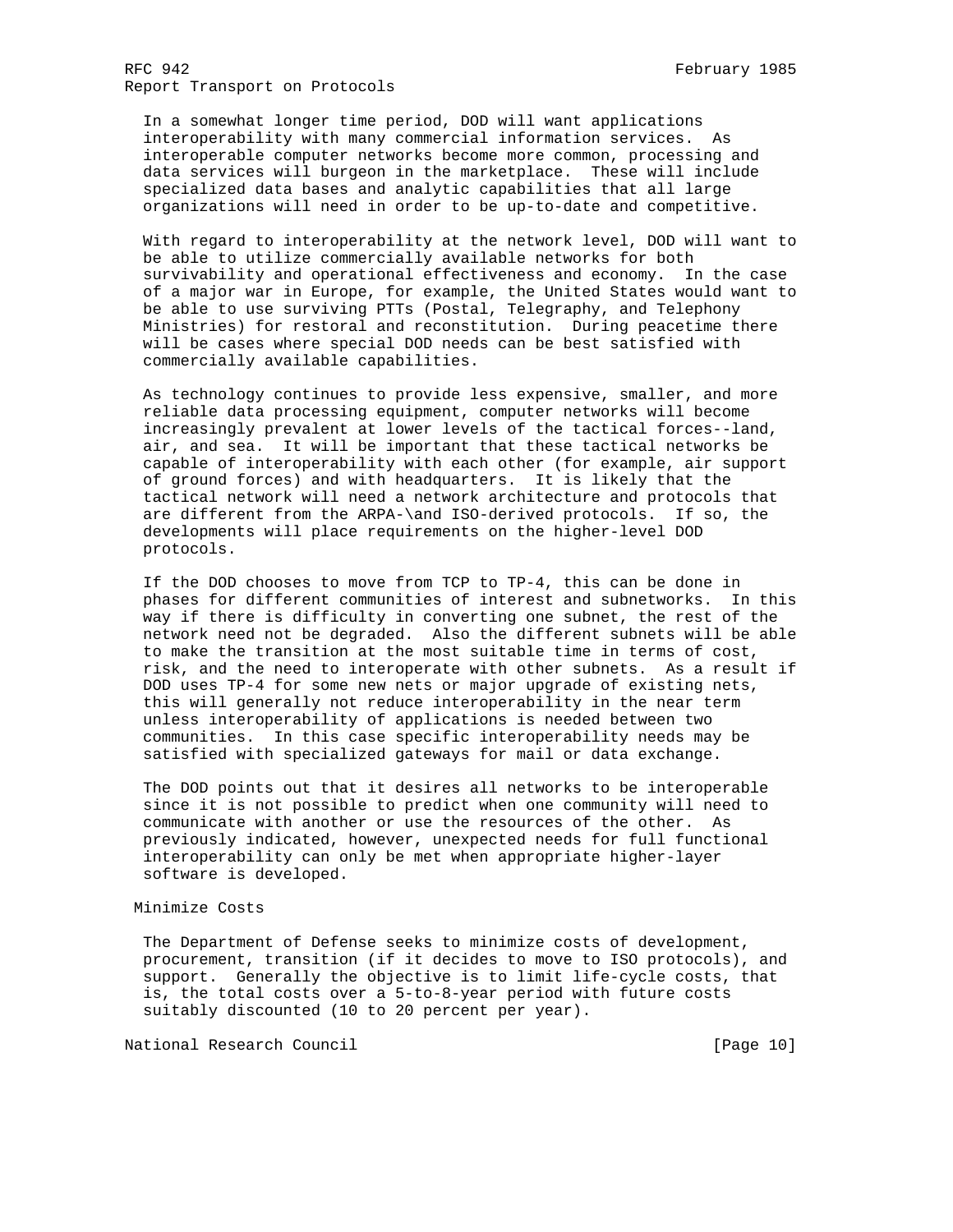The Department of Defense has already made a heavy investment in protocols, and the investment has paid off in the success of current protocols operational in many networks. On the other hand, the DOD acknowledges the potential advantages of using the ISO protocols if made available as commercially supported products. Development costs for these protocols can be small since their development cost is amortized by the commercial vendor over a larger market. Support costs for these protocols (including minor modifications, integration into other products, documentation, and training) are also significantly reduced because of vendor-supplied services. These cost factors are further discussed in Section IX in terms of the three options presented in Section VIII.

Ease of Transition and Manageability

 Networks must be manageable and capable of growth and improvement. The Department of Defense generally makes the fastest progress in developing complex information systems if it evolves these capabilities while working in concert with the users and the acquiring agencies. In this light, the following factors are important:

 Minimal interruption of current service--For most DOD networks it is essential that they operate continuously. If there is to be transition to new protocol services (whether based on current DOD versions or ISO), it is important that these transitions be planned, designed, and pretested so that the transition will be nondisruptive.

 Verifiability--It is essential to have a testing capability where new protocol implementations can be thoroughly tested to ensure that they will interoperate, have full functionality specified, do not contain errors, are robust, and meet quantitative performance needs. The National Bureau of Standards has established such a capability, and it is being used to verify a number of TP-4 implementations, including those demonstrated at the National Computer Conference in July 1984. An IP-testing capability is being added. The Department of Defense is planning a similar protocol test facility for TCP, but work is just getting underway. If the DOD plans to migrate promptly to TP-4, there is a question whether this investment is warranted.

 Compatibility with higher protocols--As the transport and lower-protocol layers evolve, it is essential that they maintain full compatibility with higher-layer protocols. This is particularly important for the DOD because it will increasingly have inter-operability at the applications level.

 Responsiveness to evolving DOD needs--Current DOD needs will change or new needs may arise. It is very likely, for example, that subtle performance problems may be discovered in a protocol that are unique to the strenuous DOD-operating environment and that could have serious operational consequences. If the DOD is using commercial protocols products based upon international standards, the DOD will need two commitments when critical deficiencies are discovered. It will need a commitment from the manufacturer that critical problems

National Research Council **Example 20** (Page 11)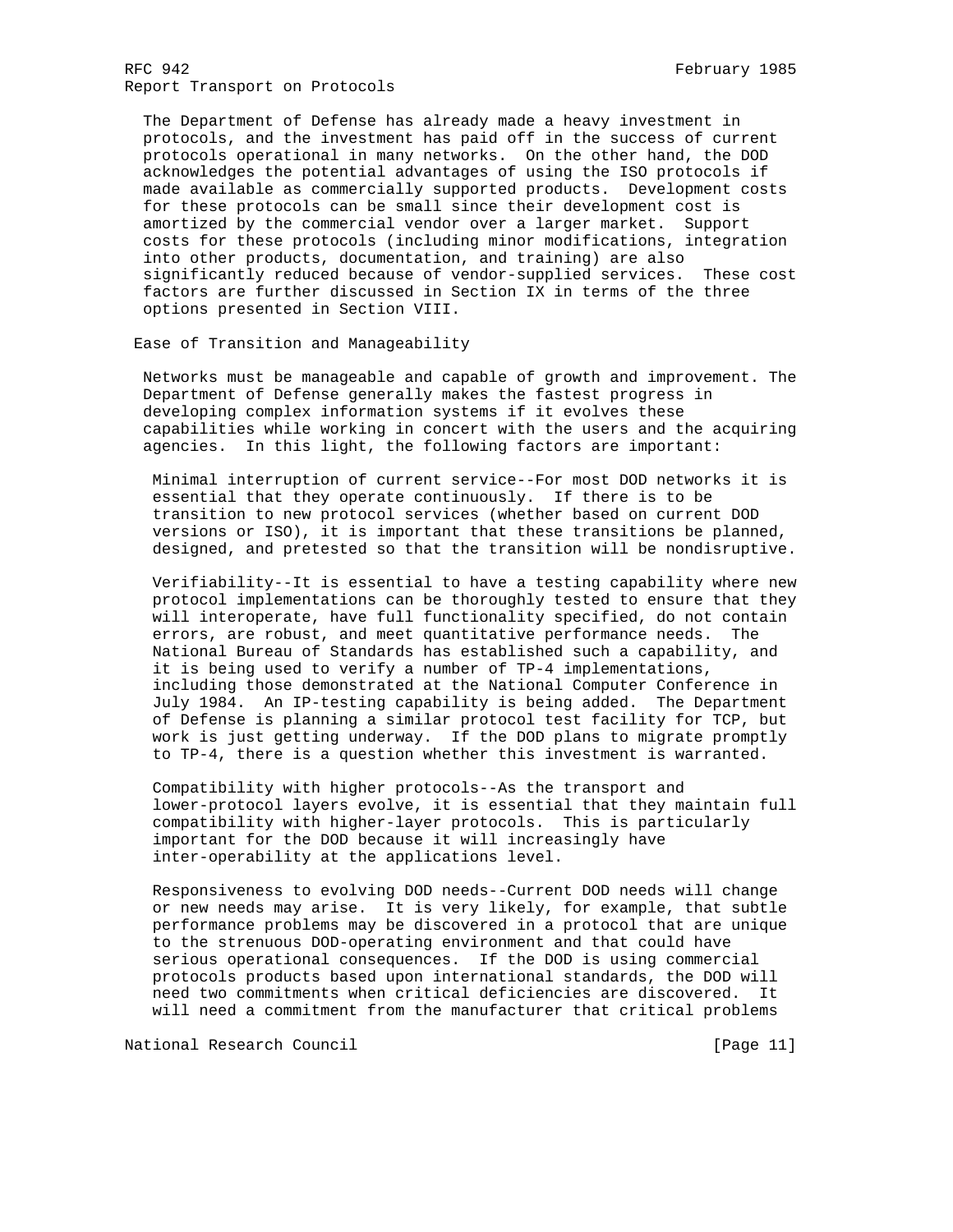will be promptly fixed and a commitment from the NBS that it will move quickly to change federal standards and seek changes in international standards.

 Minimal risks--The DOD needs are so large and important, it cannot afford to take otherwise avoidable risks.

 Maintenance of manageability--The DDN is new and is using a new approach after the cancellation of AUTODIN II (7). There are pressing operational needs and many impatient users. If the DOD delays in moving to ISO protocols and later decides to do so, the costs and disruption will be large. On the other hand, moving now to ISO will be less disruptive.

 $- - -$ 

(7) AUTODIN II was a program to develop a data communications system for the DOD. The program envisioned relatively few large packet switches. It was cancelled in 1982 in favor of ARPANET-derived designs because of considerations of security, architecture, survivability, and cost.

National Research Council **Example 20** (Page 12)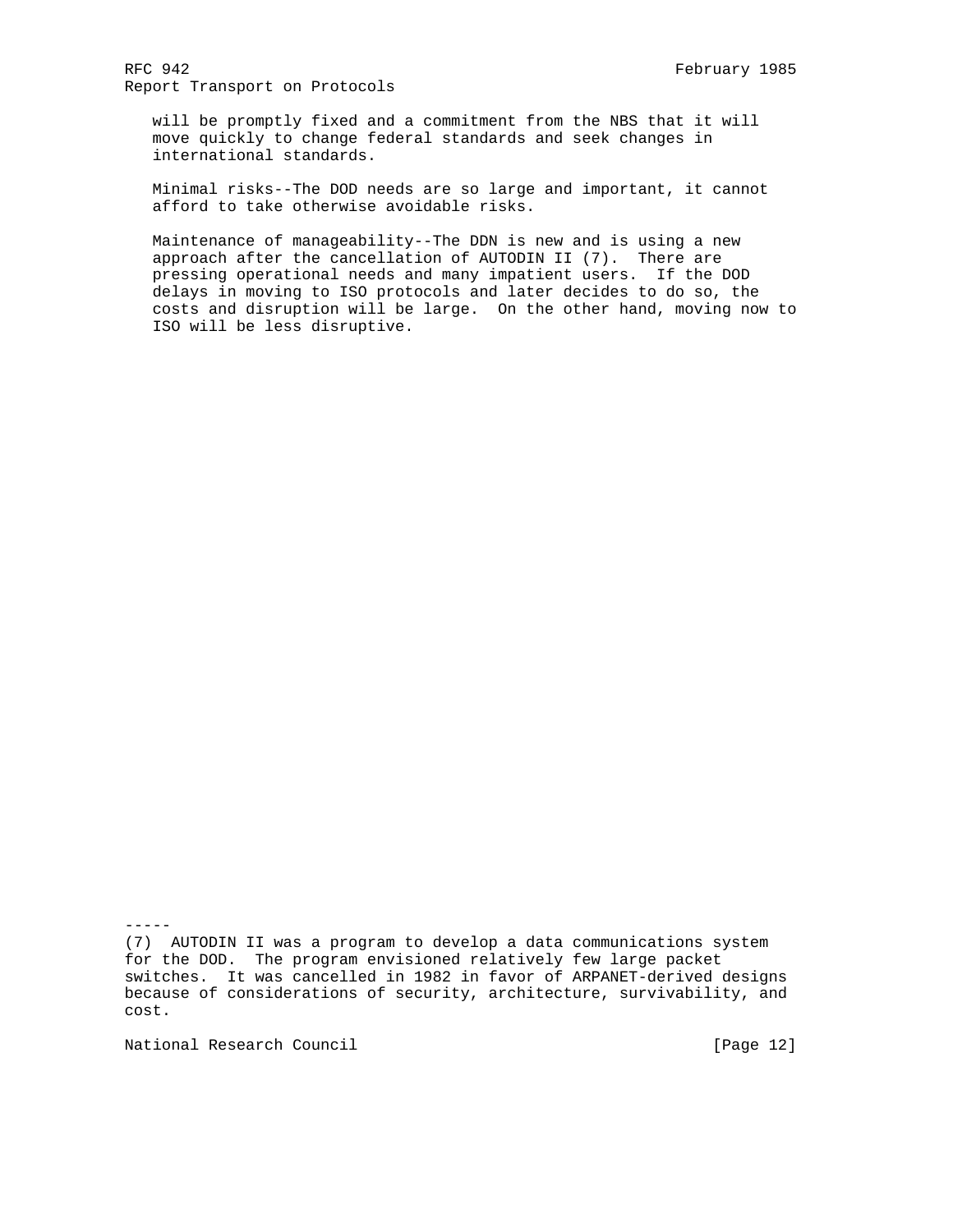III. COMPARISON OF DOD AND ISO PROTOCOLS

This section presents a general description of the major functional differences between the ISO and DOD protocol sets at the transport and network layers and then discusses particular aspects of the protocols: performance, security, and risk.

## COMPARISON OF DOD AND ISO TRANSPORT LAYERS

Differences between the Defense Department's TCP protocol and the International Standards Organization's TP-4 protocol are described in terms of items visible to users of the protocol. Internal differences in mechanism that have no effect on the service seen by the user are not considered. A second much simpler protocol, the User Datagram Protocol (UDP), providing datagram or connectionless service at the transport layer is also briefly considered.

In summary, the services provided by TCP and TP-4 are functionally quite similar. Several functions, however, including data transfer interface, flow control, connection establishment binding, and out-of-band signals are provided in significantly different ways by the two protocols. Neither seems intrinsically superior, but some effort would be required to convert a higher-level protocol using TCP to make use of TP-4. The exact amount of work needed will vary with the nature of the higher-level protocol implementations and the operating systems in which they are embedded. A programmer experienced with the higher-level protocols would require about six months to design, implement, and test modifications of the three major DOD higher-level protocols (file transfer, mail, and Telnet) to work with TP-4.

There are several areas in which the openness and lack of experience with the TP-4 specification leave questions about just what functionality is provided and whether incompatibilities are allowed. These areas include connection-establishment binding, flow control, addressing, and provision of expedited network service. The best way to resolve these questions seems to be to implement and test TP-4 in a military environment and to further specify desired procedures where there is unwanted latitude allowed by the standard (see the recommendations section XI).

There is one area in which the NBS-proposed Federal Information Processing Standard (FIPS) differs from the ISO specification: The FIPS provides a graceful closing service as in TCP, while the ISO does not.

National Research Council **Example 20** (Page 13)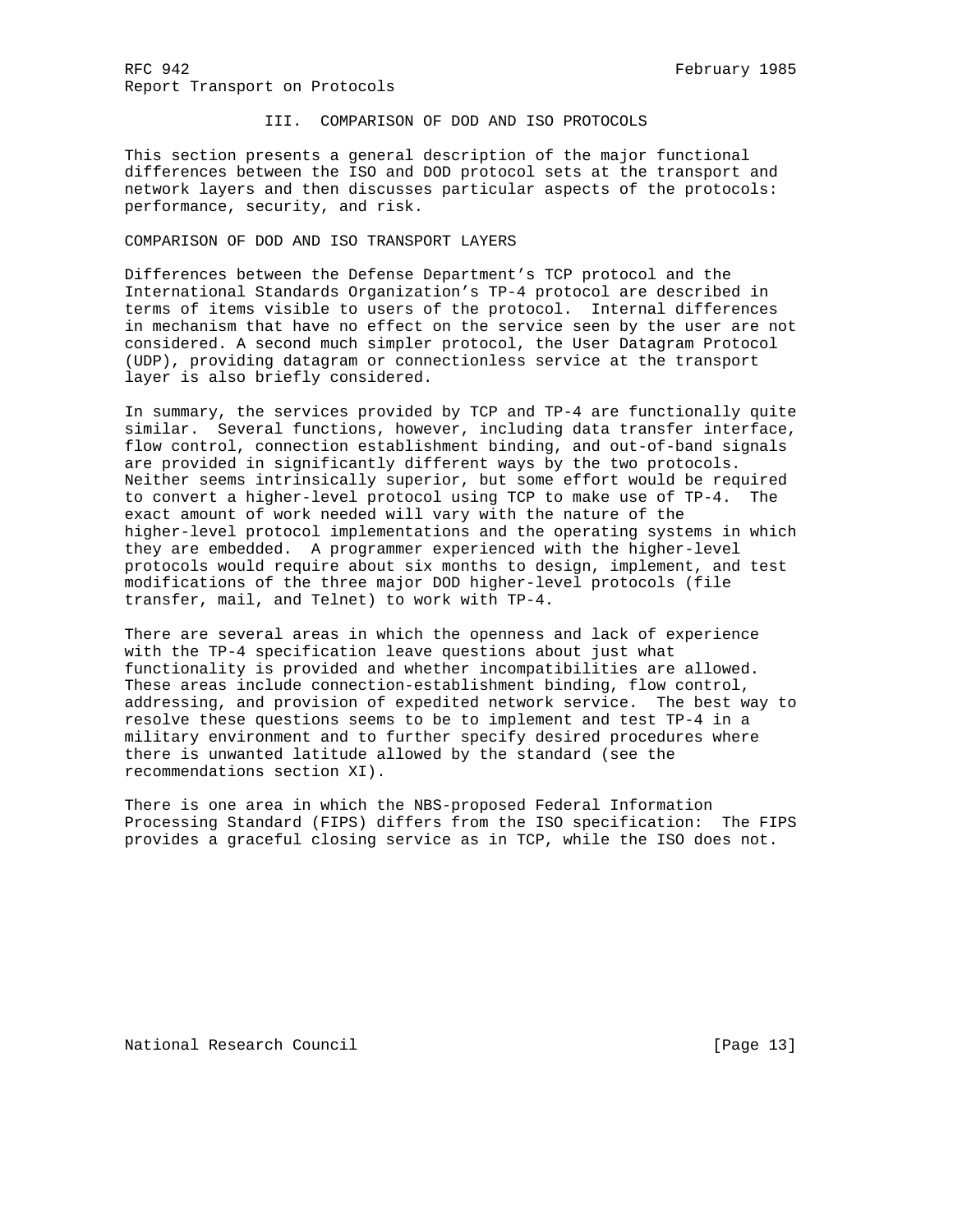Data Transfer Interface

TCP is stream oriented. It does not deliver any End of Transmission (EOT), but accepts a "push" on the send side which has an effect much like an EOT causes data being buffered to be sent.

TP-4 is block oriented and does deliver EOT indications. By indicating EOT, a sending user should be able to accomplish the same effect as "push" in TCP in most reasonable TP-4 implementations.

The impact of this is uncertain. Neither type of interface is inherently better than the other. Some applications will find it more convenient to have a stream-type interface (for example, interactive terminal handling), while others might prefer a block mode (for example, file transfer). It should be possible for TP-4 to approximate the stream mode by forwarding data without an EOT from the sending user and delivering data to the receiving user before an EOT is received. Some work would have to be done on applications using one type of protocol to modify them to use the other.

Flow Control

TCP has octet units of allocation, with no EOT and hence no impact of EOT on the allocation. The segment size, Transport Protocol Data Unit (TPDU) size, used by the protocol is invisible to the user, who sees allocations in units of octets.

TP-4 has segment units of allocation, with a common segment size for both directions negotiated as part of connection establishment. Although in some implementations the protocol's flow control is not directly visible to the users, in others it is. In the latter case, users of TP-4 will see allocations in units of segments and will have to be aware of the segment size for this to be meaningful (for example, to know that a window of four 100-byte segments seen will be consumed by two messages of 101 to 200 bytes each).

The impact is uncertain. Both octet and segment units of flow control can be argued to have their advantages for different types of application. The former makes it easy to indicate buffering limits in terms of total bytes (appropriate for stream transfer), while the latter makes it easy to indicate buffering limits in terms of messages (appropriate for block mode). The way in which flow control is exerted over an interface is complex and one of the most performance-sensitive areas of protocols, so a significant conversion and tuning effort would be required to get an application used with one type of high-level protocol to be able to perform using another.

Error Detection

TCP applies ones-complement addition checksum. TP-4 uses an ISO

National Research Council **Example 2018** [Page 14]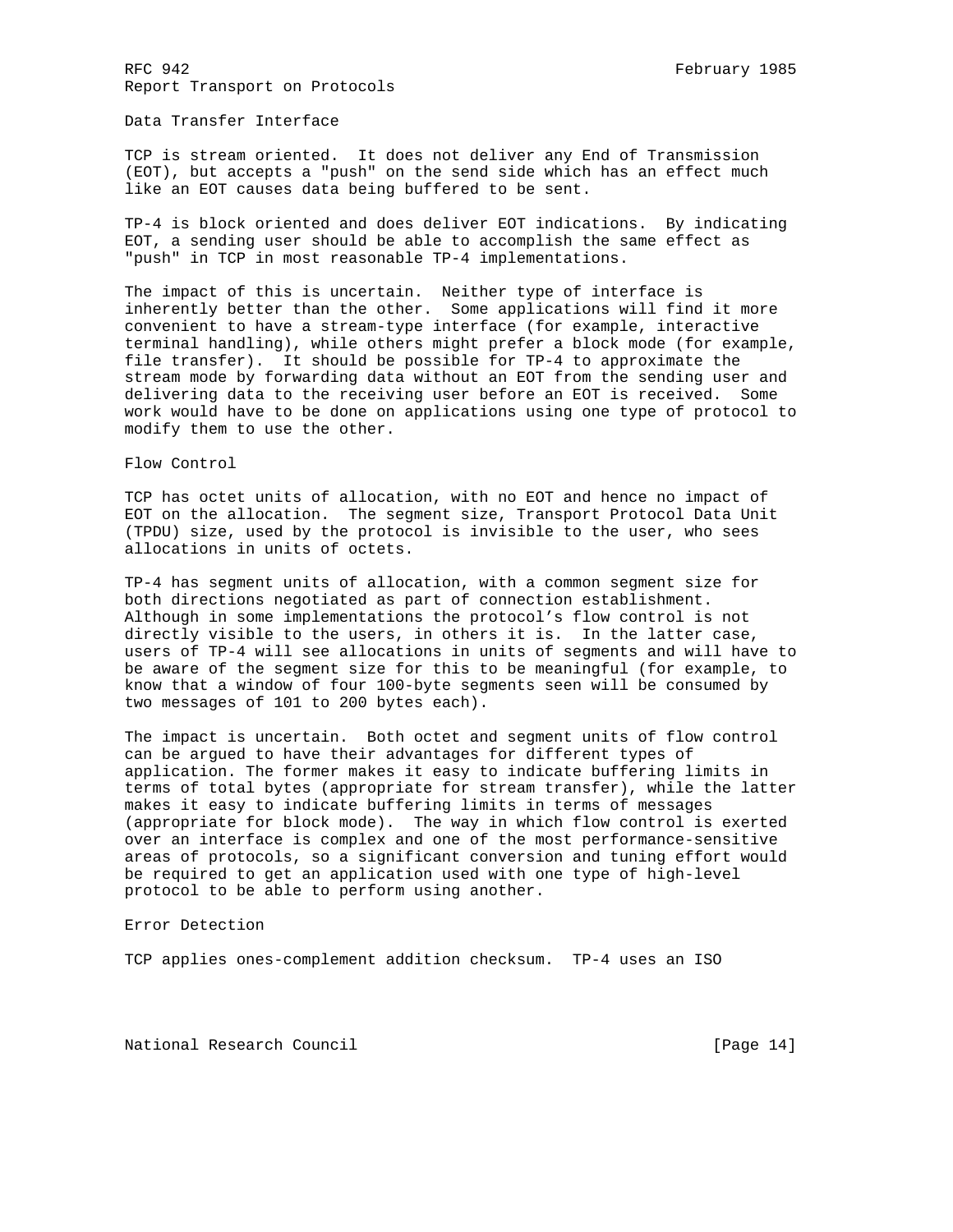algorithm (8). The error-detection properties of the TCP procedure have not been studied carefully, but the ISO algorithm is thought to be somewhat stronger and hence allows fewer nondetected errors in data passed to users. It should be noted that the TCP checksum is defined to include certain fields from the IP level including addresses so that double protection against misdelivery errors is provided. The practical difference in error-detection power is probably not important.

Simultaneous Call Between Same Users

TCP will establish one call. TP-4 will establish two calls if both sides support multiple calls, no call if they allow only one call (that is, see each other as busy), or in very unusual circumstances, one call. The impact is minor since most applications naturally have an initiator and a responder side.

Multiple Calls Between Same Addresses\_

TCP allows only one call between a given pair of source and destination ports. TP-4 allows more than one by using reference numbers. The impact is minor since it is easy to generate a new per-call port number on the calling side in most cases. This can be a problem in TCP, however, if both are well-known ports.

Addressing

TCP provides sixteen bit ports for addressing within a node identified by the internet layer. Some of these ports are assigned to well-known applications, others are free for dynamic assignment as needed.

TP-4 provides a variable-length transport suffix (same as Transport Service Access Point Identifier) in the call-request packet. The use of addresses at different levels in the ISO model has not yet been solidified, but it seems likely that addressing capabilities similar to TCP's will eventually be provided by TP-4 (or possibly the session layer) along with standard addresses for common applications.

The impact is likely to be minimal, but this is an open area of the ISO specifications that may need further definition for use by DOD.

Binding User Entities to Connections

TCP requires a prior Listen Request from a user entity for it to be able to accept an incoming connection request. Normally a user entity must exist and declare itself to TCP, giving prior approval to accept

-----

(8) For additional information, see Information Processing Systems, Open Systems Interconnection, Connection-Oriented Transport Protocol Specifications, ISO DIS 8073, Section 6.17, page 45.

National Research Council **Example 20** (Page 15)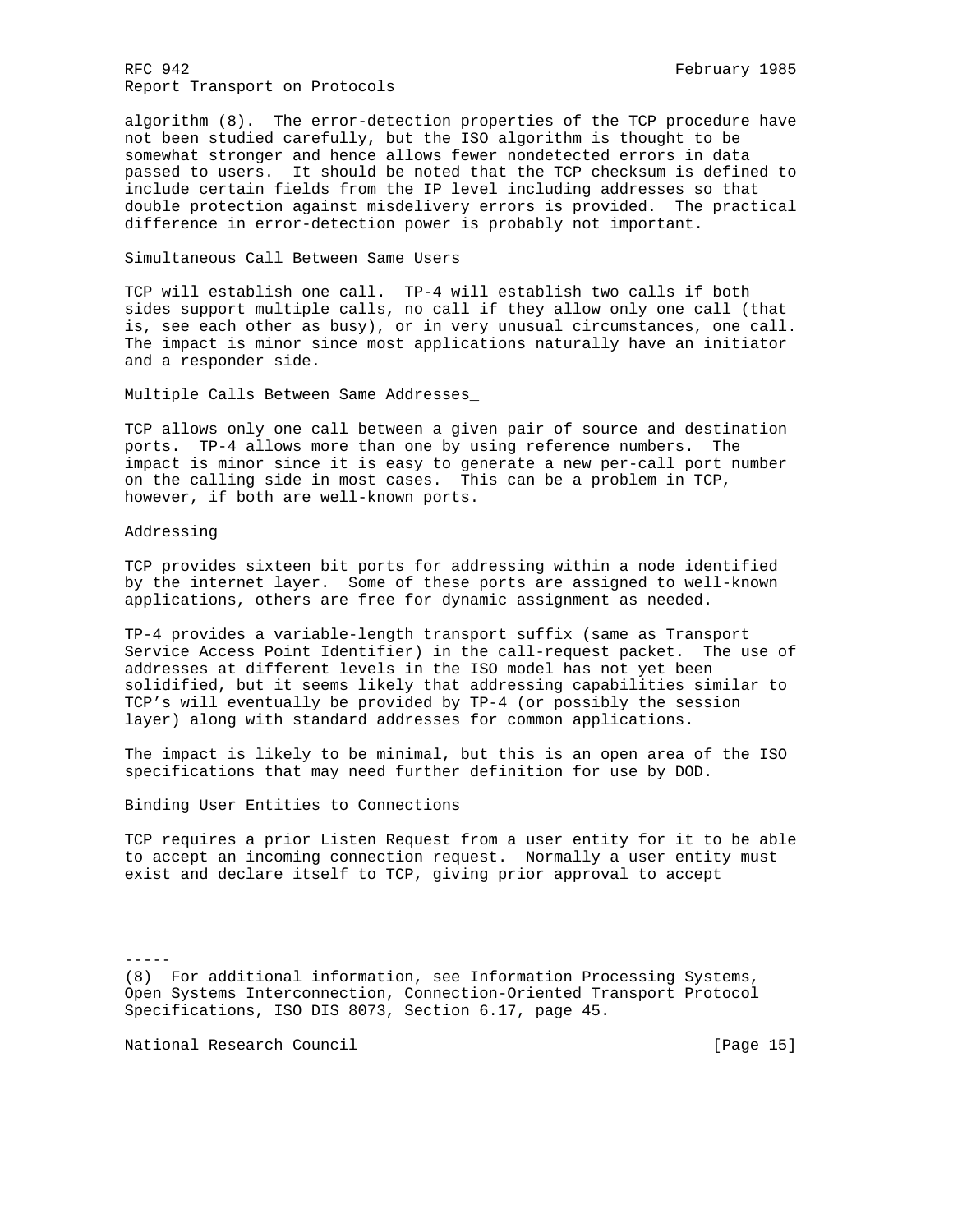a call from a specific or general remote entity. In some implementations it may be possible for a nonresident user entity to cause a Listen Request to be posted and an instance of the entity to be created when a matching connection request arrives. TCP does not queue an incoming connection request with no matching Listen Request but instead rejects the connection.

 TP-4 requires no prior request but passes a Call Indication to a user entity whenever a Call Request is received. It is, however, left open as an implementation decision as to how TP-4 finds and/or creates an appropriate user entity to give the Call Indication; that is, the service does not include or define how user applications make themselves available for calls (no Listen Service Primitive). The implementation guidelines indicate that well-known addresses, prior process existence, and Call Request queuing are all facilities that may or may not be provided at the implementor's choice (9). This would seem to allow for different choices and hence failure to establish a connection between standard implementations (for example, caller expects requests not to be queued, while callee does queuing, and hence never responds).

 The practical impact is uncertain due to lack of experience with how the various options allowed by the TP-4 standard will be used in practice. TCP seems more oriented to a prior authorization mode of operation, while TP-4 most easily supports an indication-with-later-acceptance scenario. It is not clear how TP-4 will support rejecting calls to nonexistent or inactive user entities and how user entities could control how many calls they would accept. This area may require DOD refinement.

Out-of-Band Signals

 TCP allows the user to specify an urgent condition at any point in the normal data stream. Several such indications may be combined, with only the last one shown to the destination. There is no limit to the number of urgent indications that can be sent. The TCP urgent messages are sent requesting expedited service from the network layer so network bottlenecks can be bypassed as well.

 TP-4 allows users to send expedited data units carrying up to sixteen octets of user data. These are only half synchronized with the normal data stream since they may be delivered before previously sent normal data, but not after subsequently sent normal data. Each expedited data unit is delivered to the destination, and only one can be outstanding at a time. ISO has indicated its intention to allow transport protocols to use network-level expedited service, but this

-----

(9) Specification of a Transport Protocol for Computer Communications, Vol. 5: Guidance for the Implementor, Section 2.11.2. National Bureau of Standards, Institute for Computer Sciences and Technology, (Washington, D.C.) U.S. Department of Commerce, January 1983.

National Research Council **Example 20** (Page 16)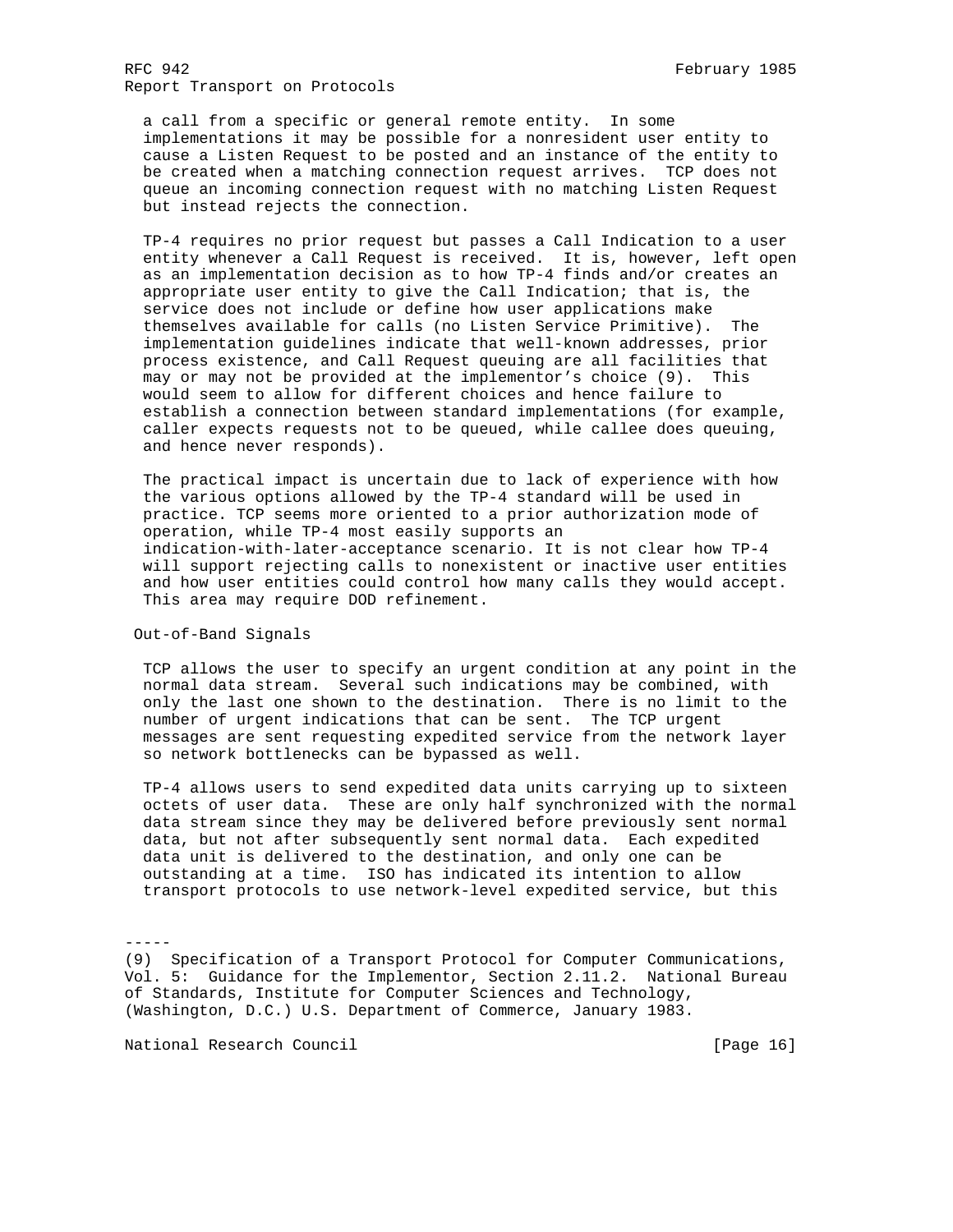is not yet defined.

 The impact is primarily for applications like terminal traffic handlers that must deal with interrupt-type signals of various types. The need to read an arbitrary amount of normal data and recognize urgent data in the normal stream are difficulties with TCP urgent service, but it has been used successfully by the Telnet protocol. The lack of full synchronization of the signal and normal data in TP-4 may require users to insert their own synchronization marks in the normal data stream [as was the case with the old ARPA Network Control Program (NCP)], and the limitation of one outstanding signal may be restrictive. Some effort would be required to convert higher-level protocols using one transport protocol to using the other.

#### Security

 The committee has determined that the TCP and TP-4 are sufficiently equivalent in their security-related properties so that no significant technical points favor the use of one over the other.

 The DOD protocol architecture assigns the security-marking function to the IP layer and provides an 11-byte security option with a defined coding in the IP header.

 TP-4 provides a variable-length security option carried in Call Request packets. A variable-length security option field is also provided in the ISO IP. Standard encoding of security markings are under consideration but not yet defined and accepted.

 In addition to these explicit security-marking fields, the existence, coding, and placement of other header fields have security implications. If data is encrypted, for example, a checksum is usually used to determine if the decrypted data is correct, so the strength of the checksum has security implications.

## Precedence

 TCP supports precedence by using three bits provided in IP headers of every packet. TP-4 provides a 2-byte priority option in Call Request packets. A 2-byte priority option in the ISO IP header is also under consideration. Currently, no implementations make use of precedence information (to support preemption, for example). There should be no impact, therefore, of changing from one protocol to the other.

## Type of Service

 The types of network service that can be requested via TCP and TP-4 are somewhat different. The impact seems minimal since few networks do anything with the type of service fields at present with the exception of DARPA's packet radio and satellite nets. This may become more important in the future.

National Research Council **Example 20** (Page 17)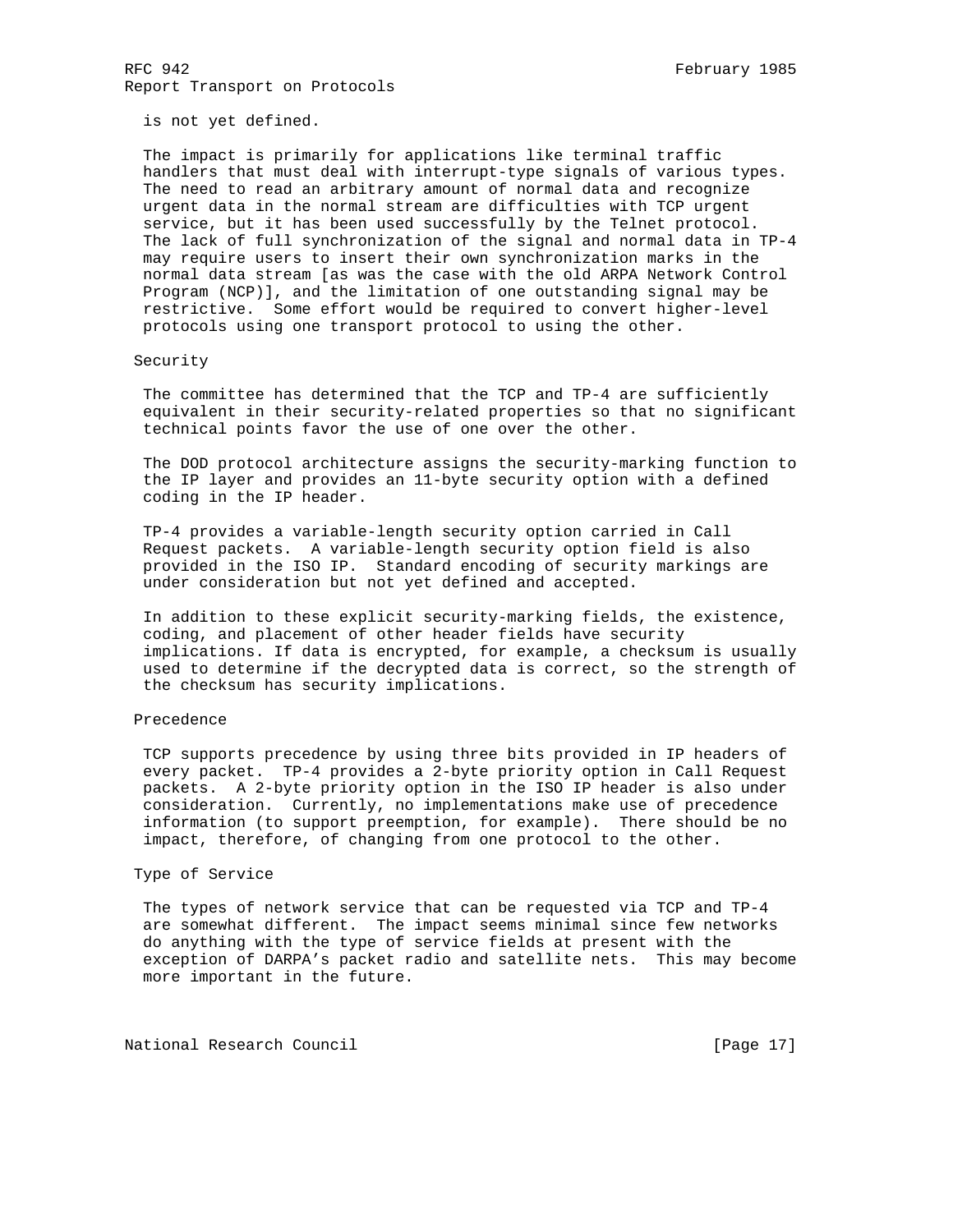Datagram Service

 TCP provides only reliable session service. A separate User Datagram Protocol (UDP) in the DOD architecture supports transaction or connectionless-type interaction where individual messages are exchanged. UDP is merely an addition of the port-addressing layer to the basic datagram service provided by IP. No delivery confirmation or sequencing is provided (although IP provides fragmentation and reassembly).

 The NBS TP-4 specification originally presented to the committee provided unit-data-transfer service within the same protocol framework as sessions (10). This material has since been deleted to bring the NBS proposal into conformance with ISO work. A separate ISO datagram protocol similar to UDP has been defined and is expected to become a draft proposed standard in June 1984.

## Closing

 TCP provides a graceful closing mechanism that ensures that all data submitted by users are delivered before the connection is terminated. The NBS TP-4 provides a similar mechanism, but is not included in the ISO standard TP-4, which provides only an immediate disconnect service. Impact is significant if the ISO version is used because users would then have to add their own graceful termination handshake if desired.

COMPARISON OF DOD AND ISO INTERNET LAYERS

 The internet protocols of DOD and ISO are much more similar to one another than the transport protocols. This is not surprising since the Defense Department's IP was used as the basis for the International Standards Organization's IP. Some reformatting, renaming, and recoding of fields has been done. Hence not only are the services to higher layers essentially equivalent, but the protocol mechanisms themselves are also nearly identical. Due to the format changes, however, the two protocols are incompatible.

 It should be noted that the IP itself forms only part of the internet layer. For clarity it should also be noted that the internet layer in ISO is considered to be the top sublayer within the network layer.

 In DOD, there is an additional Internet Control Message Protocol (ICMP) that deals with error conditions, congestion control, and simple routing updates to host computers. There is also a Gateway-to-Gateway Protocol (GGP) that deals with internet management and routing updates for gateways. In the ISO, only the IP itself has so far been

-----

(10) National Bureau of Standards, Specification of a Transport Protocol for Computer Communications, Vol. 3, Class 4 Protocol, ICST/HLNP-83-3, February 1983.

National Research Council **Example 20** (Page 18)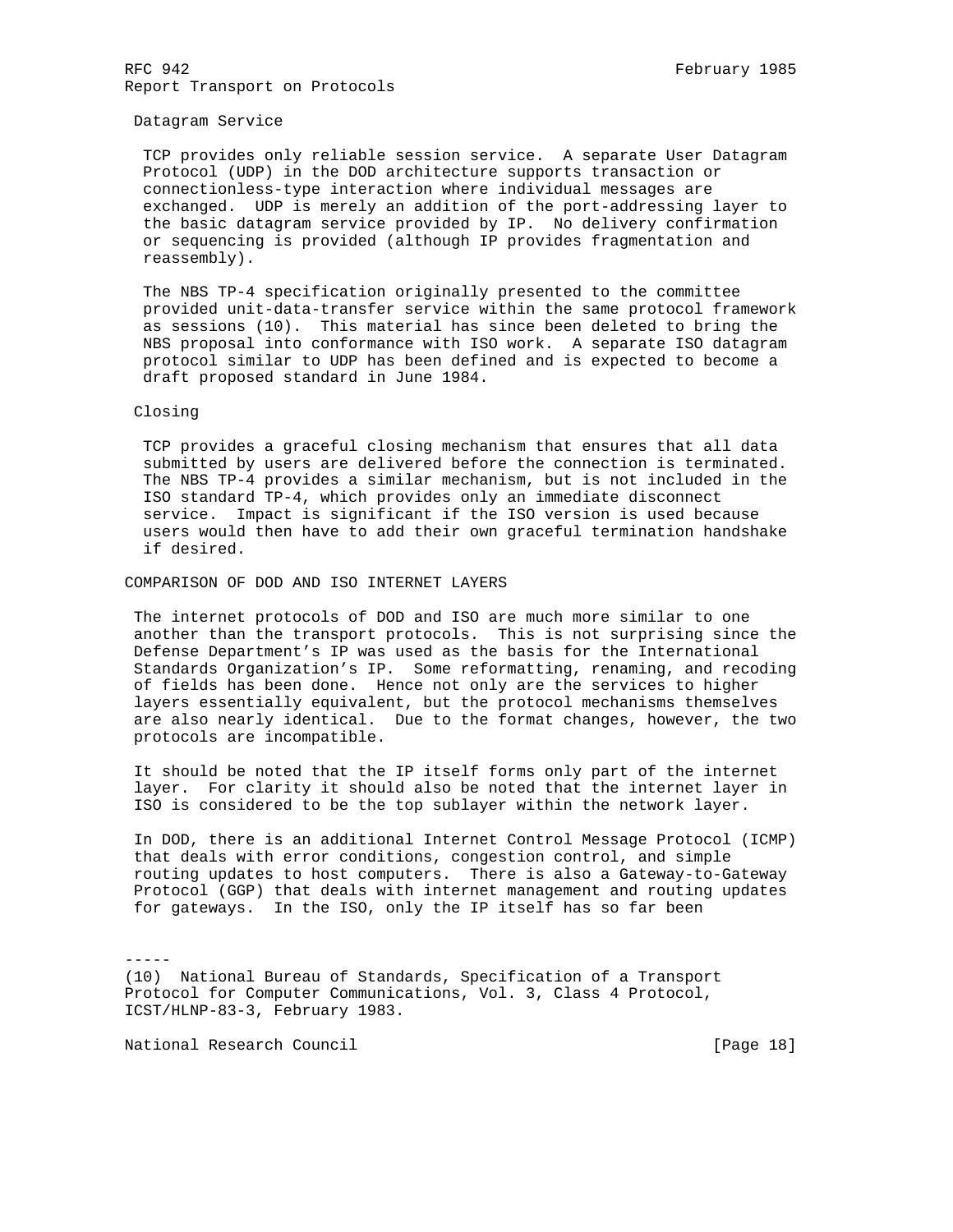considered, while most error reporting, control, and routing functions are considered "management" functions that remain to be addressed in the future.

 The only significant differences in the IPs themselves are in the areas of addressing and error reporting. The DOD IP has a fixed-length, 32-bit source and destination addresses (identifying network and host) plus an 8-bit "protocol number" field to identify the higher-level protocol for which the IP data is intended. The ISO IP has variable-length source and destination addresses whose format and content are not yet specified, although preliminary documentation indicates that ISO intends to support a similar level of addressing (network/host) in a more global context which would allow use of current DOD addresses as a subset. There is no equivalent of the DOD protocol number field, although possibly the tail of the variable-length ISO addresses could be used for this purpose.

 Error reporting is provided within the ISO IP by means of a separate packet type, while the DOD provides more complete error- and status-reporting functions via the separate Internet Control Message Protocol (ICMP), including routing "redirect" messages to hosts that have sent datagrams via nonoptimal routes.

 In summary, from the functional point of view, DOD and ISO IP can be considered essentially equivalent with the provision that the ISO-addressing scheme is suitably resolved. The absence of routing and control procedures from the ISO internet layer means that additional procedures beyond IP would be needed to produce a complete, functioning, internet even if the ISO IP were adopted. It appears that the existing DOD ICMP and GGP or its successors could be modified to operate with the ISO IP with modest effort, but this requires further study and validation in an operational system.

 A table at the end of this chapter compares DOD and ISO IP packet formats.

COMPARISON ON THE BASIS OF PERFORMANCE, SECURITY, AND RISK

#### Performance

 The performance of a transport protocol, such as TCP or TP-4, is a function of its implementation as well as its inherent design. Experience in implementing TCP and other proprietary protocols has demonstrated that implementation considerations usually dominate. This makes it difficult to compare protocols, since a wide range in efficiency of implementations is possible. Furthermore, there are a number of dimensions along which an implementation can be optimized.

 Despite the difficulties, protocol designers have developed several metrics for comparing transport protocols. These view protocol performance from a variety of perspectives, including (1) user response time, (2) throughput on a single connection, (3) network and host computer resource utilization. Protocol efficiency can also be

National Research Council **Example 20** (Page 19)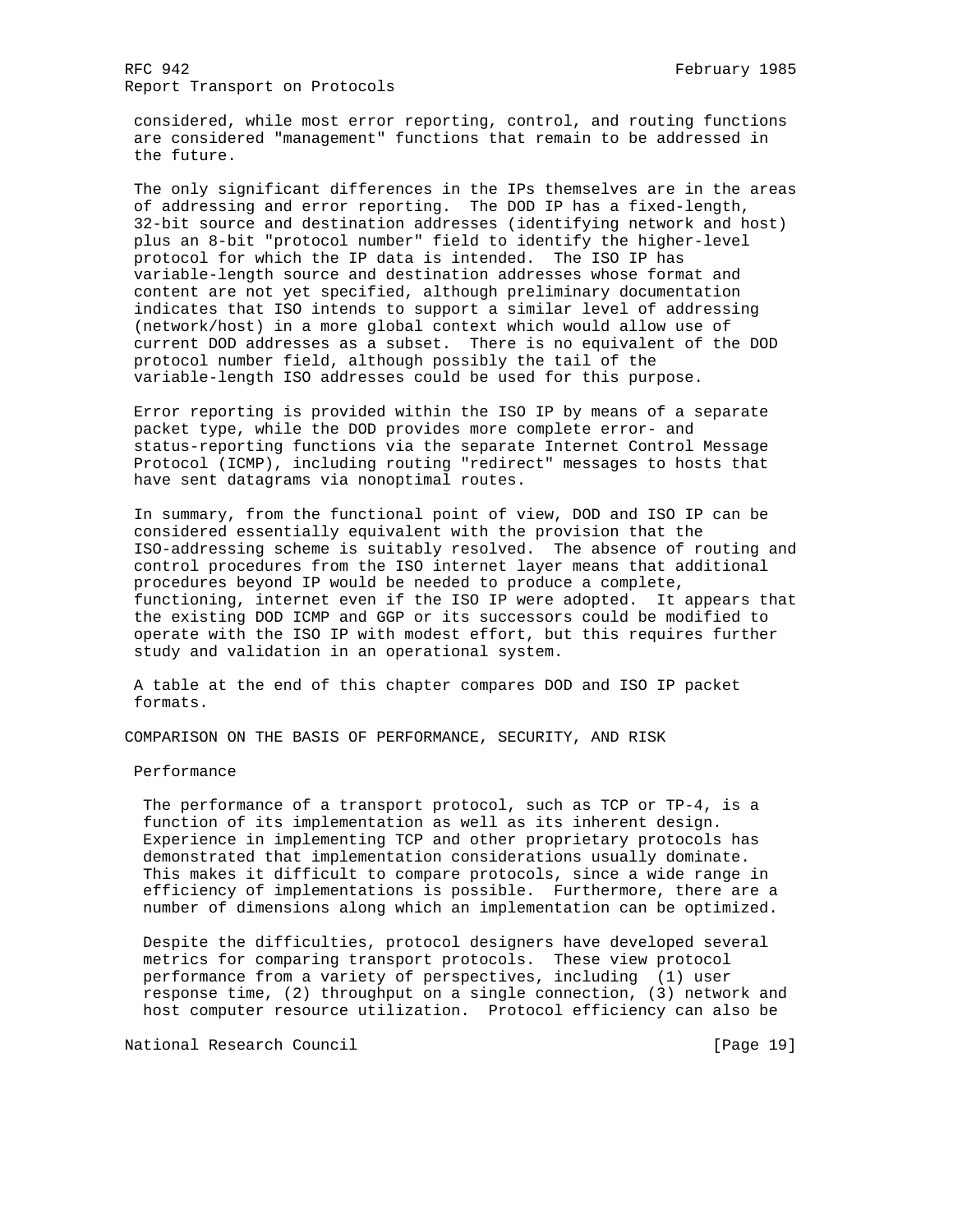significantly affected by the communications environment. Protocol efficiency must be considered in a wide range of communication environments, including local area networks, satellite links, terrestrial links, and packet-switched networks.

 The critical algorithms most affecting protocol performance are those that perform end-to-end error control and end-to-end flow control. These algorithms affect the response time, throughput, and resource utilization of the protocol during the data transfer phase. The efficiency of the connection management procedures may also be important in applications involving frequent connections of brief duration.

 The committee compared the algorithms and message formats specified for each protocol for critical functions, including flow-and error-control and connection management. They concluded that since the two protocols were sufficiently similar there would be no significant difference in performance of TCP or TP-4 implementations of equal quality optimized for a given environment.

 The committee compared the error-and-flow-control algorithms of TCP/IP and TP-4. Both employ window-based techniques using large-sequence number spaces and both permit large window sizes. Their differences are minor. TCP performs its error-and-flow-control in units of octets, rather than the protocol data units employed by TP-4. This adds a small amount of overhead to TCP calculation in return for a finer control over host buffer memory. The committee did not consider the difference significant, assuming that appropriate buffer management strategies are implemented by transport and higher-level protocols. TP-4 employs more sophisticated techniques to ensure that flow-control information is reliably transmitted than does TCP. These more sophisticated techniques may reduce TP-4 protocol overhead during periods of light load in some applications, possibly adding slightly more CPU load in other cases. The committee did not consider these effects significant.

 Both protocols employ a three-way handshake for establishing a transport connection. The differences between the TCP and TP-4 handshake are related to the addressing conventions employed for establishing connections and do not affect protocol efficiency. In the common cases where a client process requests a connection to a server process, the TCP and TP-4 operations are equivalent.

 Both protocols permit a range of policy decisions in their implementation. These include (1) selection of timer values used to recover from transmission errors and lost packets, (2) selection of window sizes at the receiver and transmitter, and (3) selection of protocol data unit sizes. Both permit substantial reduction in control message overhead by expanding window sizes. Both permit credits to be granted "optimistically," permitting receiver buffers to be shared over several transport connections and permitting credit reduction in the event of buffer congestion. Both permit optimizing protocol efficiency by delaying control message traffic when it does

National Research Council **Example 20** and  $\begin{bmatrix} Page & 20 \end{bmatrix}$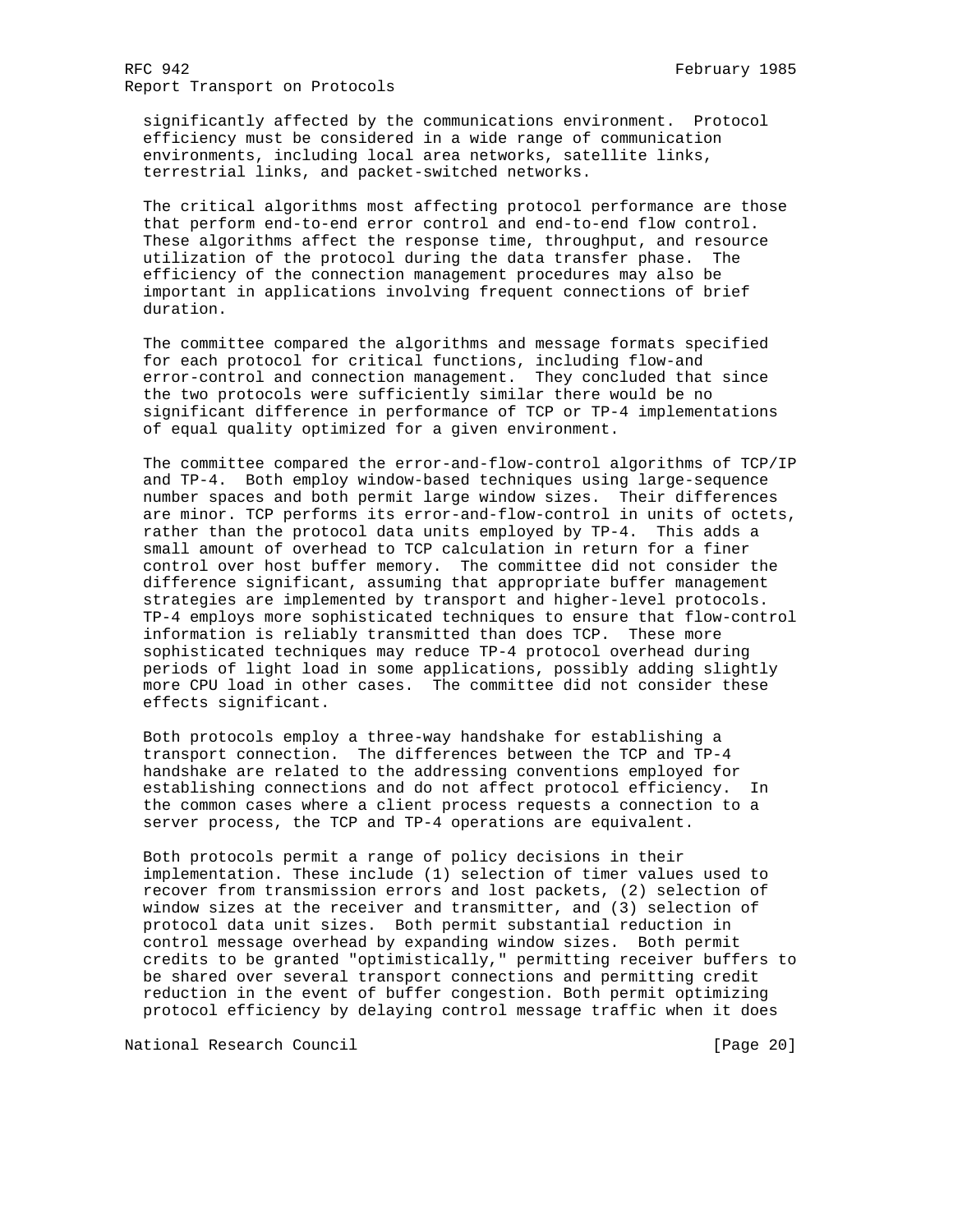not need to be transmitted, combining it with later data or control traffic.

 The most significant difference between TCP and TP-4 flow control derives from slight differences in expression of flow control at the transport layer service interface. TCP employs a stream model while TP-4 uses a message model. These two models are equivalent in function; however, some higher-level applications protocols may be more naturally expressed in one model than the other. The committee considered the possibility that current ARPA protocols might require some adaptation to operate more efficiently with TP-4. For this reason the committee recommends that the DOD study the operation of current DOD higher-level protocols on TP-4 (recommendation 5, Chapter XI).

## Security

 The committee considered the impact of security requirements on transport protocols primarily and also on overall protocol hierarchies in the DOD, The American National Standards Institute (ANSI), and ISO. Based on the information the committee received, it finds that:

 The current TCP-4 and TP-4 are sufficiently equivalent in their security-related properties that no significant technical points would favor the use of one over the other.

 There is no technical impediment to their equivalent evolution over time in the security area.

### Risk

 There are several risks in implementing a new protocol or protocol family. These include (1) fatal flaws in protocol design not easily rectified, (2) errors in protocol specification, (3) ambiguities in protocol specification, (4) errors in protocol implementation, (5) performance degradation due to inefficient implementation, (6) performance degradation due to "untuned" implementation, and (7) performance degradation due to untuned application protocols.

 This list of risks comes from experience in implementing computer networks based on the DOD protocols and proprietary commercial protocols. Considering that it took more than ten years for the current TCP protocols to reach their current state of maturity and that the TP-4 protocol is only about two years old, the committee devoted considerable attention to the maturity of TP-4.

Fatal Flaws in Protocol Design

 Early ARPANET protocols had a number of "fatal" design errors that resulted in deadlocks or other serious system failures. Commercial networks had similar problems in early design phases. The committee considered the possibility that TP-4 could suffer from similar faults and concluded that this was unlikely. TP-4 employs design techniques

National Research Council **Example 21** and  $[Page 21]$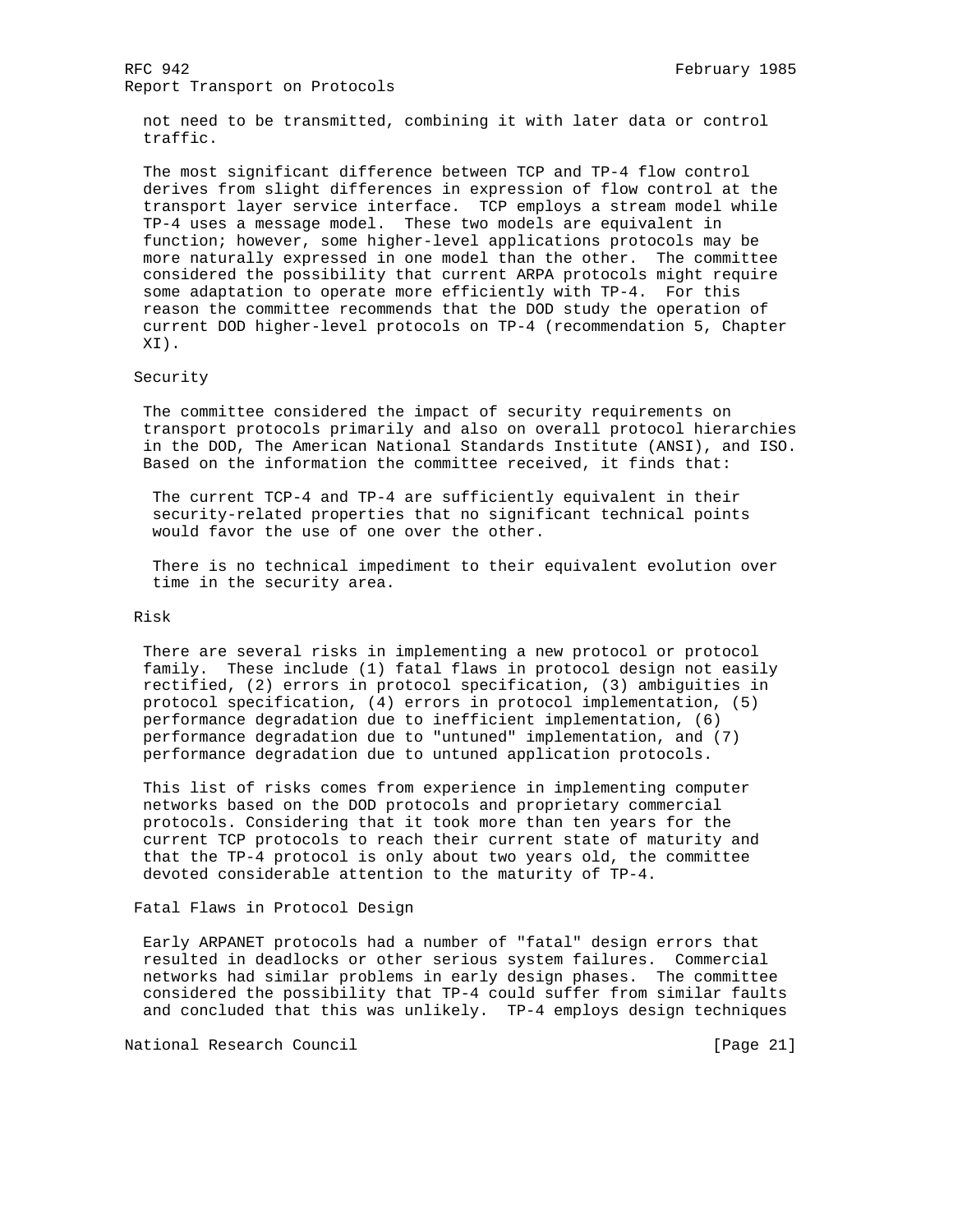faults encountered in the ARPANET are now well known. Indeed, the state of the art in transport protocol design is now quite mature. The developers of the TP-4 protocol were familiar with the earlier protocols and their problems.

# Errors and Ambiguities in Protocol Specification

 Early in the development of TP-4, NBS developed a formal protocol specification and a test environment based on this specification. A protocol implementation can be partially compiled automatically from the formal specification. Other implementations can be tested against this master implementation. The NBS protocol laboratory was used to debug the formal specification of TP-4 and is currently being used to certify other implementations of TP-4. The laboratory has also developed and employed tools to analyze the specification for possible problems. The existence of this laboratory and the results obtained to date led the committee to conclude that there is no substantial risk associated with the TP-4 protocol specification.

 In contrast TCP has only recently received a formal specification. To the committee's knowledge most existing TCP implementations predate the formal TCP specification and have not been derived from the formal specification. In the committee's opinion the formal TCP specification is likely to have more bugs or ambiguities than the TP-4 specification.

 At the present time NBS has developed the only formal specification for ISO TP-4. ISO is currently developing standards for formal specification techniques that are similar to those used by NBS. When these specifications are complete ISO will update the TP-4 specification to include a formal description. In translating the current informal ISO specification into the formal specification there is a risk that the ISO specification may be changed such that it is no longer consistent with the current NBS specification. The National Bureau of Standards is playing a key role in developing the ISO formal specification techniques and formal specification. It plans to generate automatically an implementation of the ISO formal specification and verify it against the NBS specification using the NBS test tools. In the committee's opinion this makes the risk of unintentional changes in the ISO specification quite low.

 One possible risk remains. The ISO specification for TP-4 that was approved is an informal document subject to the ambiguities of informal protocol specifications. The formalization may remove ambiguities that have gone undetected and that were the basis of its approval. It is conceivable that once these ambiguities are exposed, the current consensus for TP-4 may dissolve. The committee considers this risk to be very low. The areas of ambiguity in protocol specifications are typically only of concern to protocol implementors. The current protocol implementors through much of the world are typically using the NBS formal specifications as a basis of their implementations of TP-4 and have access to the NBS test tools for

National Research Council **Example 22** and  $\begin{bmatrix} Page & 22 \end{bmatrix}$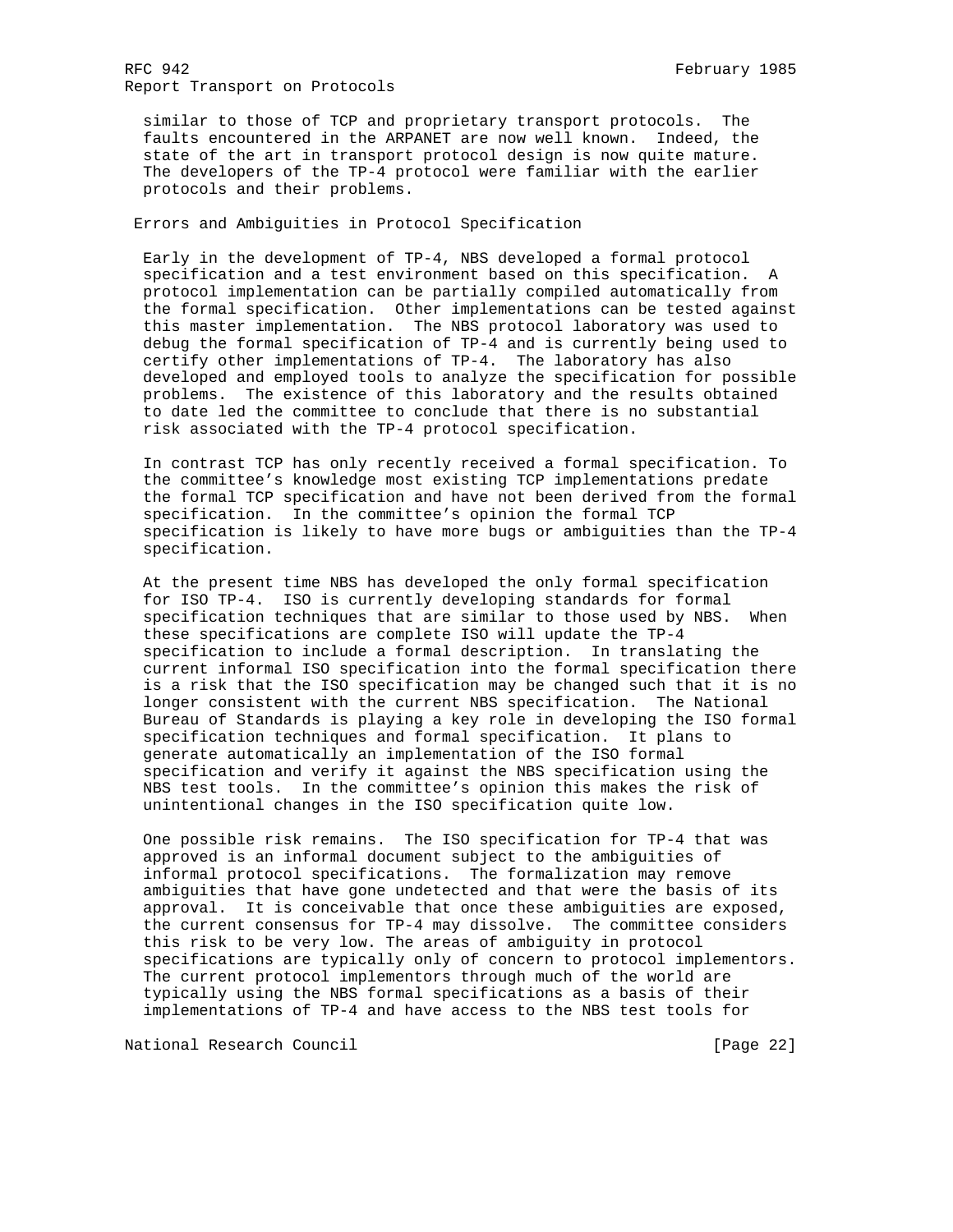certifying their implementations. In the event of a possible conflict, the majority of implementors could be expected to support resolution of ambiguities in favor of the current NBS formal specification, making it unlikely that ISO would approve an alternate resolution.

## Errors in Protocol Implementation

 Several factors influence the likelihood of errors in a protocol implementation. These include the complexity of the protocol, quality of the protocol specification, the experience of the implementors, and the availability of test tools. Based on the availability of the NBS test tools and formal protocol specification for TP-4, the committee did not see any significant risk of errors in implementing TP-4.

## Performance Issues

 The largest risk in implementing TP-4 concerns the performance of the implementations. This risk is not inherent in the protocol as specified, but is present in new implementations of any transport protocol. Experience has shown that performance can often be improved by a factor of two or more by careful attention to implementation details and careful performance measurement and tuning. The committee considered it likely that some initial implementations of TP-4 will have significantly lower performance than the current mature implementations of TCP. Evidence to support this conclusion may be found in data supplied by the DOD which show a wide range of performance of TCP implementations.

 Some members of the committee expressed the belief that over the long term, TP-4 will afford better performance due to widespread commercial support. Vendors will be highly motivated to optimize performance of their TP-4 implementations, since a large number of users will benchmark implementation performance. Many individuals will become familiar with implementations of TP-4 and with configuring and operating networks based on TP-4. Initially, this expertise will be found in organizations developing TP-4 implementations and installation.

 The committee believes that the largest performance risks are short term. The performance of existing DOD high-level protocols may be affected by subtle differences between TP-4 and TCP interfaces. Highlevel DOD implementations and protocols may require retuning to attain some high-level efficiency using TP-4. Another short-term risk is potential lack of experience in configuring and operating TP-4-based networks. The committee believes that a program of testing and development would minimize these risks, ensuring that the current high-level DOD protocols run effectively on TP-4-based networks.

 There is a possibility that the equivalent, but different, protocol mechanisms and interfaces in TP-4 may manifest some undesirable behavior that is not expected and which cannot easily be removed by tuning. In this event ISO may find it necessary to make some

National Research Council **Example 23** and  $\begin{bmatrix} Page & 23 \end{bmatrix}$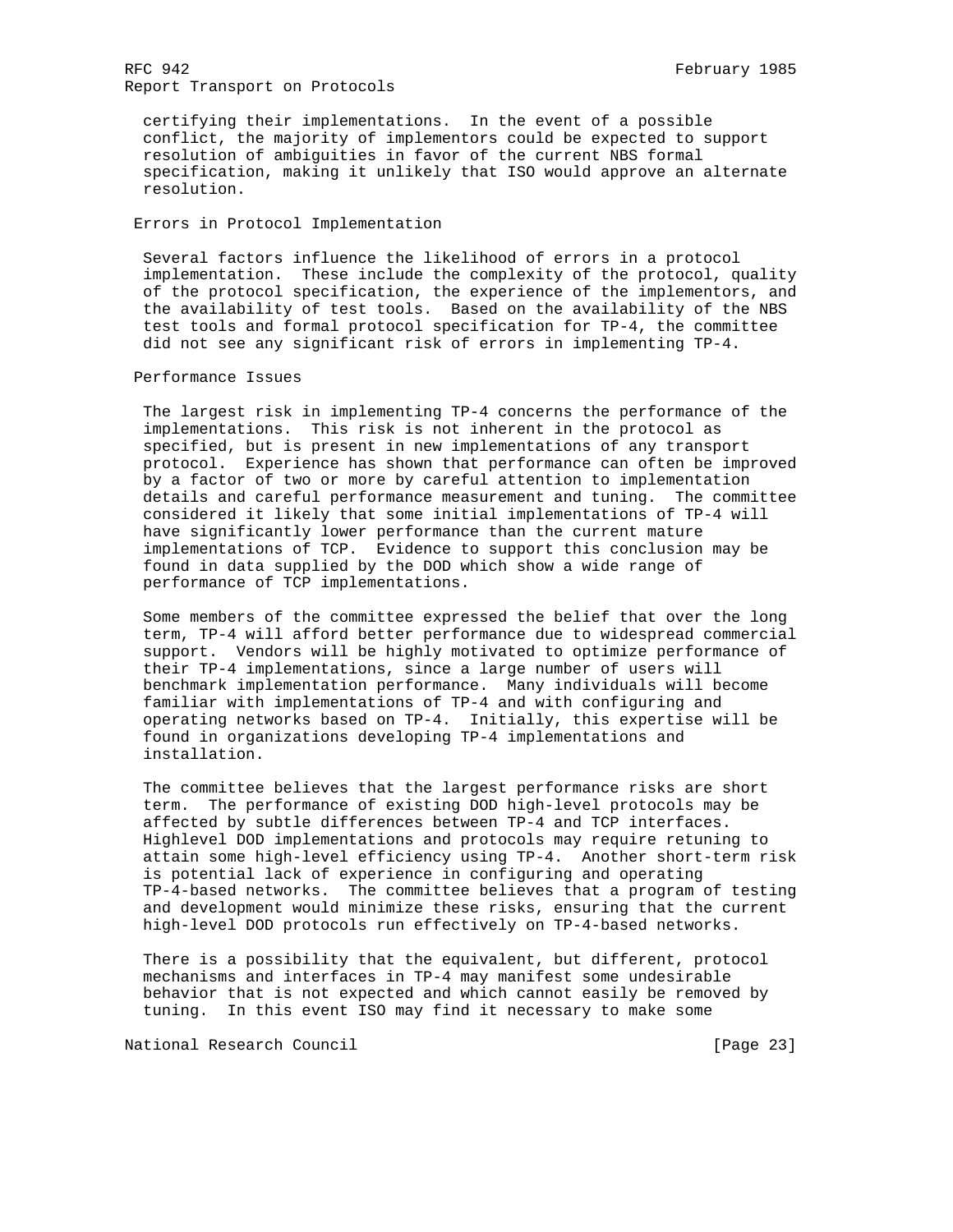Report Transport on Protocols modifications to TP-4. It is unlikely that such problems will be serious enough to prevent an early transition to TP-4. If such problems are discovered, it is expected that they can be handled through the normal standards process of periodic enhancement. A number of proprietary commercial networking protocols are similar in operation to TP-4 and do not have serious performance problems. Any enhancements that may be desirable can probably be added to TP-4 in a compatible fashion, permitting interoperation of enhanced and unenhanced implementations. TABLE: Comparison of DOD and ISO IP Packet Formats DOD 1SO (not in correct order) ---------------------------------------------------------------------- Protocol version: 4 bits Version: 8 bits Header Length (in 32-bit words): [Header] Length (in bytes): 8 bits 4 bits Type of service: 8 bits Quality of service\*\*: 8 bits (includes 3-bit Precedence) Precedence\*\*: 8 bits Total Length: 16 bits Segment Length: 16 bits ID: 16 bits Data Unit ID\*: 16 bits Don't Fragment flag Segmentation Permitted flag More Fragments flag More Segments flag Fragment offset: 13 bits Segment offset\*: 16 bits Time to live (sec): 8 bits Lifetime (.5 sec): 8 bits Protocol number: 8 bits ---Header checksum: 16 bits Meader checksum: 16 bits (provided by subnet layer) Network Layer Protocol ID: 8 bits [Generate] Error flag (in ICMP) Type: 5 bits --- Total Length\*: 16 bits ............. ............. Source address: 32 bits Source address length: 8 bits Source address: var. Dest. address: 32 bits Dest. address length: 8 bits Dest. address: var. ............. ............. OPTIONS: NOP, Security, OPTIONS: Padding, Security Source Route, Record Route, Source Route, Record Route, Stream ID, Time Stamp Quality of service, Precedence, Error reason (only for error type)

RFC 942 February 1985

 ............. ............. DATA DATA ...................................................................... \* only present if segmentation is in use

\*\* in options

National Research Council **Example 24** and  $[Page 24]$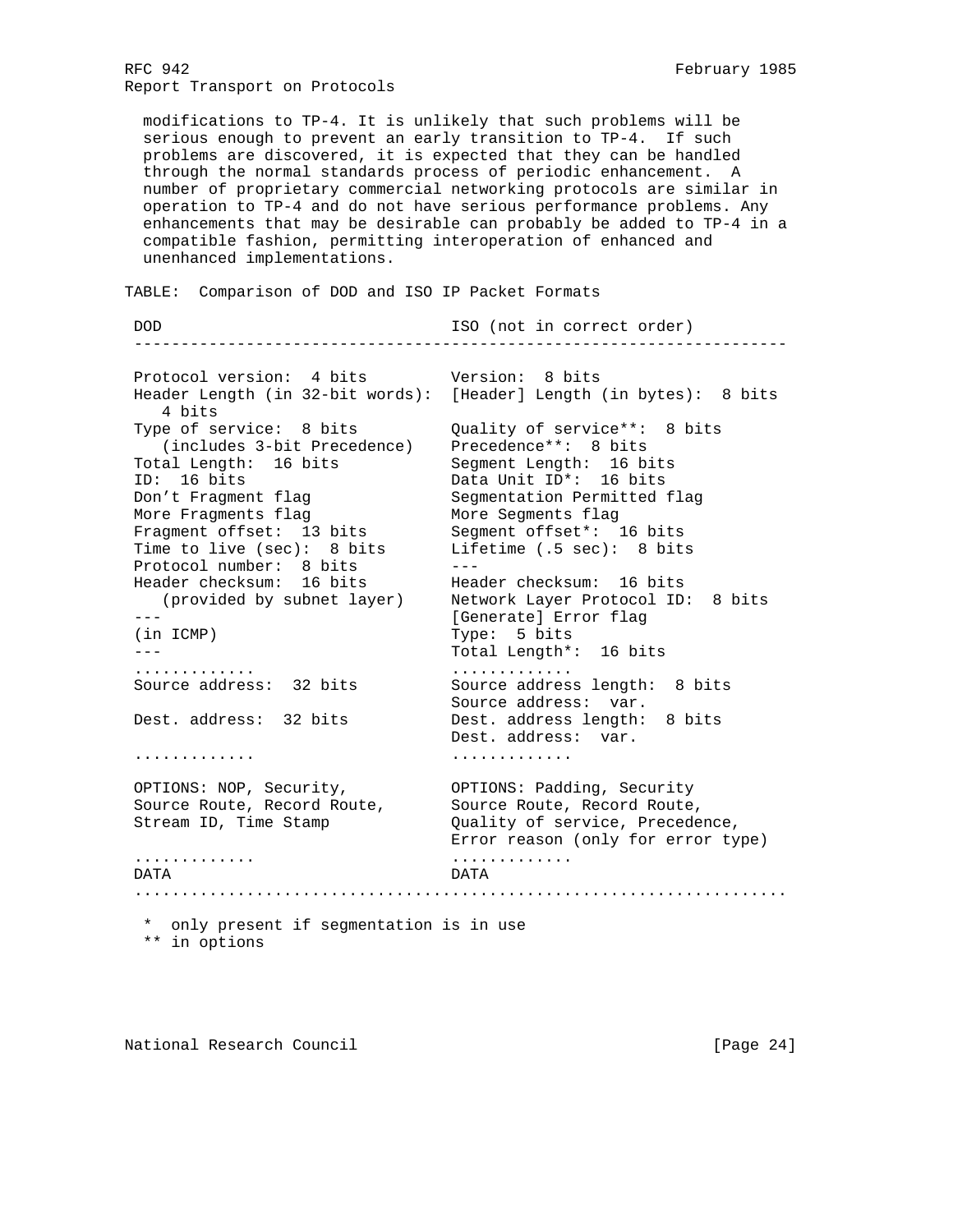IV. STATUS OF DOD AND ISO PROTOCOL IMPLEMENTATIONS AND SPECIFICATIONS

### DEPARTMENT OF DEFENSE

 The DOD internetting protocol was first introduced in 1974 and later split into separate TCP and IP specifications. From 1974 until 1978, when they were adopted as DOD standards, the protocols underwent a number of major revisions. These revisions were largely a result of extensive experience gained by researchers working on the DARPA Internet project. The DARPA "Request for Comment" and "Internet Experimental Note" technical report series document the conclusions of numerous protocol-related studies and discussions. Successive specifications of TCP and other internet protocols are also given by reports in these series. Most of these specifications were informally presented and were accompanied by discussions that affected design choices. The most recent TCP documents introduce a more formal style of presentation (11).

 The first experimental TCP implementations were completed in 1974 at Stanford University and Bolt Beranek and Newman, Inc., for the PDP-11/ELF and DEC-10/TENEX systems, respectively. Today implementation exists for numerous computer systems. While many of these were implemented at and are supported by university and other research groups, several are available as commercial products.

 Testing of TCP was done on the ARPANET (12), other DOD networks (Satellite net, packet radio), and a variety of local networks. For several years a number of DARPA contractors used TCP in parallel with the old ARPANET transport protocol (NCP). In addition, for about six months preceding the January 1, l983, ARPANET cutover from NCP to TCP, these hosts were joined by additional TCP-only hosts (for a total of approximately thirty). This extensive testing prior to the cutover to TCP enabled the networks involved to maintain operational capability throughout

-----

(11) Transport Control Protocol, DOD MIL-STD-1778, August 1983.

(12) The ARPANET is a data communications network established in 1969 by the DOD's Advanced Research Projects Agency to interconnect the computer resources at selected research centers at substantially lower costs than systems then available. The ARPANET is a fully operational 80-node network that interconnects over 200 host computers in the United States, the United Kingdom, and Norway. ARPA became the Defense Advanced Research Projects Agency (DARPA) in 1973.

National Research Council **Example 26** (Page 25)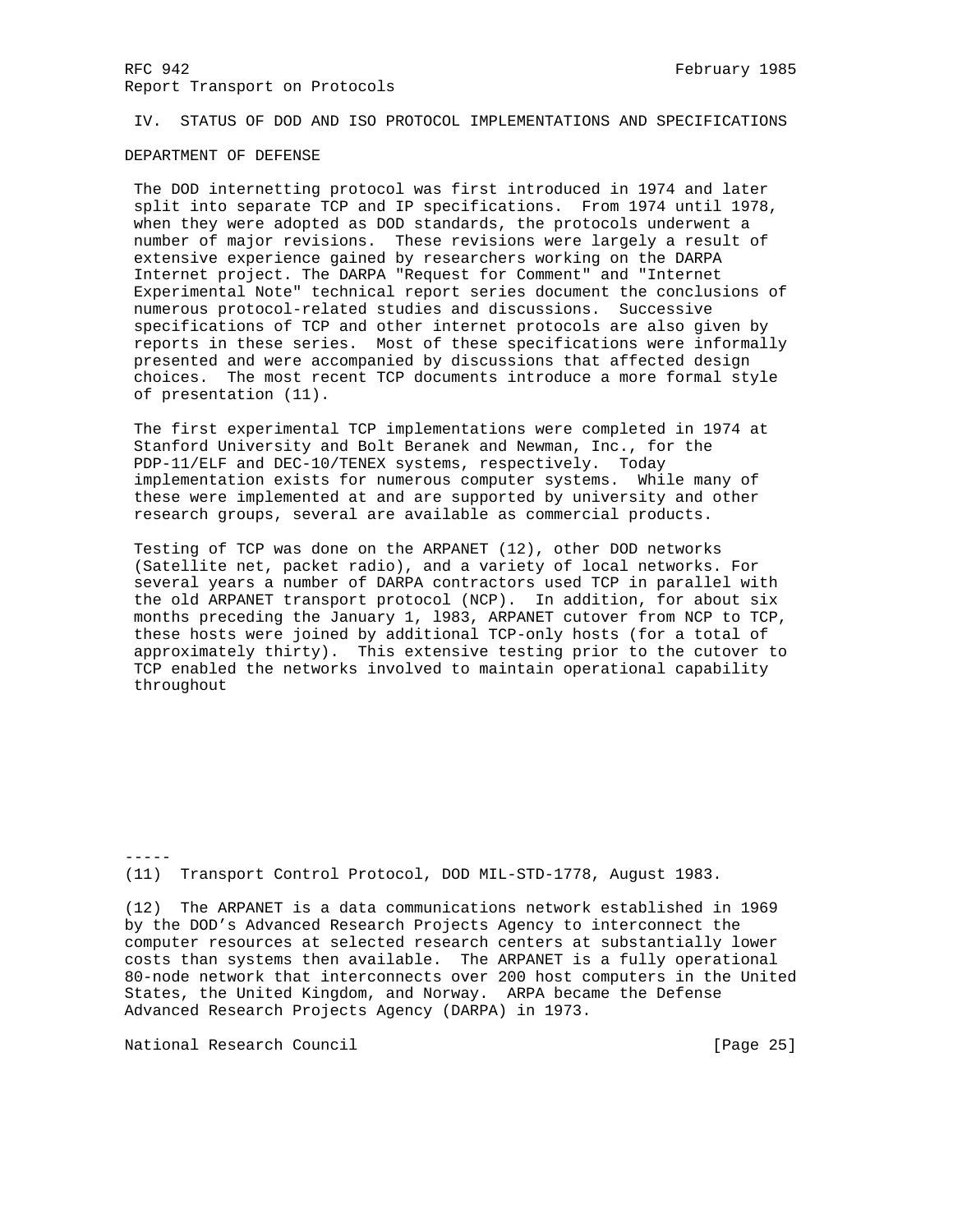the transition and to achieve normal service levels in a few months. Today the TCP-based DOD networks includes hundreds of hosts (over 300 on DDN alone) and serves thousands of users. Traffic on just the ARPANET component is now approximately 500 million packets per month.

 TCP is also extensively used on local area networks including Ethernet and Pronet, as well as on CSNET, the Computer Science Research Network (Telenet hosts).

 In addition to TCP, the DOD protocol architecture includes internet layer protocols for communication between hosts and gateways (ICMP) and between gateways (GGP). Experience indicates that the design of robust and powerful gateways that internet numerous networks and provide survivability is a complex challenge. DOD is developing new gateway protocols that could be adapted to work with either DOD's or ISO's IP.

 The higher-level protocols currently used on DDN for electronic mail (Simple Mail Transfer Protocol), file transfer (File Transfer Protocol), and remote log-in (Telnet) are TCP-specific. Their specifications are stable, and numerous implementations exist. The DOD has indicated its intent to adopt ISO higher-level protocols when they are specified and implementations are available.

 The committee has concluded that the DOD transport and internet protocols are well tested and robust. It is unlikely that major problems with their design or specifications will be uncovered. No comprehensive facility or procedures for testing new implementations of TCP now exist, although efforts in this area are being started at Defense Communications Agency (DCA).

### INTERNATIONAL STANDARDS ORGANIZATION

 Standardization and development of the ISO IP and ISO TP-4 are proceeding in a relatively independent fashion. Currently, TP-4 is further along in the standardization process. The local area network communications environment has created an immediate need for TP-4 functions; however, communications within a single Local Area Network (LAN) do not need an internet capability. A "null" IP has been defined to enable TP-4 to be used on a single LAN without the necessity of a complete IP. It is quite likely that some early TP-4 products will implement this null IP, leaving implementation of the complete IP for future product development. In the following discussion, TP-4 and IP will be treated separately due to this potential independence.

# TP-4 Status and Plans

 The ISO TP-4 became a Draft International Standard in September 1983. The final stages in standardization are primarily procedural. The committee expects products that implement TP-4 to be widely available in the market within about two years. It normally takes twelve to eighteen months for implementations and testing prior to product announcement. Some vendors apparently began implementation and testing the protocol

National Research Council **Example 26** and  $\begin{bmatrix} Page & 26 \end{bmatrix}$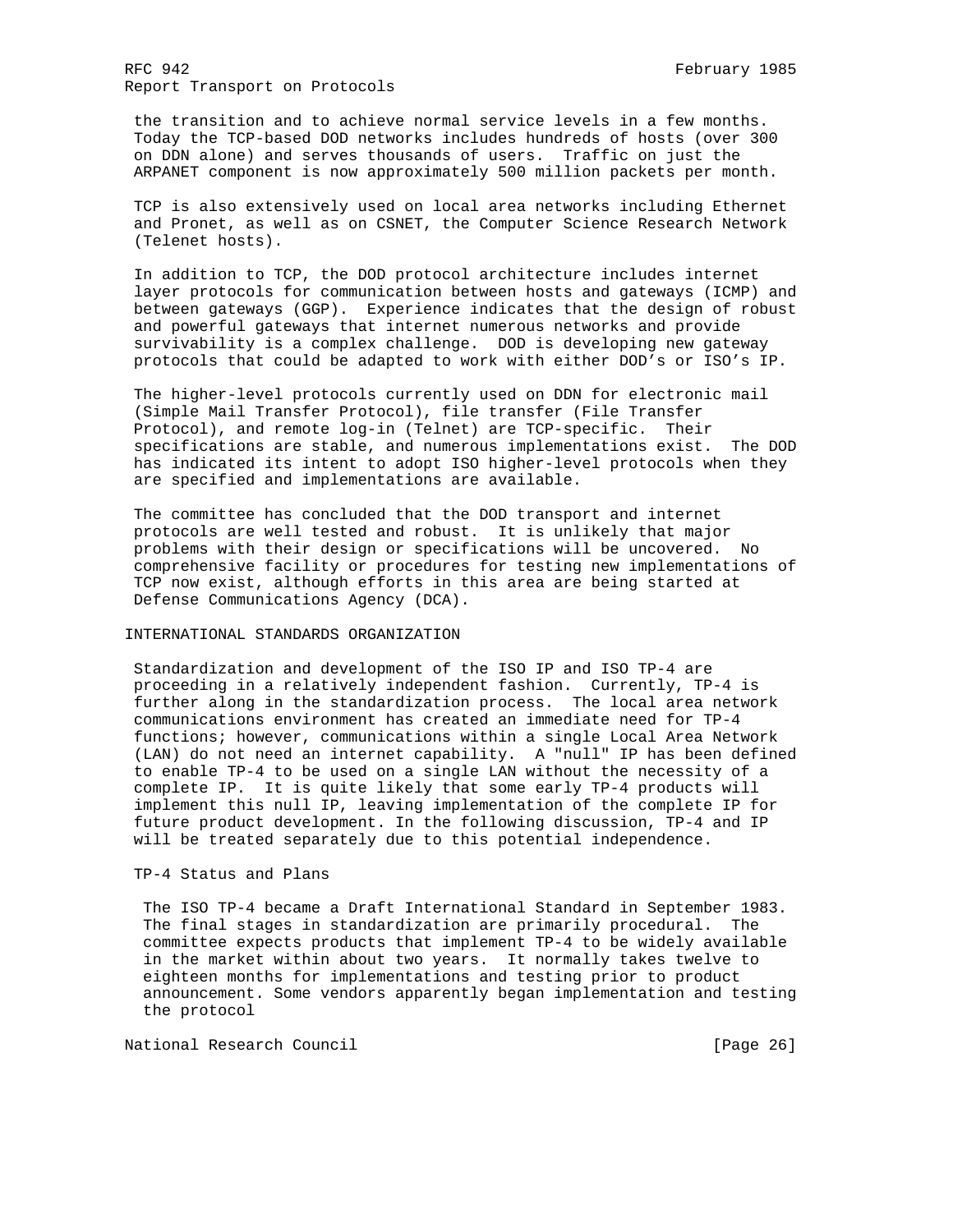soon after it became a draft proposal in June 1982, because the protocol was essentially frozen at that time.

 At present, INTEL and Able Computer have announced the availability of products that implement TP-4 for use over LANs. The committee does not know, however, whether these products have been delivered or incorporated into systems. In addition, more than twenty companies have indicated their support of TP-4 and their intention to incorporate TP-4 into future products, without announcing specific products or availability dates. Most companies do not make specific product announcements until relatively late in the product development process.

 In December 1982 six vendors and network users interested in early development of TP-4 products requested NBS to hold a series of workshops on the operation of TP-4 in a LAN environment. To date, four workshops have been held, with more than thirty companies in attendance. The first workshop set a goal of demonstrating multivendor networking at a major U.S. national computer conference. The second workshop, held in April 1983, determined that demonstrations would include a file transfer application and would be developed on two local area network technologies currently standardized by the Institute of Electrical and Electronics Engineers (IEEE). These technologies are the Carrier Sense Multiple Access with Collision Detection, which is standardized by IEEE committee 802.3, and the Token Bus, which is standardized by IEEE committee 803.4. The workshop selected the National Computer Conference in July 1984 for the demonstrations.

 Vendors committed to the demonstration developed and tested TP-4 implementations using the NBS test tools. The workshops defined a schedule that called for individual testing through April 1984 with multivendor testing commencing thereafter. While the vendors that participated in the demonstration have emphasized that participation in the demonstration is not a commitment to product development, a number of large customers have indicated that there will be an immediate market demand for TP-4 implementation as soon after the demonstration as practical. The committee considers it highly likely that many commercial vendors will announce commitments to deliver TP-4 products shortly after the demonstration.

Internetwork Protocol Status and Plans

 The ISO Internetwork Protocol (IP) became a Draft International Standard (DIS) in May 1984 (13). The DIS was out for ballot for the previous eight months. Attaining DIS status freezes the technical approach, permitting implementations to begin.

-----

(13) ISO Draft Proposal, Information Processing Systems -- Data Communications -- Protocol for Providing Connectionless Network Services, DP 8473, May 1984.

National Research Council **Example 27** and  $[Page 27]$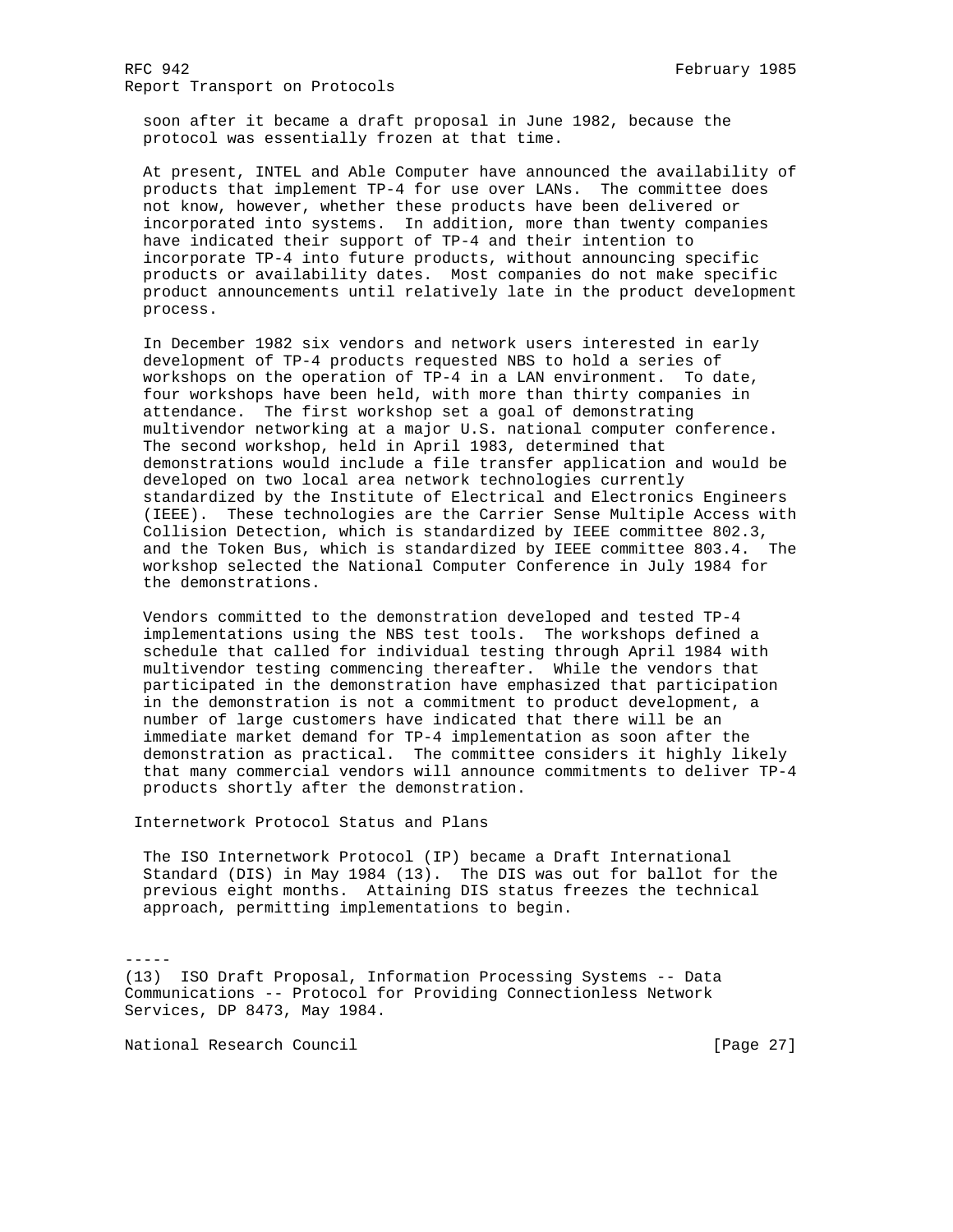The ISO IP specification is only one of several specifications needed to completely specify the Network Layer. A number of other specifications are needed, including a Gateway-to-Host error protocol, a network wide addressing plan, and a Gateway-to-Gateway Protocol for managing routing information. A complete specification is needed before an internetwork, consisting of gateways and hosts, can be deployed. Most of the complexity of the Network Layer, however, is confined to the gateways. A complete standardization of the Network Layer is not required to develop and deploy host systems.

 The International Standards Organization is currently developing proposals for conveying error information between hosts and gateways. It is expected that responses to the Draft Proposal by ISO members will include proposals to provide these functions. The committee does not consider this a controversial area and expects that these capabilities will be included in the ISO standard by the time it reaches Draft International Status.

 Addressing is a more complex issue. The addressing structure of a computer internetwork depends on complex trade-offs between implementation complexity, flexibility, network cost, and network robustness. Addressing structure in a large network can influence the range of possible policy decisions available for routing network traffic. The trade-offs for a military environment may be significantly different from those of a commercial environment. The ISO has considered these factors in its existing IP. A flexible addressing scheme is provided, permitting implementation of a variety of addressing structures. Host computers need not be concerned with the internal structure of addresses. The committee considers that the IP-addressing scheme has sufficient flexibility that host implementations can be constructed that will support the full range of addressing philosophies allowed by ISO, including those needed by DOD.

 Routing algorithms, like addressing, are complex and often controversial. For this reason ISO has not yet attempted standardization of routing algorithms. A routing algorithm is a key part of a Gateway-to-Gateway Protocol. A single network must implement a common routing algorithm. In the absence of an ISO routing algorithm, a network must be based on either proprietary routing algorithms or on other standards.

 The committee has studied the current ISO IP and the current ISO addressing structure. It believes that it will be possible to map the current DOD IP-addressing structure and routing algorithm into the ISO network layer. In practice this means that the Gateway-to-Host Protocols and addressing formats will fully comply with the ISO standards, while gateways will need to include additional DOD capabilities. (This is addressed in recommendations, section IX.) This approach will enable DOD to procure commercial host implementations, while retaining the need for procuring DOD-specific gateways. The committee believes these hybrid DOD-ISO gateways can be readily developed by modifying existing DOD gateway implementations. Since the majority of systems in a network are hosts and not gateways,

National Research Council **Example 28** and  $\begin{bmatrix} Page & 28 \end{bmatrix}$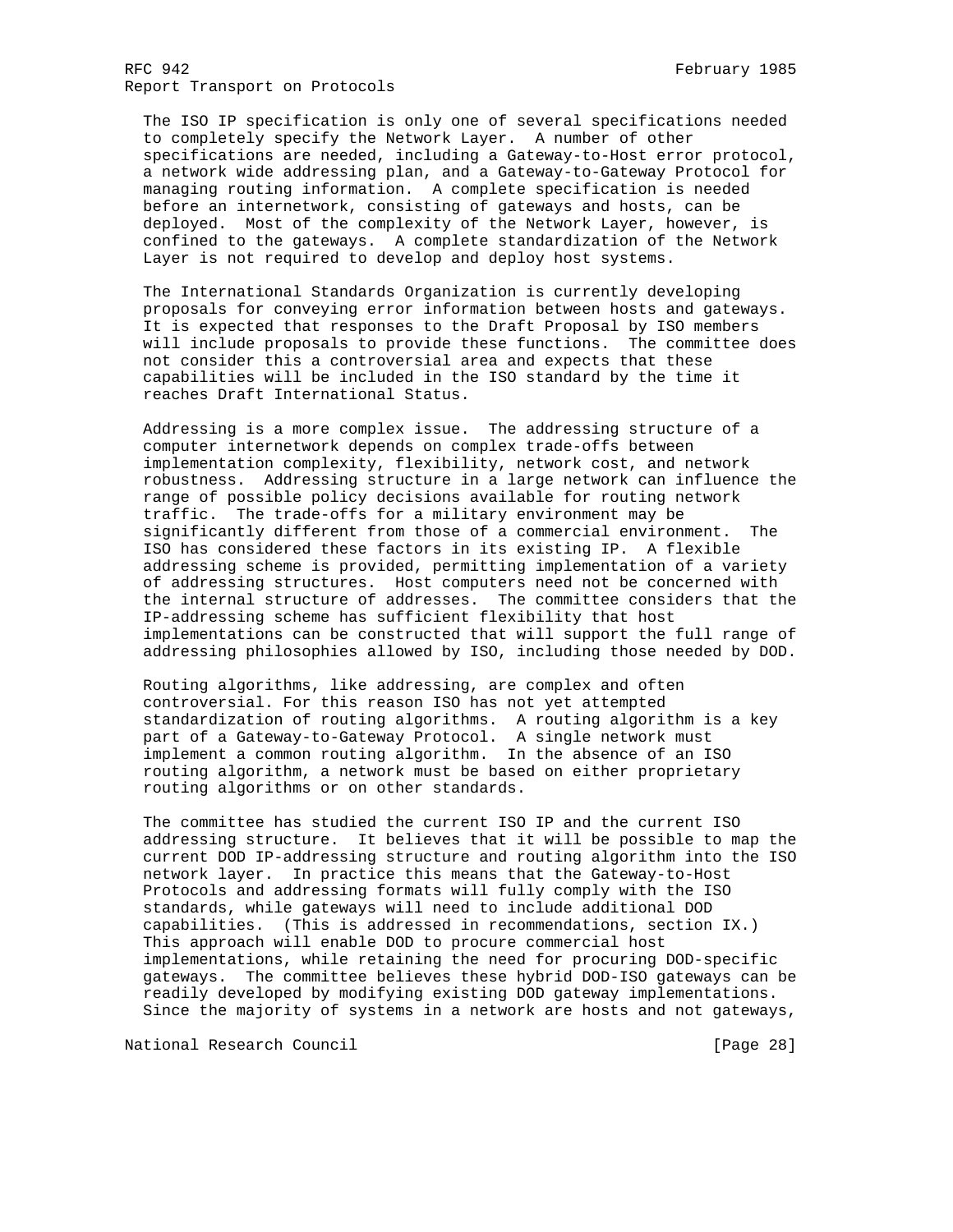the committee considers this approach worthwhile.

 To the committee's knowledge no vendor has yet announced plans to support the ISO Internetwork Protocol. This is not surprising, since the ISO IP attained Draft Proposal status only recently. The committee has considered the possibility that the ISO IP may not attain the same wide level of market demand and vendor support anticipated by TP-4. Since host support of IP is necessary for DOD to migrate to ISO protocols, the committee has considered this question in some depth.

 While it is possible to operate TP-4 directly over a LAN or directly over an X.25-based, wide-area network, some form of internetwork capability or alternative approach is needed to interconnect systems attached to multiple LANs via Wide Area Networks (WANs). In the current ISO open systems architecture, this function is to be provided by the Network layer. There are two possible Network layer services, connectionless and connection oriented. The ISO architecture permits both of these services, leaving it to the market place to determine which approach is to be selected. The DOD believes that the connectionless approach best suits their needs.

 Developing a connection-oriented network that operates over a mixed LAN and WAN environment is considerably more difficult than developing a connectionless one. Existing LANs are inherently connectionless and existing (X.25) WANs are inherently connection oriented. A protocol to provide internetwork service between these LANs must arrive at a common subnetwork capability. It is a relatively simple matter to adapt a connection-oriented to a connectionless service since it can be done by ignoring unneeded functions of the connection-oriented service. Adapting a connectionless subnetwork to the needs of a connection-oriented network service is much more difficult. Many of the functions provided by TP-4 would be needed in the network layer to build such a service.

 Some work is currently going on in European Computer Manufacturer's Association (ECMA) to interconnect WANs and LANs in a connection-oriented fashion. There is considerable controversy surrounding several proposals, since some participants in the standards process do not believe the proposals conform to the ISO Reference Model for Open Systems Interconnection. This, plus their complexity, makes it unlikely that a connection-oriented network standard will gain support in ISO in the immediate future.

 There is an immediate need for users to build networks consisting of interconnected LANs and WANs. Such networks are currently in place using vendor proprietary architectures. Market pressures to build multivendor LAN and WAN networks make it quite likely that vendors will adopt the immediate solution and implement the connectionless ISO IP. The committee believes that DOD can enhance the early availability of ISO IP by announcing its intention to use it. Commercial availability of IP is an important part of a migration strategy, as described in the section on recommendations. The

National Research Council **Example 20** (Page 29)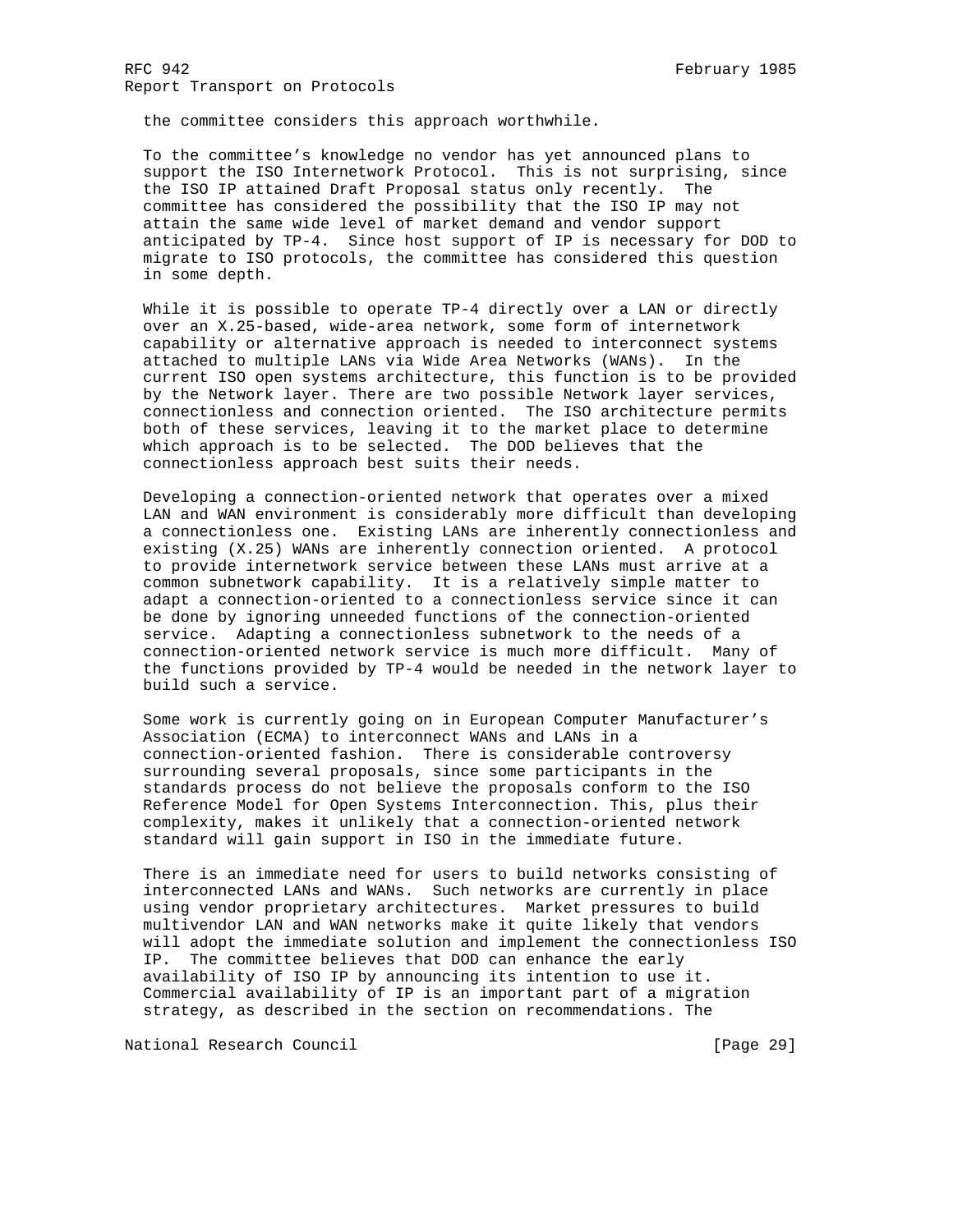committee believes that vendors would be responsive to DOD requests for IP, since IP is quite simple to implement in comparison with TP-4 and since they foresee the need to operate in mixed LAN-WAN environments.

National Research Council **Example 20** (Page 30)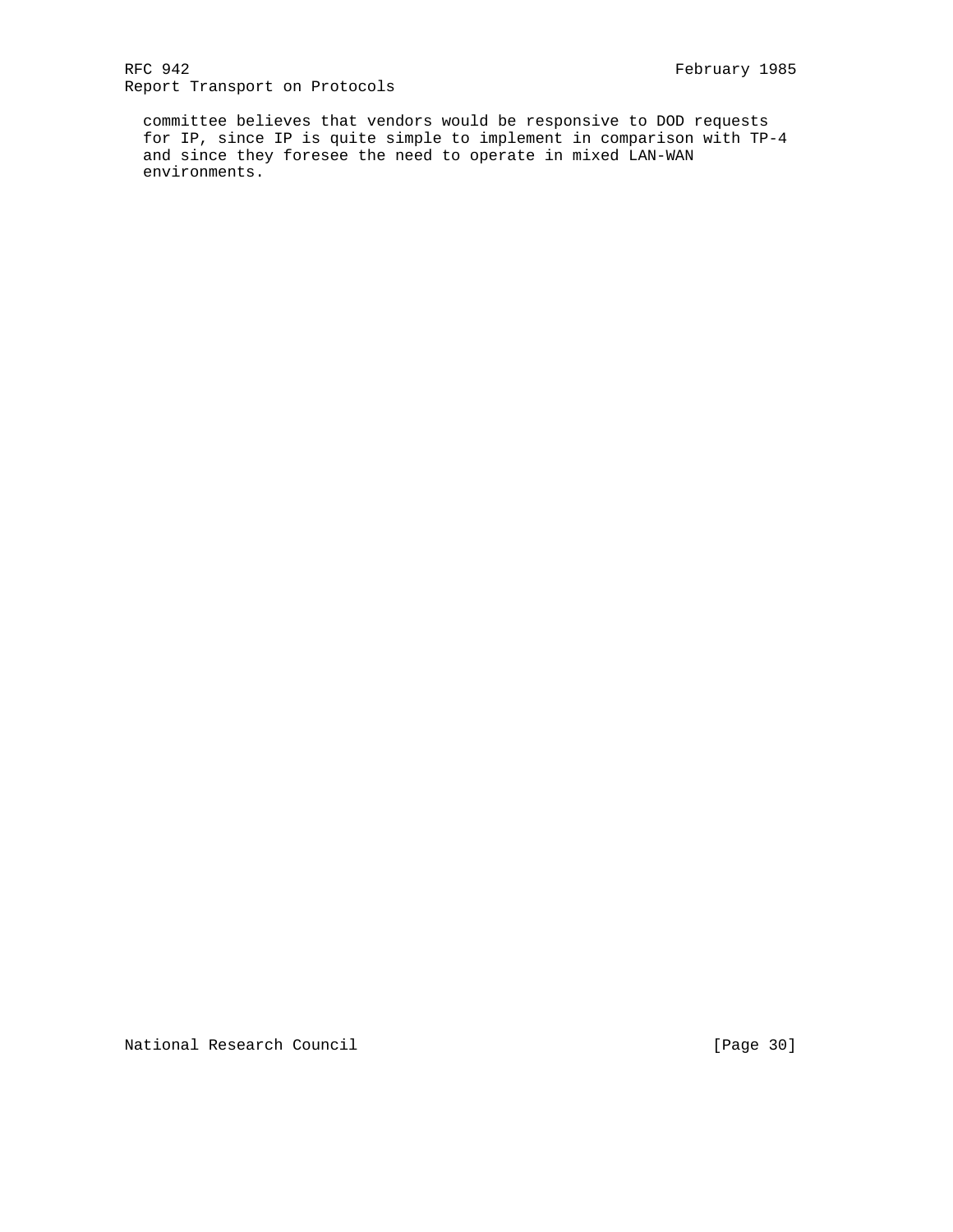# V. MARKETS

The committee reviewed the market demand and its potential with respect to both TCP and TP-4 to provide an indication of the likelihood and rapidity with which competition and its benefits will develop. The committee concludes that the market demand for TCP protocols will be small outside the United States. The demand for TP-4, on the other hand, is expected to be worldwide.

In this report we use the term market demand to indicate the potential or actual demand for products using the protocols under discussion. A large market is characterized by a broad demand from all sectors of the marketplace: consumers, businesses, and governments. The broadest demand is an international demand in all sectors. We distinguish the demand for products from the supply that usually develops as a result of the demand. It is assumed here that a broad market demand will result in a broad range of products, competitive in price, quality, function, and performance.

The demand for products implementing computer communication protocols is discussed in relation to the requirements placed on the potential customer. Specifically, the customer may be required to acquire products that meet one or the other of the standards under discussion or may have no obligation to use either of the two. That is, customers will fall into one of the following classes with respect to these standards:

- 1. DOD standards required.
- 2. International or National standards required.
- 3. No requirement with respect to standards.

Although customers in the third class may be under no formal obligation to use standards, they may still prefer a standard solution for several possible real or perceived benefits. They may, for example, obtain a broader selection of products using the standard solution or may obtain a more competitive price. They may also require a specific communication protocol in order to share information with products that are required by fiat to implement certain standard protocols. This need for compatible protocols to communicate is a powerful driving force toward communication standards.

DEPARTMENT OF DEFENSE NETWORKS MARKET STATUS AND PLANS

The major networks of the Defense Data Network include the following:

National Research Council **Example 20** (Page 31)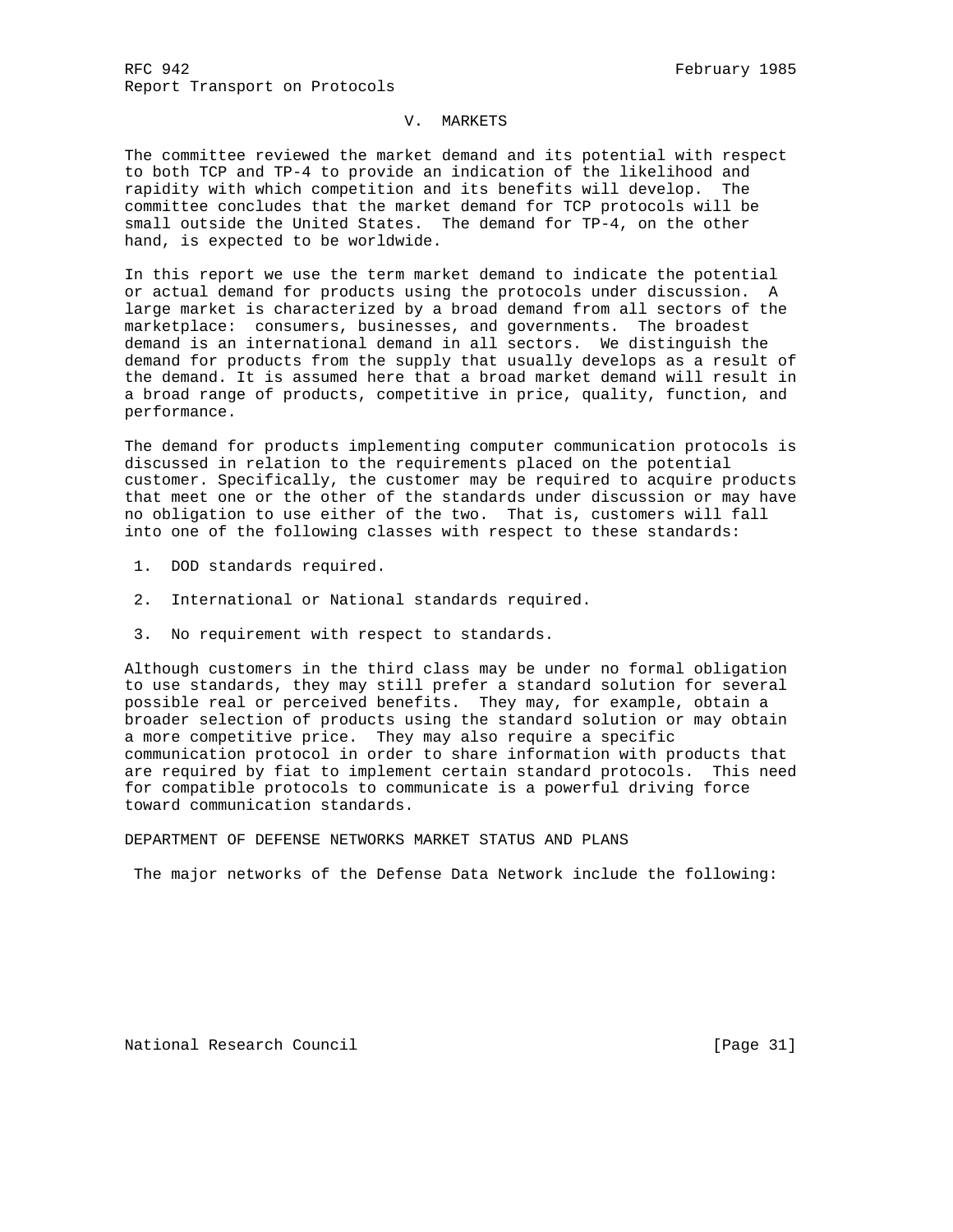Military Network (MILNET)--operational and growing.

 Advanced Research Projects Agency Network (ARPANET)--operational and growing.

WWMCCS Intercomputer Network (WIN)--to be upgraded.

DOD Intelligence Information System (DODIIS)--to be upgraded.

 Strategic Air Command Digital Information Network (SACDIN)--to be upgraded.

Movement Information Network (MINET)--to be established in 1984.

 Sensitive Compartmented Information (SCI) net--to be established in 1985.

TOP SECRET (TS) net--to be established in 1985.

SECRET net--to be established in 1986.

 Initially, each of these networks has its own backbone. The networks will be integrated into a common Defense Data Network in a series of phases starting in 1984 with the integration of MILNET and MINET. It is planned that by 1988 they will all be integrated but communities of interest will operate at different security classifications interconnected with Internet Private Line Interfaces (IPLIs). When appropriate technology becomes available in the late 1980s, the network will have the capability for multilevel security, including end-to-end encryption, and will achieve interoperability between all users.

The following observations are relevant to the TCP and TP-4 issue:

 The DOD currently has two major networks, MILNET and ARPANET, currently comprising the DDN. About sixty subnets and hundreds of hosts are internetted and most use TCP.

 This year a European network, MINET, will be activated and integrated into the DDN. It uses TCP.

 In the second half of 1983, fifteen additional subscribers have been added to MILNET and current planning estimates hundreds more additional subscribers in 1984 and 1985.

 For the many DDN users that are, or shortly will be, interconnected over common backbones, there are groups of users that need interoperability within the group. These groups are determined by the military department they are part of as well as by functions such as logistics, maintenance, training, and many others.

 The Air Force and the Army are both committed to the use of TCP for some of their networks or subnetworks (including Local Area

National Research Council **Example 20** (Page 32)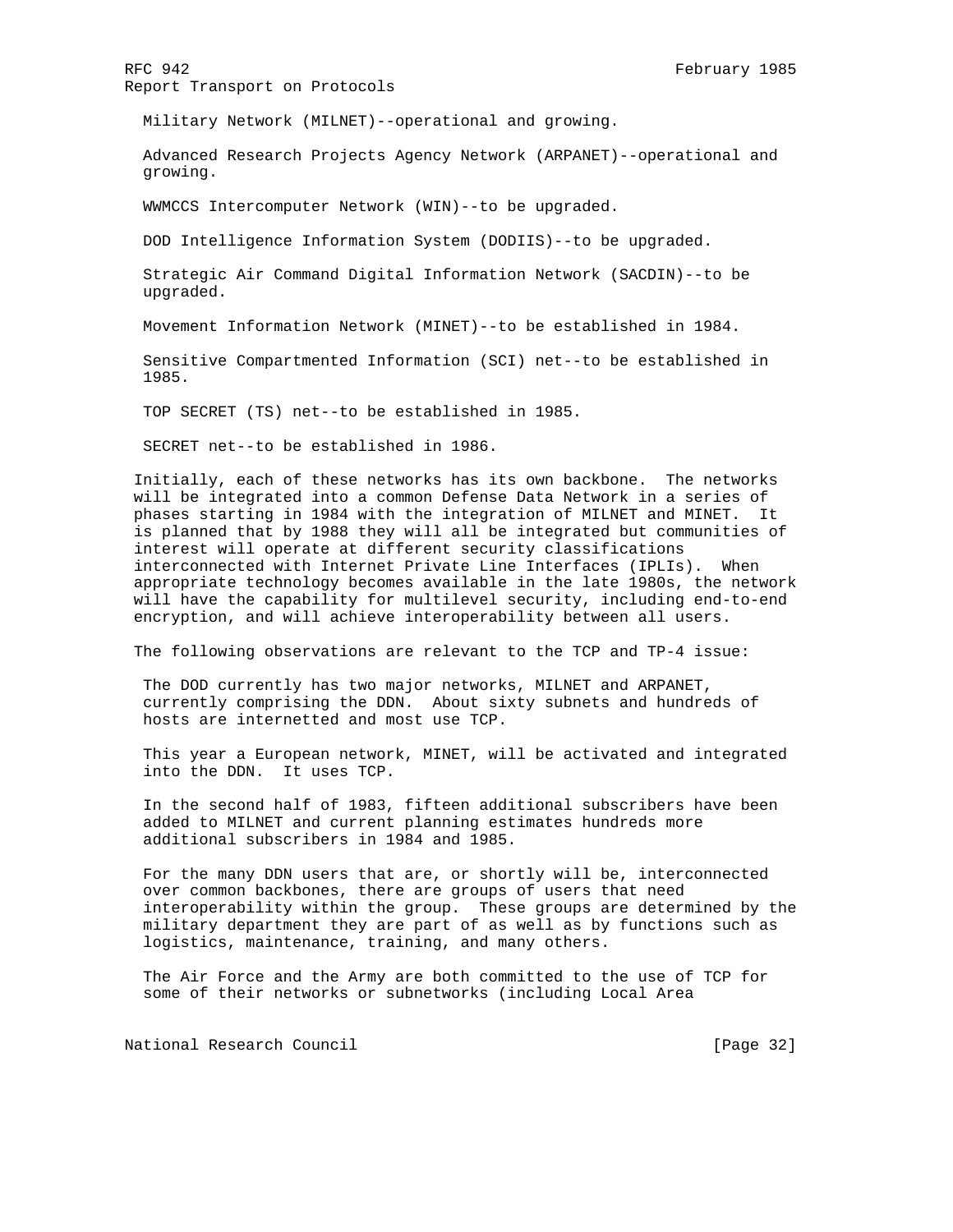Networks) and active acquisition programs are underway, or will be initiated, during the next twelve to eighteen months.

 The DDN Program Office has procured, or shortly will procure, devices to facilitate terminal and host access to DDN hosts and terminals. These devices employ TCP.

 NATO has discussed protocol standards and has selected ISO as an approach, subject to its being adapted to meet military requirements, if such adaptation is necessary. There is no definitive planning underway, however, to develop a NATO computer network.

 The Mail Bridge that will allow traffic to pass between the classified segment and the unclassified segment will use TCP and is scheduled for a 1987 Initial Operational Capability (IOC).

 In general, the backbone in the various networks provides functions at layers below TCP and TP-4. As a result a backbone (such as MILNET) could support users of either protocol set. The users of one set could not, however, interoperate with the users of another unless additional steps are taken.

 In summary, there is a large TCP community operational today and the community is growing rapidly. In addition, there are, or shortly will be, procurements underway that plan to use TCP. The rate of growth cannot be precisely estimated in part because of uncertainties in demand and availability of trunks and cryptographic equipment. On the other hand, interconnection of several major networks will not take place until 1987 or later; and for those elements that are interconnected, there are many groups of users that primarily require interoperability with each other.

#### System Descriptions

 MILNET is a network for handling the unclassified operational data of the DOD. It was created after the decision in 1982 to cancel the AUTODIN II system by dividing the ARPANET into two nets, MILNET and ARPA Research Net. The majority of the capacity of ARPANET was assigned to MILNET, and the number of subscribers is growing rapidly. The network backbone does not require the use of TCP but its use is generally mandated for subscribers. To achieve TCP functions, the DDN will procure some interface devices and thereby take the burden off some subscribers.

 ARPANET supports most of the research organizations sponsored by DARPA. It generally uses TCP but some users continue to use NCP.

 MINET is a European network scheduled for Initial Operational Capability (IOC) in 1984 to handle unclassified operational traffic, mostly logistical, and tie into the MILNET. It will have 8 nodes, 8 TACs, and 3 hosts to process electronic mail. These hosts and others to be added to the net will use TCP and the File Transfer Protocol (FTP).

National Research Council **Example 20** (Page 33)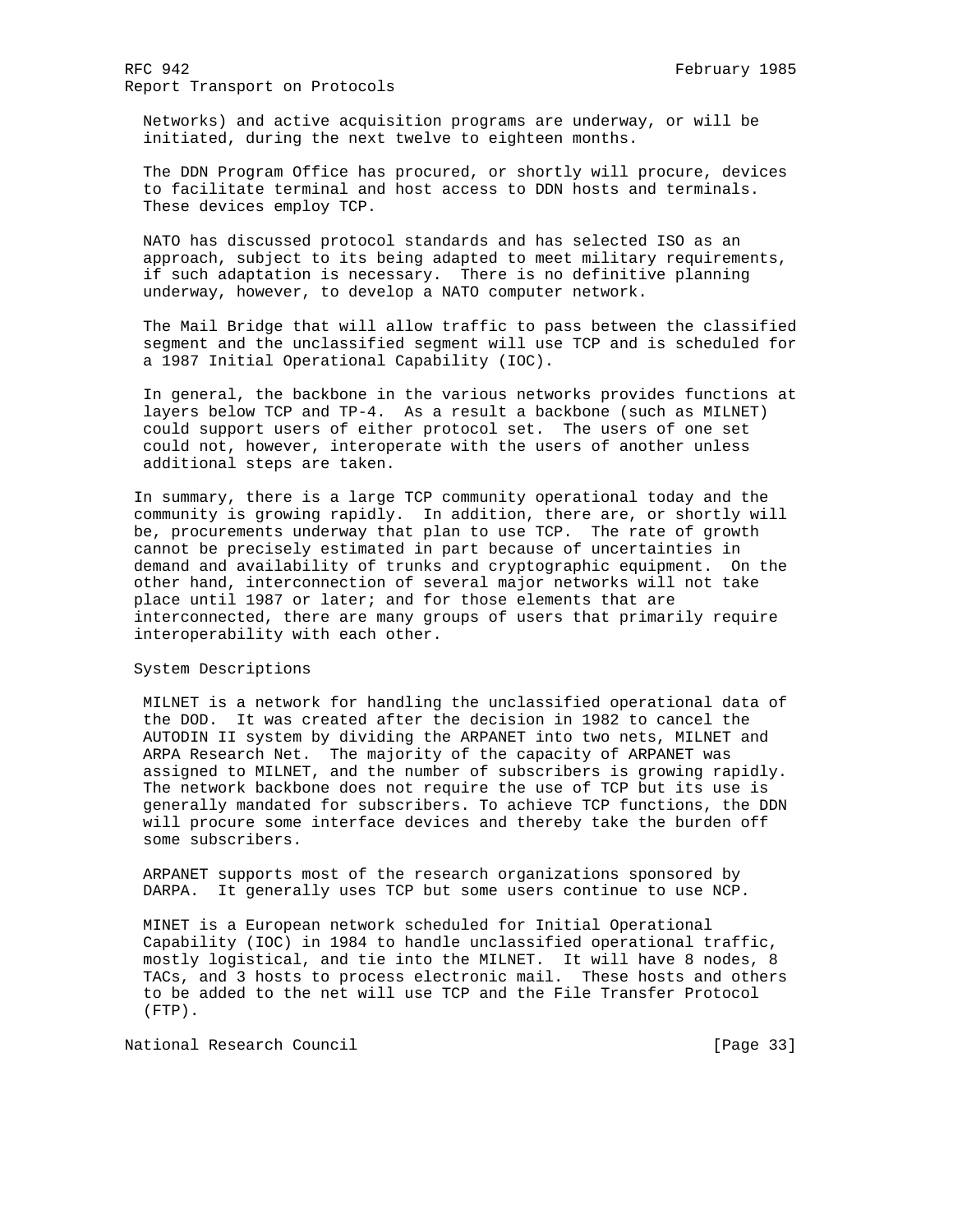The Department of Defense Intelligence Information System currently uses a home-grown protocol. Sometime after 1984 its plans are to upgrade it to TCP. It will be a 3-node, 3-host net with plans to upgrade it to 20 to 30 nodes and about 50 hosts. The net is run at a high-security level (SCI) for communicating compartmented data. The SCI network consists of those users of SCI who are outside of DODIIS.

 SACDIN is an upgrade of the digital communications system of the Strategic Air Command. The IOC is planned for about 1985. At present, TCP is not planned initially as a protocol. SACDIN will operate with multilevel security up to Top Secret sensitive information.

 WIN is the WWMCCS Information Network. It is currently operational and uses NCP as a transport protocol. There is a major effort underway to modernize the WWMCCS, including upgrading or replacing current computers, providing Local Area Networks at major centers throughout the world, and providing common software packages for utilities and some applications. The upgrading of the transport protocols is part of this effort. Schedules are still uncertain but there is a target of 1986 for the protocol upgrading.

 TOP SECRET is a network that will support top secret users other than WIN and SACDIN.

 SECRET net is a network that will operate at the Secret level. It should be very useful for a large community that does not routinely need top secret or compartmented information. This is a community primarily outside the command and intelligence communities and includes missions such as logistics, procurement, and research and development. DOD will start the system as soon as there is sufficient cryptographic equipment; by 1986 they hope to have a 90-node network with several hundred subscribers.

 The Army plans to establish a Headquarters Net tying together major headquarters with an IOC of 1986. It will use TCP.

 The Air Force has established a Program Office to help in the development of Local Area Networks at major Air Force installations. These could be internetted using the DDN and thereby also gain access to other nodes. TCP has been mandated. Initial procurements are underway.

 Mail Bridge will provide gateways between ARPA Research Net and other elements of the DDN. These would use TCP and are scheduled for IOC in 1987.

 During 1984 the DDN is procuring two capabilities that will facilitate use of the network and higher-level protocols.

 The first capability will be provided shortly by Network Access Controllers (NAC). The NACs provide three elements all based on TCP:

National Research Council **Example 2018** [Page 34]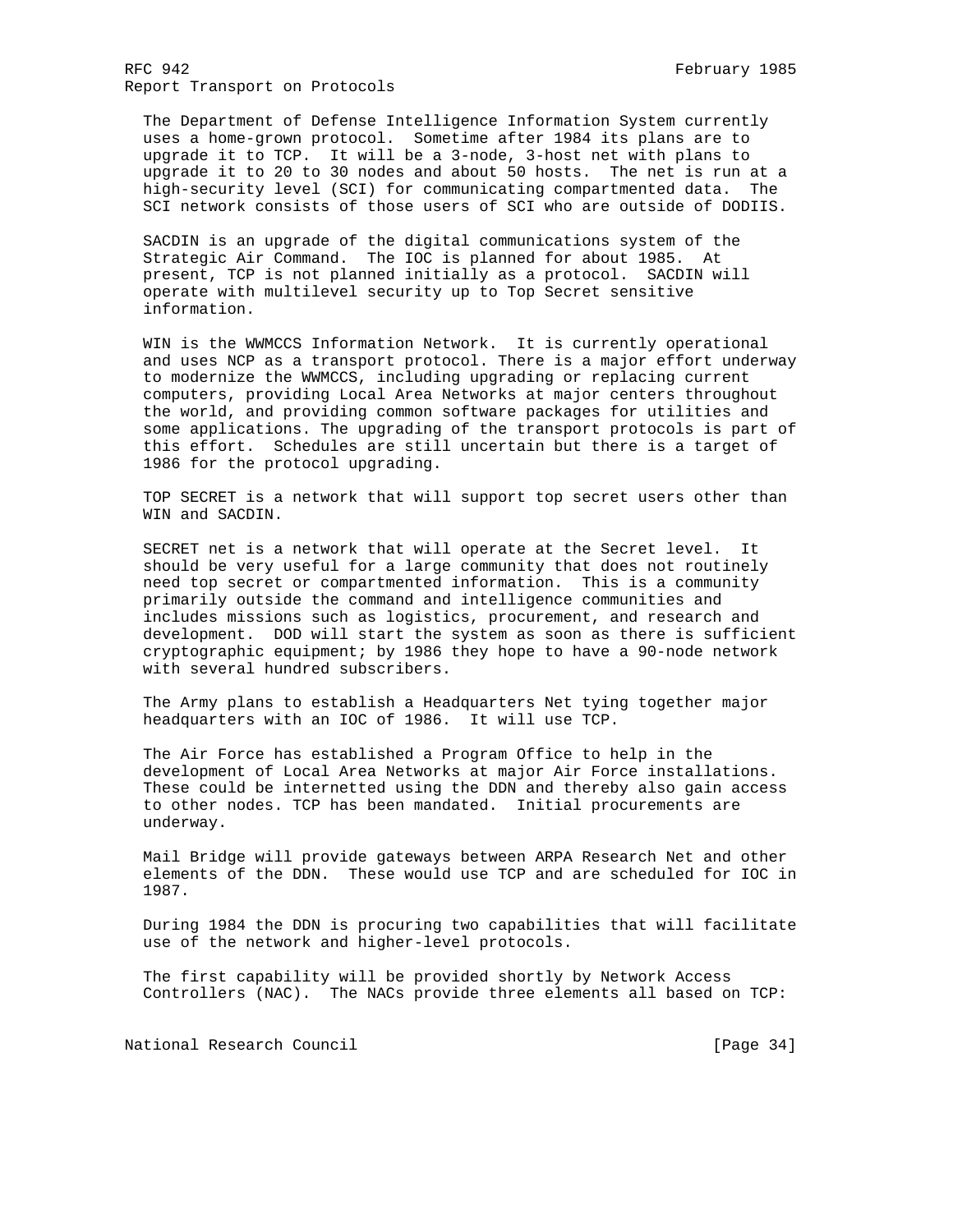- 1. Terminal Access Controllers (TACs) allow a cluster of terminals to access hosts on the DDN. Many are in operation today as a legacy of the ARPANET developments. New ones will be competitively procured.
- 2. Terminal Emulation Processes (TEP) allow the connection of a high-capacity host to the DDN through a number of terminal-like lines.
- 3. Host Front-End Processors (HFP) allow high-capacity host connection to the DDN through use of a Network Front End that off loads much processing capacity from the host.

 The second capability will be provided by software the DDN is currently procuring for up to seventeen families of specific combinations of hosts and their commercially available operating systems. The software packages will include 1822 or X.25, TCP, and utility protocols for terminal access, mail, and file transfer. Initial operational capability is planned for late 1985.

#### Integration

 MINET will be connected to MILNET in 1984. This will be an unclassified network.

 WIN, DODIIS, SECRET, and SACDIN will be integrated as a classified network in 1987 at the earliest. Since they all operate at different security levels, they will be able to use the same DDN backbone but will be cryptologically isolated.

 Integration and interoperability of all the networks will not be possible until the late 1980s at the earliest, since this will require successful implementation of an advanced technology for end-to-end cryptological networking and the development of techniques for multilevel security in individual and netted computer systems.

 The use of gateways as elements to integrate networks is under consideration. Gateways are currently operational to interconnect MILNET with (l) ARPANET (six gateways primarily used to exchange mail between authorized users), (2) MINET (one gateway for use prior to integration of the two networks into one), and (3) eight developmentally oriented networks. There are many more gateways internetting ARPANET with other research nets. Most of these gateways use the ARPA-developed Gateway-to-Gateway Protocol. It is now realized that this protocol is deficient for widespread use and ARPA has been investigating alternatives.

 The earliest requirement for additional gateways in the operational elements of the DDN will be to internet Local Area Networks into global networks of the DDN. A new "stub" protocol has been developed that might meet this need. The DDN is reviewing its requirements for available gateways and approaches.

National Research Council **Example 26** (Page 35)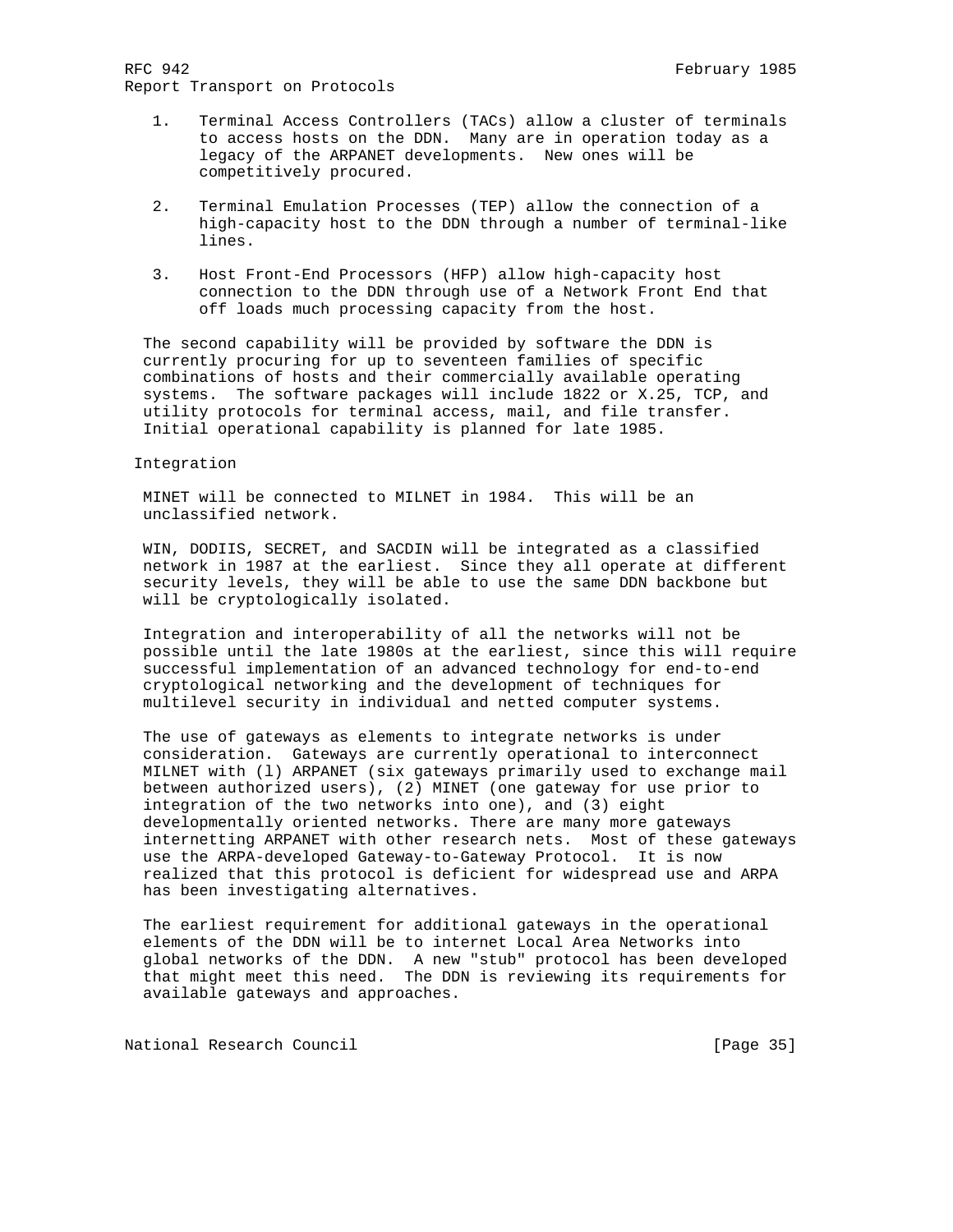INTERNATIONAL AND NATIONAL STANDARD MARKET DEMAND FOR TP-4

 In the United States and most countries of the world, national standards organizations adopt international data communication standards.

 In the United States the standards for the transport protocols are established by the American National Standards Institute (ANSI). The same standards for the federal sector are established by the NBS with an exception for DOD's military needs which may be established by MIL standards. Market demand for the latter was previously discussed.

 Outside the DOD there are numerous government agencies and organizations such as the Federal Aviation Agency, Internal Revenue Service, the Federal Bureau of Investigation, and the Federal Reserve Banks which have, or will have, networks that fall under the guidance of the NBS and will probably use the NBS-specified standard protocols when the NBS standard is issued. Already the Federal Reserve is procuring its computer networking products using the X.25 protocol.

## National Support of International Standards

 The earliest evidence of demand for TP-4 products is in countries that give strong support for ISO standards. Most countries outside of the United States give the international standards much stronger governmental support than the United States does for a variety of reasons. First, in most cases these governments own the postal and telecommunication monopolies. Frequently, the responsibility for these organizations is at a ministerial level in the government. Furthermore, many of the modern countries have concluded that the information industry is a national resource and one of the growth industries of the future. International standards that are neutral, in the sense that no manufacturer has a head start, give the companies in these countries the additional margin they feel is necessary to compete in the worldwide market. It is also recognized by many that a worldwide market is much better than a market demand fragmented by national geographic and political considerations. Finally, the PTTs have traditionally provided information services equivalent to those for which some of the ISO computer communication protocols are designed. The best example is Teletext, which is an upgraded version of the Telex system used widely outside the United States.

 Consequently, government networks in many countries use the international ISO standards or the national standards derived from the international standards. Bid requests for government networks in France and Germany, for example, have required support for ISO protocols for over a year even though the standards are not yet fully approved. These bids ask the respondent only to state support for the protocols. No doubt, as the ISO protocols become stable, these countries will require the protocols for their networks. These government networks will further influence the implementation of networks not actually required to use the international and national standards.

National Research Council **Example 26** (Page 36)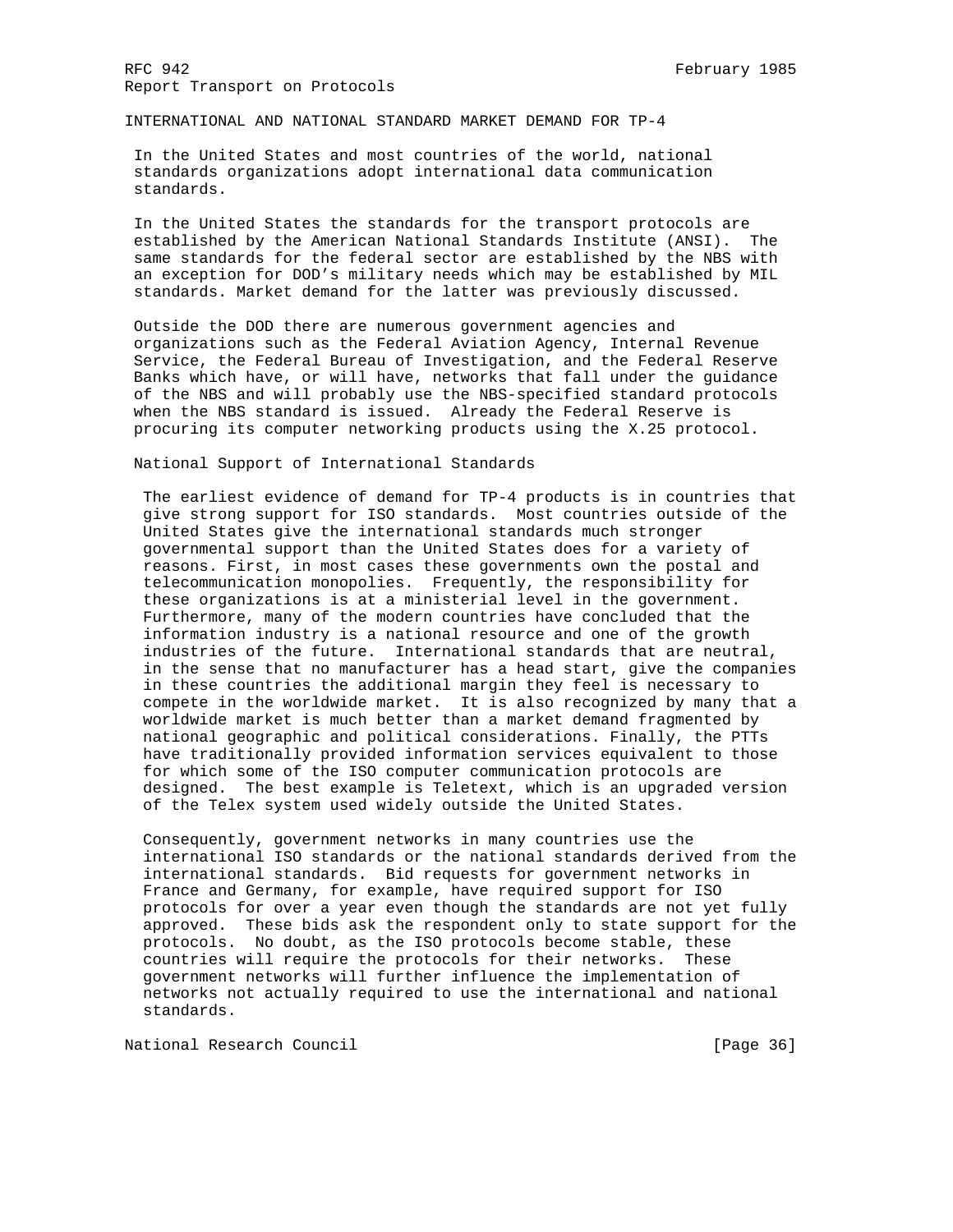MARKET SEGMENTS NOT REQUIRED TO USE TCP OR TP-4

 Most of the demand for communication protocols comes from potential customers who are under no government fiat to use either TCP or TP-4 protocols in their networks or network products. Many of these will use existing supplier-specified protocols. Such protocols have been embedded in products for over ten years and are well tested both formally and through field experience in thousands of networks. Continuing demand for these protocols will not contribute to the relative demand for either TCP or TP-4.

 There are widely recognized advantages in using international standard protocols for computer communications. First, there is tremendous value in exchanging information with other information users. As the standard protocols become widely used, the value of the information accessible through networks using these protocols is normally greater than the value of information accessible through less widely used networks protocols. This is the reason that industry groups such as airlines, banks, and insurance companies band together to set up common networks. Similarly, it is recognized that there are economies of scale for widely used networking protocols both in the sense that equipment can be obtained at lower cost and in the sense that the manufacturer's improvements in performance, function, and cost will be repaid by market demand. In addition, many network protocol users wish to have the option to procure equipment from a wide variety of vendors. Sometimes international standards encourage this environment. Finally, international organizations would prefer to have common procurement of equipment and software for worldwide operations. Thus international standards are preferred for operational as well as logistic considerations.

 In the United States much of the demand for TP-4 will develop in the industries that exchange information regularly with entities of the federal government. If the Federal Reserve were to use the TP-4 standard for exchanging information with member banks, for example, there would be pressure on the banks to use TP-4. Similarly, if DOD suppliers wish to have easy access to DOD employees using a system based on TCP, they would need to use TCP. Also many of the university-oriented networks use the ARPANET protocols to exchange information with other university ARPANET users.

 The committee concludes that the demand for TP-4 in the United States will significantly out weigh the demand for TCP independent of DOD's adoption of TP-4. If DOD adopts the ISO TP-4 immediately or if DOD adopts TP-4 after a demonstration, the U.S. market demand for TCP protocols will disappear as the current networks are converted to TP-4. If DOD chooses to use the DOD TCP indefinitely, clearly the DOD and ARPANET demand for TCP will continue.

 A similar set of market forces operates outside the United States except that the foreign governments are more strongly in favor of international and national standards and have smaller investments in nonstandard equipment. Thus there are even more industries drawn to

National Research Council **Example 20** (Page 37)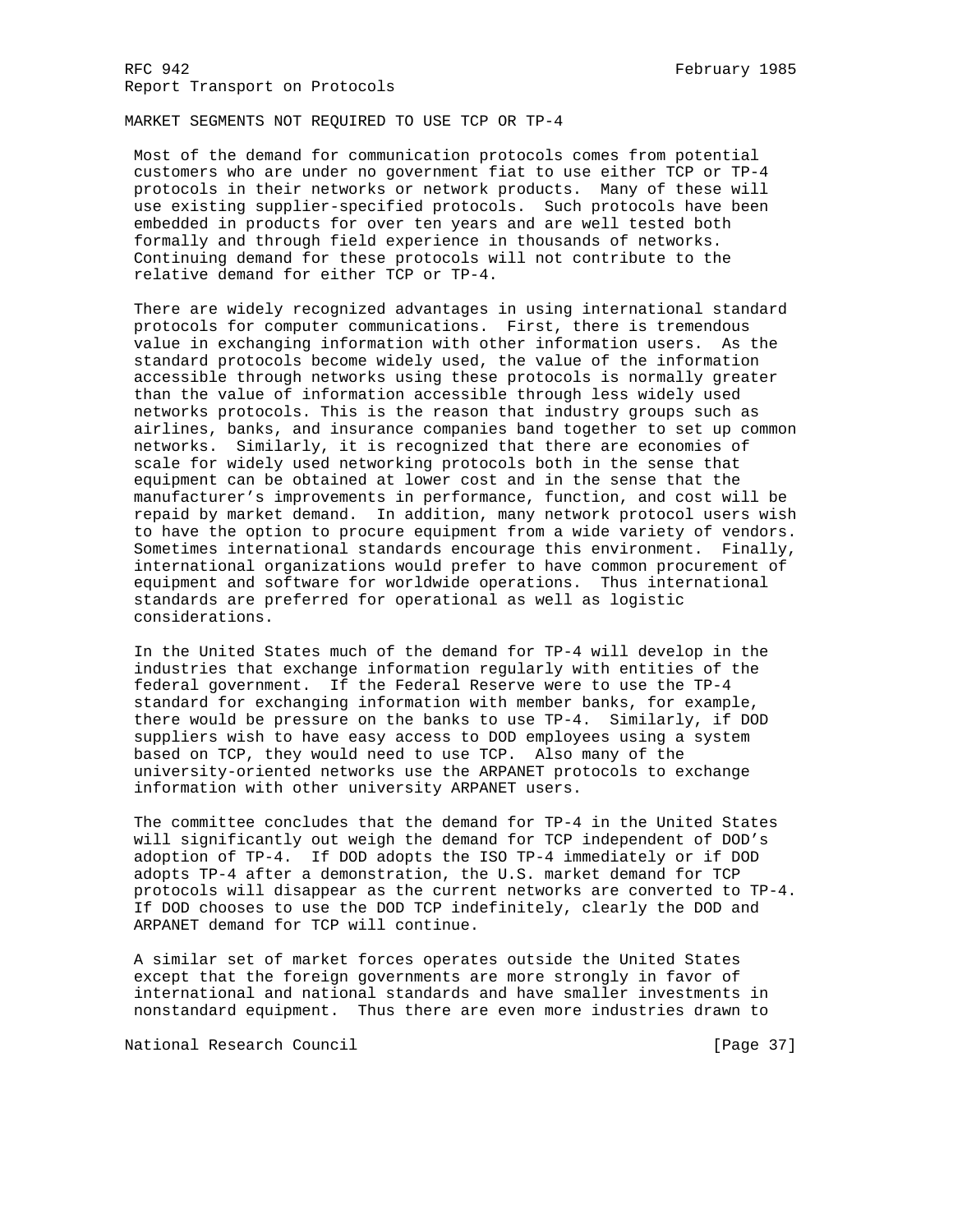the standards in order to share information. This is illustrated by the extremely strong support for ISO efforts. The European Computer Manufacturers Association has been active in the TP-4 standardization effort. NATO appears committed to TP-4 implementations, and there is likely to be intense competition in this arena. Lacking the federal government support of two different protocol suites, there is a stronger force to adopt a single international standard in most countries. There are other countries with a similar problem, however. Germany is beginning to install systems based on its unique national standard but has committed to convert eventually to ISO protocols.

 The committee concludes that there will be little market demand for the TCP protocols outside the United States. The strong international demand will be for ISO protocols, including TP-4.

National Research Council **Example 28** (Page 38)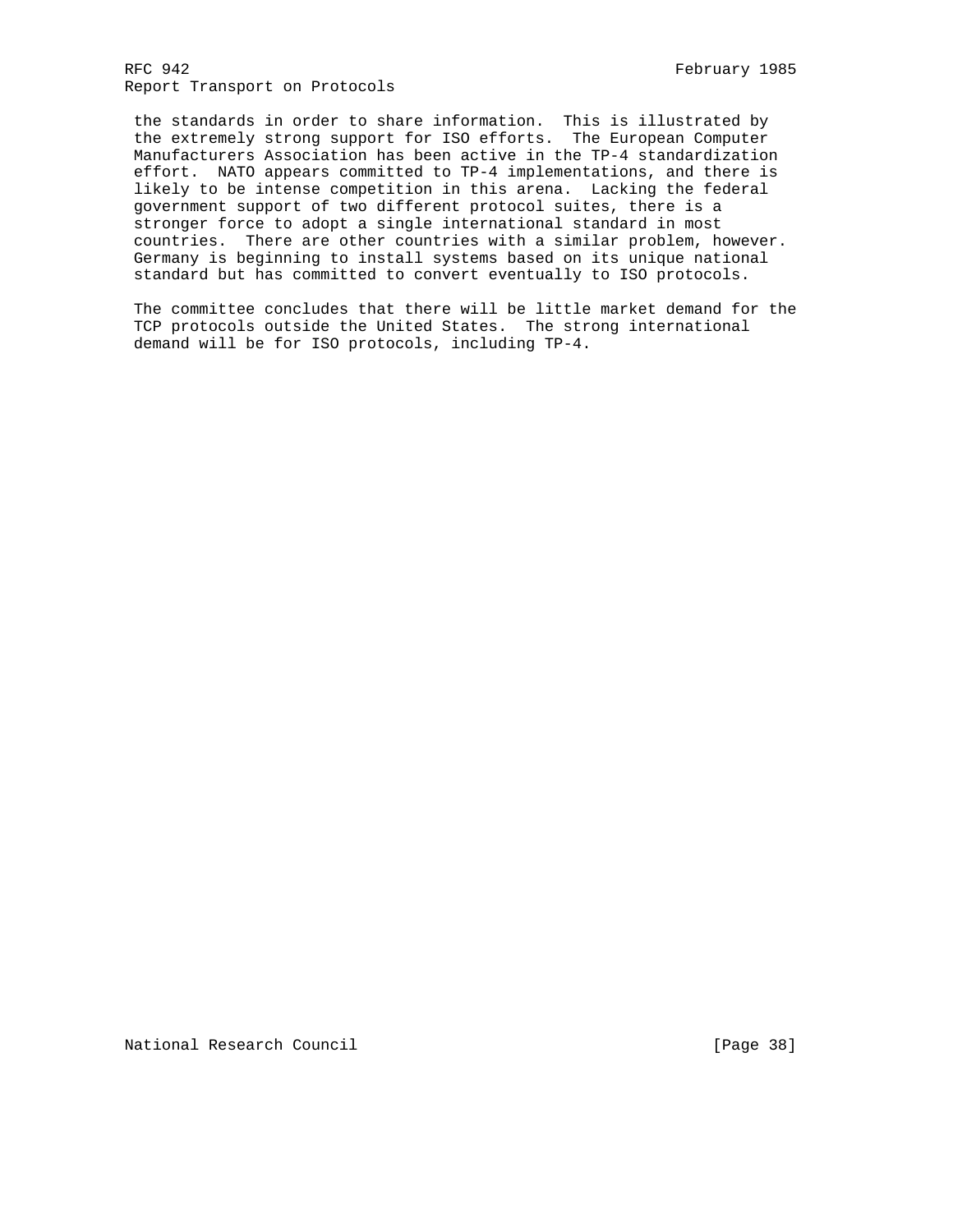VI. DEVELOPMENT OF STANDARD COMMERCIAL VERSUS SPECIAL COMMERCIAL PRODUCTS

DOD has expressed a desire to use off-the-shelf commercial products because they are expected to be less costly. It is expected that performance of commercial products will be optimized to increase competitiveness. User cost will be lower because of a large commercial customer base over which to amortize costs for development, continuous improvements, and maintenance. Furthermore, the DOD may benefit from having more vendors compete for their business. This section examines the way vendors select standard products for development and the implications in cost, continuing supports, and improvements.

#### PRODUCT DEVELOPMENT VERSUS SYSTEM INTEGRATION

 It is assumed in this discussion that off-the-shelf commercial products can be used through system integration to construct system solutions. Most vendors supply both standard products and system integration services. Some vendors supply only the integration functions, using other vendors' products. System integration adds value to the product and in some cases results in modifications of the product to meet system requirements. When standard products are used, the responsibility for continuing maintenance and improvements almost always can be passed to the product developer. Thus in this discussion we assume that off-the-shelf commercial products are standard products supplied by vendors to implement one or more transport-level protocols for the DOD.

CRITERIA FOR SELECTION OF STANDARD PRODUCTS

 The product vendor's choice to develop a standard product is governed by market requirements, economic opportunities, and other design considerations. In the case of data transmission products, market requirements include competition, connection to the installed base of products, market growth, and satisfaction of the standards requirements of customers.

 Often the vendor will develop a product that supports several protocols as options. Usually only one or two protocols will be selected for primary support, and all other options are considered for secondary support. The primary protocols selected for implementation are based upon the largest potential market for the vendor. These protocols become the vendor's standard products. Standard products are announced for sale and supported on a continuing basis. Implementations of secondary protocols are often adaptations of the implementations of standard protocols and may be suboptimal with respect to performance and continuing vendor support. Often secondary implementations are created when an RFP is issued and the vendor who wishes to respond to the RFP must create a special product to do so. This committee believes that, in general, future standard data transmission products will be either TP-4 or vendor-unique protocols and TCP will be a special product.

National Research Council **Example 2018** [Page 39]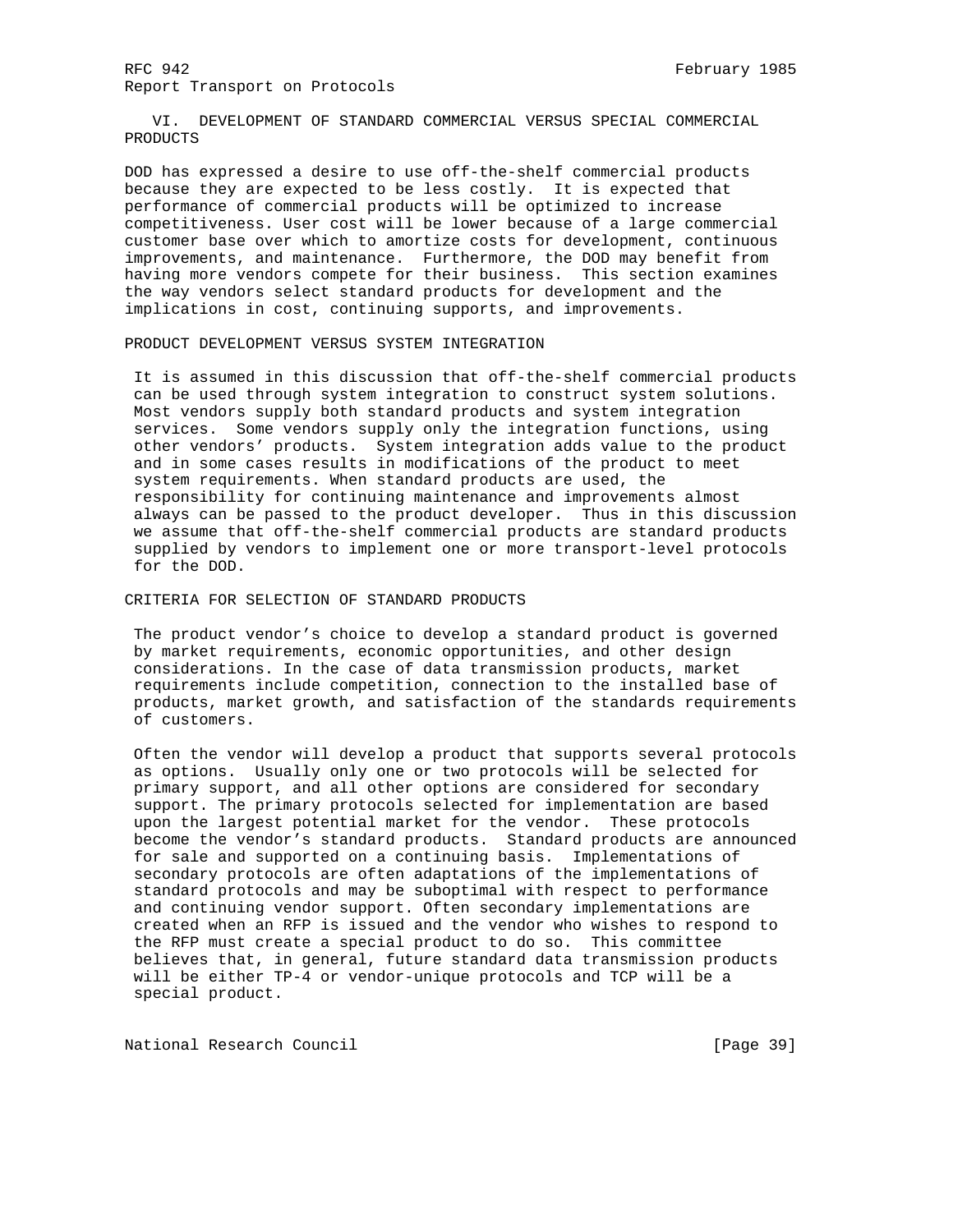# STANDARD VERSUS SPECIAL PRODUCT

 Within the OSI architectural model, seven layers are defined, each of which will have protocols defined for interconnection of systems. These protocols are controlled by standards. TP-4 is an example of a protocol for the transport layer. These protocols will be implemented on many vendor systems that have different systems architecture, different operating system architectures, and, therefore, differences in the specifics of the layer interface. The vendor systems will be designed to optimize the specific environments that each vendor has determined are most important to satisfy the major market objective for that vendor's particular computer architectures. This determines the vendor's standard system and architecture. Support of special requirements will frequently be designed as modifications to a standard system, using translators and other techniques to bridge the differences in layer interface definitions, operating systems structure, and protocols. Most support activity, optimization of performance and resource usage will be directed at the standard system architecture selected by the supplier.

#### Special-Product Process

 Special-product development is initiated to meet customer specifications. The specifications, schedule, and cost assume that special products are released using an existing version of the software system (operating system, language, communications, and data manager). Support for the special product is conditioned on a support contract. The special product is tested and released with that system. This provides the fastest availability of the product, since the schedule will only include the time to develop the product and test it with the selected system. It is likely that by the time a product and its software system are delivered, a newer version of the software system containing code corrections and added functions and other new products will have been released. Additional cost to the customer is required if the vendor is to modify the special product to operate on this new version of software. This occurs frequently in a rapidly developing technology. If the special product is not modified, operational and maintenance expenses may increase.

## Standard-Product Process

 A standard product is developed to meet the market requirements of a market area. The development of a standard product generally has a target date that is used as a basis for scheduling system development, fabrication, and testing into a planned software system release. The product then is included in the test and integration plan for the system release and integration into a systems test procedure to assure operation with the other parts of the software system. The standard product then becomes a part of the software system, and as new releases of the system are made, the product is tested as a part of the integrated system to assure that it still operates with the revised, new system. The product may also be enhanced to satisfy new requirements or resolve problems of the earlier version. The product

National Research Council **Example 20** and  $[Page 40]$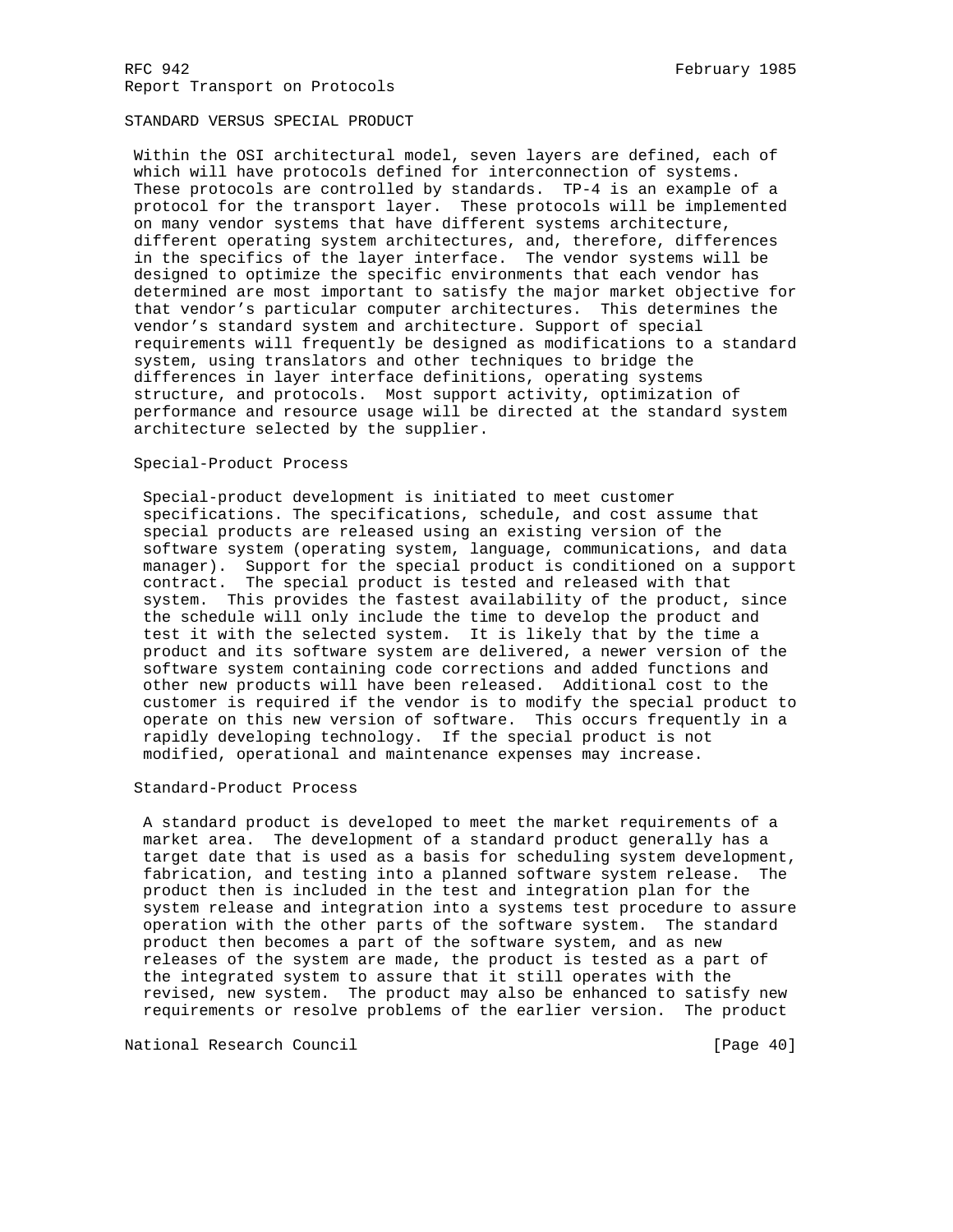then will operate with the latest software system release.

 The integration process complicates the development process. The increased complexity may result in a longer development schedule or may require more resources than special products require since (1) the cycle may involve a longer product requirement definition, (2) additional planning and integration testing may be needed to coordinate the product design with other system activities, and (3) there is the possibility of up to twelve months' delay in scheduling a software system release, which for most vendors generally occurs at 6 to 12 month intervals. The product may be maintained with a corrective code released in intermediate system fabrication and integrated into the following software release. Different categories of support may be available and these categories may vary by product. The support categories may range from no support to full unlimited warranty.

#### CONCLUSION

 The committee concludes that there are significant benefits for the Department of Defense in using standard commercial products that meet the department's operational needs:

 Costs to the DOD for development, production, and maintenance are significantly lower because (l) vendors spread the cost over a much larger user base, (2) commercial vendors have to be efficient in their operations in view of the competition in the market, and (3) vendors look for ways to upgrade their product to meet competition.

 The department may get additional useful products because vendors integrate the protocol function into their corporate software and hardware product lines. Thus the DOD may be able eventually to use standard commercial software application products that are built on top of, and thereby take advantage of, the transport protocols. The DOD will thereby have a wider selection of standard commercial application products to choose from. By depending on industry to manage the development, maintenance, and upgrade of products, the DOD can use its scarce management and technical resources on activities unique to its mission.

National Research Council **Example 2018** [Page 41]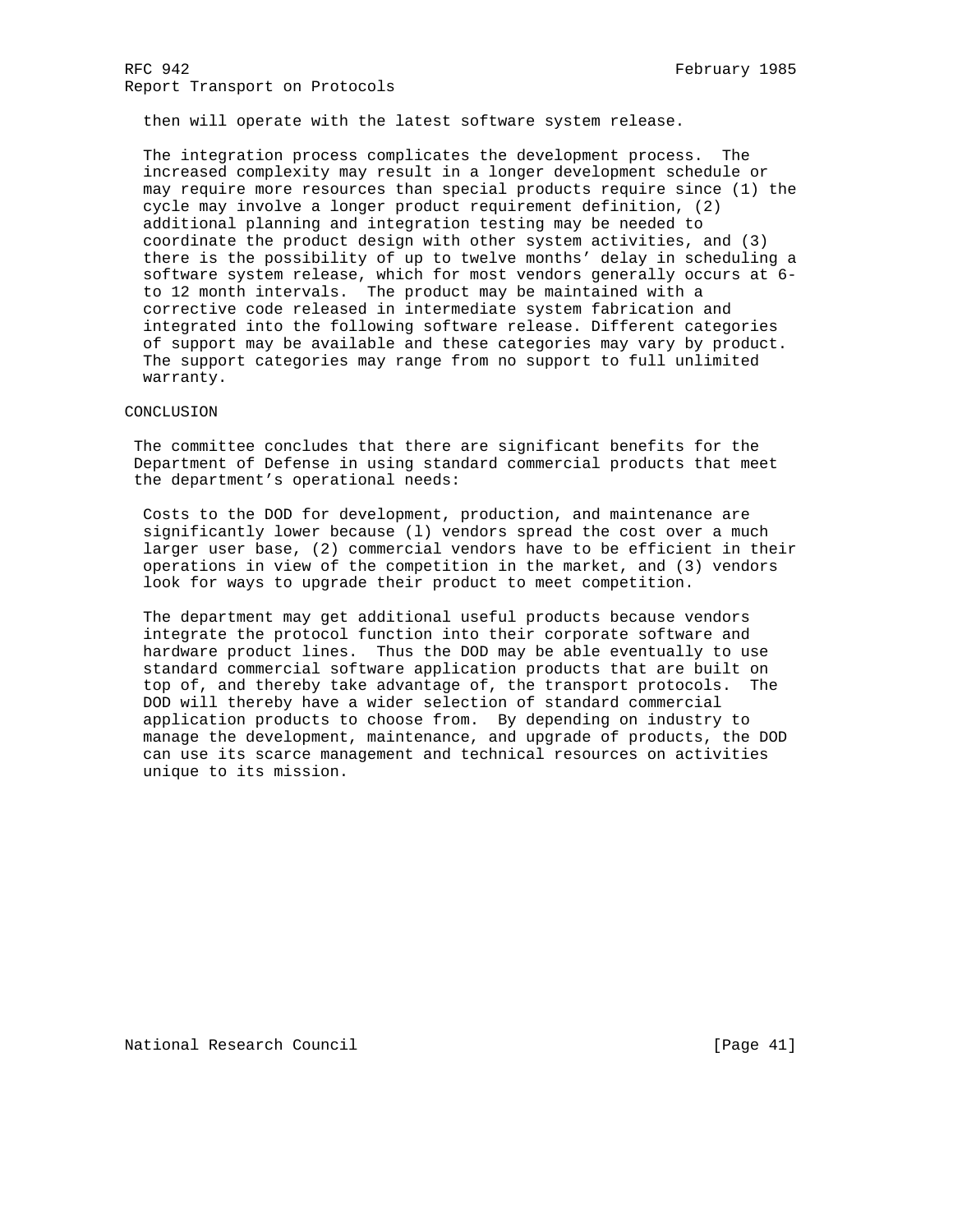National Research Council **Example 20** [Page 42]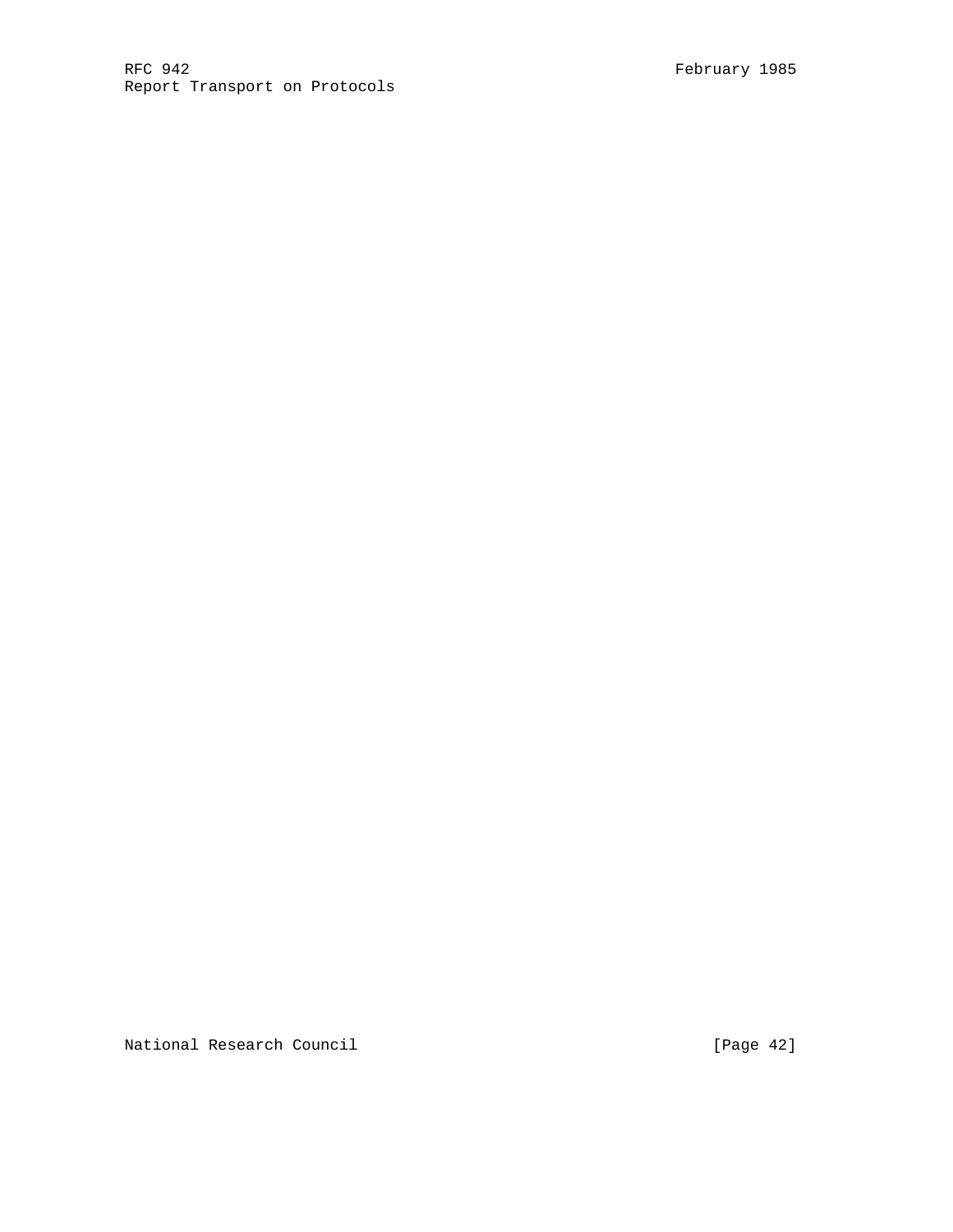VII. RESPONSIVENESS OF INTERNATIONAL STANDARDS PROCESS TO CHANGE

The international standards process has proven its ability to respond quickly to new requirements and protocol problems uncovered during standardization. The United States, through organizations such as the NBS, the ANSI, and IEEE has a leadership role in this process. The committee concludes that the process can be responsive to DOD's needs.

The DOD will benefit from active participation in the international protocol standardization efforts. This will ensure that the DOD's evolving computer communications needs will be met in future commercial products. Also the DOD will have access to a broad spectrum of protocol experts and have access to those developing future commercial products. These benefits will far out weigh the costs of participation.

There will probably be very few high-priority instances where DOD will require immediate changes to its operational commercial software. These may relate to security or survivability. In order to accommodate these changes in the short run, the DOD will need agreements with its commercial suppliers for quick fixes to be made while the standard is being changed.

National Research Council **Example 20** (Page 43)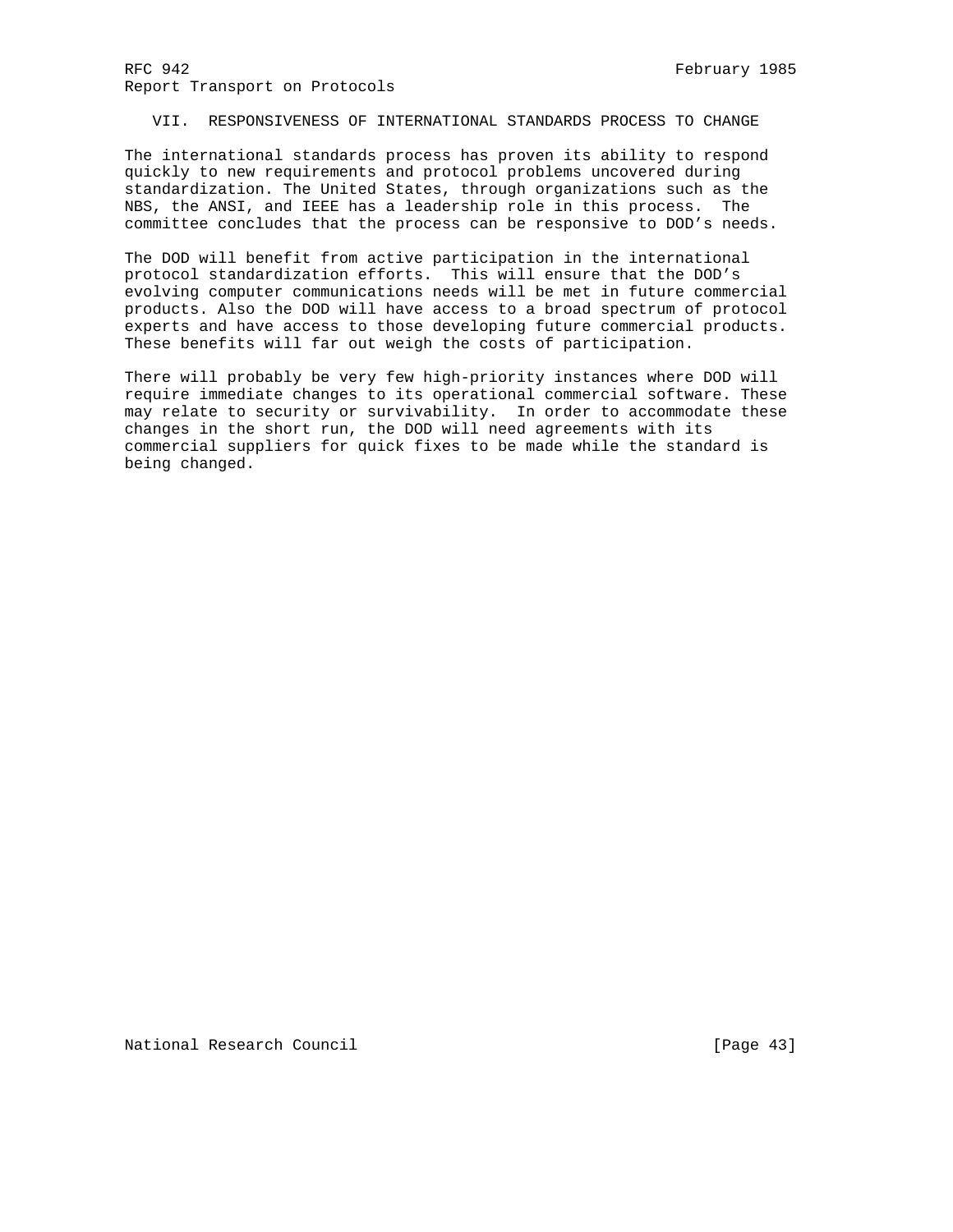National Research Council **Example 2018** [Page 44]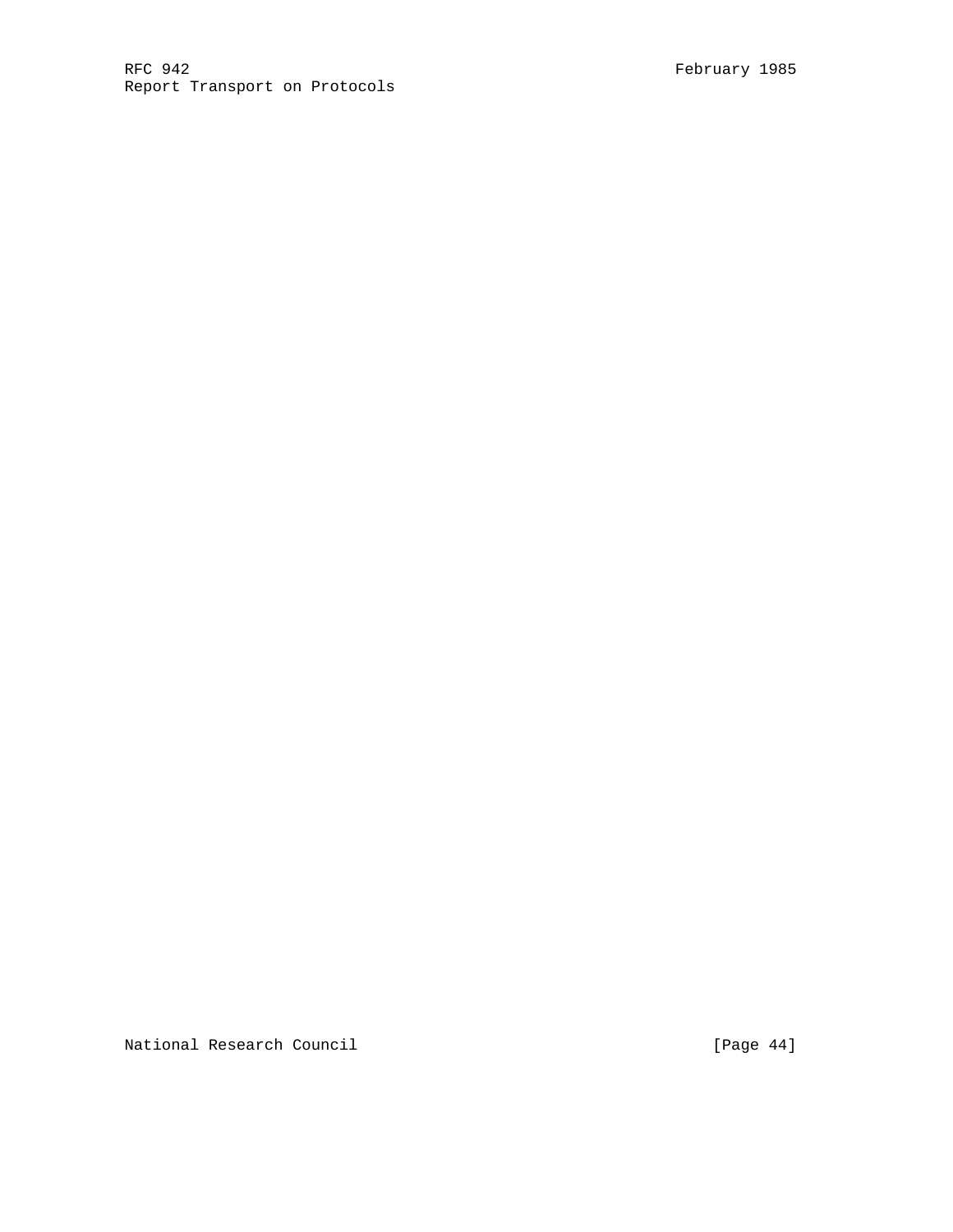# VIII. OPTIONS FOR DOD AND NBS

The committee believes that the Department of Defense is committed to adopting commercial standards when they are suitable and available and, therefore, will adopt the ISO standards eventually as the military standard for transport-level communication protocol. Further, the DOD realizes the benefits in cost and reliability of obtaining its data communications equipment from vendors who offer it as standard products. Of the three options identified by the committee, the first two are ways for the DOD to realize these benefits while the third option would withhold the benefits from the DOD indefinitely.

The primary difference between Option l and Option 2 is in the timing of the transition from TCP to TP-4. This timing difference has implications in risk, cost, and manageability of the transition. (This is discussed in Chapter X in greater detail.)

Option 1

 The first option is for the DOD to immediately modify its current transport policy statement to specify TP-4 as a costandard along with TCP. In addition, the DOD would develop a military specification for TP-4 that would also cover DOD requirements for discretionary options allowed under the NBS protocol specifications. Requests for proposals (RFPs) for new networks or major upgrades of existing networks would specify TP-4 as the preferred protocol. Contracts for TP-4 systems would be awarded only to contractors providing commercial products, except for unique cases.

 Existing networks that use TCP and new networks firmly committed to the use of TCP-based systems could continue to acquire implementations of TCP. The DOD should carefully review each case, however, to see whether it would be advantageous to delay or modify some of these acquisitions in order to use commercial TP-4 products. For each community of users it should be decided when it is operationally or economically most advantageous to replace its current or planned systems in order to conform to ISO standards without excessively compromising continued operations.

 United States government test facilities would be developed to enable validation of TP-4 products. The Department of Defense would either require that products be validated using these test facilities or be certified by the vendor. The test facilities could also be used to

National Research Council **Example 20** (Page 45)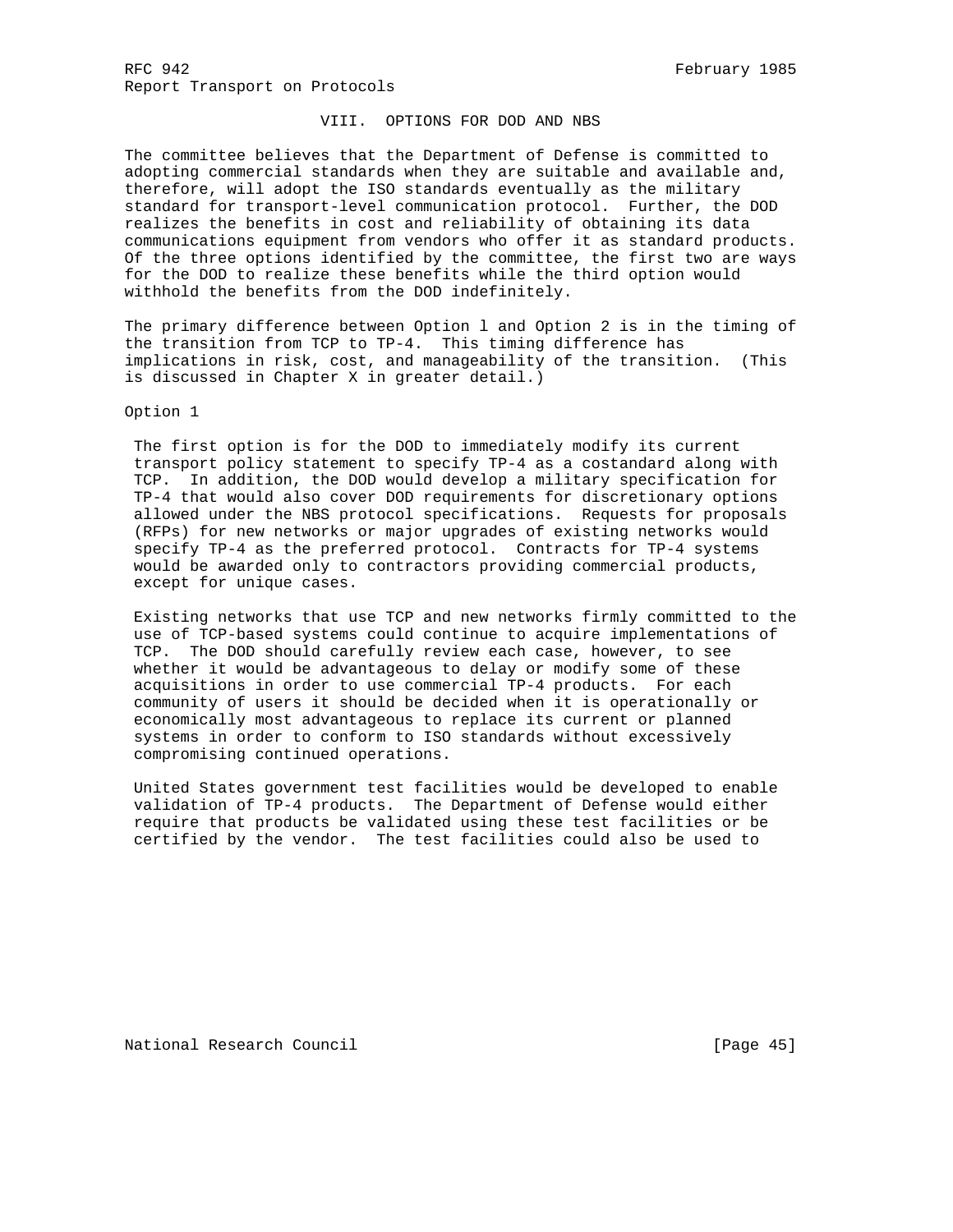isolate multivendor protocol compatibility problems. The existing NBS validation tools should be used as the base for the DOD test facilities.

 Because under this option networks based on both TCP and TP-4 would coexist for some time, several capabilities that facilitate interoperability among networks would need to be developed. The Department of Defense generally will not find them commercially available. Examples are gateways among networks or specialized hosts that provide services such as electronic mail. The department would need to initiate or modify development programs to provide these capabilities, and a test and demonstration network would be required.

## Option 2

 Under Option 2 the Department of Defense would immediately announce its intention to adopt TP-4 as a transport protocol costandard with TCP after a satisfactory demonstration of its suitability for use in military networks. A final commitment would be deferred until the demonstration has been evaluated and TP-4 is commercially available.

 The demonstration should take at most eighteen months and should involve development of TP-4 implementations and their installation. This option differs from Option 1 primarily in postponing the adoption of a TP-4 standard and, consequently, the issuance of RFPs based on TP-4 until successful completion of a demonstration. The department should, however, proceed with those provisions of Option 1 that may be completed in parallel with the demonstration. Early issuance of a TP-4 military specification, development of validation procedures, and implementation of means for interoperability would be particularly important in this regard.

Option 3

 Under the third option the DOD would continue using TCP as the accepted transport standard and defer any decision on the use of TP-4 indefinitely. The department would be expected to stay well informed of the development and use of the new protocol in the commercial and international arena and, with the National Bureau of Standards, work on means to transfer data between the two protocol systems. Testing and evaluation of TP-4 standards by NBS would continue. The DOD might eventually accommodate both protocol systems in an evolutionary conversion to TP-4.

National Research Council **Example 20** (Page 46)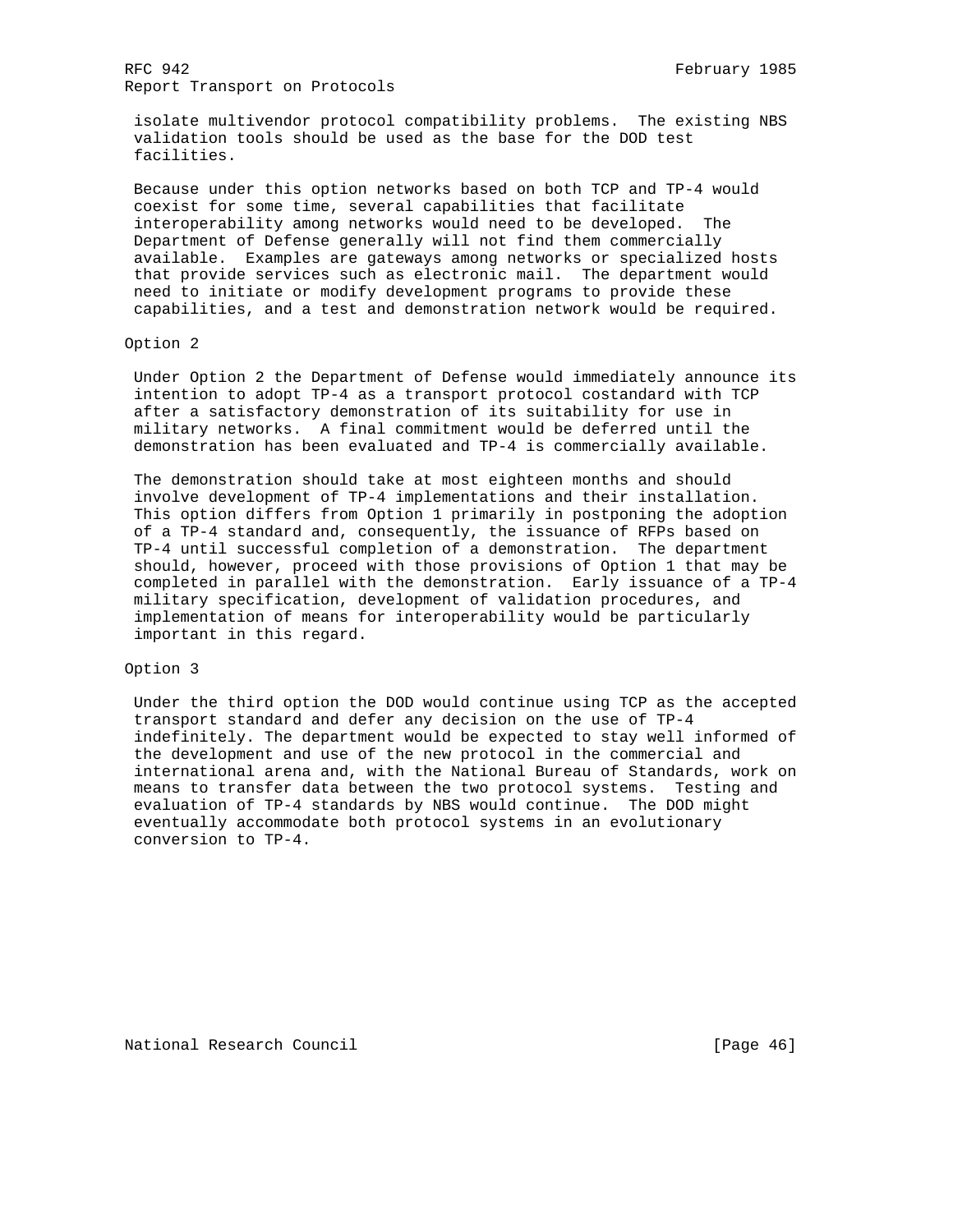# IX. COST COMPARISON OF OPTIONS

There are so many variables affecting cost, it is impossible to compare precisely the cost for each option over time. The estimates in this section are, therefore, mostly qualitative. They are based on the wide experience of several committee members in commercial networking (14).

## Cost comparisons among the three options are difficult for two reasons:

 1. There are an unlimited number of scenarios that can be considered for the growth of DOD's data communication networks in the next fifteen to twenty years, involving questions such as (a) How many different implementations will there be? (b) What economies of scale can be achieved? (c) How much software will be shared between different implementations? (d) How much will the standards change for greater effectiveness or to accommodate higher-layer standards? and (e) What will happen to manpower costs in this high-skill area?

 2. It is difficult to isolate the costs attributable to developing, implementing, and maintaining the protocols at issue. This is especially true if we assume DOD continues to use its own unique protocols. For both in-house and contractor efforts, the costs associated with TCP are folded into many other efforts. If DOD moves to commercial protocols, the marginal costs may be more visible.

-----

(14) The committee has had some access to a study recently conducted by the Defense Communication Agency that compares the costs of commercially maintained versus government-maintained operating systems for the Honeywell computers used in WWMCCS. Although the WWMCCS example has many fewer dimensions and systems than are covered by this analysis, the committee urges the DOD to review this study as a good example of potential savings from commercially vended software. (WWMCCS-ADP System Software Economic Analysis. J. Stephens and others, Joint Data Systems Support Center, Defense Communications Agency, Technical Report, in draft.)

National Research Council **Example 20** (Page 47)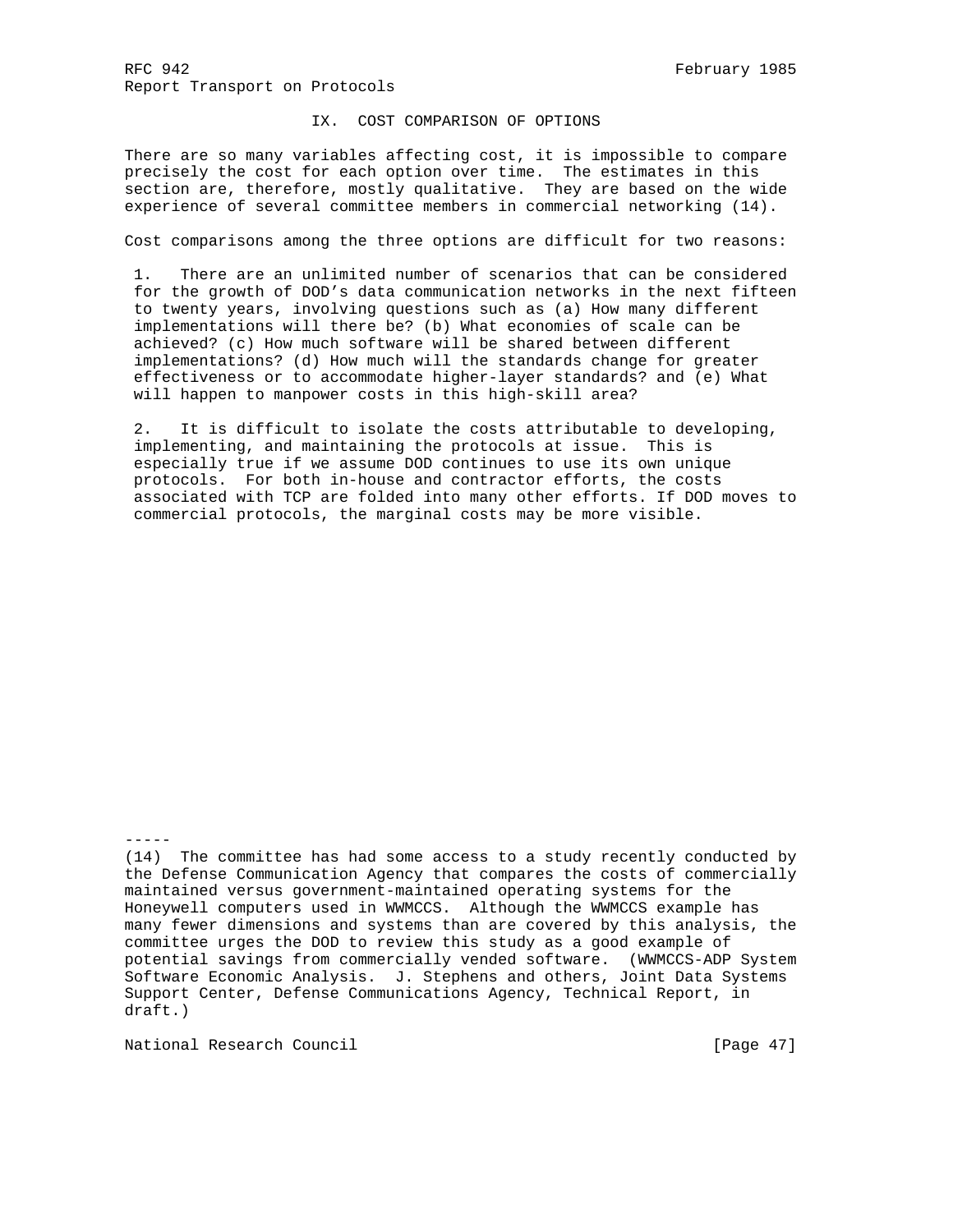A major motivation expressed by the DOD for using commercial protocols is that the commercial protocols are significantly cheaper. If this is the case, then many in the DOD would like to know the savings over the next ten to twenty years if DOD adopts TP-4. This is not a question we will try to answer in this report, but the concept of opportunity costs is significant. If DOD can successfully move to commercial standards, then it will eventually be able to use DOD's scarce management and technical resources to strengthen its efforts in other areas of information communications and processing that are more unique to the DOD. Given the finite pool of such resources available to the DOD, the value of this transfer may be significantly greater than the dollars saved by adopting the international standards.

The following assumptions have been used in trying to estimate the cost factors if DOD moves toward adopting TP-4 using either Option 1 or 2:

 No major subsystem of the DDN (which includes MILNET, DODIIS, WWMCCS, and so forth) would use both protocols at the same time except possibly for a brief transition period.

 In only a few selected cases would a capability be required to handle both protocols. These cases could include select hosts that use both, special servers (most likely mail servers) that could provide functions between several communities of interest using both protocols, or translating gateways between networks.

 Within the DDN both sets of protocols would be used for a period of five to ten years starting eighteen months after the DOD approves the use of TP-4 in a new system.

 In virtually all cases, the phase-over from TCP to TP-4 in a subsystem of the DDN would be performed at a time when there is a major upgrade of subsystem elements that include TCP as a part. In other words, the transition is not merely a substitution of transport or internet software except in cases where the hardware currently being used is from a vendor who has started to offer TP-4 as a commercial product. Where this is not the case, the transition includes the substitution of new hardware whose vendor provides TP-4 commercially.

COST FACTORS AND MODEL

 Four major factors must be considered in evaluating the costs of the three options:

- 1. How much lower will be the cost of commercial, standard-product protocols compared to those developed and acquired by the DOD?
- 2. If DOD decides to adopt TP-4, how quickly can it start using it in new systems, and how quickly will it phase TCP out of older systems?

National Research Council **Example 2018** [Page 48]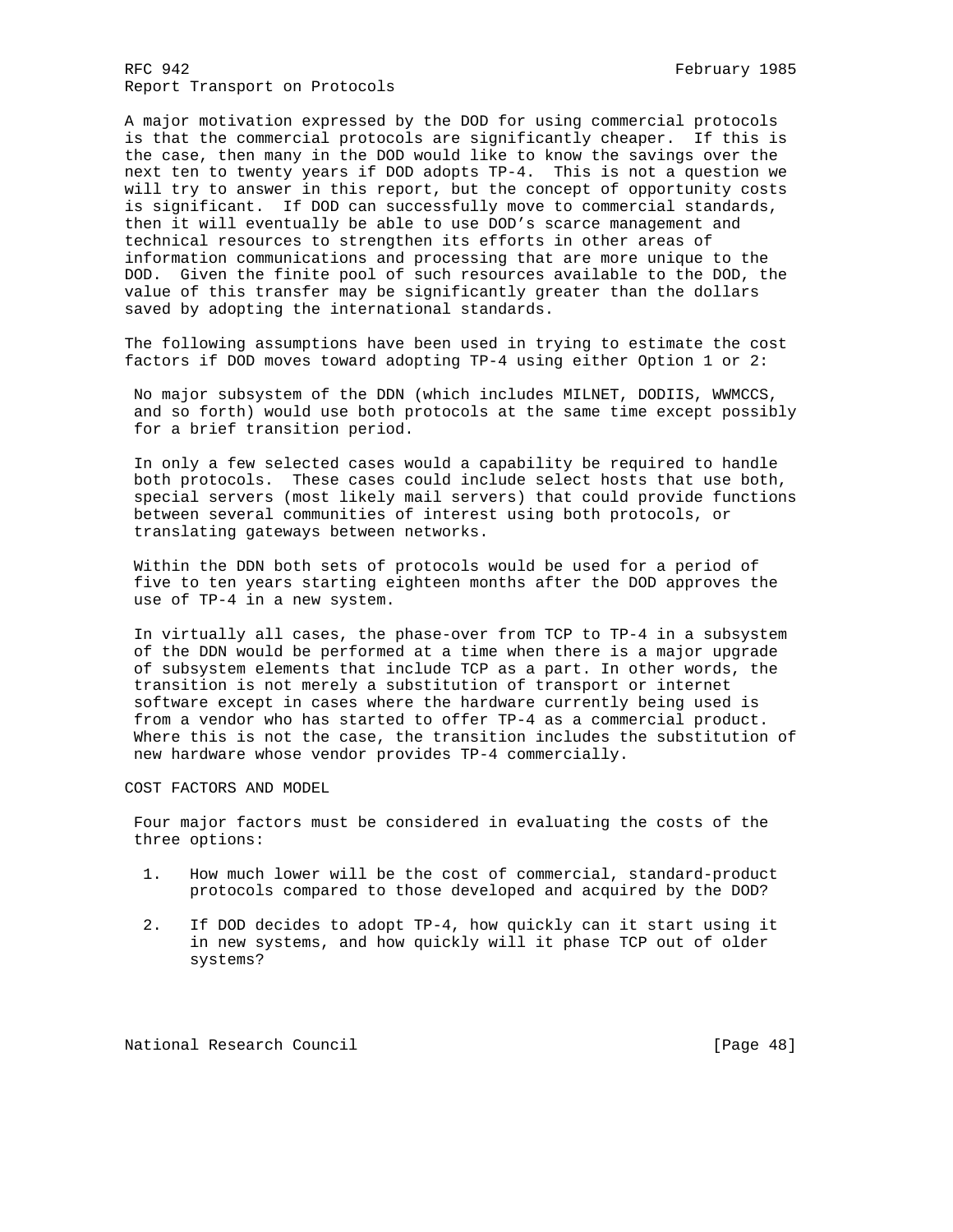- 3. What will be the one-time cost of management and test before DOD is prepared to start using TP-4?
- 4. What will be the marginal costs of maintaining the two standards over the 5- to 10-year transition period?

Savings Using Commercial Software

 Commercial software providing TP-4 will tend to be cheaper than DOD provided TCP because commercial one-time and recurring costs (especially the former) can be apportioned over a larger consumer base, and the commercial supplier will tend to be more efficient. As in most cases where one compares the cost of one product provided by two vendors, there will be situations where a DOD vendor providing TCP can do it more cheaply than a commercial vendor providing TP-4. These occurrences will be rare but they illustrate the difficulty of developing detailed quantitative models that compare the costs. Factors relating to competing suppliers go far beyond the transport protocols themselves and distort such models.

 The first argument relating to the size of the consumer base has many factors. For the time period under consideration, DOD represents about 3 percent of the commercial U.S. computer base. It would follow that DOD should pay much less in development and support costs for the commercial products. But there are other factors. The number of commercial suppliers is larger than the number of DOD suppliers by a factor of 5-10. The DOD's need for transport and internet protocols will be greater than the average commercial user in the time period under consideration. If commercial vendors break out the costs of developing these protocol features earlier than planned, DOD will pick up a larger share of the tab. This could be by a factor of 2 or more. A good deal of the one-time development and production costs of TCP have already been spent by the DOD or partly written off by DOD vendors. This factor would be extremely difficult to estimate, but we do not think it is very significant since the major costs in implementation relate to processes down-the-line from getting a C-language version. These down-the-line processes must be repeated in great part as families of hardware and software are upgraded with system and technology improvements to meet DOD directives for standard TCP products. There are also factors that cut in the other direction; if the DOD is only 3 percent of the U.S. commercial user market, it is an even smaller fraction of the international user market. This latter market is growing; its need for ISO protocols will be relatively higher than the U.S. market, and market share for U.S. manufacturers, including foreign subsidiaries, is large and holding its own.

 The situation is equally complex when it comes to comparing the efficiency of commercial vendors with DOD vendors when it relates to developing, installing, and maintaining transport and internet protocols. The elements that favor increased efficiency of the commercial supplier include the following:

National Research Council **Example 2018** [Page 49]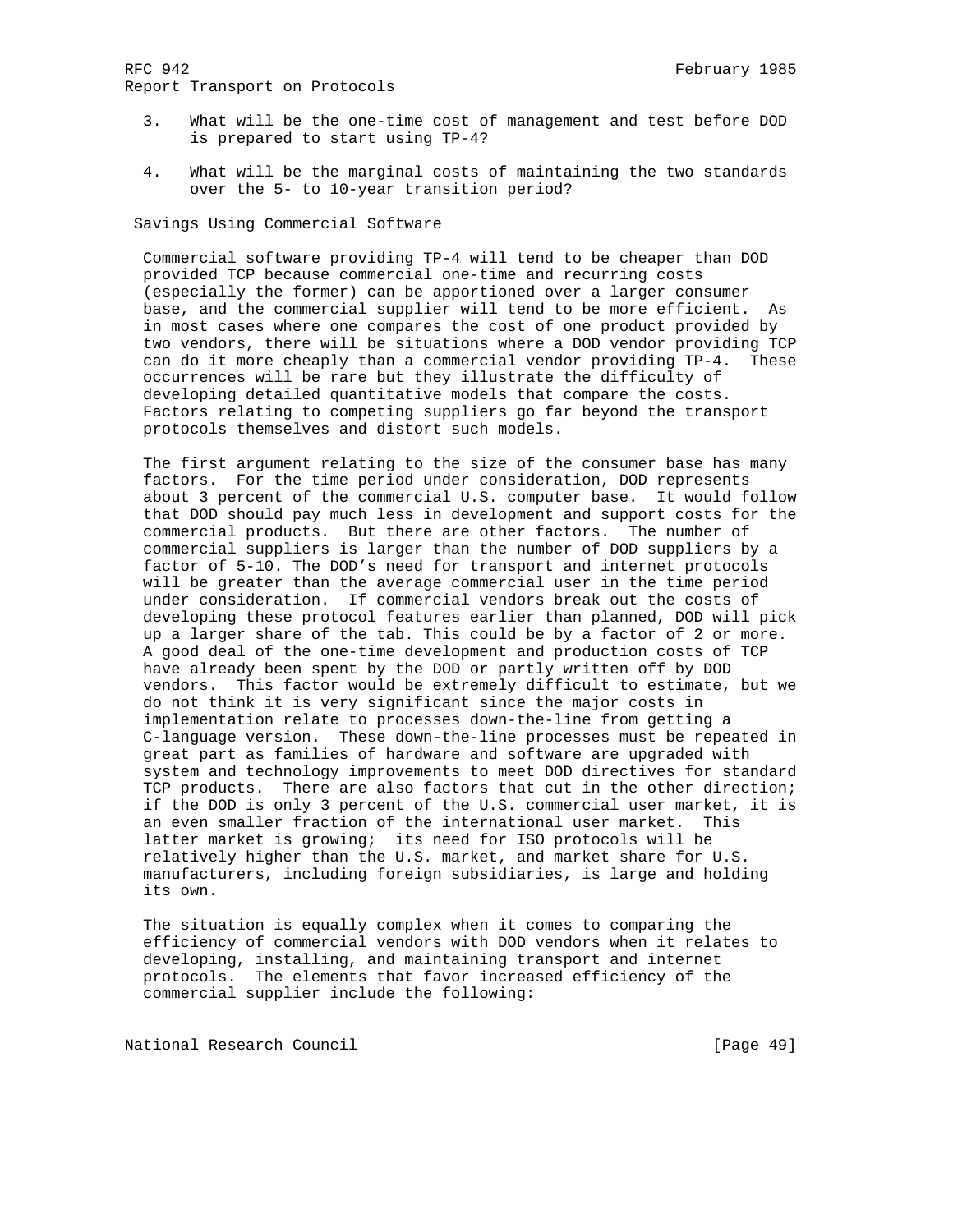The commercial marketplace is much larger, less regulated, and is forced, therefore, to seek greater efficiency and innovation.

 Transport and internet protocols represent functions that interact very closely with operating systems, the largest portion of which are commercial. The major sources of expertise for dealing with these operating systems are in the commercial marketplace, primarily with the vendors who supply the hardware as well as with vendors who specialize in related products.

 The commercial sector is in the business of managing the interplay between operating systems, protocols, related software and hardware products, new technology and architecture, and the relationship between all these and the market. If DOD adopts TP-4, it will be delegating many of these management functions to a marketplace that will generally make better and faster decisions.

 For every dollar that the DOD might invest in TCP, how much would it cost to gain comparable capability with TP-4 procured as vendor standard products? The many factors involved make a precise estimate impossible. We believe, however, that TP-4 can be procured at substantial savings and with virtually no economic risk if the market develops as we believe it will, with many vendors offering it as a commercial product by mid-1986. On the average, we judge the savings to be 30 to 80 percent including initial installation, field support, and maintenance.

How Soon Will TP-4 Be Used?

 The sooner that DOD decides to use TP-4, the greater will be DOD's savings. These savings can offset the adverse cost factors discussed in the next two sections: the cost to decide to use TP-4 and the added cost for the period when two standards (TCP and TP-4) are in use.

 Currently, TCP is generally used in MILNET, MINET, and ARPANET. As previously stated in the assumptions, even if DOD decides to move aggressively toward TP-4, there are no evident, strong economic or operational reasons for converting these users to the new standards until a major upgrade of the users' communications and processing subsystems is planned. Also in the next twelve to eighteen months new uses of these nets are planned that will expand existing subnets and these new users would use TCP in order to be interoperable with the current users in their community of interest.

 In some cases the planning for new subnets for new communities of users is well along. DODIIS is a primary example. Some of these subnets should very likely proceed with TCP, but others appear to be prime targets for TP-4 if DOD is to move in the direction of adopting TP-4. The WWMCCS and its WIN are probably good examples of the latter. Planning and implementation for all of these subsystems must move ahead, however, and if DOD does not make a firm commitment to TP-4 by mid-1985, the number of systems that will move ahead with TCP will

National Research Council **Example 2018** [Page 50]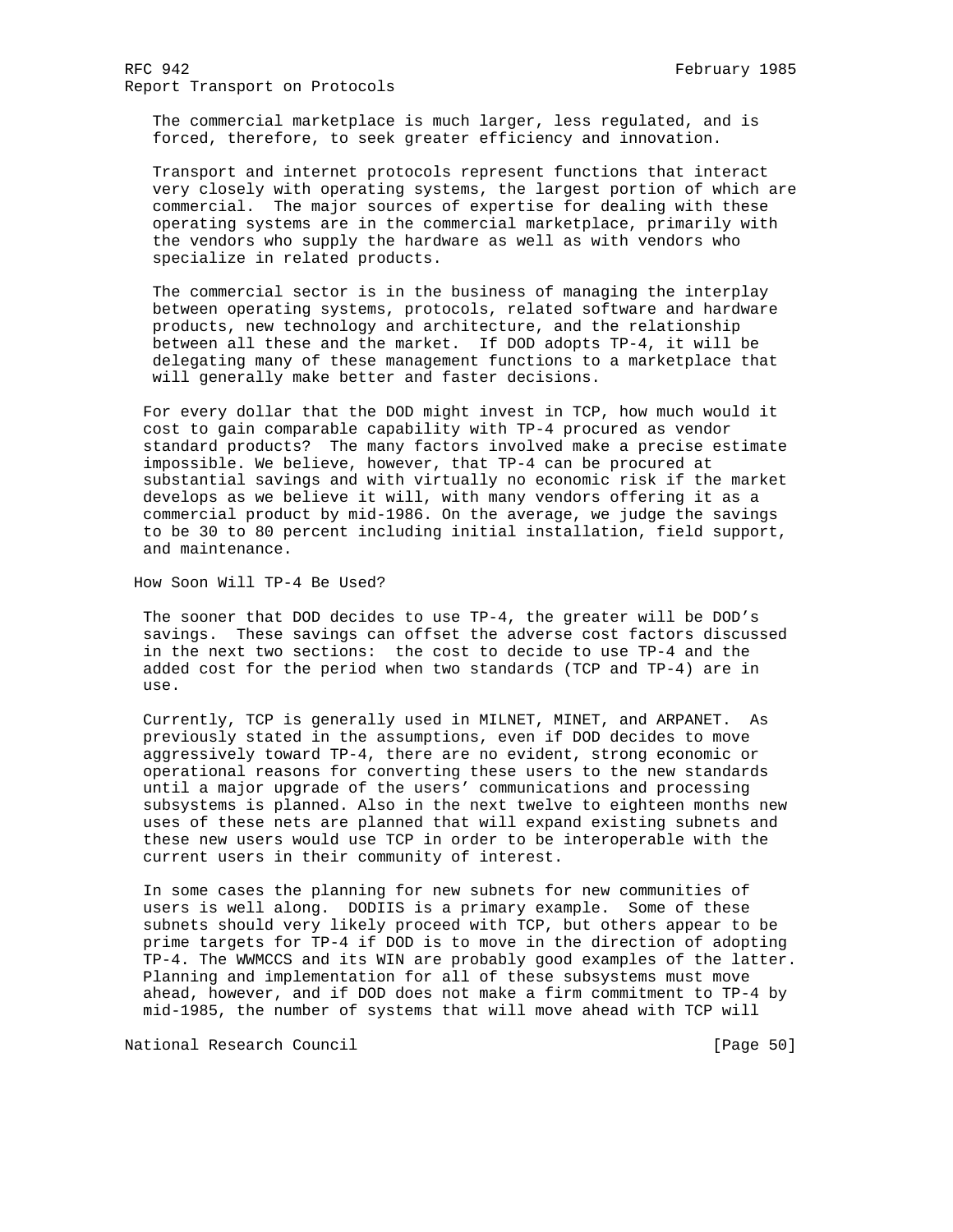probably constitute almost half of the growth of the DDN in the next five years. In other words, delay of a decision to move to TP-4 until 1986 would mean that most of the DDN subnets that will exist in the late 1980s will be based on TCP, whereas a decision for TP-4 a year earlier could significantly reduce this number.

Cost of Decision to Use TP-4

 The costs of the decision to use TP-4 include the one-time management and test costs that DOD decides are needed before a TP-4 commitment and policy can be approved. Under Option 1 these costs are small. Under Option 2 they are significantly higher, although the amount will depend on the extent and duration of the testing needed. Under Option 3 there will be no management and test costs.

Marginal Costs of Maintaining Two Standards

 If DOD moves toward the gradual introduction of TP-4, both standards will have to be maintained for five to ten years. The additional costs of maintaining two standards include the following:

Management costs of dealing with two standards.

 Costs for developing and maintaining capabilities for limited intercommunication between systems using the different transport and internet protocols. These include costs for gateways, dual-capability hosts, and special servers such as mail.

 Parallel validation capability. The DOD is implementing a validation capability for DOD TCP. This is similar to the currently operational NBS facility for TP-4 testing. If DOD selects Option 1, there is a question whether this DOD facility should be completed for TCP (because the number of new implementations of TCP would be small several years from now). If DOD selects Option 2, the facility is probably desirable.

 Costs for maintaining research and development (R&D) programs to improve the standards. A part of the DARPA and DCA research and development programs in information technology is directed at system issues related to TCP. This includes work on internet issues, gateways, and higher-level protocols. The committee has not reviewed the research program for details and cost; however, a commitment to move toward ISO standards should affect the program. Costs would increase to the extent that the program would be involved with interactions with both protocols. There would be some decreased requirements for R&D in light of potential dependence on commercial R&D to improve the standards. In the next several years, however, the committee concludes that dual standards would, on balance, somewhat increase R&D costs because of the DOD's unique operational requirements.

 These costs are roughly the same for Options 1 and 2 and depend on how DOD manages the transition. Under an austere transition, which does

National Research Council **Example 20** (Page 51)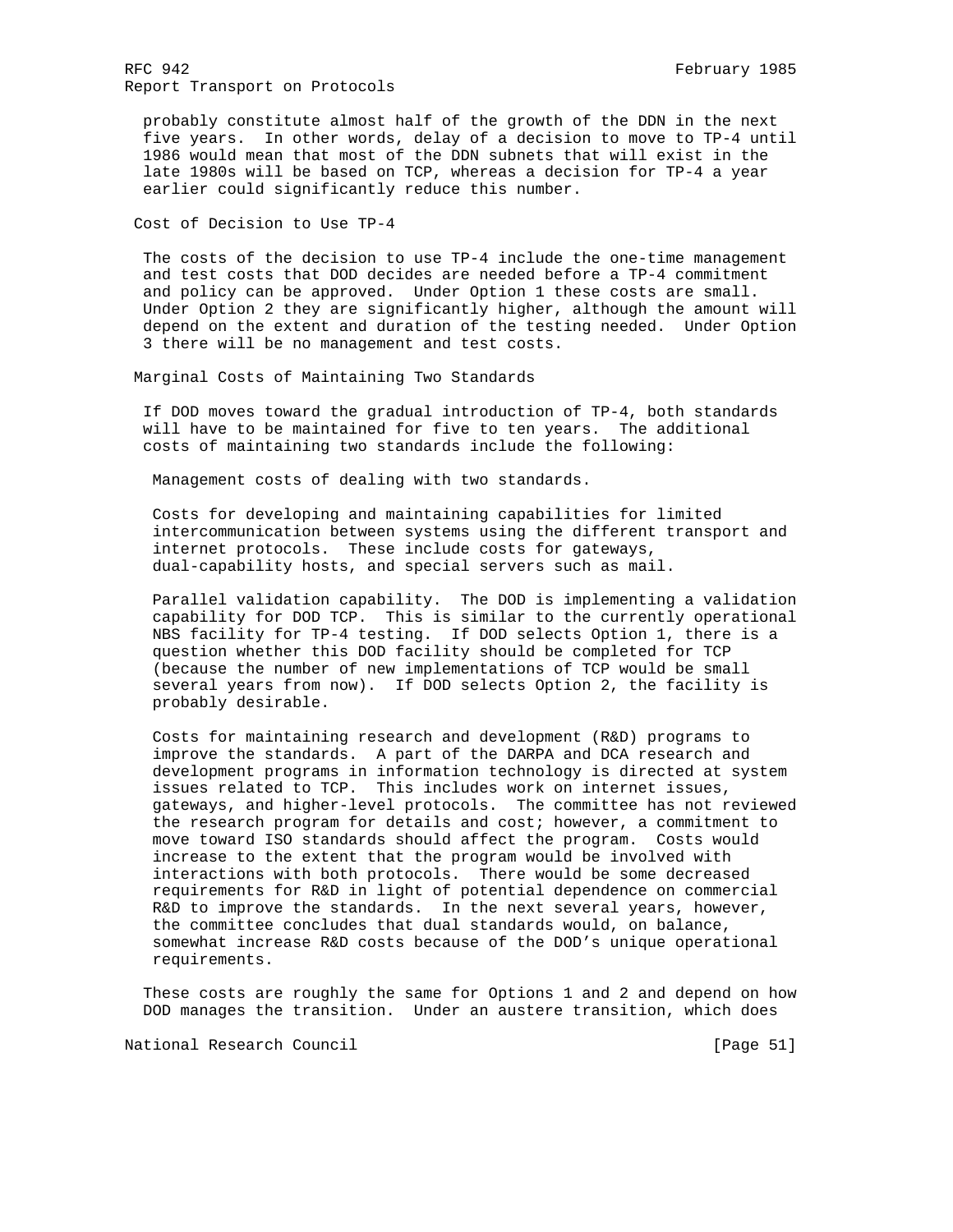not provide extensive interoperability between TP-4 and TCP-based systems and minimizes costs in other areas, the overall costs could be low in comparison with potential savings.

Evaluation of Options by Cost

 In terms of the previously discussed factors, savings can develop in two ways: by using TP-4 instead of TCP in new systems and by replacement of TCP with TP-4 in existing systems when this can be done smoothly and efficiently. The earlier that TP-4 is introduced, the greater these savings.

 In contrast costs will be incurred in two ways: in one-time planning to use TP-4 and in continuing costs of operating two standards.

 The following is a summary of the cost evaluation of the three options in the near term:

 Option 3 is least expensive. It achieves no commercial savings but has no costs for one-time planning and maintenance of dual standards.

 Option 1 is at most only slightly more expensive than Option 3 since one-time planning costs (which are much lower than for Option 2) and maintenance costs can be significantly offset with commercial savings in the following several years.

 Option 2 is most expensive since it does not realize significant offsetting commercial savings.

 In the longer term (beyond the next several years) commercial savings for Options 1 and 2 should overtake costs of transition, and both these options should cost the same.

 There is a concern on the part of some members of the committee whether the higher near-term costs of Option 2 are adequately offset by the Option's long-term savings to warrant the transition.

National Research Council **Example 20** (Page 52)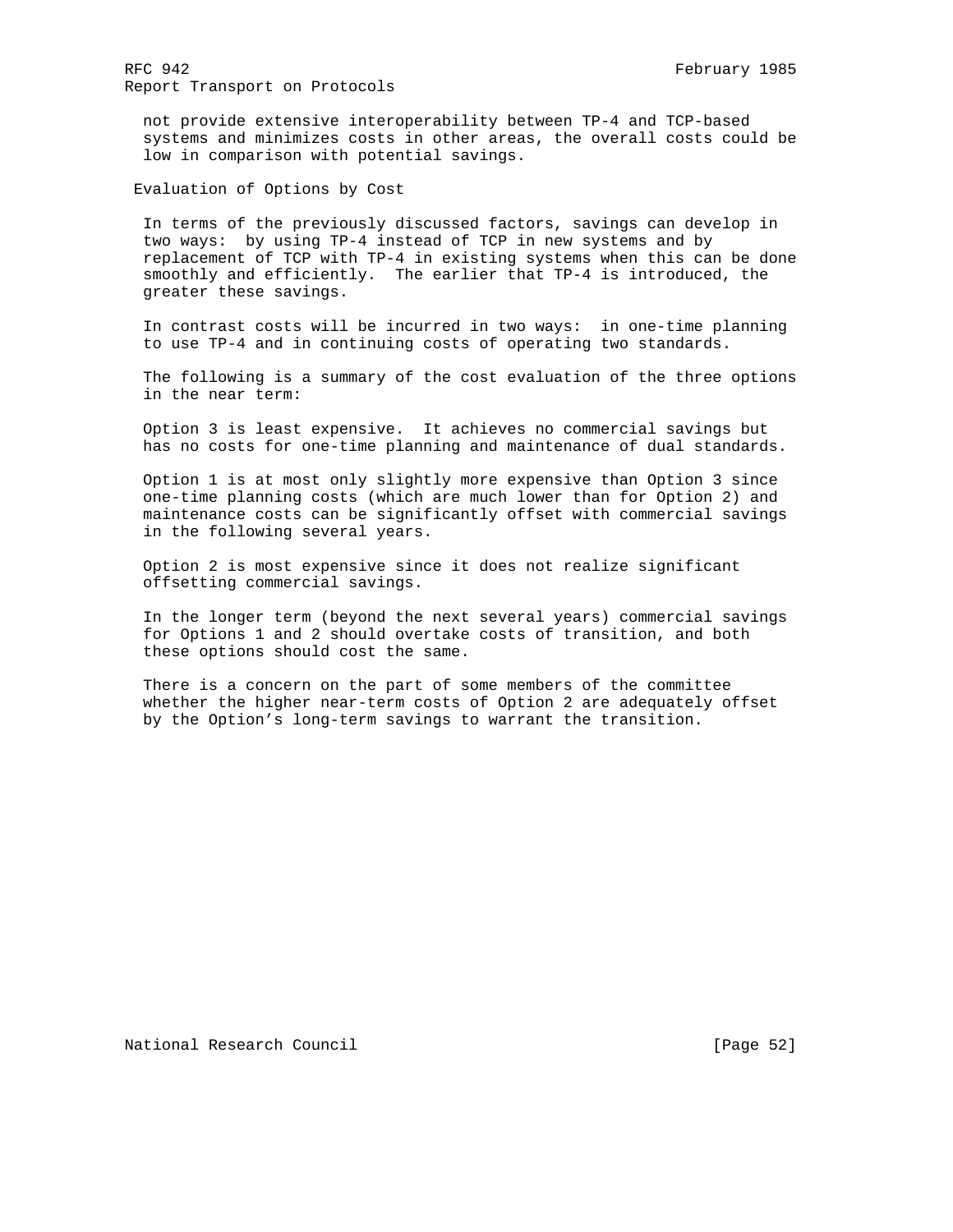# X. EVALUATION OF OPTIONS

We present a summary of the strengths and weaknesses of each option, followed by a detailed evaluation for each set of criteria.

#### SUMMARY

 Option 1's primary benefit is that it would allow the DOD to obtain the benefits of standard commercial products in the communication protocol area at an early date. These benefits include smaller development, procurement, and support costs; more timely updates; and a wider product availability. By immediately committing to TP-4 as a costandard for new systems, Option 1 minimizes the number of systems that have to be converted eventually from TCP. The ability to manage the transition is better than with Option 2 since the number of systems changed would be smaller and the time duration of mixed TCP and TP-4, operation would be shorter. Interoperability with external systems (NATO, government, and commercial), which presumably will use TP-4, would also be brought about more quickly. Option 1 involves greater risk, however, since it commits to a new approach without a demonstration of its viability.

 As with Option 1, a primary benefit of following Option 2 would be obtaining the use of standard commercial products. Unit procurement costs probably would be lower than with Option 1 since the commercial market for TP-4 will have expanded somewhat by the time DOD would begin to buy TP-4 products. Risk is smaller compared to Option 1 since testing and demonstration of the suitability for military use will have preceded the commitment to the ISO protocols. Transition and support costs would be higher than for Option 1, however, because more networks and systems would already have been implemented with TCP. Also this is perhaps the most difficult option to manage since the largest number of system conversions and the longest interval of mixed TCP and TP-4 operations would occur. In addition, interoperability with external networks through standardization would be delayed.

 The principal benefit of exercising Option 3 would be the elimination of transition cost and the risk of faulty system behavior and/or delay. It would allow the most rapid achievement of full internal interoperability among DOD systems. Manageability should be good, since only one set of protocols would be in use (one with which the DOD already has much experience) and the DOD would be in complete control of system evolution. Procurement costs for TCP systems would remain high compared to standard ISO protocol products, however, and availability of implementations for new systems and releases would remain limited. External interoperability with non-DOD systems would be limited and inefficient.

National Research Council **Example 20** (Page 53)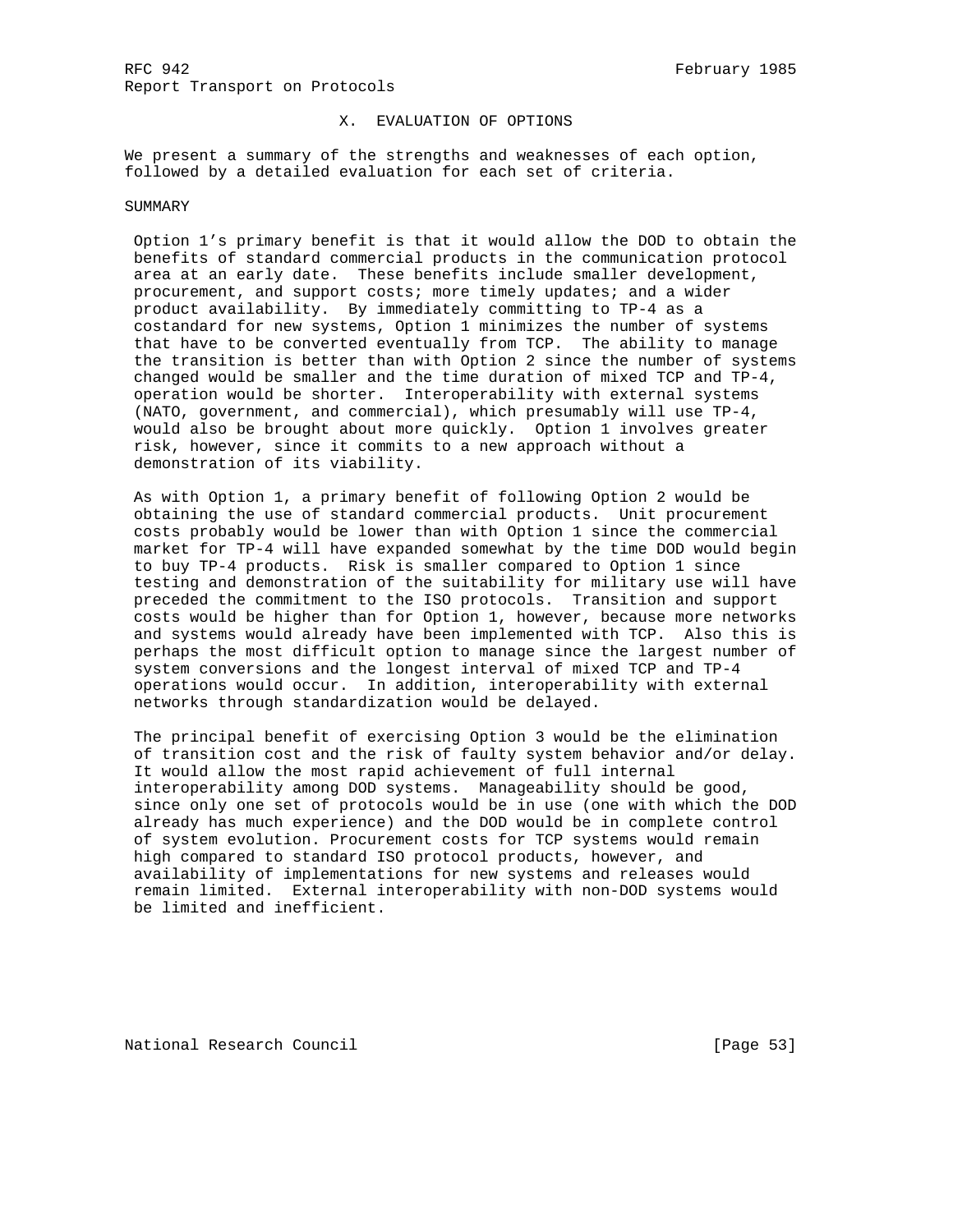In summary, Option 1 provides the most rapid path toward the use of commercial products and interoperability with external systems. Option 2 reduces the risk but involves somewhat greater delay and expense. Option 3 provides a quicker route to interoperability within the Defense Department and at the least risk, but at a higher life-cycle cost and incompatibility with NATO and other external systems.

## DEFENSE DEPARTMENT OBJECTIVES VERSUS OPTIONS

 The committee has identified a set of DOD objectives for transport protocols, discussed in Section II of this report. In this section we discuss the potential of each of the three options for achieving those objectives. The objectives have been grouped into five major categories that serve as criteria for evaluation of options.

Functional and Performance Objectives

 There are certain functional and performance objectives that standard DOD transport protocols must satisfy. Key objectives include security capabilities, the ability to establish message precedence in crisis situations, and survivability of continuing operations when failures occur and portions of the network become inoperable. This implies continuous availability of the primary data transmission network and the ability to reconfigure the networks to operate after some of its nodes are lost.

 As previously stated, the two protocols are functionally equivalent. TCP and TP-4 have equivalent reliability characteristics and are able to detect and recover from failures. The committee also concludes that robustness, availability, and performance in crises are equivalent using either protocol. The committee concludes that all three options equally satisfy the functional objectives that DOD requires.

 Since the performance characteristics of TCP versus TP-4 will be a function primarily of the particular implementations, the committee concludes that the two protocols are sufficiently alike that there are no significant differences in performance of a TCP or a TP-4 implementation of equal quality when each is optimized for a given environment.

 If Option 1 is selected, early implementations may result in suboptimal performance. Option 2 specifies that there be a demonstration network established that will provide time for adjustment, testing, and gaining experience. Option 3 would result in no reduction in performance of current networks. The maturity of TCP has resulted in many implementations that have demonstrated good performance. This experience provides a knowledge base for future implementations of either TCP or TP-4. In either case, however, initial implementations of TCP or TP-4 may be suboptimal and require additional development to optimize performance.

National Research Council **Example 2018** [Page 54]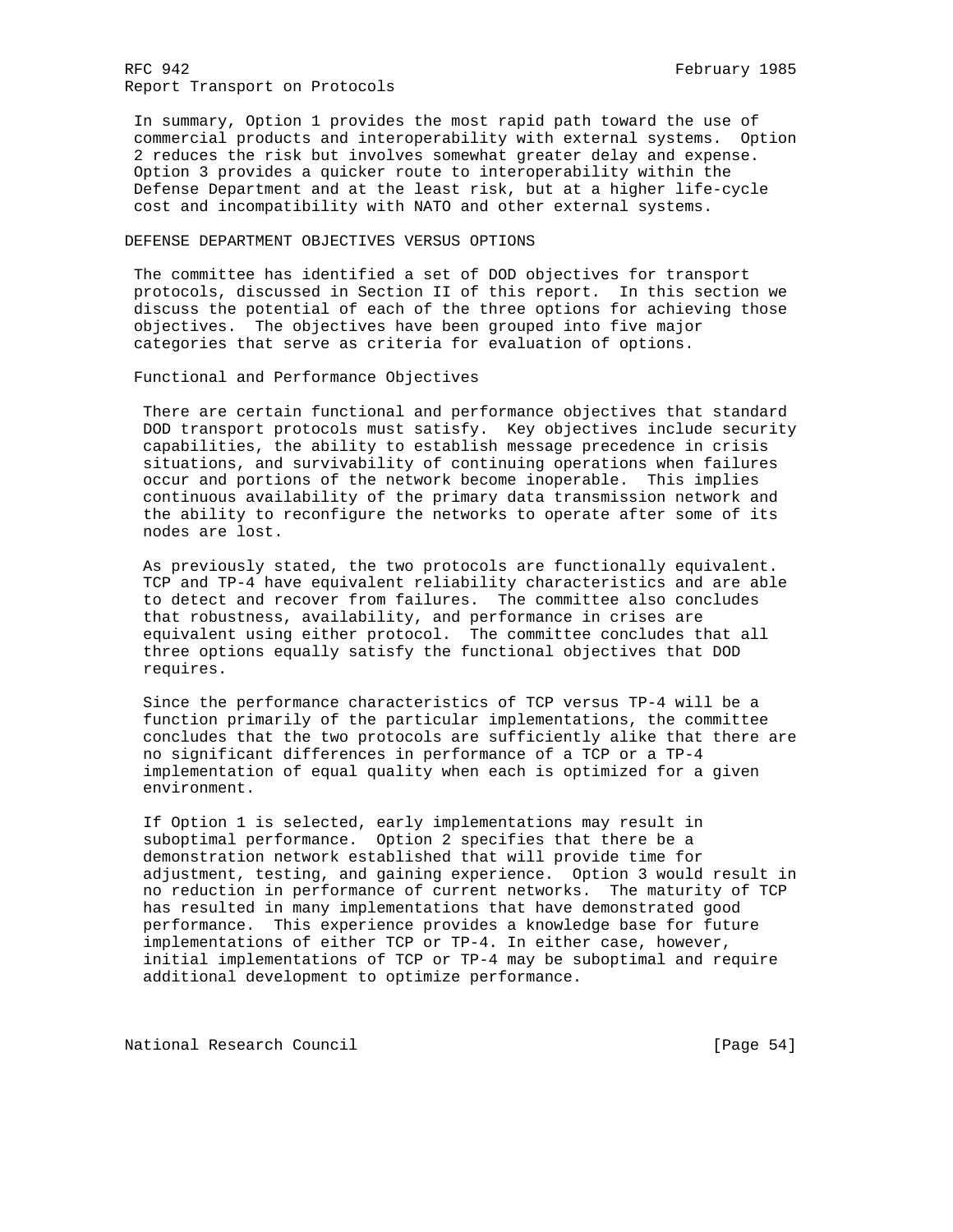Maximizing Interoperability

 A high-priority DOD objective is interoperability among its internal networks and among internal networks and non-DOD, external networks, including NATO. Interoperability allows users of a network to have access to applications on the same or other networks.

 Option 3 would allow the DOD to increase internal interoperability most rapidly by continuing to mandate use of TCP for all new systems. Interoperability with external systems, however, the vast majority of which are expected to use ISO standard protocols, will remain limited.

 The more quickly DOD moves to use TP-4, the more rapidly external interoperability will improve. In the short run internal interoperability will be reduced due to the existence of both TCP and TP-4 protocols by different subnets. This problem is greater with Option 2 then Option 1 since the number of systems and the length of time both protocols are in use is greater. In both options the problem can be reduced by providing special servers and translating gateways to provide limited interoperability where needed among subnets using different protocols.

Minimizing Procurement, Development, and Support Costs

 A DOD goal is to assure availability of commercial-grade transport systems from vendors and minimize development, procurement, and continuing support costs. Both Option 1 and, after demonstration, Option 2 result in DOD adopting the TP-4 standard that has the endorsement of both national (ANSI) and international (ISO) standards organizations. Further, this protocol has been endorsed for use by NATO, the European Computer Manufacturer's Association, the Computer and Business Equipment Manufacturer's Association (CBEMA), and the NBS Institute of Computer Sciences and Technology for the information processing community of the federal government.

 The result of the endorsements will be widespread use of the standard protocol in worldwide networks and a large number of vendors supplying commercial grade products supporting TP-4. As previously noted, many vendors have already stated they plan to develop TP-4-based products and many are already doing this in-house. Thus a large market and large vendor base will assure the availability of commercial grade TP-4 products.

 A large market and supply of commercial-grade products will give DOD a large competitive base from which to select its data transmission systems. The effect will be to reduce DOD acquisition cost because large markets allow vendors to amortize development and support cost over a large base. This favors adoption of either of the options that results in DOD using TP-4 as its standard.

 With the availability of commercial-grade products, vendors will take the responsibility for continuing maintenance and enhancements of the product. Transmission products are tightly coupled to the operating

National Research Council **Example 20** (Page 55)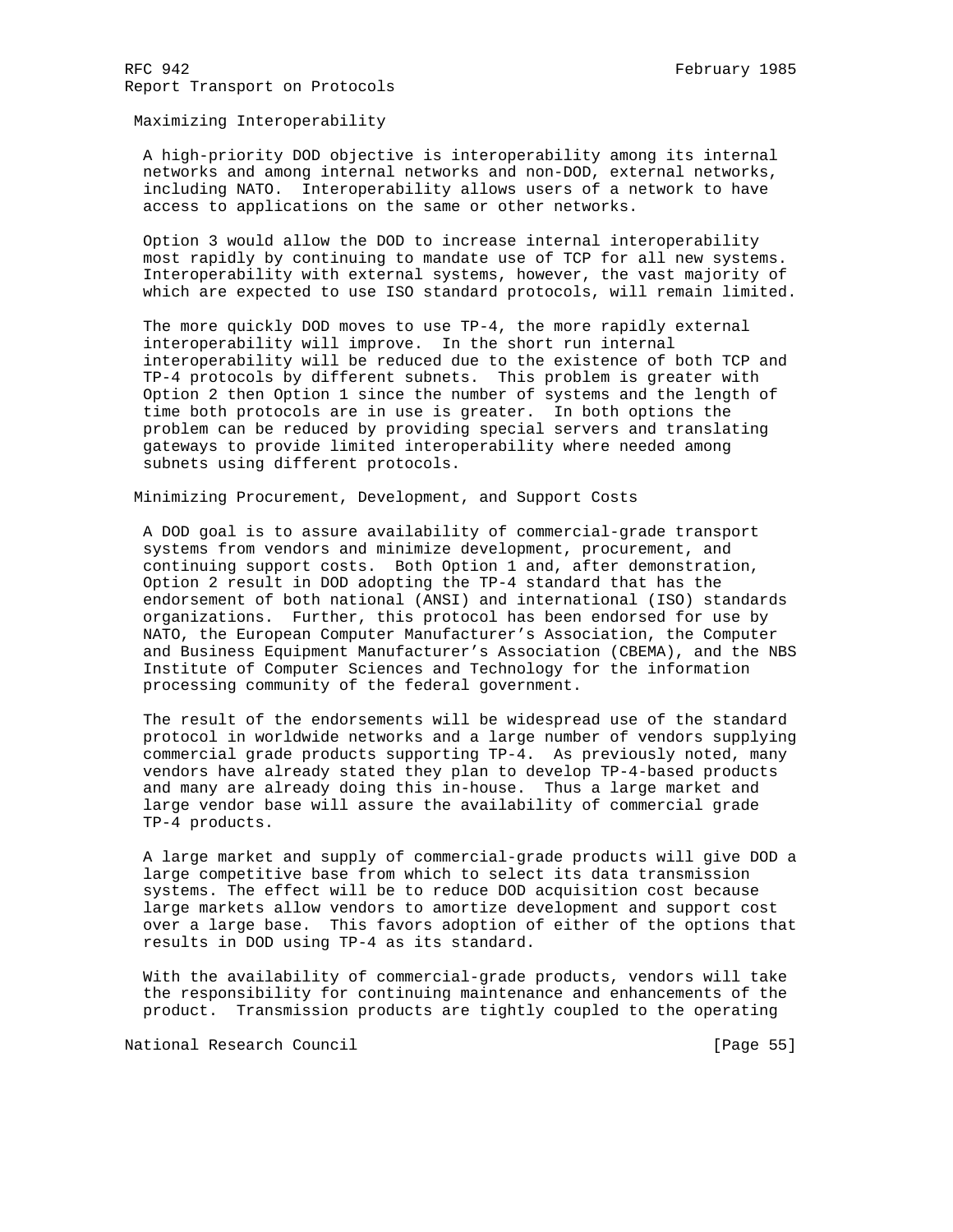systems on the host computer systems in which they operate. With vendor support of the products, evolution of both the host computer operating system and transmission system will occur in synchronization. This again favors the adoption by DOD of either the Option 1 or Option 2 that results in TP-4. In these options much of the support cost is covered by the vendors and spread over the large market base. This reduces the development and maintenance cost passed on to the DOD.

 The committee does not believe that a large market beyond the DOD will develop for TCP because worldwide markets for products will be based on the ISO standards. Consequently, if the DOD chooses Option 3, only the DOD-dedicated vendors would supply TCP as standard products resulting in a smaller market and supply for TCP products and limited availability of TCP products.

 If DOD remains with TCP, many commercial vendors will be forced to develop and support both the commercial standard products (TP-4) and DOD standard special products (TCP) to stay in both markets. In many cases only the large market-based products such as TP-4 will be considered standard and TCP products will be considered special products. The effect is higher development and support cost to the vendors which would be passed on to DOD. Thus the incentive for continuing enhancement to the special product, TCP, would be reduced. This responsibility would be passed to DOD, also resulting in higher costs.

Ease of Transition

 The DOD is concerned with the ease and risk associated with transition from the current network architecture using TCP to its future network architecture. The objectives for DOD are to reduce the interruption of data communication services supplied by its active networks; minimize the risk of using an immature, untried protocol; and maximize the use of the critical skills, knowledge, and experience of the engineers who develop the communications products.

 The maturity of TCP and the momentum that exists in the DOD community for implementing future systems using TCP would favor Option 3. Selection of Option 3 would minimize interruption of service and minimize risk. With this option there would be no transition; the DOD would remain with its current policy. There would be no conversion costs and the only risks for DOD would be associated with poor implementations of new TCP-based products.

 The committee believes that much of the technical risk is associated with implementations. Therefore, given the relative state of their specifications and implementations as discussed earlier, the committee feels that the risks are comparable for implementing new products for either TCP or TP-4. Since DOD is acquiring many new networks the implementation risk of either TCP or TP-4 will be equal.

If DOD chooses Option 1, it will display confidence in the TP-4

National Research Council **Example 20** (Page 56)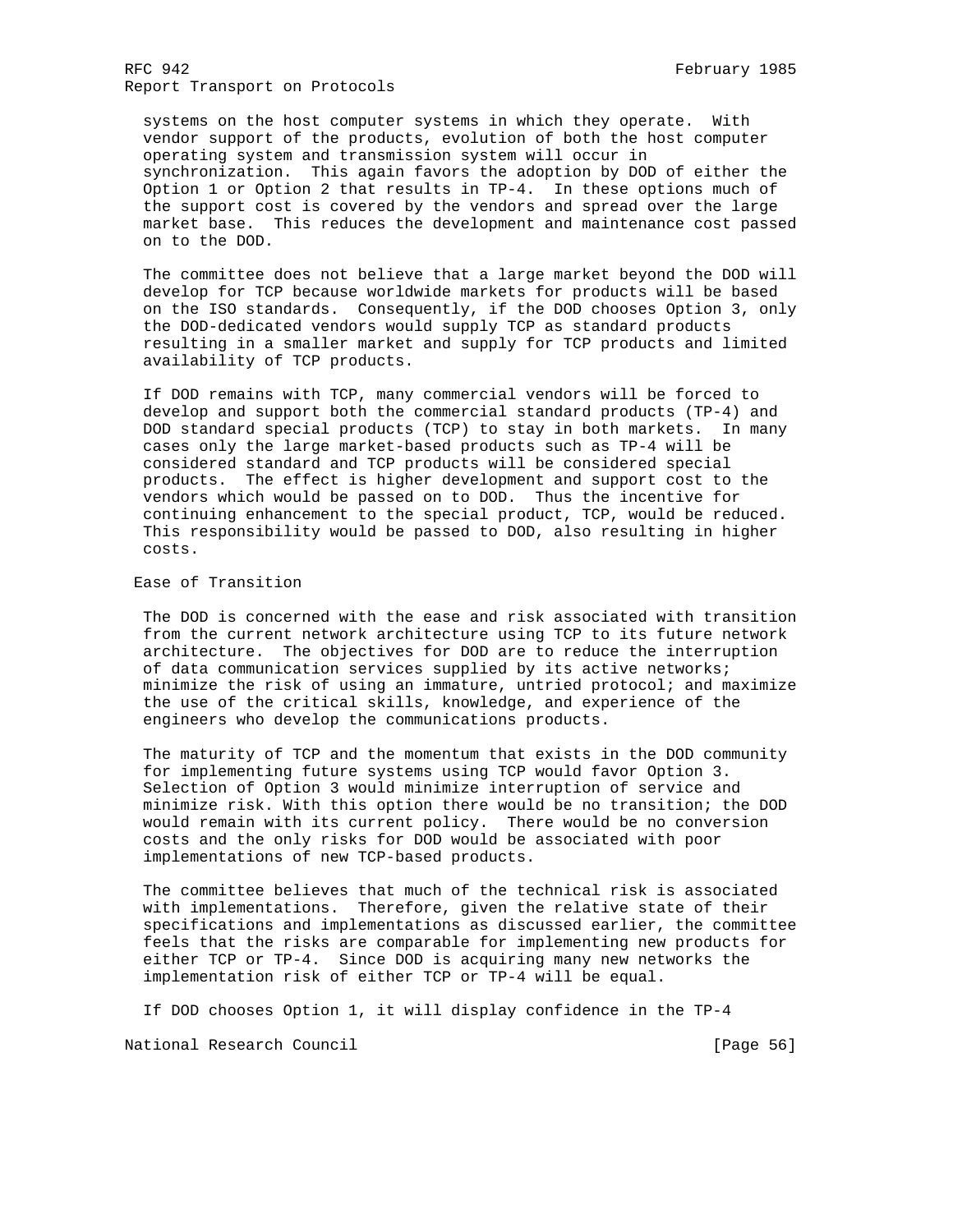specifications and in the vendor's implementations through its immediate commitment for TP-4 use in new military networks. DOD will, in effect, be making a commitment similar to that of vendors who are planning this protocol for their standard products. Since most new networks would not use a transport protocol other than TP-4, this minimizes the number of networks and therefore the cost of converting and maintaining TCP networks to TP-4.

 Since the standard TP-4 products from vendors are not available today, DOD endorsement of TP-4 may have the effect of accelerating vendor development of standard products. These products are expected to be generally available by 1986. Thus Option 1 can be consistent with the manufacturers' expected product plans. Option 1 provides, therefore, the least conversion cost but with higher risk for DOD conversion.

 If DOD chooses Option 2, then the risk that TP-4 will not meet DOD needs is reduced since there is no commitment to use this protocol until a successful demonstration is completed. In the interim, many networks will have been committed using TCP, resulting in higher conversion costs than with Option 1. In summary, Option 2 provides a lower risk approach for DOD to convert to TP-4, but will encounter the higher conversion cost.

 There is a great deal of experience with TCP and thus there is an engineering community that is highly knowledgeable about it. As previously noted, however, if DOD remains with TCP, some DOD vendors will be forced to support multiple protocol products. The functional equivalence and similarities between TCP and TP-4 permit an easy transition for the experienced engineer to move from TCP to TP-4. Option 2 allows more time for this transition to occur, and thereby minimizes the risk associated with a complete switch to TP-4.

 In addition to the transport protocols, a transition from TCP to TP-4 also involves the conversion of applications. The committee has concluded that the services provided by TCP and TP-4 are comparable and applications software can be moved from TCP to TP-4 without loss of functionality. Obviously, Option 3 requires no conversion to existing applications on current implementations. Option 2 will result in more applications interfacing to TCP than Option 1, thus potentially increasing conversion costs. In the future DOD could minimize the cost of conversion by standardizing the services provided by the transport layer to the applications.

Manageability and Responsiveness to DOD Requirements

 The final set of objectives is concerned with the degree of difficulty that DOD will experience in managing its installed networks and future networks. As communications requirements evolve, DOD must have the ability to alter specifications so they will satisfy new requirements. Finally, DOD requires facilities for validation of protocol implementations as they are added to their networks.

Since Option 3 is to maintain the status quo, no additional management

National Research Council **Example 2018** [Page 57]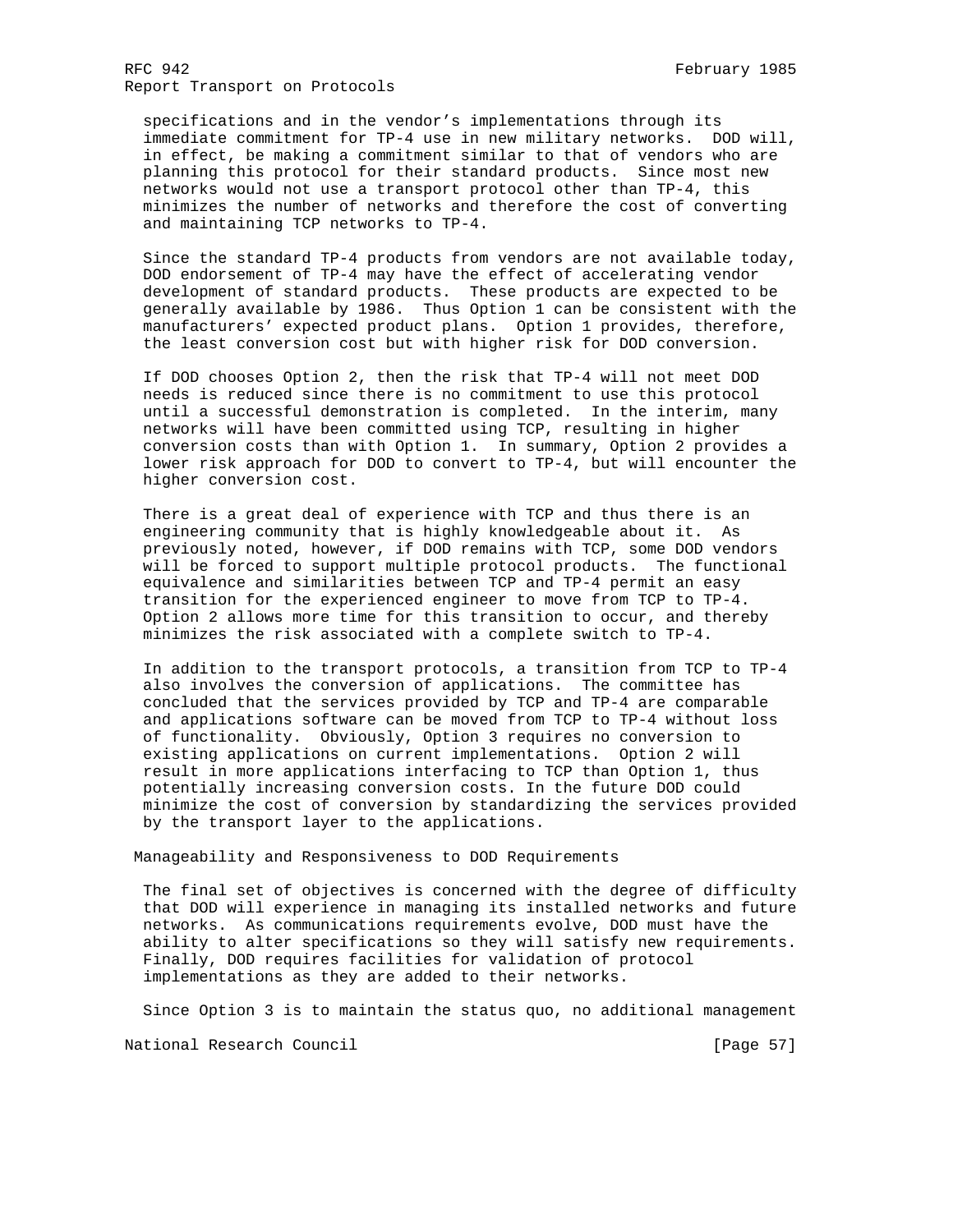difficulty is anticipated.

 Both Option 1 and Option 2 will cause some additional management difficulties since they require that the current momentum for adopting TCP to be redirected toward TP-4 without loss of intensity. In addition to this change, DOD must manage both TCP and TP-4 networks. This will add to its management difficulties.

 Option 2 will result in greater management difficulties than Option l due to the larger number of TCP systems that must eventually be converted and the larger time period over which both protocols must be supported.

 There are benefits from each option. If Option 3 is selected, DOD and its vendors have sole responsibility for determining what changes are needed, implementing the change, validating the change and the ongoing maintenance of the standard. If either Option 1 or Option 2 is chosen, then DOD may encounter difficulty in persuading the standards groups to adopt its proposals; however, DOD would gain the experience and knowledge of the industry standards-making bodies. The industry standards bodies should be receptive to good technical arguments for correction of errors or apparent major deficiencies in the protocol. The standards bodies that maintain the standard should become a technical resource for DOD to develop its military specifications.

 Since TP-4 will be a commercial standard, those vendors who adhere to the standard will insure that validation facilities are in place. The National Bureau of Standards has a test facility for TP-4. No such facility exists for TCP. If Option 1 or Option 2 is chosen, DOD can use this facility to validate vendor implementations. DOD should work with NBS to develop a similar facility for TCP. This is particularly important for new implementations of TCP. DOD should continue working with and through NBS in getting needed protocol revisions introduced into the appropriate standards bodies.

 In summary, Option 3 results in no new management difficulties while Option 2 causes the greatest difficulties. Option 1 allows DOD to move toward commercialized standard products with the smallest addition of management tasks.

EFFECT OF PROPOSED OPTIONS ON MARKET SHARE

 Option 1 would quickly reduce the market held by TCP products as TP-4 products begin to take hold in the marketplace. In addition, it would enhance the ability of U.S. manufacturers to compete in the world networks market based on ISO standards because they would not have to engage in parallel development nor support two sets of protocols for very long. Option 2 could have a comparable but less pronounced effect in the marketplace and it would be delayed. Because of the very probable rapid deployment of TCP-based systems in DOD networks while the TP-4 is still in the demonstration phase, however, many more networks than in Option 1 would probably end up using TCP. This would tend to reduce the U.S. manufacturer's competitive edge in the world

National Research Council **Example 20** (Page 58)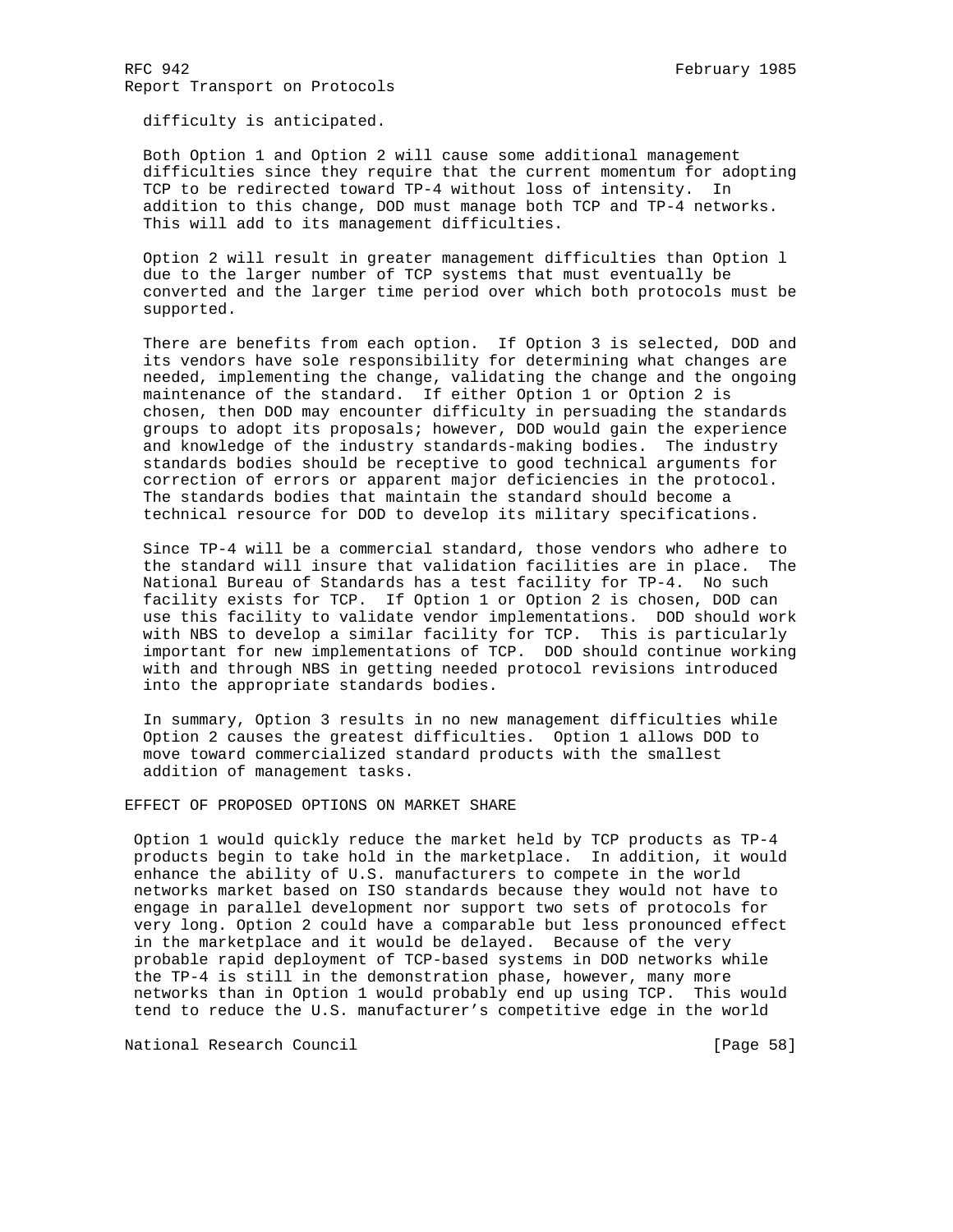market because their need to develop and maintain both TCP products as well as TP-4 products would dilute their skill resources. The same thing would happen with Option 3. Although none of the options would affect the world market for TP-4 greatly, Option 3 would result in a residual market for TCP products in the DOD and related networks.

 Products made specifically for this market would continue to exist, but with functions limited to this specific market, the products would lack some of the advantages of large-scale production and product development.

National Research Council **Example 20** (Page 59)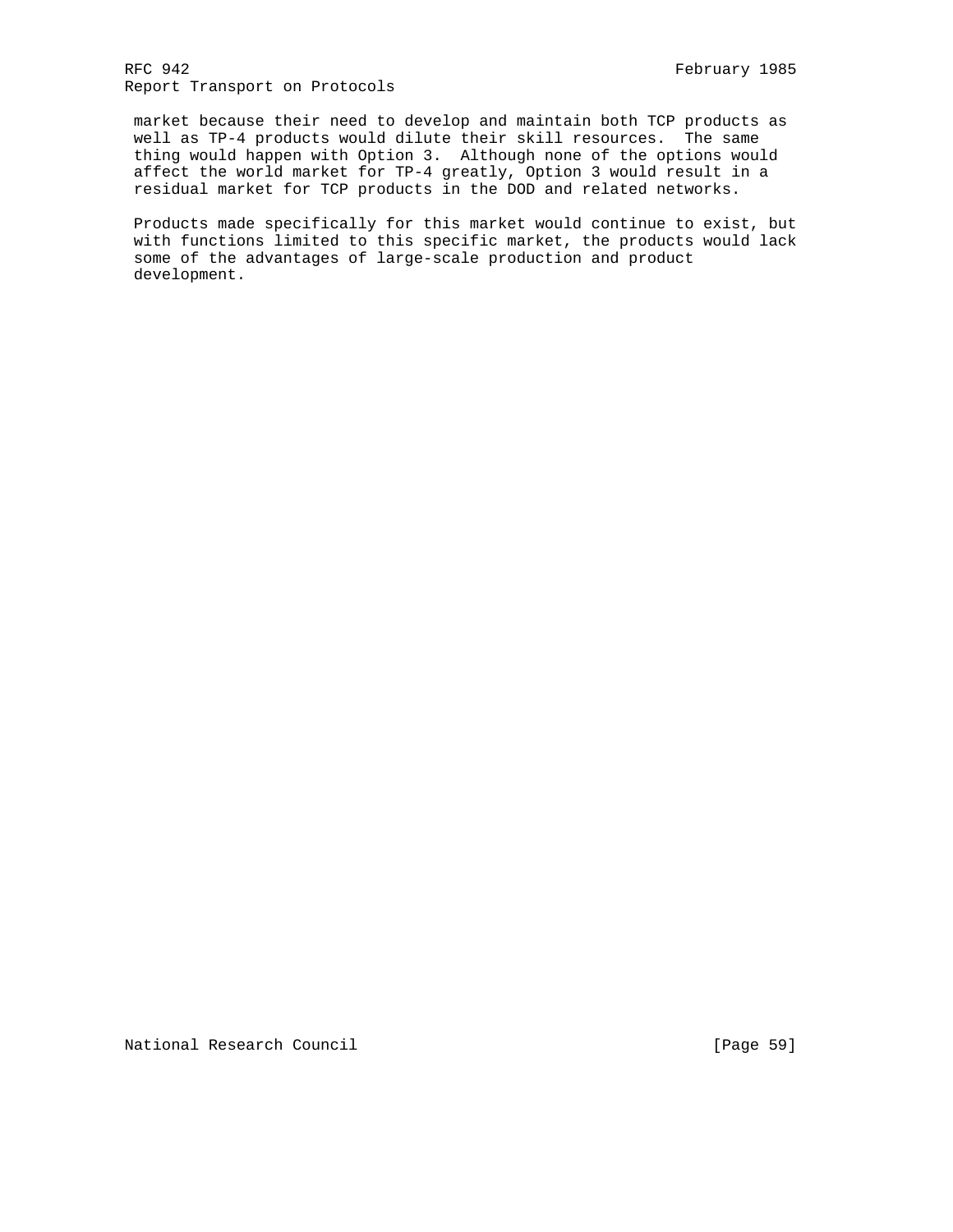National Research Council **Example 2018** [Page 60]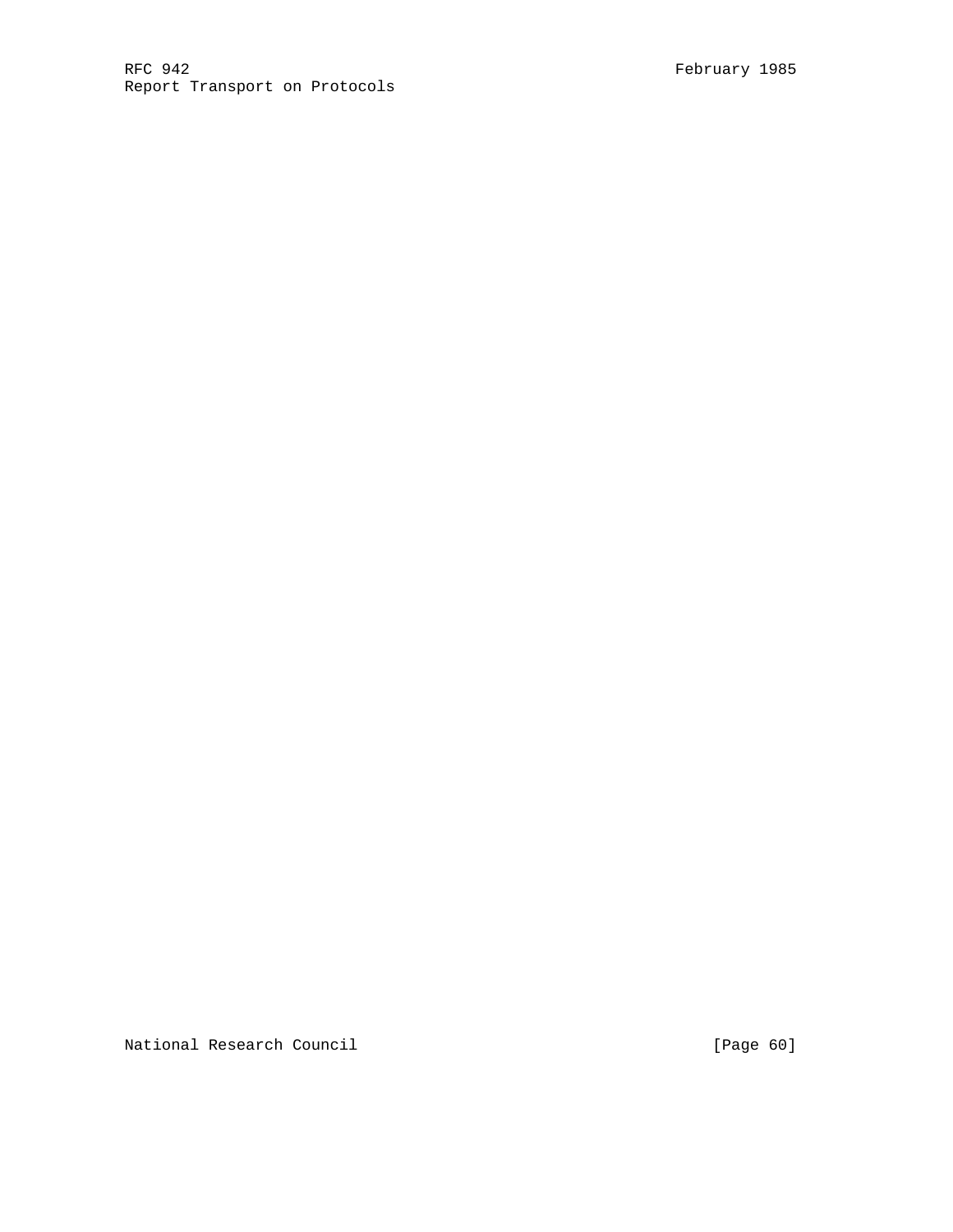# XI. RECOMMENDATIONS

We first present our basic recommendation and then provide detailed recommendations on aspects that require amplification. These are followed by additional considerations in several important areas relating to the transition plans. Many of our recommendations are closely related to each other, and care should be taken not to consider any single recommendation in isolation.

## BASIC RECOMMENDATION

 The committee unanimously recommends that DOD should adopt the ISO TP-4 (and IP) as DOD costandards with its TCP (and IP) and move toward eventual exclusive use of TP-4. Transition to use of the ISO standards, however, must be managed to maintain operational capabilities and minimize risks. The timing of the transition to use of these protocols is, therefore, a major concern, and the committee was divided on the best schedule to recommend.

 A majority of the committee favored immediate adoption of the ISO protocols as costandards with TCP, giving major procurements in 1984-85 the option of using these standards (Option 1). A minority favored deferring adoption of the ISO protocols by the DOD until after a demonstration of commercial quality implementations supporting military applications (Option 2). This difference is reflected in detailed recommendations 2-4 below. The reasons for the two viewpoints are based on differences within the committee on the extent of the risk associated with adopting a protocol, TP-4, that has not been implemented on operational networks.

#### DETAILED RECOMMENDATIONS

 In the following recommendations the committee provides details about actions that should be taken to implement the basic recommendations. Most of the recommendations involve actions that require the DOD to take the lead role, with occasional support from the NBS Institute for Computer Sciences and Technology. Some recommendations are directed more toward NBS. Other government agencies and parties interested in using DOD protocols or in their future evolution may also find these recommendations applicable.

National Research Council **Example 2018** [Page 61]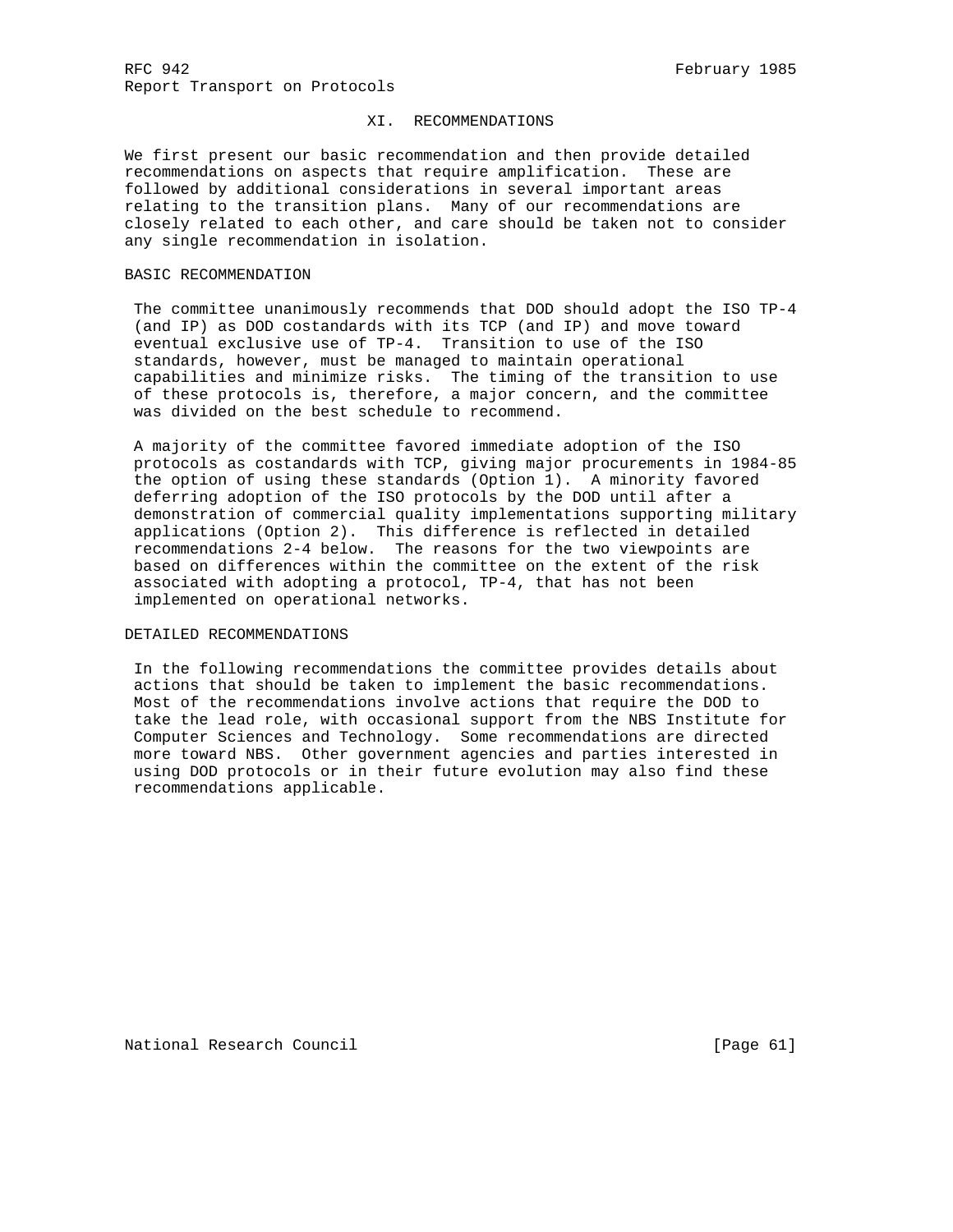(1). DOD should rapidly identify "open areas" of the ISO TP-4 specifications where various options for implementation are allowed and define a required subset for use in DOD systems (a MIL-SPEC version of the standards, for example). In doing this, the DOD should work with the NBS with the goal of developing a Federal Standard, that has relatively few options for implementation, facilitates maximum federal interoperability, and makes it clear to vendors which functions are required in their commercial products.

 (2). DOD should aggressively develop and implement a plan for integration of TP-4 as a costandard with TCP and for migration toward its eventual exclusive use. The plan should include provision for rapid completion of a MIL-SPEC (detailed recommendation 1), either validation or demonstration facilities (detailed recommendation 3), timing for procurement of systems with the new protocols (detailed recommendation 4), development of equipment and procedures to support a period of joint operation with both TCP and TP-4 protocols in use, and guidelines for eventual conversion of TCP systems to the new protocols.

 Whatever timing is chosen for the introduction of ISO protocols, an extended period must be expected when both TCP and TP-4 are in use in different systems. Hence equipment and procedures must be developed to provide limited communication between systems using the two protocol sets. This will include dual protocol operation for some gateways, relay hosts, service hosts, and terminal concentrators. A secondary purpose of the test system described in detailed recommendation 3 should be to aid in development of this transition support equipment.

 Both a general transition strategy and specific transition plans for each existing system should be developed. The switchover from old to new protocols will take place at different times as appropriate for each system during an overall transition period of many years.

 (3). As soon as possible, the DOD should develop a protocol test facility. If Option 1 is followed, this facility would serve primarily to validate implementations of both old and new protocol sets. If Option 2 is followed, the facility would initially focus on demonstrating the suitability of the new protocols for use in a military environment as rapidly as possible and then provide for testing of commercially supplied protocol implementations.

 For validation purposes, the NBS protocol-testing facility developed for ISO protocols should serve as a good basis, but extensions to deal with any DOD-specific option for the ISO protocols, performance, and DOD protocols would be necessary. DOD is now beginning such a program.

National Research Council **Example 2** and  $[Page 62]$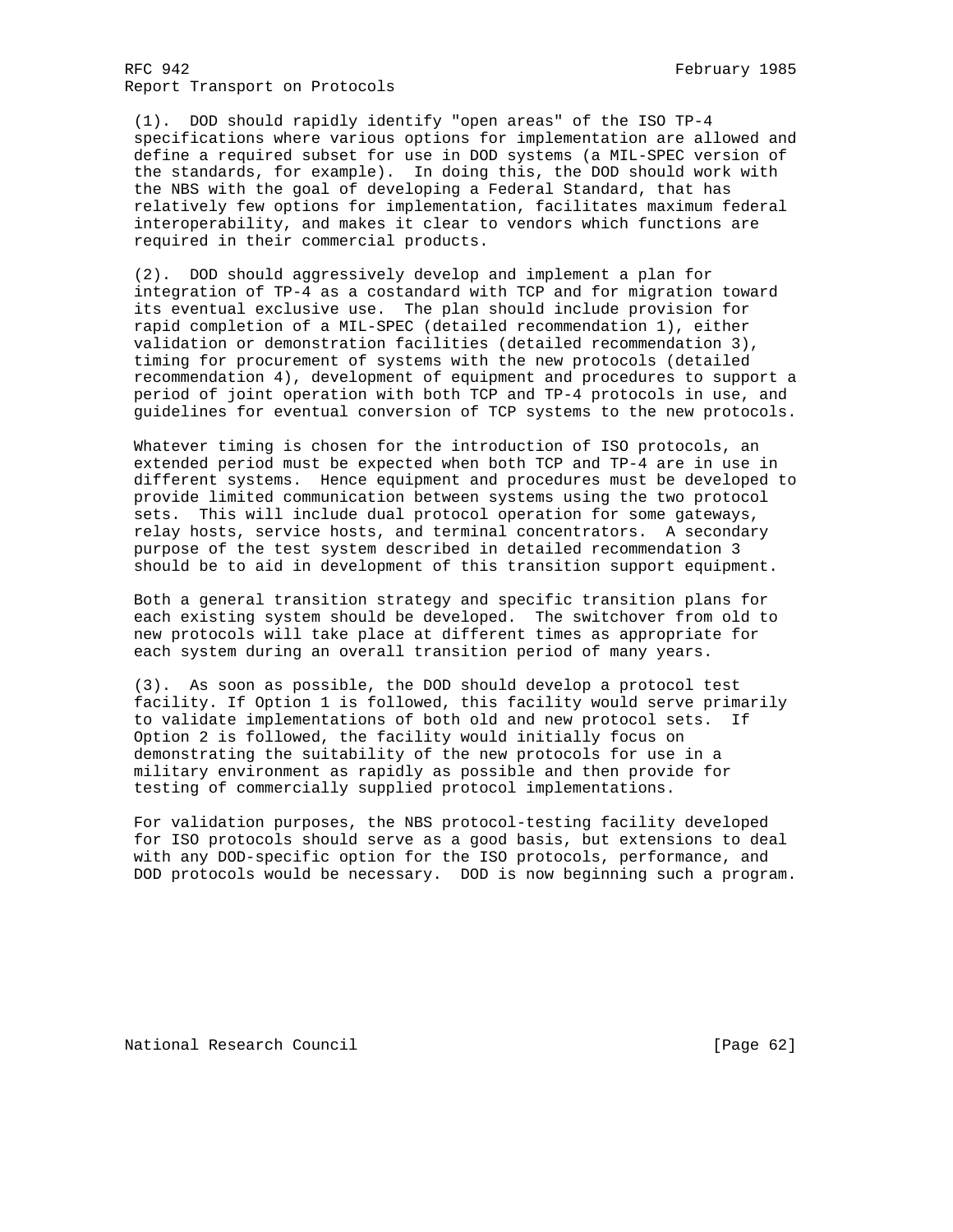For a more complete demonstration, commercial-quality implementations of the ISO protocols must be obtained and shown to support military applications in an operational subnetwork such as such as ARPANET or DODIIS. In both cases the facility should also be used for development and demonstration of the transition support equipment mentioned in detailed recommendation 2.

 (4). Procurements of new networks and major upgrades of existing networks should favor use of ISO TP-4 as rapidly as possible. If Option 1 is followed, RFPs may specify the new protocols immediately. If Option 2 is followed, this must await successful completion of the demonstration discussed in recommendation 3. Procurements for existing networks using TCP may continue to require TCP-based equipment until an appropriate conversion point is reached (see detailed recommendation 2).

 The purpose of this recommendation is to minimize spending on new TCP implementations and their subsequent conversion to TP-4 where possible, while recognizing that some additions to TCP-based systems will also be needed. If Option 2 is followed, immediate requirements for new systems may force new implementations of TCP in these cases also because the demonstration is not completed at the time RFPs must be issued.

 (5). As part of a transition plan, a transport service interface to higher-level protocols more like that of TP-4 should be developed for TCP and tested with existing higher-layer protocols.

 This should serve as a rapid test of whether existing DOD protocols can make effective use of the somewhat different style of service that TP-4 provides. It should also allow higher-level protocols to be modified to make use of TP-4 in parallel with the implementation of TP-4 itself, making the ultimate transition to TP-4 more rapid and certain of success. Finally, it may allow use of a single version of the higher-level protocols to be used on both TCP and TP-4 equipment.

 (6). DOD should continue using existing DOD-specific, higher-level protocols for operational purposes (Telnet, FTP, and Simple Mail Transfer Protocol, for example) but minimize effort on their further development and plan to adopt suitable ISO protocols as they are developed. Research on protocols providing new services (multimedia mail, compressed video, and voice store-and-forward, for example) should continue. The committee is pleased to find that DOD is already pursuing this course of action.

 (7). The NBS Institute for Computer Sciences and Technology should maintain close liaison with DOD to ensure that DOD needs for new protocols and modifications to existing standards are effectively represented to appropriate standards bodies. This should include research areas such as multimedia mail where there is significant commercial as well as military interest.

National Research Council **Example 2018** [Page 63]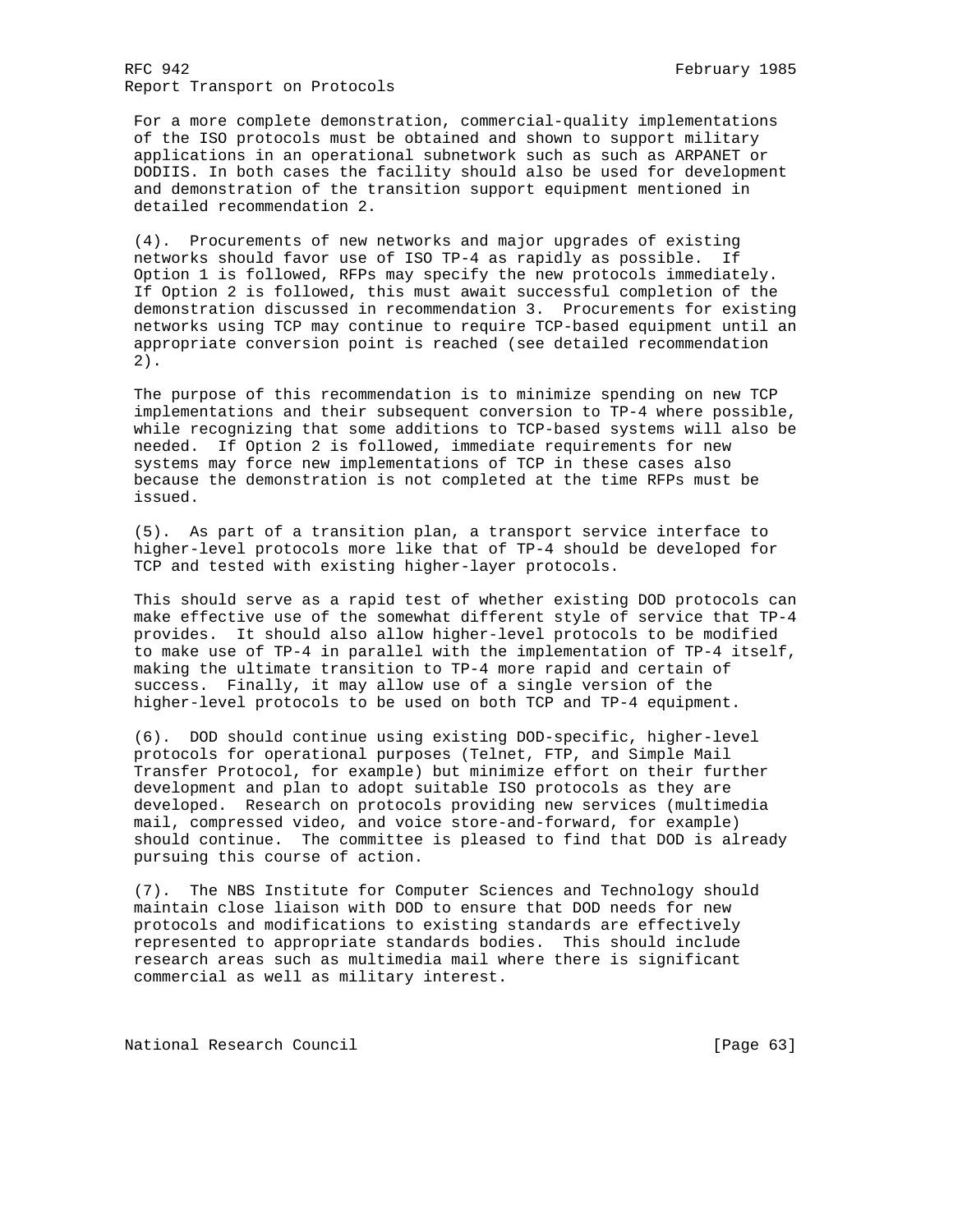The committee is pleased to find that this is already being done through contracts from DOD for ICST to represent its interests in standardization activities. Further cooperation (in demonstrating and testing protocols, for example) could occur.

 (8). The NBS and DOD should collaborate from the outset in the development of new protocols for use as federal standards. This will ensure early agreement on functions, features, and services of the protocols under development. The NBS should present the developing work early to the ISO standardization activities to expedite convergence on internationally acceptable standards.

 Such collaboration could help ensure that future protocol standards will be developed in a single, coordinated process that results in a single standard accommodating both DOD, other federal agencies, and commercial needs.

 (9). DOD and NBS should develop additions to protocol specifications to support preemption of limited resources by high-precedence users. Such capabilities are needed during high-load situations such as might develop during wartime or other crisis situations. They are not yet part of either the TCP or TP-4 specifications or existing implementations. This should be an example of the sort of collaboration mentioned in detailed recommendations 7 and 8.

 This is important to avoid possible incompatibilities between different implementations of the same specification as discussed in Section III. It is likely that vendors would welcome guidance on how to deal with open areas of the specifications, and early action by DOD could result in their mandated subset becoming the de facto standard for most commercial implementations as well, with consequent benefits to DOD. This is a good area for cooperation between DOD and NBS.

## ADDITIONAL CONSIDERATIONS

Transition Plan

 This section describes the major elements of a transition plan from use of TCP to use of TP-4 in DOD systems. The plan will vary depending on the option chosen. Both Option 1 and Option 2 share a number of common elements that are discussed first, including development of a MIL-SPEC, protocol-testing facilities, and transition support equipment. If Option 2 is followed, a demonstration of TP-4 must also be undertaken.

 MIL-SPEC. As noted in recommendation 1, several open areas and options in the ISO TP-4 must be specified in order to have complete and compatible protocol implementations. Completion of this specification by the DOD should be a top priority objective.

National Research Council **Example 2018** [Page 64]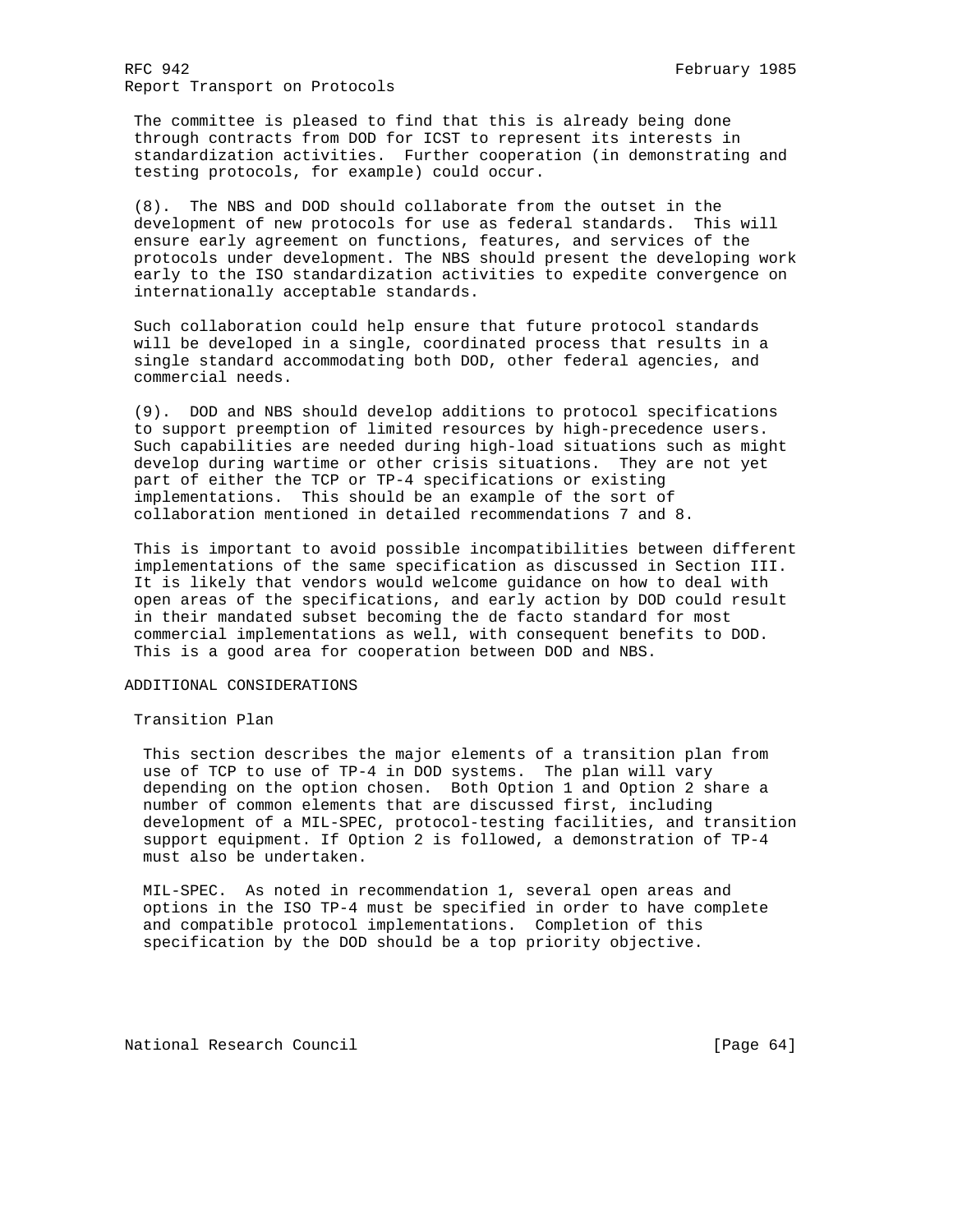Protocol-Testing Facilities. As noted in recommendation 3, test facilities for protocol implementations are essential. Under Option 1, this facility should serve primarily to validate implementations of both old and new protocol sets. If Option 2 is followed, the facility should initially focus on demonstrating the suitability of the new protocols for use in a military environment as rapidly as possible, and provide for testing of commercially supplied protocol implementations.

 For validation purposes, the NBS protocol-testing facility developed for ISO protocols should serve as a good basis, but extensions to deal with any DOD-specific options for the ISO protocols, performance, and DOD protocols would be necessary. The DOD has stated that such a program has been started.

 Transition Support Equipment. In any transition plan it must be assumed that the large body of systems with existing TCP implementations will take a substantial period of time to switch completely to the use of the ISO protocols. Some networks will include many different communities sharing a common communications backbone. Members of one community communicate primarily among themselves, but occasionally outside their community. While members of one community are likely to change over as a group, different communities will change to use the new protocols at different times.

 Hence an interim period must be anticipated when some systems are using the old protocols and others, the new protocols. The transition plan must provide some means of allowing interaction between old and new systems where required during this period. Toward this end, a number of relay hosts may need to be developed that support both old and new protocols. These will allow automatic-staged forwarding of electronic mail between old and new systems and manually set up file transfer or remote terminal access via the relays. Performance through these relays will not be as good as with direct connections, but the relays should provide an adequate level of service for occasional interactions among different communities of the internet system.

 When more frequent interaction is anticipated and better service is needed, major service hosts should support both old and new protocol sets concurrently so they can provide service directly without requiring the use of relays. Such service hosts include widely used time-sharing machines, file servers, and special servers such as Network Information Centers, Network Operations Centers, and Administrator Machines (providing mailboxes of network administrators, for example). Some dual protocol servers may also act as relays where the load of both functions can be supported.

 Terminal concentrators for general use must also support both protocol sets so that connections to both old and new hosts can be made directly.

National Research Council **Example 2018** [Page 65]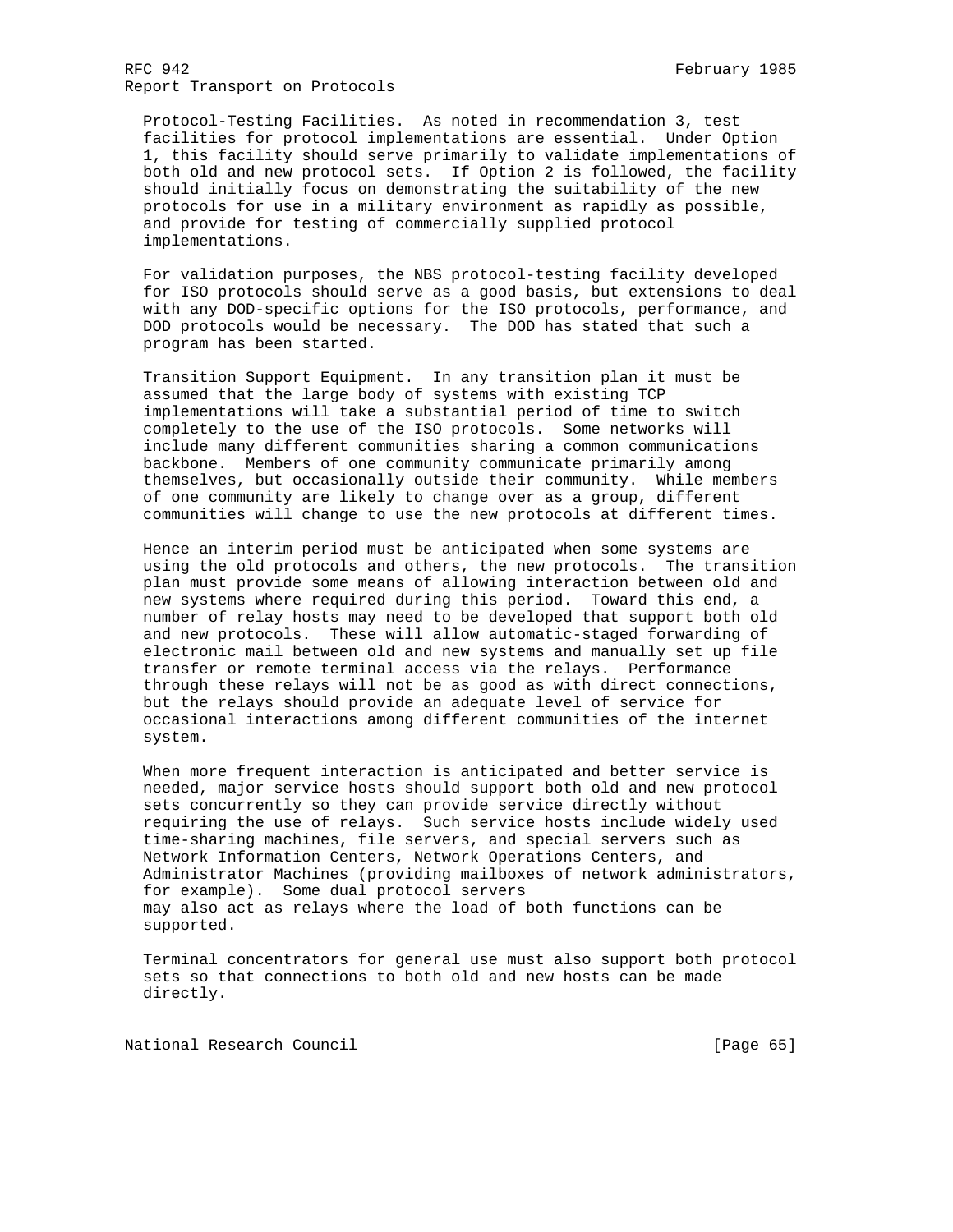Gateways must support both old and new IPs so hosts using either one may send internet traffic. This requirement could be relaxed in the case of entire networks that will switch over simultaneously and hence will only need one type of IP traffic. Gateways should not have to translate between old and new IPs--it will be assumed that both source and destination hosts are using the same protocols or going through an explicit relay intermediate host.

 This latter point requires some elaboration. If one type of IP packet arrives at a destination host or gateway that only handles the other type, it must be discarded. It would be good if, in addition, a suitable ICMP error packet could be returned in the unsupported protocol so it would be meaningful to the source. To avoid this situation the internet-host name table maintained by the Network Information Center should indicate which protocol(s) each host supports. Then when a source host looks up the address of a destination, it will also determine which type protocol to use or if a relay is required.

#### Demonstration Plan

 If Option 2 is followed, a major demonstration of the ISO protocols in a military environment must be undertaken. Any such demonstration should proceed by stages beginning with the implementation of TP-4 in one network (15). Then the demonstration would be extended to include internetting (still with DOD IP) to validate the suitability of TP-4 as a replacement for TCP. The demonstration would then be further extended to employ the ISO IP in place of DOD IP.

 Stand-Alone TP-4 Network Demonstration. The first stage of any transition plan must be to establish a demonstration network or subnetwork using TP-4 in place of TCP under existing higher-level protocols. This step will require selection of a suitable network (or subnetwork), procurement of TP-4 implementations for hosts and terminal access controllers on that network, and modification of higher-level protocols to use TP-4. The demonstration should include sufficient use of real applications to test the protocols in an operational environment.

 To limit the amount of change attempted at one time, the DOD IP may be retained and used under TP-4. Alternatively, if ISO IP development status seems to warrant it, ISO IP may be installed along with TP-4.

-----

(15) For the remainder of this chapter, the use of TCP and TP-4 to include their respective IPs will no longer hold. The four entities--Transmission Control Protocol (TCP) and its Internet Protocol (DOD IP) and the Transport Protocol (TP-4) and its Internetwork Protocol (ISO IP)--will be treated individually.

National Research Council **Example 20** (Page 66)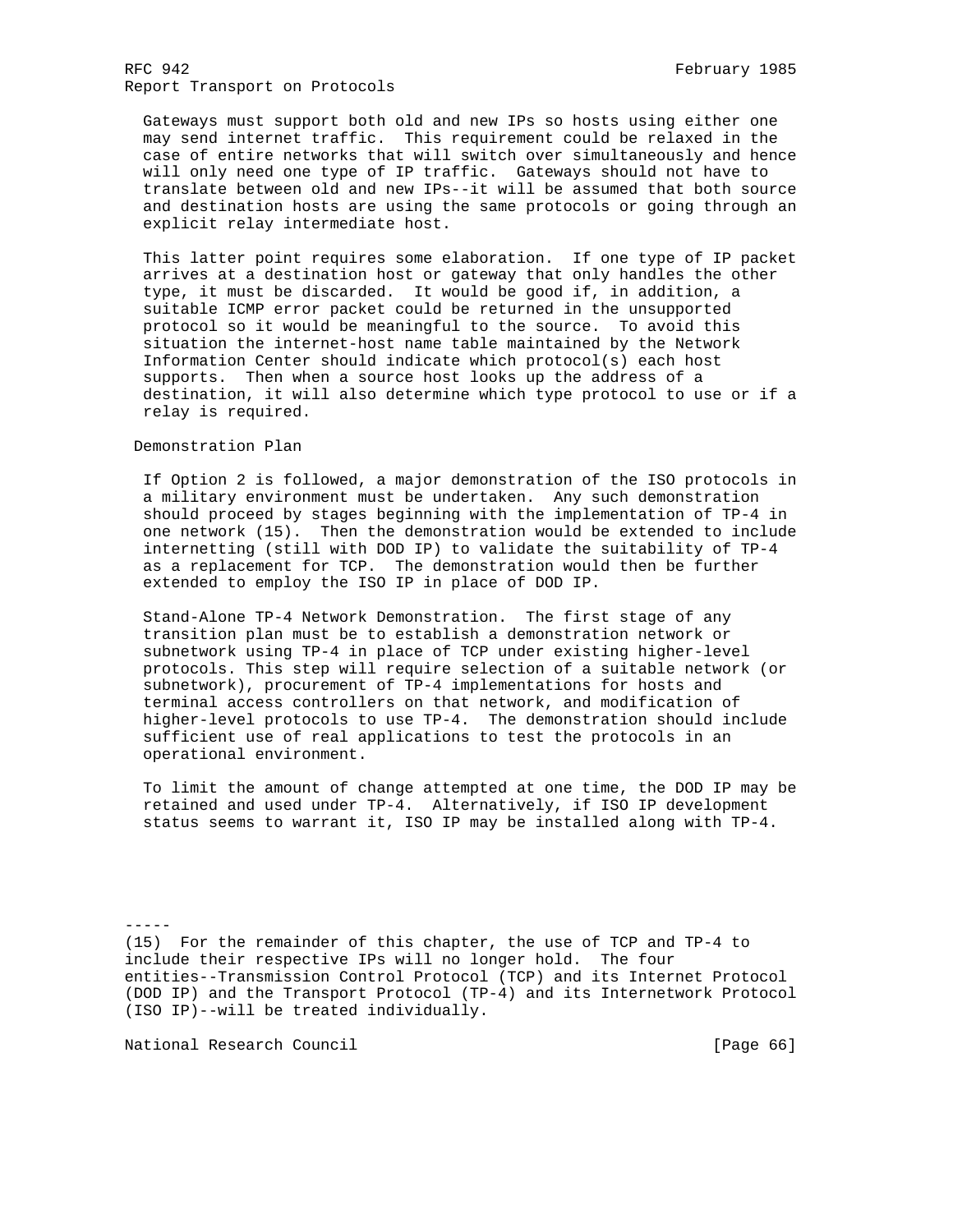In the latter case, all TP-4 hosts would be on the same network anyway, so that IP will only be used between hosts and no gateways will be involved and no gateway modifications will be needed.

 The hosts involved could be dedicated to the demonstration and hence only support TP-4 and only be able to interact with other demonstration network hosts or be concurrently supporting TCP and DOD IP for operational traffic to other "normal" hosts. In the latter case, no forwarding or relaying of traffic by hosts between normal and ISO logical networks would be allowed or performed (the demonstration network would be logically closed).

 Stand-Alone TP-4 Internet Demonstration. The next step would be to expand the demonstration to include more than one network (at least logically) and hence involve gateways. If only TP-4 is involved, this is a simple extension to test TP-4 over longer internet paths with more variable performance. If ISO IP is also being tested at the same time, modification of the gateways involved will also be required as indicated in the next section.

 Stand-Alone ISO IP Demonstration. Once TP-4 has been tested, introduction of the ISO IP to replace DOD IP may commence. In addition to simply replacing one IP with the other in hosts and gateways, this will require modification of the gateways to perform ICMP and GGP on top of the ISO IP.

 These gateways could either be dedicated to the demonstration and hence have only ISO IP, or could be concurrently supporting normal operational traffic via DOD IP. In the latter case, once again, no forwarding of traffic between ISO demonstration internet and normal systems would be allowed.

 At the conclusion of these three steps, the ISO TP-4 and IP could be deemed to have demonstrated their basic functional suitability in a military environment. The transition support equipment described above should have been developed in parallel, providing the capability to smoothly and successfully switch operational systems using the old protocols to use of the new protocols.

Switchover of User Systems

 Once the above preparations have been made and the demonstration completed, if Option 2 is being followed, the switchover of user systems can commence. Each network or community within a network should be able to switch at its convenience and maintain the ability to interact with other systems. The user systems will not be required to support operational use of both protocol sets simultaneously at any time unless they wish to do so for their own reliability purposes.

National Research Council **Example 2018** [Page 67]